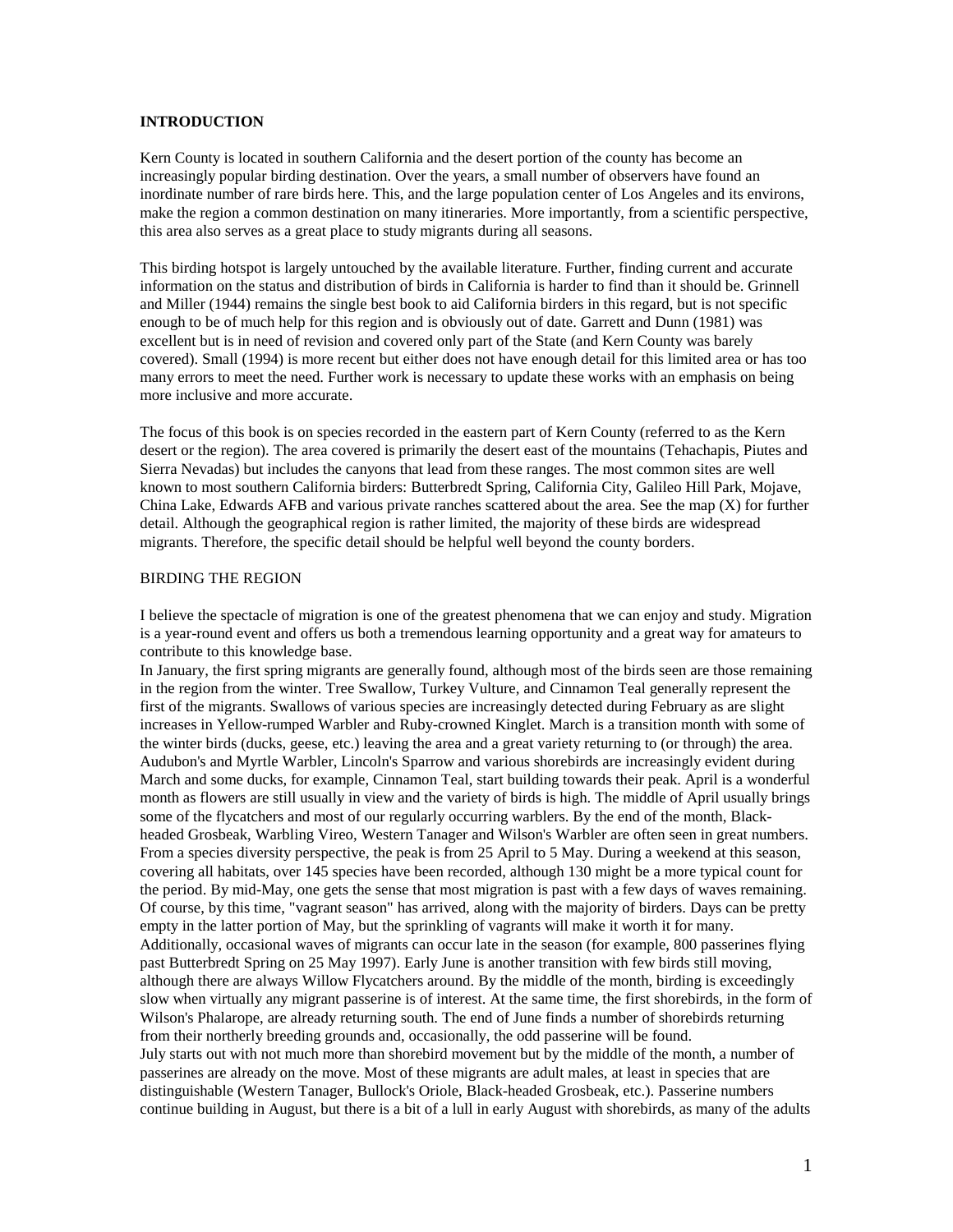have come through with juveniles not yet arriving. By the end of August, fall migration is in full swing (although the conditions are summer-like). September is a great month. Shorebirds are good early in the month as are passerines. Passerines build through the middle of the month with the last half of September arguably providing the best birding in the region. Warbler migration is at its peak, as are flycatchers and vireos with thrushes, sparrows, hawks and ducks just starting to arrive in numbers. Early October can be excellent, although diversity is notably down. Shorebirds are in far lesser numbers and the variety of insectivorous passerines (warblers, flycatchers, vireos, etc.) drops off rapidly. Mid-October is the best time for sparrows and still holds promise for vagrants, but by the beginning of November, most of the show is over. A few birds of interest are found in November and it is a wonderful time to find late migrants that might be trickling through. Ducks are in strong numbers and the geese return in numbers. Swans, rare in the region, are most often encountered near the end of November into December. Late arriving visitors, like Harris's Sparrow and Northern Shrike, are typically not detected until November or December. Birds are moving in and through the region throughout the year.

Weather plays a major role in bird numbers, as well as how easy it is to find them. The Kern desert is a windy place and more than half of the birding days will have moderate to heavy winds. (The local joke is that the Ridgecrest Wind Festival runs from 1 January to 31 December, annually.) No doubt, the blowing wind can make it difficult to detect passerines and there is a bit of a self-fulfilling prophecy. As the harder conditions drain energy from birders, who are seeing less than normal, it is easier to cut things short, see less birds and give up quicker. Wind, not heat, cold, or the rare precipitation, is the biggest natural factor birders must overcome in the region.

The typical spring weather pattern is a series of (usually dry) fronts that move through the region every few days. Early on in spring (March and April) wind is to be expected. Once the front passes wind will usually subside for a day or two, if no other front is near the region. Even on many of these days, calm mornings are turned into windy afternoons, although these winds are typically from the southwest as opposed to west or northwest. By mid-May the fronts are less frequent and the days are warmer. Annually, late fronts, sometimes bringing moisture and cold weather occur in late May, occasionally early June, and as late as mid-June. These fronts often coincide with good bird finds and the cooler temperatures are usually a welcome relief.

During fall, temperatures are typically hot through August and into early September (highs near 100°), but wind is usually restricted until the afternoon. The first front is usually felt near mid-September with slightly cooler temperatures. Irregularly at first and then every three to four days by early October, fronts will come through lowering temperatures and bringing high winds.

In general, calm conditions yield the best birding, but no doubt some of this is due to the relative ease with which birds are found. For peak numbers of migrants in spring, ironically, a strong cold front seems to deliver the largest fallouts. Specifically, the largest waves passing through Butterbredt Spring occur as birds flying north (or northwest) from Mexico (presumably on the back side of a high pressure system over southern Arizona or New Mexico) run into a front coming across California. The result is often the presence of a few thousand passerines migrating through Butterbredt and adjacent canyons. A day after such a movement is typically a slow one from a migrant perspective as the advancing front seemingly shuts the door on movement to the south. Fronts are often the most important factor for finding shorebirds, ducks and gulls. During these fronts, heavy winds from the west or northwest seemingly down birds as they move north. For example, most records of Brant, spring Sabine's Gull, spring Red Phalarope, etc., are during, or immediately after high winds. Once these birds are grounded, they may stay in the area for a few days. For vagrant passerines in late spring, the preferred weather seems to be warm, southerly air flow.

In fall, calm, warm days seem to provide the best flow of birds and the highest prospect for vagrants. But, the effect of weather on bird numbers is less pronounced and less understood at this season. After the passage of cold fronts during October, noticeable changes occur in the form of flocks of White-crowned Sparrows, Ruby-crowned Kinglets, Yellow-rumped Warblers, Violet-green Swallows and Black-throated Gray Warblers.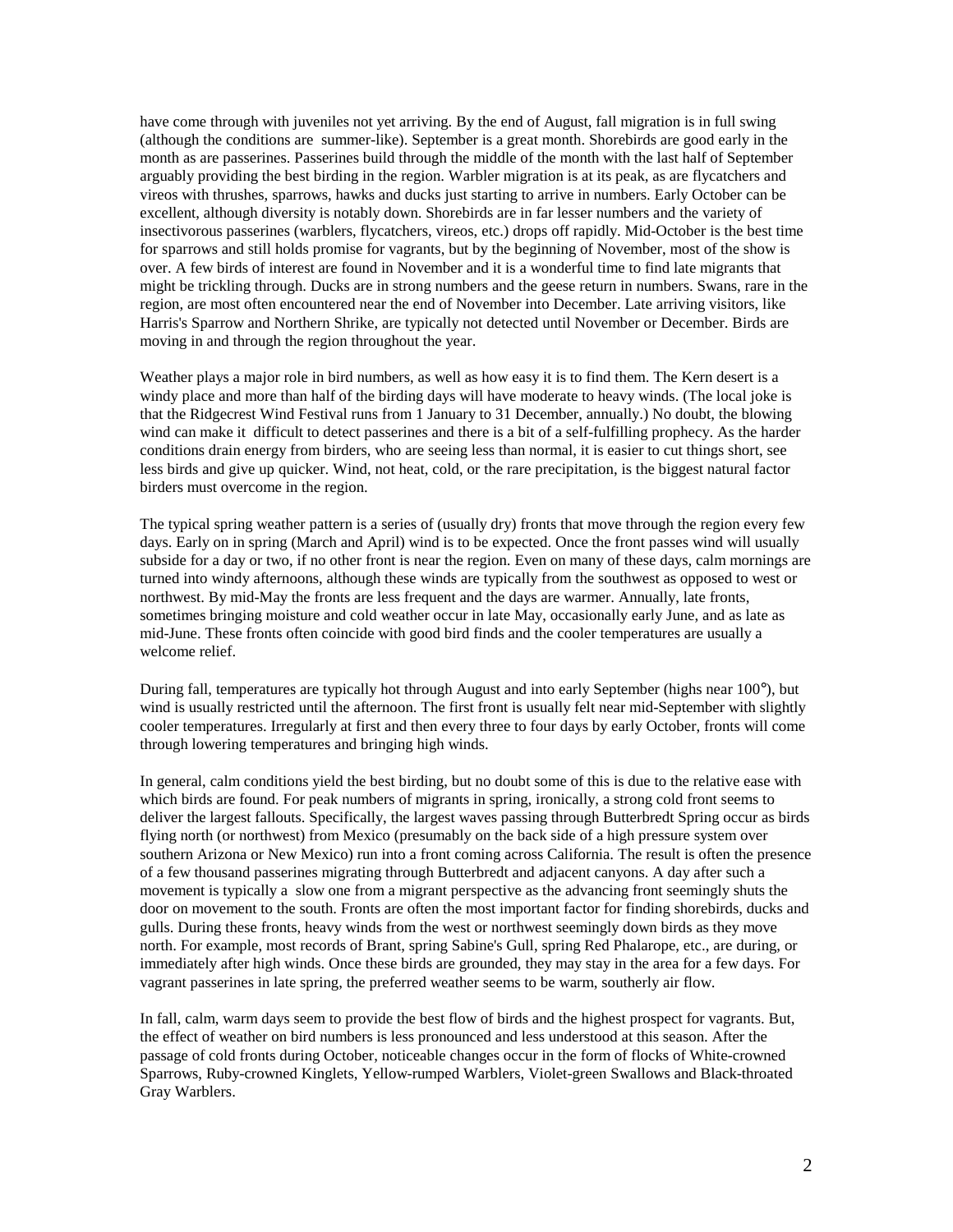A few comments on vagrants occurring in the region: First, most vagrants stay for multiple days. In fact, during fall, many stay four to five days after being found. Although some of these birds can be hard to relocate, approximately 75% of fall vagrants are found on multiple days. This number is slightly less in spring but still, more than half of the spring vagrants remain for at least a second day. Also, an interesting note on vagrants at Butterbredt Spring: almost every vagrant found at this location has stayed in the area at least during the day it was found. Compare this to the regular migrants, as over 90% of them typically move through the area, and most of these are identified as they fly up the canyon. Vagrants, as a rule, do not seem to do this. Many probably arrive at night to be found singing at dawn or arrive a couple hours after dawn as they work their way up from the bottom of the canyon. But, none of the most active Kern birders have had more than one vagrant in 1000-plus man-hours move through this canyon. The underlying theme here is that most vagrants remain for others to study. Of course, some birds do fly through and some might be in the area but evade detection.

The following locations are the most popular in the region:

Butterbredt Spring- perhaps the best place to witness spring migration of passerines in the entire State. Although most of the birds fly past the spring, plenty stay for more leisurely study. The reason this place gets so many passerines is not entirely understood, however, there seems to be some funnel effect of northbound migrants moving up to the mountains. The entrance to Jawbone Canyon, which leads to Butterbredt, has a northwest entrance and may provide a more natural flyway than the western entrances of other canyons. Counts done in adjacent canyons by Richard E. Webster (one ridge to the south in Hoffman Canyon, for example) show that birds coming via Jawbone Canyon use different paths to continue their migration. One key factor of watching migrants in spring is that over 90% of the day's birds are seen in the first two or three hours of the day. Butterbredt Spring does not get much coverage in fall although small numbers of migrants do occur there.

As much as I hate the wind, there is one place I welcome it: Butterbredt Spring. Most days are windy at Butterbredt Spring and the wind is often fierce. The biggest reason I do not mind the wind there is that birds pour through the canyon on many windy days. Further, there are large trees offering a wind break so many of the birds can be viewed in relative comfort. Do not let this otherwise bothersome condition deter a morning at this wonderful location.

Galileo Hill Park- This private ranch is a mixture of ponds, trees and lawns and is a magnet for migrants at all seasons. Although it has been more productive in fall some of this is due to coverage. During spring, since Butterbredt Spring is best at dawn, most birders do not get to Galileo Hill Park until late morning or afternoon. Conversely, this is a traditional starting point in fall and thus is covered at the best time of the day.

California City- Although this is where the serious birding in the region began, it has grown significantly since then and, at the same time, the habitats have gotten worse. The hotel and park are run down and many of the trees of Central Park are dead. Yet, the large body of water, extensive trees and shrubs still must act like a magnet to birds flying overhead. It does not get the coverage of the other two sites, but still yields good numbers of migrants.

China Lake- The sewage treatment ponds at the China Lake Naval Weapons Center is the best area for waterbirds in the region. Unfortunately, access is restricted and not open to the general public. The water is deeper here than at Edwards Air Force Base and has more breeding ducks and migrant gulls.

Edwards Air Force Base- The sewage ponds at Edwards are smaller and more shallow than the preceding location. Numbers of certain shorebirds (for example, Baird's Sandpiper) are higher here and, for reasons unclear, all records of Buff-breasted Sandpiper and Heermann's Gull are from here. This area is also restricted and unavailable for the general public. Further, the future of these ponds is uncertain, but may be in the process of being abandoned.

Ranches- There are a number of ranches near California City and near Cantil in the Fremont Valley. All are private and some are extremely sensitive. Access to some of the ranches has been lost due to the number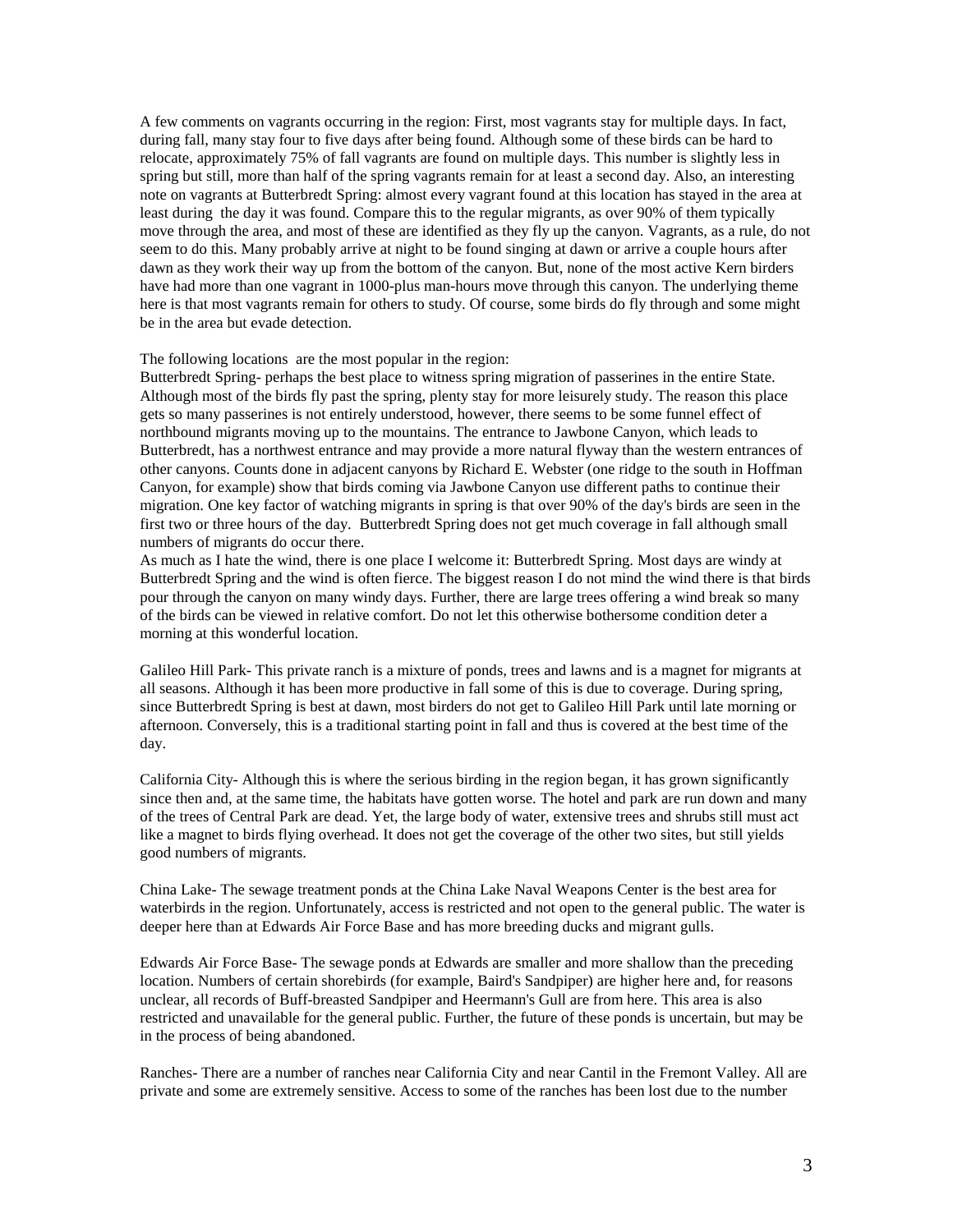and behavior of birders. As tempting as these green areas might be, any ranch should be birded only after receiving permission from the owner.

Mojave- a number of reports, particularly from the 1980s and early 1990s are from Mojave. The large Department of Water and Power yard, which used to be excellent, is now off limits and completely fenced off. The golf course to the south of town is another area where access has been lost.

# DATA

This book includes records through 1999. Most of these data have been gathered since 1982 when a small group of observers started to bird Kern consistently. In the past few years, a much larger group of birders started covering the area. Some of these birders send reports to me, and many of these reports are included. American Birds/Audubon Field Notes/Field Notes and now North American Birds (hereafter AB/AFN/FN or NAB) reports dating back almost forty years have been reviewed, but few published records for the region precede 1980. Most of the available literature has been sifted through to find relevant records. There are a number of reports from Christmas Bird Counts (CBC) but many of these lack the necessary details to be considered valid.

A few observers have spent fifty to eighty days per year (or more) birding in the region. Although coverage biases occur, there are multiple data points for almost every date of the year. I have spent almost 900 days in the field, amounting to approximately 7000 hours. When I add in data supplied by others, there are over 2000 days in the field. Because of this rather extensive coverage, one must keep in mind that the likelihood of seeing a particular species might be impacted by the amount of time s/he is in the field. The purpose of this work is to give an overview on when to expect the various migrant species in the area, but all species recorded in the region are covered.

Although our knowledge on the identification of birds has continually improved, I believe too many people fail to understand how tricky field identification can be. To help in this regard, where appropriate, I have cited additional literature to direct those readers wanting more information on the identification of a particular species. But, it is beyond the scope of this book to treat identification problems. Knowledge of identification criteria is critical for accurate reporting. Equally critical, I believe, is an understanding of status and distribution. Too often, birders report species not appreciating how unexpected that species would be (at a location or season). If one knows a bird is not suspected, I believe they would take greater pains to ensure the claimed identification is correct. Although a number of books have addressed this problem, there is still not enough detail to help birders thoroughly understand the complexities involved.

Determining which reports should be included is a difficult task. I often refer to records that are or are not "documented." I define a documented record as a sighting which is accompanied by enough detail (photographs, video or audio tape, sketch, description, etc.) to safely reduce the probability of error to an acceptable level. (I maintain a large file of descriptions, pictures and all AB/AFN/FN Seasonal Reports for interested parties.) Obviously, decisions on what comprises documentation is a subjective tool and many people define these words differently. Many observers report birds either not understanding the significance of their claim or do not feel they need to substantiate their claims. Further, many birders seem to be particularly sensitive to questioning, placing ego above the scientific value. As I have written before (for example, Heindel and Garrett, 1995), I hope more birders can appreciate their roles in supporting the science of status and distribution and realize that this is a far more important goal than the acceptance or rejection of a particular sighting. Some readers will find accounts where they feel their reports should have been included. Be aware that I am as critical with my records; the careful reader will note that some of my own published records have been omitted. I believe it is far better to err on the side of excluding ten good reports than including one bad one. Although some people disagree with this, too often I feel one bad (that is, wrong) report, unintentionally inspires another bad report, and so on. Spring reports of Virginia's Warbler (see account) provide a great example. Additionally, some people take a strong position that the people making these subjective decisions do not know it all or see it all. Obviously, this statement is true. My decisions do not reflect what has happened with regard to birds in the region; it reflects what I believe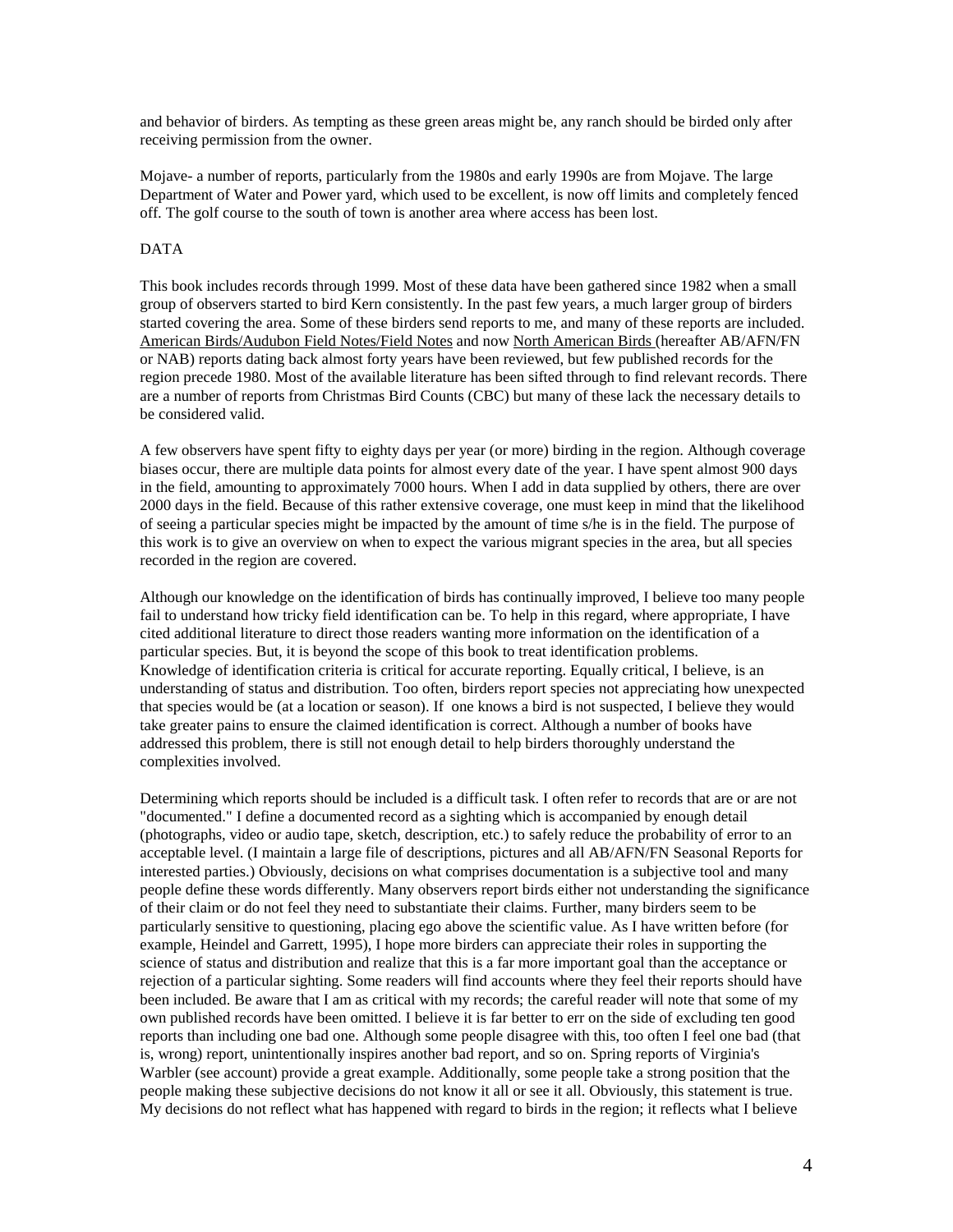has been proven to occur to a satisfactory level of detail to spare future researchers the laborious task of studying all reports for themselves. Wherever observers feel there has been a mistake, inquiries are welcome. Further, it is my hope that any sightings outside of the parameters under each species are given the extra attention needed so that they can be included at some future point.

For those species that are reviewed by the California Bird Records Committee (CBRC), the relevant citations are included. The CBRC reviews species that are generally seen in the State fewer than four times per year. Unfortunately, there is no formal review mechanism for species that may be regular along the coast, but casual inland. Examples might include Red-throated Loon, any of the jaegers, Least Flycatcher, Blackburnian Warbler, etc. Nevertheless, those species recognized as being particularly scarce in California are generally covered by the CBRC and I follow their decisions (unless specifically noted). For further information, see the CBRC website at http://www.wfo-cbrc.org or write the current Secretary, Michael Rogers at PO Box 340, Moffett Field, CA 94035-0340.

Taxonomy follows the A.O.U. (1998) and incorporates a number of changes at the species level and in the order in which these birds are presented.

# **SPECIES ACCOUNTS OVERVEIW**

Each species account will give the reader a basic overview of the species' status in the region. The presentation will vary so the reader can most easily understand the bird's movements. So, although most birds which pass through our area are presented by first discussing their spring migration, and then fall, summer and winter visitors are presented by arrival and departure dates. Similarly, if a species is primarily a fall visitor, this aspect is covered first. Date extremes are included for the relevant season(s). If extreme dates seem to be outliers, the next most extreme date (or dates) is included. In this way, readers should be able to get a better sense of when the species is passing through and not be misled. When extreme dates for a given season (for example, latest record in fall) are close together, only the most extreme date is included as the small gap (typically one to three days) is insignificant. Also included are comments on the peak of migration and other information that will help the observer in determining their pattern of occurrence. In general, readers should infer a bell-shaped curve when interpreting migration data herein. That is, in the absence of outlier dates, most records of a given species will be in the center of the date span with a rather even increase and decrease to and from the mean. When the number of records for a given species or season is few (typically 3-4), these records will be individually cited. The abundance terms are defined as:

COMMON- Expected daily in the proper habitat, usually in moderate to large numbers. FAIRLY COMMON- Expected daily in proper habitat in small, and occasionally, moderate numbers. UNCOMMON**-** small numbers detected but generally not expected to be encountered daily. RARE- Expected almost annually in small numbers, but may be missed entirely in some years. CASUAL- Generally, less than ten records, not expected annually and almost always seen singly.

General terms used to describe a bird's status include summer visitor, winter visitor, permanent resident, migrant, vagrant and dispersant. Many species are local, irruptive or irregular, making classification in any one category complex. To the extent possible, I elaborate in the species accounts to clarify this. Terms that often cause confusion are "migrant" and "vagrant." Although both terms refer to birds moving to or away from breeding areas, typically, vagrant is used to denote a species that has wandered out of its normal migratory range. Of course, this is complex as ranges are fluid and poorly understood at the fringes. While some examples lend themselves to rather easy classification (for example, Buff-breasted Sandpiper and Cerulean Warbler), others are far more difficult (for example, White-winged Scoter, Long-tailed Jaeger, Palm Warbler and even Red Crossbill). Most of the region's vagrants normally occur in the eastern US and I will note from where these vagrants originate if their range is different than this, but, there are some examples that will defy simple classification. To the extent possible, I elaborate to provide clarity. On occasion, I use "dispersant" which refers to birds thought to move north after breeding, but otherwise would not be expected in the region. Examples include Brown Pelican and Laughing Gull.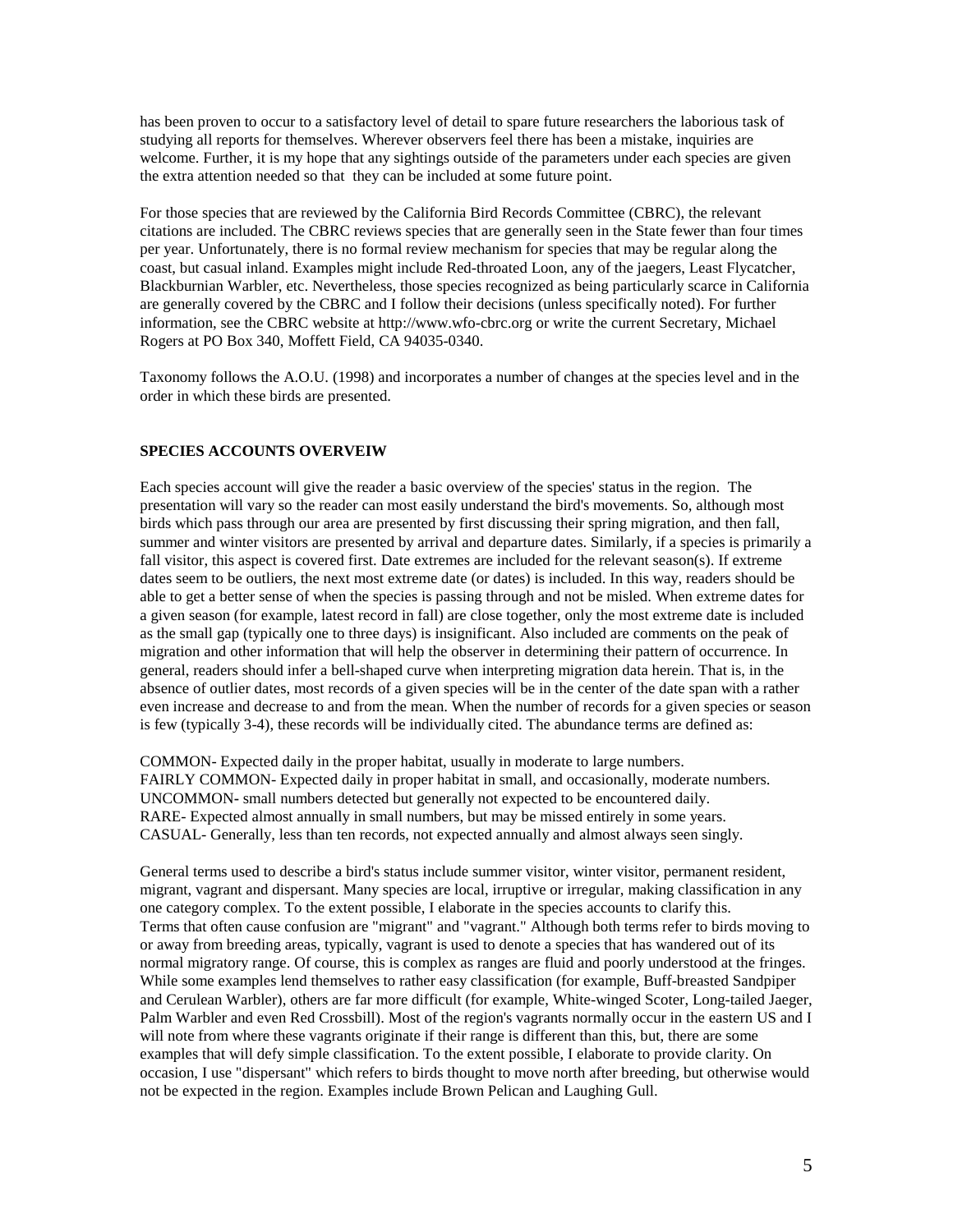"Local" refers to a species that is not found throughout an area and instead is restricted to particular areas within the region. "Irruptive" refers to species like Red Crossbill or Red-breasted Nuthatch whose presence fluctuates dramatically from year to year. "Irregular" refers to species that may be hard to find for much of the time and yet, on occasion, are either found consistently or in large numbers. American White Pelican is a good example of an irregularly occurring migrant.

In discussing seasonal terms, I use a floating definition, intended to depict the actual behavior of the intended species. For example, female Wilson's Phalarope in mid-June are treated as fall migrants as they are headed south. At the same time, the last Yellow Warbler or Willow Flycatcher is moving northward on its spring migration. Although there are problems with any definition, I believe this is the most intuitive and user friendly.

For records individually cited, I provide the initials of the observer who found and identified the species, if it is known to me. In some cases, more than one person will be credited. I believe, however, that the inclusion of initials will help the interested reader as many of us, upon hearing of a rarity, are instantly interested in who found the bird.

#### **OBSERVERS**

Marge Anderson, Keith Axelson, Bob Barnes, David V. Blue, Richard L. Breisch, Judy Breitenstein, N. Bruce Broadbrooks, Hank and Priscilla Brodkins, Mark O. Chichester, Ryan Chornock, Dan Cooper, Brian Daniels, Jim Danzenbaker (JDa), Jon Dow (JDo), Jon L. Dunn, Tom Edell, Richard A. Erickson, Jon Fisher, Teri Gallion, Kimball L. Garrett, Karen Gilbert, Rick Hallowell, Rob Hansen, Joan Hardie (JHa), D. Mitch Heindel, Jo Heindel, Matt T. Heindel, Rob Hewitt (RHe), Charles Hood, Andrew Howe, Vern Howe, John Hunter (JHu), Curtis Johnson, Howard King, Lee Jones, Brenda Larison, Denise LaBerteaux, Steve Laymon, Paul E. Lehman, Anna Martyn, Guy McCaskie, John Mariani, Bob Meade, Ralph Michels, Terri Middlemiss, Don Moore, Bill Moramorco (BMo), Michael A. Patten, Dharm Pellegrini, Gary Potter, Sean Rowe, Jim Royer, Mike San Miguel, Larry Sansone, Rick Saval, Brad Schram, Joyce Seibold, Arnold Small, Mark Stacy, Susan Steele, Lee Sutton, Scott B. Terrill, Steve Tucker, Jerry Tolman, Richard E. Webster, John Wheeler, Dour Willick, John C. Wilson, Peter Woodman, Tom Wurster, Cal Yorke.

#### **ACKNOWLEDGMENTS**

Birding in the region has been a labor of love for me. Yet, this book would not be possible without the help of many others. In addition to the observers mentioned above, let me specifically thank the following: Mark Chichester and John C. Wilson were part of the early Kern coverage and I will always treasure those days, (in spite of the mistakes we were probably making!). David and Linda Blue have provided more than I can communicate. In addition to providing my home away from home, they have provided friendship, laughter and have challenged me to get this work done.

A number of birders are very helpful in providing their data on a consistent basis. Most of the observers cited in the species accounts send information to me, for which I am grateful. Richard E. Webster and David V. Blue have been incredibly helpful giving me copies of almost every trip they have made in the region. Additionally, John C. Wilson, Barbara Maxwell, Vern and Andrew Howe, Charles Hood, Guy McCaskie, Richard Erickson, Michael Patten, Brian Daniels, Hank and Priscilla Brodkins, Susan Steele, Terri Middlemiss, Jon Fisher, and Jon L. Dunn routinely provide me with notes on their sightings. I have benefited tremendously from the teaching and discussions with a number of birders. Jon L. Dunn was instrumental in my formative years, instilling in me the need for caution and skepticism, and at the same time, the pleasure available by paying attention to the fine details of identification, status and distribution. Additionally, Guy McCaskie, Kimball L. Garrett, Richard A. Erickson, Michael A. Patten, Peter Pyle, Steve N. G. Howell, Paul E. Lehman, David V. Blue, and John C. Wilson, have had a significant impact on my life and I extend my thanks to them.

This book started out as an article and thanks to the encouragement and comments from Tom and Jo Heindel, Michael Patten and Phil Unitt, it has evolved into this book. Jon L. Dunn, Michael A. Patten, David V. Blue, John C. Wilson, and Tom and Jo Heindel have offered very valuable feedback on a draft of this book. Words cannot adequately express my feelings and gratitude to Tom and Jo, parents and best friends. Ann, my wife and best friend, has been and continues to be everything I could want, and this book would not have happened without her help and encouragement.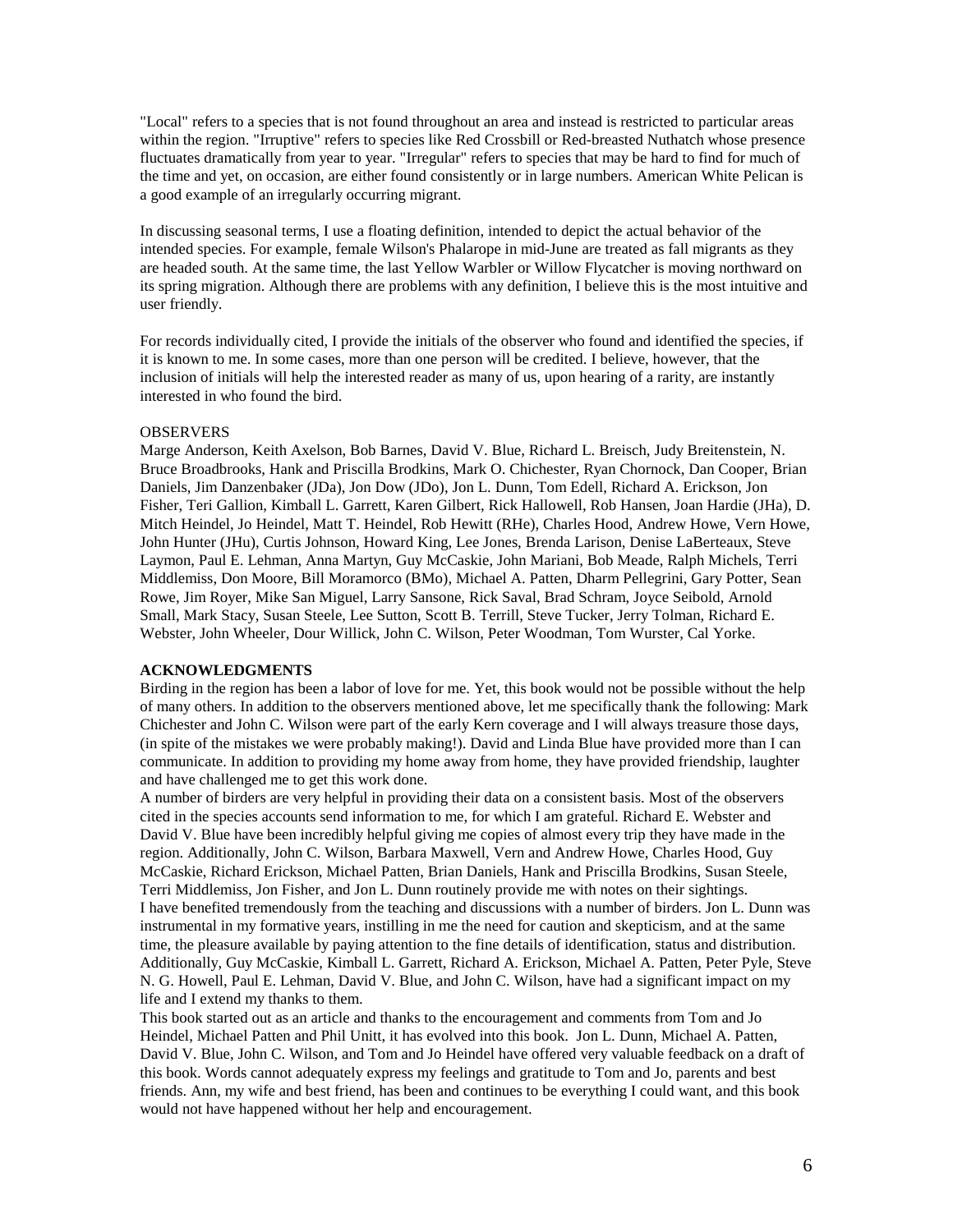Joe Morlan has offered to place this book on his website and I appreciate his help in offering this new avenue.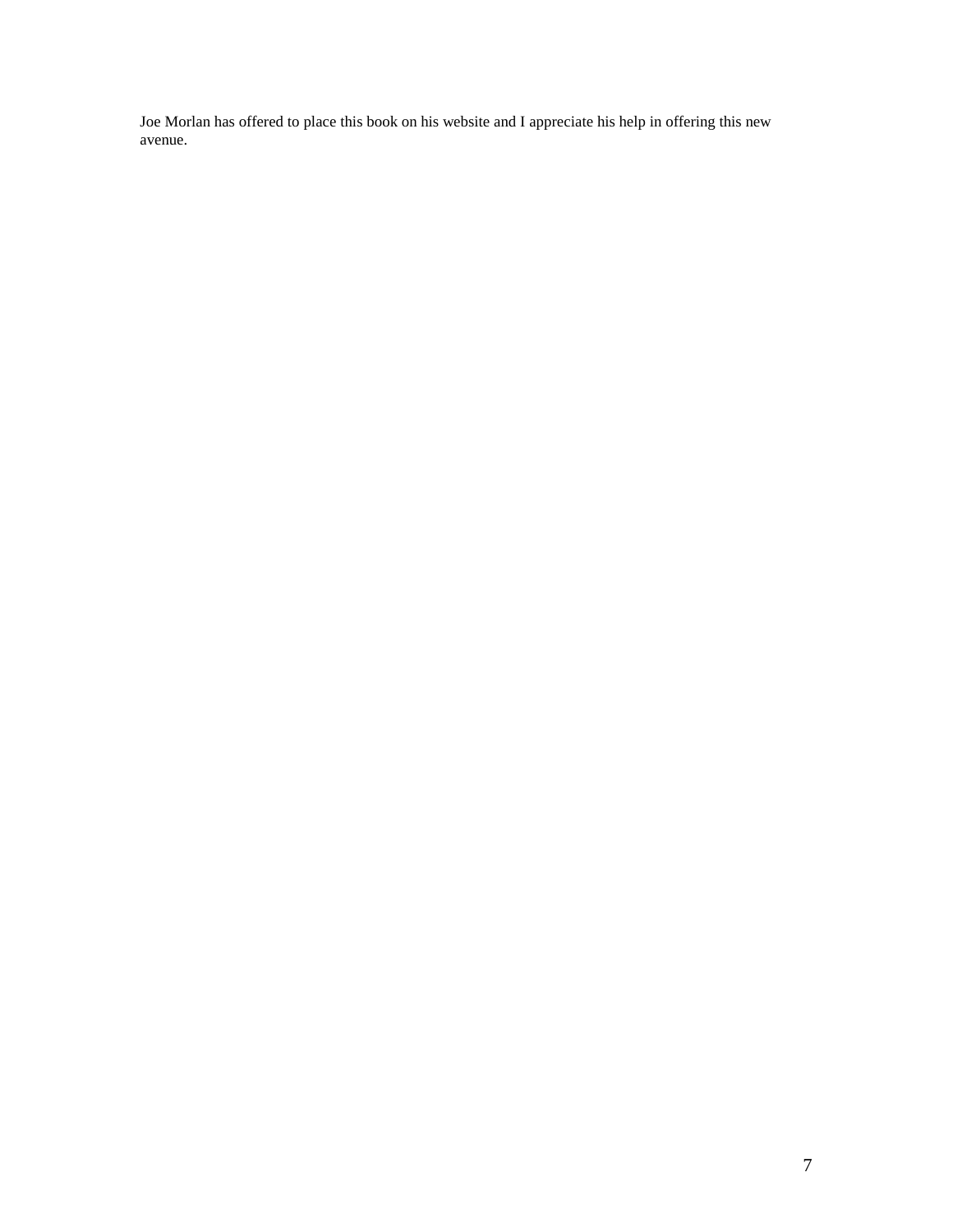### **SPECIES ACCOUNTS**

Red-throated Loon *Gavia stellata*. There is one record: 22 October 1995 at Edwards AFB (MTH, AFN 50:115). There is an additional record from Lake Isabella, a few records just to the north in Inyo County (Tom and Jo Heindel, in litt.), and one to the east in Victor Valley (Michael A Patten, pers. comm.), indicating that future records are expected.

Pacific Loon *Gavia pacifica*. There are two records: a bird picked up on a highway near Ridgecrest 30 October 1991, was released on the ponds at China Lake where it remained until 2 November 1991 (AB 46:147). An early transient was at China Lake 2 October 1999 (JCW). Given the number of records in nearby Inyo County (Tom and Jo Heindel, in litt.) and Victor Valley/Apple Valley (Michael A Patten pers. comm.), this species seems under-recorded.

Common Loon *Gavia immer*. A rare migrant at both seasons, primarily in spring. There are 21 spring records ranging from 13 April to 31 May that generally fall into two categories: April records (and one early May record) are of breeding-plumaged birds; and, mid to late May records are of birds in basic plumage, probably pertaining to non-breeding lingerers. A flock of 17 alternate-plumaged birds at China Lake on 22 April 1999 (MTH) is the largest concentration of loons in the county. They are rare in fall with thirteen records from 23 September to 25 December. Almost all records are from the larger bodies of waters at China Lake and Edwards AFB, although they have been noted at private ranches and California City.

Pied-billed Grebe *Podilymbus podiceps*. A fairly common breeding bird with known breeding localities including California City, near Cantil and occasionally, China Lake and Edwards AFB. They are known to breed throughout much of the year with juveniles noted from January to at least August. Migrants are occasionally noted at Galileo Hill Park but using these occurrences to attempt to gauge migration is difficult. They are most often seen away from breeding grounds in September and October and again from April to early May. Individuals seen away from breeding sites during the summer months cloud the picture somewhat and may pertain to birds wandering from local breeding areas.

Horned Grebe *Podiceps auritus*. A casual migrant in the region with four spring records from 28 February to 25 May and six fall records from 18 October to 30 November. There is one winter record (MTH, 23 January 1990 near Cantil) and the earliest spring record, 28 February 1987 (MOC, AB 41:327) probably also pertains to a bird spending the winter, as this is prior to when they are encountered at Salton Sea (Michael A Patten, pers. comm.). The three May records were alternate-plumaged birds. In fall they have been found with the large number of Eared Grebes that often come through the area. Eared Grebes are quite variable and observers should be careful when identifying basic-plumaged Horned Grebes. See Kaufman (1992) for information on the identification of this species.

Eared Grebe *Podiceps nigricollis*. Fairly common to common migrant, winter visitor and summer visitor. Numbers of this species vary tremendously and generally, they are present in the region throughout the year. Typically, it is a fairly common breeder at China Lake, sometimes with up to 100 pairs breeding. Smaller numbers have bred at Edwards AFB and near Cantil, but they do not breed at each location annually. This species is a common fall migrant with numbers building from early September and peaking in October. Hundreds have been noted at this time. Their winter numbers also vary but usually a dozen or more can be found at China Lake or Edwards AFB. Another passage is evident in spring: most movement seems to be from mid-April to early May but large numbers have been seen as early as mid-March. Observations of single birds at Galileo Hill Park have occurred primarily during the above-mentioned migration periods, but also at odd times such as mid-summer indicating some movement may occur throughout most of the year. See the note under the previous species regarding potential identification problems.

Western Grebe *Aechmophorus occidentalis*. An uncommon migrant at both seasons, almost entirely at the larger bodies of water (China Lake and Edwards AFB). Spring records range from 29 April to 13 June, with most occurring during May.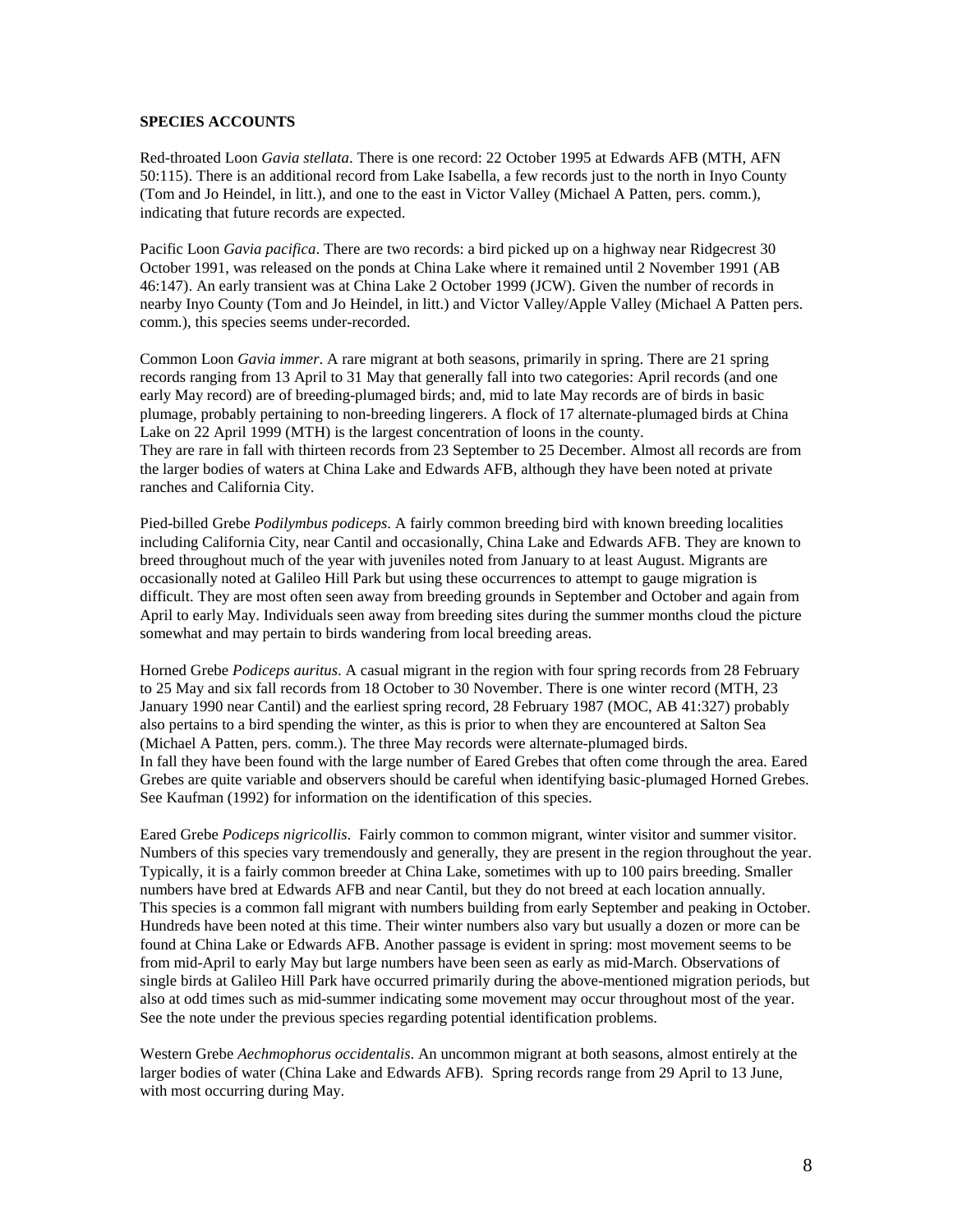There are two records of individuals spending the summer, but in general they are unexpected at that time of the year. Fall migrants have been noted from 3 August to 1 December with most birds being detected from late September to late October. There are no winter records for this species in the region. Typically, they are seen in small numbers (one to three per day). The identification of *Aechmophorus* grebes is often difficult; see Kaufman (1990) for further information.

Clark's Grebe *Aechmophorus clarkii*. Much like the previous species, this is an uncommon migrant at both seasons. In spring they have been seen from 29 April to 25 May with no noticeable peak. Fall records range from 7 July to 19 December; most are noted from late September to late October. Numbers are similar to Western Grebe although perhaps slightly fewer in an average year. See the note under the previous species regarding potential identification problems.

American White Pelican *Pelecanus erythrorhynchos*. An irregularly fairly common to common migrant, usually seen in fairly large flocks as they pass through the region. Flocks of 30-100 (or more) are occasionally found (particularly near dusk) at China Lake. These flocks often leave the next day but have been known to stay longer. Spring migrants have been noted from 3 March to 22 June with a peak from April to mid-May, although a flock of 180 was noted on 22 March 1996 at China Lake, DVB. Fall birds have been seen from 20 July to 22 December with peak passage from mid-September to late October. They can be numerous earlier in fall (for example, eighty on 22 August 1992 at China Lake, DVB) and they have lingered quite late, although there are few records past November. On rare occasion, the flocks have been very large, for example 1,000 estimated on 5 October 1998 near Inyokern (AM). Thirteen on 29 November 1988 at China Lake (DVB) is a rather late concentration. One bird spent the winter at Galileo Hill Park; the fact it subsequently died suggests its staying might have been due to poor health.

Brown Pelican *Pelecanus occidentalis*. Casual late summer vagrant. There are two records of immatures, both from China Lake: 21 August 1981 (RLB, AB 36:217) and 23-25 August 1990 (DVB, AB 45:150). Presumably, these individuals are part of the movement that brings large numbers of the species from the Gulf of California to the Salton Sea in southeastern California during summer.

Double-crested Cormorant *Phalacrocorax auritus*. A fairly common migrant, but somewhat irregular. Spring records range from 6 March to 12 June with a peak from late April to mid-May. Numbers are usually small (one to ten per day) but on rare occasion dozens may be encountered at China Lake. There are a number of summer records, typically of single, subadult birds.

Fall records range from 10 July to 10 November with September to early October being the peak. Numbers seen are similar to those in spring with the maximum being 70 at China Lake on 30 September 1989 (DVB). There are five winter records of single birds, mostly from China Lake.

American Bittern *Botaurus lentiginosus*. A rare migrant and winter visitor with records from 19 October to 5 June. One can often be found in the reeds at California City during winter but, otherwise, this species can be difficult to find. Migrants are found at odd places, including out in the open at parks and golf courses; typically these lost birds are found late in spring, mid- to late May.

Least Bittern *Ixobrychus exilis*. A casual migrant to the region. In spring there are six records from 26 May to 12 June, a rather narrow window for multiple records. This species has been found breeding to the north of the region near Billy Lake, east of Independence (Kirk 1996); perhaps this explains in part the five records in the past seven springs. There is a record from 20 July 1994 at China Lake (BM) that may pertain to a fall migrant.

There is also an interesting record from winter just over the county line from China Lake: 3-18 December 1988, in San Bernardino Co. (JLD, AB 43:1135). Whether this species would spend the entire winter in this cold climate is unknown.

Great Blue Heron *Ardea herodias*. Present almost year-round, most numerous as a fairly common migrant. Numbers of migrants peak in April and again August to September. Juveniles are typically seen in June (and have been recorded as early as 26 May) but they are not known to breed in the region. High counts even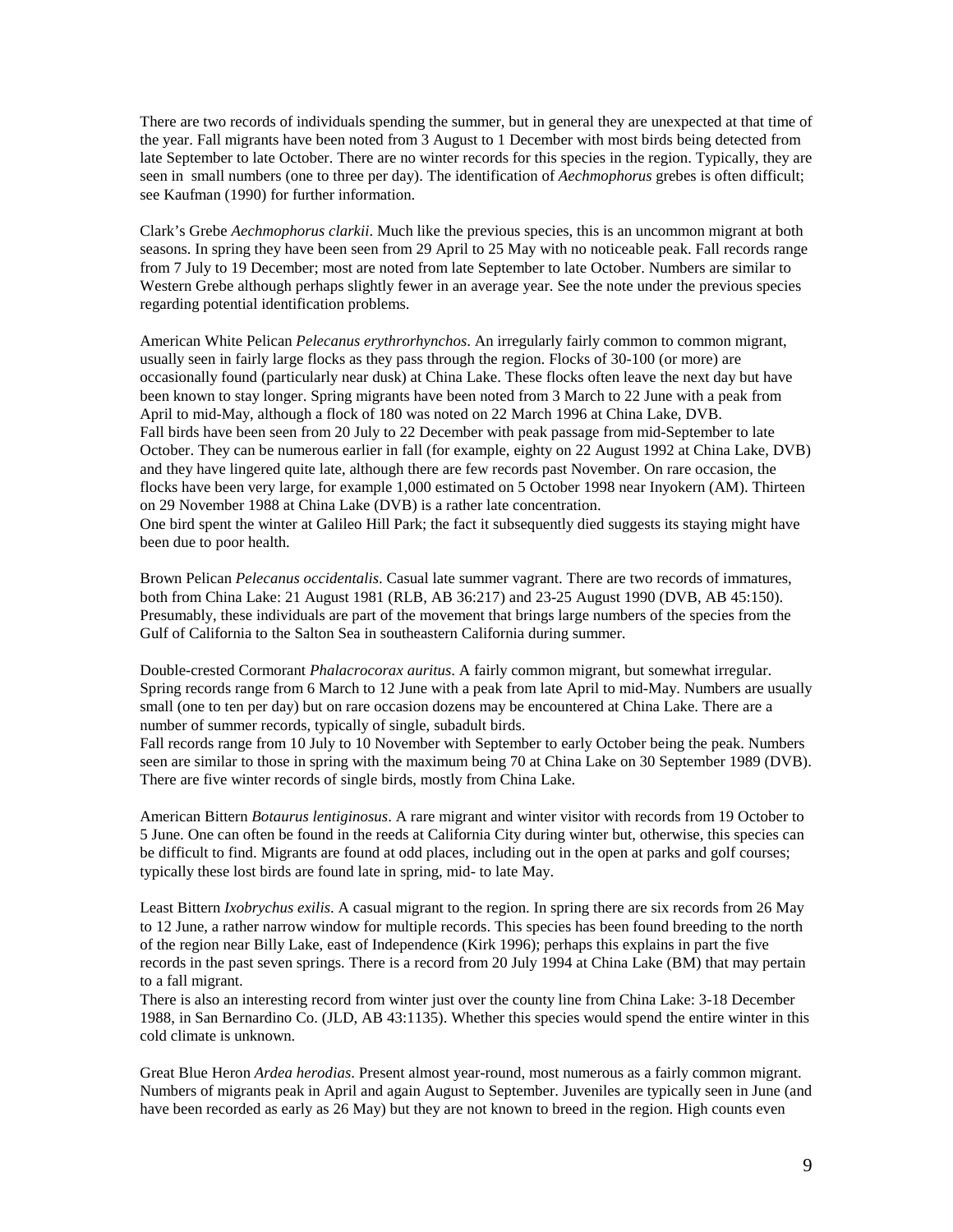during migration are rarely above a dozen. Numbers taper off in October but a few will stay through the winter.

Great Egret *Ardea alba*. A fairly common migrant and rare winter visitor present through much of the year. Spring records range from 30 March to 15 June with a peak from late April to mid-May. In fall they have been noted from 22 July to 17 December with a peak from mid-September to mid-October. At both seasons, typical daily numbers are low (two to five), but fifty were noted on 29 September 1995 at various locations (MTH). There are occasional winter records of single birds, which complicates late fall and early spring dates.

Snowy Egret *Egretta thula*. Status is similar to the previous species: fairly common migrant present through much of the year. Spring records are from 31 March to 24 June with most occurring from late April to mid-May. Fall records range from 2 August to 10 November. The peak of this passage is mid-September to mid-October. As with the Great Egret, typical daily numbers are two to six, but 22 were seen near Cantil, 27 May 1994 (MTH). There are two winter records: 8 January 1994 and 20 December 1998, both at China Lake (DVB).

Little Blue Heron *Egretta caerulea*. Casual vagrant with two records: An adult 10 May 1986 at California City (RS, AB 40:523), and an immature 19-22 December 1992 at California City (MTH, AB 47:300). The latter record is particularly unusual given the season and the cold temperatures it endured.

Cattle Egret *Bubulcus ibis*. An irregular, uncommon migrant, bordering on rare some years. They are typically seen later in migration than other herons and egrets at both seasons. Spring records are from 17 March to 18 June with most records from May. In fall there are records from 24 July to 6 December, most of which come from October to early November. A flock of 35 on 11 September 1992 at China Lake (DVB) is the largest number recorded in the region. A flock of fourteen at California City, 23 November 1984 (MTH) is impressive for both the number of birds and the late date. A fresh specimen at California City 18 January 1985 (MTH) represents the only winter record in the region.

Green Heron *Butorides virescens*. An uncommon migrant and rare winter visitor with records ranging from 20 July to 18 June. It is most numerous as a migrant in fall. They typically are not encountered until late August (the next earliest record is 2 August) and are most numerous during September. In an average winter, one to two might be found at places like California City, China Lake, Galileo Hill Park, etc, but this species may be absent entirely. In spring migration picks up during April and trickles into late May. Single birds have been noted at Butterbredt Spring on a number of occasions taking advantage of the limited habitat. There are only a few records for June and most of these come from the first week of the month. The next latest record is 10 June.

Black-crowned Night-Heron *Nycticorax nycticorax*. An uncommon to fairly common migrant and rare summer visitor with records from 12 March to 10 November. There are small flocks encountered during April and early May, but a group including nine adults on 12 March 1985 (MTH) indicates that some migration is quite early. They have been found in summer at Galileo Hill Park, near Cantil, and China Lake and have been known to breed on occasion (for example, June 1993 at China Lake). In fall numbers increase from September to mid-October. There are no winter records for the region.

White-faced Ibis *Plegadis chihi*. A fairly common to common migrant. In spring they have been noted from 22 April to 9 June with most records from May. Most of the ibis at this season are reported from China Lake and Edwards AFB, but occasional flocks are found elsewhere (for example, near Cantil). Typically, numbers are moderate at this season (five to twenty), but up to 65 have been seen in late April and May. A juvenile has been seen as early as 15 June at China Lake, although they are not known to breed in the region. Otherwise, fall migrants have been noted from 18 June to 24 November, with the peak of passage from August to late September. The latest date is almost a month past the next latest record of 27 October. Numbers are slightly larger in fall (versus spring) and small groups are more likely to be encountered at places like Galileo Hill Park or California City during this season. Numbers at China Lake have been as high as 100 (*contra* Small 1994 where they are classified as rare).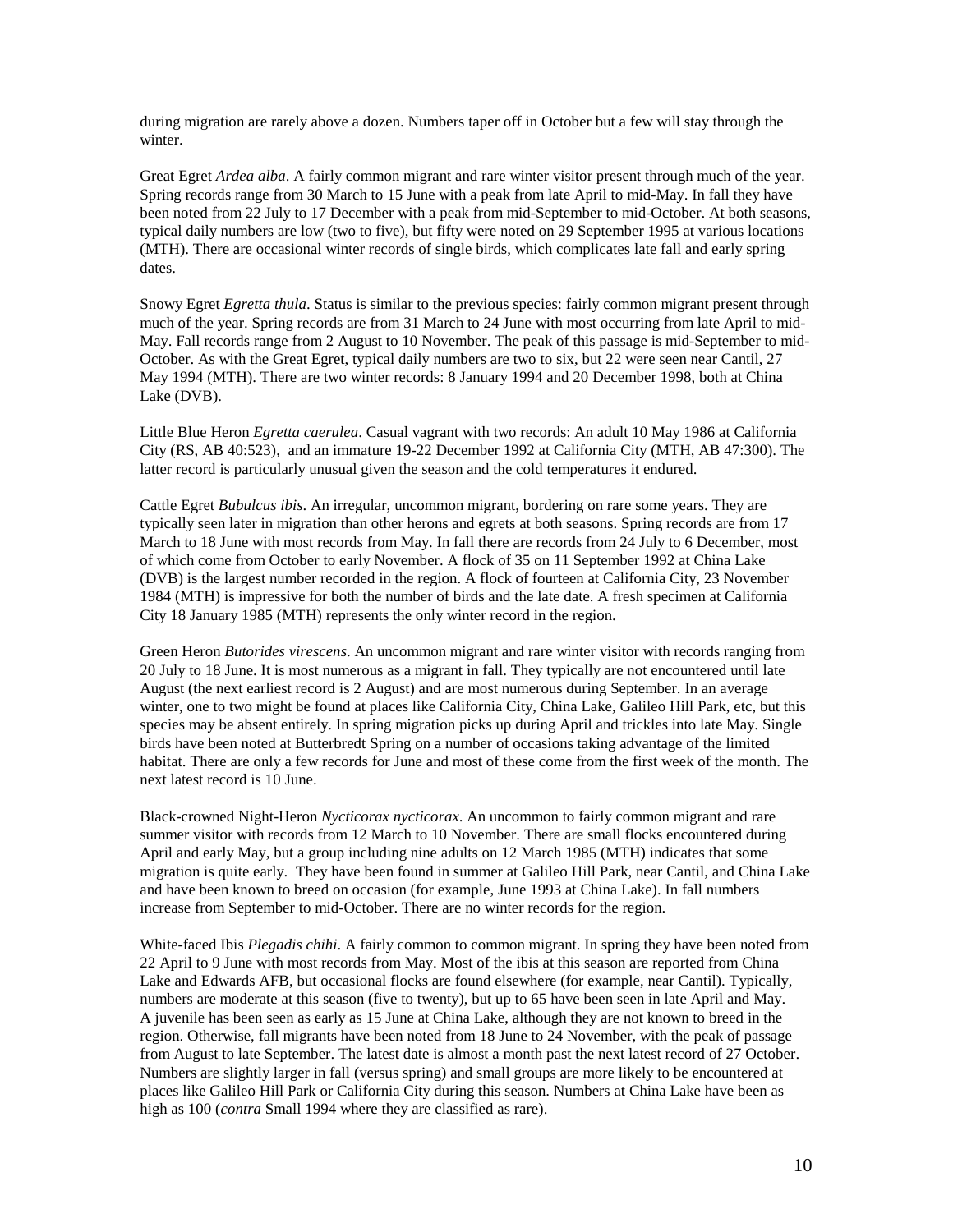Turkey Vulture *Cathartes aura*. Present in various numbers almost throughout the year, primarily as a common migrant. Due to some winter birds possibly remaining through the period and their extremely early migration dates, deciphering spring arrival dates is impossible. Northbound flocks have been seen in early January and thus 9 January is a reasonable date for use as a starting point for migration. Five on 22 December 1988 at China Lake (DVB) and seven on 22 December 96 near California City (MTH), however, were moving north as if on migration, but the possibility that these birds were wintering locally cannot be discounted. They are most numerous in spring from March to mid-May with some migrants seen into early June.

Small numbers are seen through the summer in the Ridgecrest area. They may breed nearby but this has not been proven. Otherwise, migrants are noted moving south as early as 4 August. The peak is mid-September to mid-October, particularly the first week of October. At this time, hundreds may be seen sitting in the tops of cottonwoods at California City, Galileo Hill Park, etc. They usually take off mid-morning; large kettles of 200-300 may be seen at this time. Occasionally, midday flocks can be seen coming from the northwest (apparently many of these birds are being seen at Kelso Valley in mid-morning) and then an additional wave of birds arrives in the late afternoon. A large total for so late in the year is 380 at Galileo Hill Park 15 October 1992 (MTH). Numbers drop drastically by the end of October and in general they are not expected past early November. There are records from late November and early December but it is uncertain whether these birds are spending the winter or moving through late. There are a few records on China Lake CBCs but most of these are for late December or early January and thus may pertain to spring migrants. Since two of the records are early (for example, 14 December 1991 China Lake CBC, AB 46:968), however, it is best to assume that a small number might be found during some winters.

Fulvous Whistling-Duck *Dendrocygna bicolor*. This is a casual vagrant to the region. There is one spring record: 16 May 1986 at California City, three birds (JCW, AB 40:523). There is another spring record on 24 May 1970 (AFN 24: 643) from a "California City" but the citation says SLO Co., so probably does not relate to Kern County.

There is one fall record: 20 August 1988 at Edwards AFB, two birds (MTH, JCW, AB 43:167).

Greater White-fronted Goose *Anser albifrons*. A rare to uncommon migrant, primarily in fall. Fall records range from 15 September to 4 November, primarily from late September to mid-October. Typically, flocks encountered are of a dozen or fewer birds, although 48 were at China Lake 19 September 1998 (DVB). There are at least six records for winter, primarily from China Lake CBCs.

Spring records range from 12 February to 24 May, with most of these from March to mid-April. The latest record for spring is one of few for May. The largest spring flock was of 26 birds on 12 February 1989 at California City (MTH). On a few occasions, single birds have stayed with the domestic geese at California City for multiple years.

Snow Goose *Chen caerulescens*. A common winter visitor with records from 30 September to 30 March. A flock of 500 typically winters at China Lake *contra* Small (1994) where they are stated to be rare. Smaller numbers might be found near Cantil. First arrivals are generally encountered by mid-October but most birds do not arrive until the end of that month. Numbers decrease by early March and almost all are gone by the middle of March. Single birds have taken up residence with the domestic geese flock at California City. One to three "Blue" Geese are found annually with the flock of Snows at China Lake.

Ross's Goose *Chen rossii*. A fairly common and surprisingly numerous winter visitor to the region with records from 16 October to 18 March. The timing of their arrival and departure closely mirrors that of its more common congener. The winter population of Ross's near Ridgecrest has been as high as 100 birds, but is more typically one or two dozen. Small numbers (three to seven) are occasionally encountered near Cantil, California City, etc, particularly in late fall. Single birds have stayed with the domestic geese flock at California City for multiple years.

Canada Goose *Branta canadensis*. A fairly common winter visitor to the region with records from 15 October to 27 April. Arrivals are not expected until the end of October and they remain numerous into early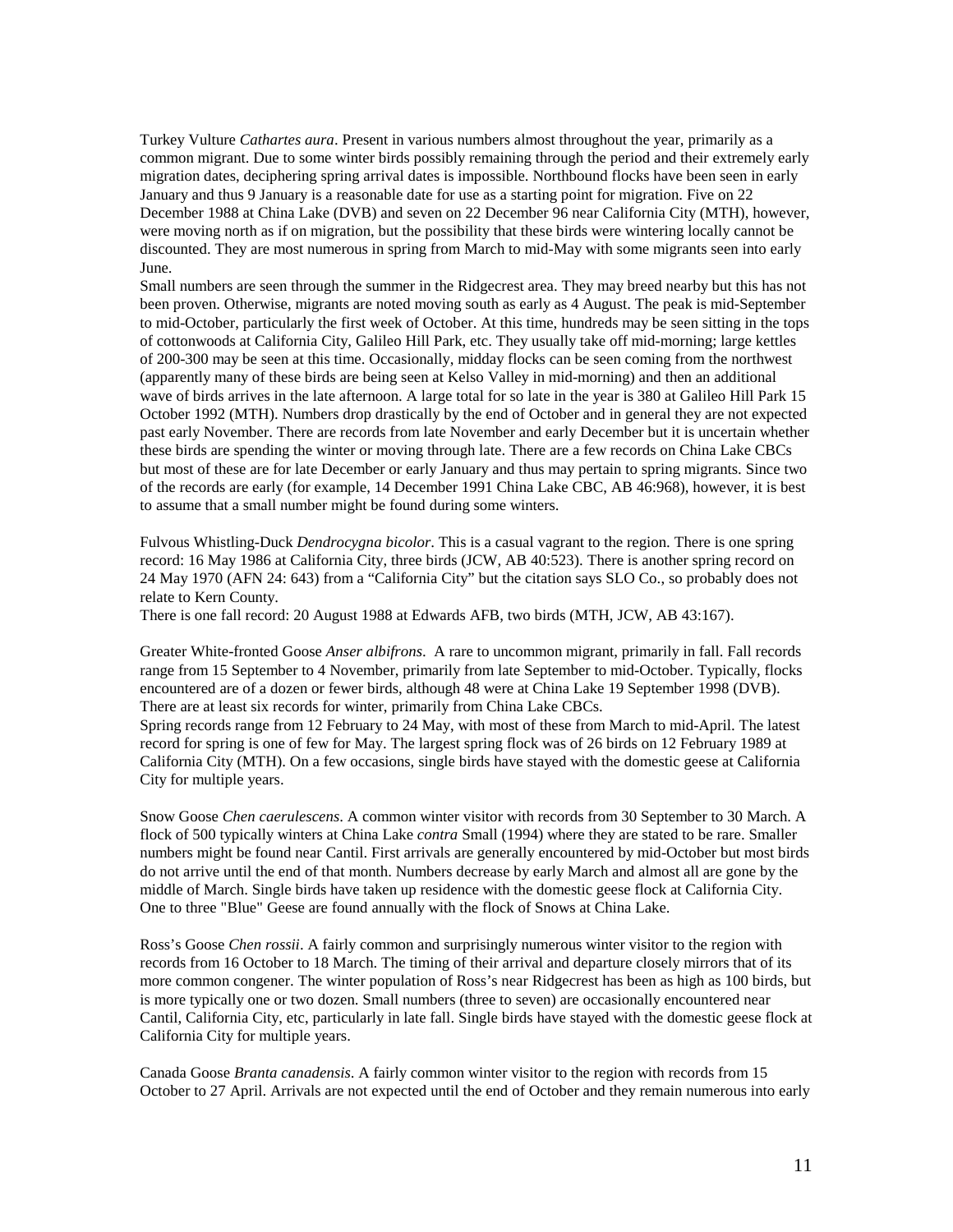March. Numbers are generally limited to a few dozen or fewer, but rarely a larger flock will come through the region.

There are three records from the summer and one of these records pertains to a pair that unsuccessfully nested near Inyokern in 1998.

There are small birds showing the characteristics of *minima* that have been noted annually, primarily in late October and November. Solitary geese have joined the domestic flock at California City and remained for years.

Brant *Branta bernicla*. Casual spring vagrant. There are twelve records from 30 March to 31 May. Two of the records are of large flocks: 25 on 11 May 1991 at Edwards AFB (MTH, AB 45:495), and thirteen on 27 April 1996 at Edwards AFB (MTH, AFN 50:332). It was first recorded in the region 30-31 March 1985 at California City (JH, AB 39:349). During the springs of 1996 and 1998 there were three and six records, respectively. Two of these birds lingered into the summer (for example, 29 June 1996 at Edwards Air Force Base, MTH, AFN 50:996).

No doubt these birds are moving north from the Gulf of California and/or the Salton Sea. Most records are found during or immediately after high winds.

Tundra Swan *Cygnus columbianus*. A rare winter visitor, bordering on uncommon at China Lake. The earliest record is 30 October but more typically swans are not encountered until mid-November. During most years few (one to three) are noted; occasionally small flocks of six to seven are seen. China Lake is the only reliable location in the region for this species although they have been seen at California City, near Cantil, Koehn Dry Lake, Galileo Hill Park and Edwards AFB. Most reports are from early in the winter (November and December) perhaps indicating that birds coming this far south are still wandering, and do not remain through mid-winter. The one-day presence of swans at California City, and Galileo Hill Park in late December (for example, 30 December 1989 at Galileo Hill Park, MTH, AB 44:328), supports the notion that these birds are still on the move. The latest record is 17 February. There is one record of a Bewick's Swan, *C. c. bewickii*: 30 October 1991 at China Lake (DVB, AB 46:148).

Wood Duck *Aix sponsa*. A rare migrant to the region. Spring records range from 14 March to 16 June, when it is recorded almost annually, but generally no more than one to two are noted per season. In fall they are slightly more numerous, bordering on uncommon with records from 29 July to 30 October. Most of the reports are from mid-August to September. In an average fall, two to three are seen with more occurring on occasion (for example, five at Galileo Hill Park 8 October 1995, MTH). There is at least one winter record: 23 January 1993 near Cantil (MTH).

There is one record for summer: a pair was seen in June and July 1990 near Cantil (MTH, AB 44:1186). Breeding was suspected, but not confirmed.

Gadwall *Anas strepera*. Fairly common to common resident. One of the region's most numerous breeding ducks (*contra* Small 1994) with thirty to fifty pair breeding at sites like China Lake, California City, Edwards AFB, and near Cantil. Numbers vary somewhat but they breed annually. Chicks have been seen as early as late May, but more typically are seen in June. Some movement occurs and they are seen at Galileo Hill Park (where breeding is not suspected) from July through April, particularly in October. During winter, dozens may be found at China Lake and Edwards AFB, with smaller numbers at California City and near Cantil.

Eurasian Wigeon *Anas penelope*. Casual vagrant to the region. There are five fall records from 9 October to 20 December as follows: a male 9-15 October 1988 at China Lake (RH, AB 43:167) (this bird was also seen in San Bernardino County), a female 18 October-3 November 1990 at California City (JLD, AB 45:151), an immature male 9 November 1993 at California City (MAP, AB 48:152), a female 5-6 October 1996 at California City (JLD, AB 51:120) and an immature (presumably a female) 3-6 November 1999 at Galileo Hill Park (MTH). There is one winter record: 18 December 1983, two males on the China Lake CBC (DM, AB 38:780).

There is one spring record: an immature male seen 29-30 April 1995 at China Lake (MTH, AB 49:309); this record is noteworthy given the paucity of records of spring migrants in the State.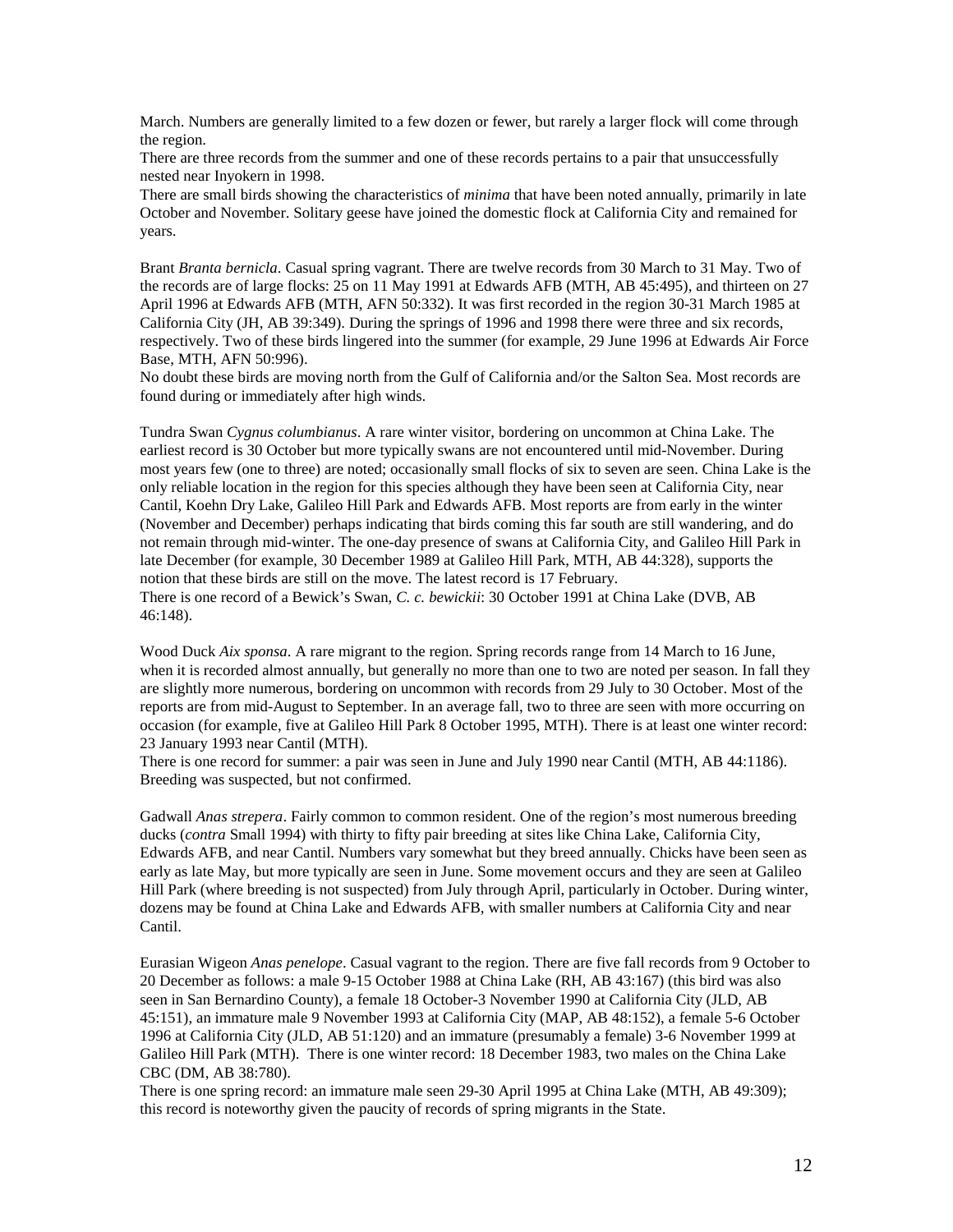American Wigeon *Anas americana*. A fairly common migrant and winter visitor to the region with records from 2 August to 7 June . Most fall arrivals are not seen until late September or October, but in some years flocks are noted earlier. Numbers vary but twenty to fifty are usually seen at California City through the winter with similar numbers at China Lake. Migrants are noted again from March to mid-April with an obvious decrease by the end of April. Only stragglers are encountered in May and they are unexpected by the end of that month.

There are a few summer records (at Edwards AFB, near Cantil and China Lake), typically of single birds, and breeding has not been suspected.

Mallard *Anas platyrhynchos*. A common duck in the region, present throughout the year. Small numbers are found anywhere there is water and breeding is known from almost any location with water. The largest breeding concentration is at China Lake (where average numbers are approximately 200-300 birds). Migrants are noted at Galileo Hill Park, particularly in late September and October. Hybrids with Northern Pintail have been documented in the region on three occasions. A variety of domestic ducks (a.k.a. 'yuck ducks') thrive wherever there is water and range from looking like Mallards to looking nothing like them.

Blue-winged Teal *Anas discors*. A fairly common fall migrant, rare spring migrant and rare summer visitor. In spring this is a rare migrant with records from 8 March to 16 June, uncommon some years. A slight majority of the records are from late May to early June.

There are a number of records from summer (indeed, they are almost annual) and most of these records are of pairs. Yet, breeding has not been confirmed nor, for the most part, even suspected.

In fall they are more numerous, being fairly common, and have been recorded from 10 August to 31 October, with most records from mid-September to mid-October. They are easily confused with Cinnamon Teal at this season and this may make the actual numbers hard to determine. In general, Blue-wingeds become more numerous in late September and early October, when Cinnamon Teal are near the end of their migratory push. Unfortunately, both can be numerous in late September when forty to fifty of each species may be seen. At this time, the numbers are likely rather even between the species, but it is wise to leave many of them unidentified to species.

There are four records of male hybrids recorded in the region: 8 April 1989 at Edwards AFB (MTH), 1 June 1995 at Ridgecrest (JWh), 20-23 April 1998 at China Lake (MTH) and 19 May 1999 at California City (MTH). Most of these looked similar showing a dark head with white crescent on a cinnamon body with a white flank patch. It is a stunning plumage and not easily overlooked.

Cinnamon Teal *Anas cyanoptera*. A common migrant and fairly common breeder. Spring migration is usually most noticeable in March and April but some birds, primarily males, come through much earlier. Males at California City or near Cantil in early January (for example, 2 January) are suspected migrants and their numbers slowly increase through January and early February. The largest concentration was 500 on 7 April 1998 at China Lake (MTH). Numbers decrease by the beginning of May and birds seen after this point are generally presumed to be breeders. Adult males at Galileo Hill Park (where they do not breed) in late May and early June might pertain to post-breeding wanderers.

They breed fairly commonly at China Lake, Edwards AFB and near Cantil. The largest breeding population of approximately ten to twenty pairs is at China Lake. Chicks are first noted in late May and early June. In fall numbers build rather quickly with August and September representing their peak migration period. See the discussion under the previous species to better understand fall migration timing and identification problems. By mid-October this species is unexpected with the latest migrant being 30 October. Single adult males are found almost annually in November and December, particularly on China Lake CBCs. Most of these are assumed to be stragglers or wintering birds but some of the late December or early January records from China Lake more likely pertain to early spring migrants. A flock of seven (five males) 25 December 1990 near Cantil (MTH) are most likely "spring" migrants as no November or December record pertains to more than one bird.

Northern Shoveler *Anas clypeata*. Common migrant and winter visitor. In addition to being our most common wintering duck, this species stays in the region for most of the year. Fall migrants have been noted as early as 4 August, but more typically they occur around mid-August (for example, 450 on 16 August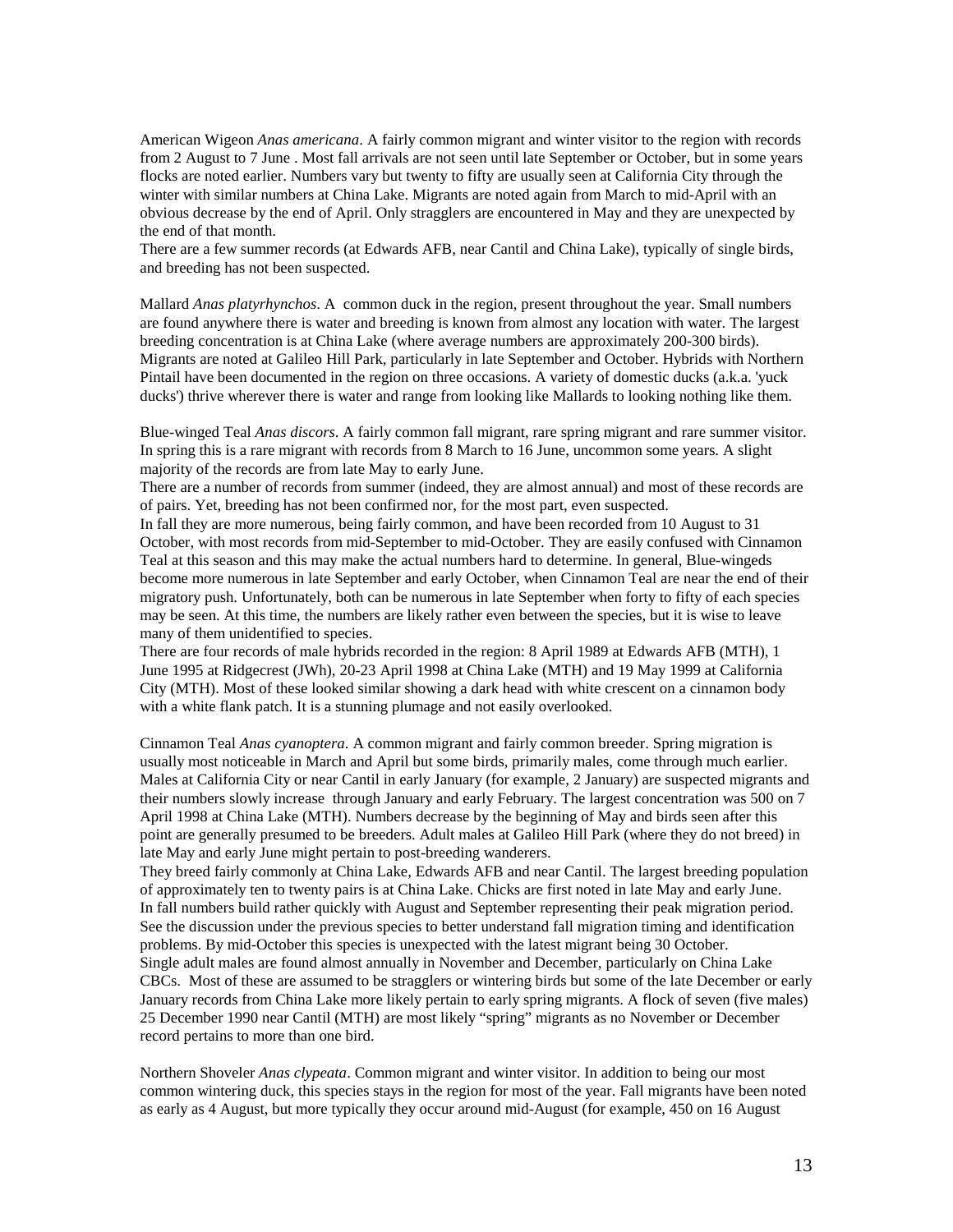1997, MTH). Numbers build steadily through August into September and remain high through the winter. Both China Lake and Edwards AFB hold thousands of shovelers in an average winter. Numbers remain constant through mid-April and it is not until early May that they are no longer common. Small numbers stay through that month with a few (three to six) seen to 10 June.

A few have summered at China Lake, near Cantil and Edwards AFB, but breeding has not been confirmed. During the summer of 1998, at least ten shovelers remained through the summer and although some were paired, no breeding evidence was found.

Northern Pintail *Anas acuta*. A fairly common migrant and winter visitor and a casual breeder with records from 8 August to 2 June. In most years 20-40 are seen during late August to early October and again from late March through April at China Lake and Edwards Air Force Base. Occasionally, flocks of over 100 have been noted, but this is the exception. Generally, this species is unexpected after mid-May. There are a few records of birds spending the summer with breeding confirmed on at least two occasions, at China Lake in 1990 (DVB), and at Edwards AFB in 1998 (MTH). For the latter record, at least three females successfully raised young, the largest clutch being nine ducklings.

Another interesting event occurred during the summer of 1998. On 17-18 June, more than forty Northern Pintail were seen at China Lake and Edwards AFB (MTH). Given the unprecedented nature of these sightings, it brings into question whether they bred early and moved south or were prevented from breeding due to inhospitable breeding grounds to the north.

Garganey *Anas querquedula*. Casual vagrant with two records of this Asian stray, both from a private ranch near Cantil: 30 September 1990 (MTH, AB 45:151, Heindel and Garrett 1995) and 28 September-1 October 1995 (MTH, AFN 50:115, Garrett and Singer 1998). Both records appear to pertain to immature males and thus could not pertain to a returning bird. See Jackson (1992) for information on identification of Garganey and other teal.

Green-winged Teal *Anas crecca*. A common migrant and winter visitor and rare breeder in the region. They are most numerous from September to April with migrants noted from 20 August to 10 June. Fall arrivals usually occur in early September, becoming common in the middle of that month. Winter populations at China Lake usually exceed 100 birds. Numbers decline during April with only a few migrants expected past early May. They are rare breeders in the region with young seen at Edwards AFB, near Cantil and China Lake. In an average season, only two to four pairs are thought to breed.

Canvasback *Aythya valisineria*. An uncommon winter visitor, this bird is, on rare occasion, fairly common. Records range from 27 September to 14 June but usually occur from late October to March. Small numbers winter at California City and occasionally at the larger bodies of water at China Lake and Edwards Air Force Base; these latter locations are more often used as migration stopovers. In spring they are rare and not expected after April. The latest record, 14 June 1996 at China Lake (SS), is two weeks later than the next latest record of 1 June. A female observed 12 July 1999 at China Lake (SS) is the only summer record.

Redhead *Aythya americana*. A fairly common resident present throughout the year in varying numbers. They breed at China Lake, near Cantil and Edwards AFB with the five to ten pairs at China Lake being the largest breeding population. Some fluctuation in numbers occurs with birds being seen at non-breeding locales such as Galileo Hill Park and California City in September and October. They are most numerous in spring indicating some migration takes place, when up to 100 have been noted at China Lake.

Ring-necked Duck *Aythya collaris*. A fairly common migrant and winter visitor with records from 2 September to 10 June. Fall arrivals are expected near the end of September and rarely earlier. They are fairly common (six to twenty birds being typical) from mid-October and remain so through the winter. At times, up to 100 have been noted. Numbers remain until early April and then drop steadily, becoming scarce by mid-May. Annually one to two are found lingering to the end of May and rarely into June. On two occasions, birds have spent the summer. In one case, a pair was monitored near Cantil, but breeding was not confirmed.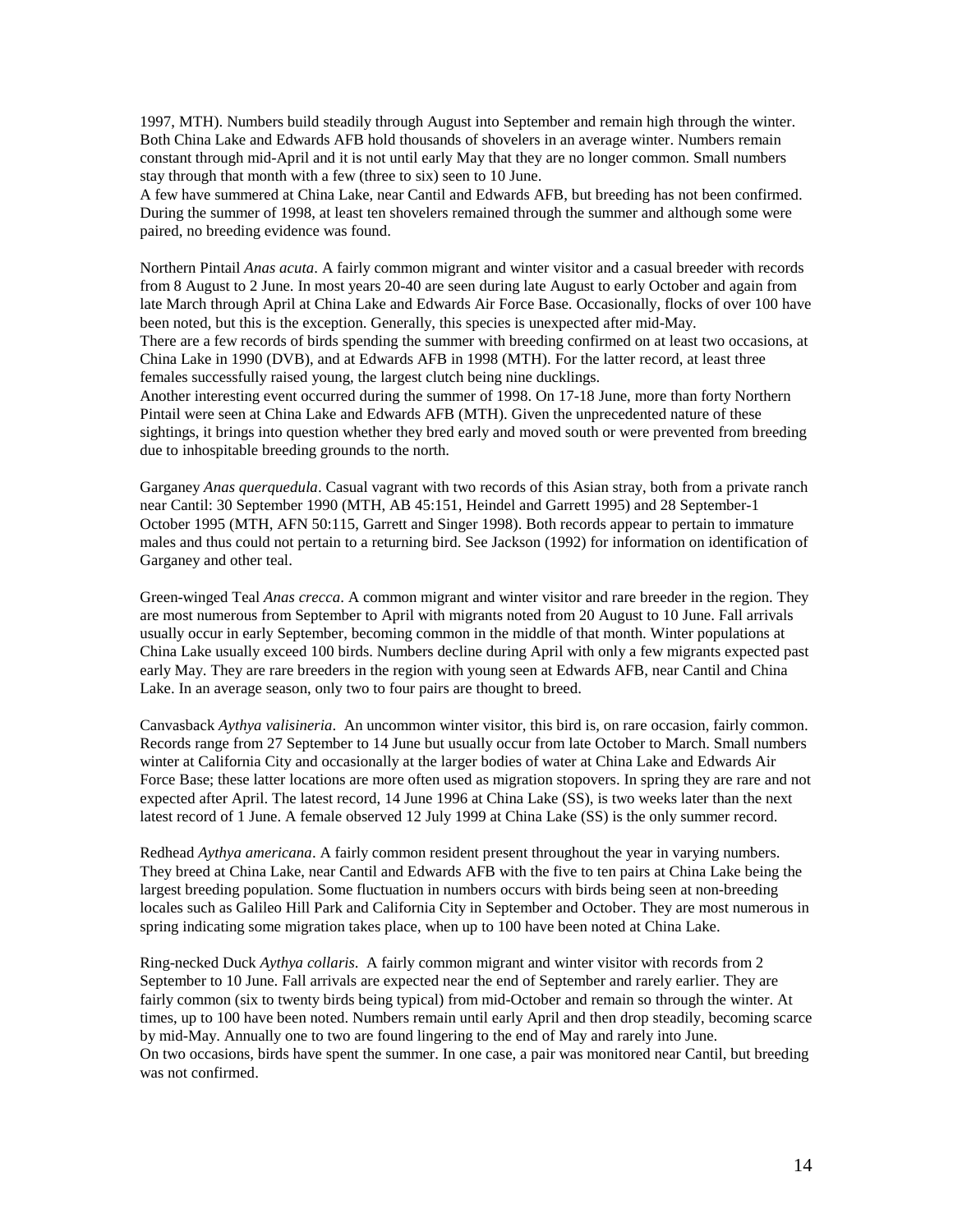Greater Scaup *Aythya marila*. A casual migrant, primarily in fall. There are nine fall records, almost all of single birds (non-adult males) from 28 October to 24 November. In spring there are three records from 9 to 16 March. The spring birds have been seen with larger numbers of Lesser Scaup during extremely high winds, assumedly downing migrants as they moved north over the desert. Reports of this species should be well documented to eliminate the more likely Lesser Scaup.

Lesser Scaup *Aythya affinis*. An uncommon migrant and winter visitor, occasionally fairly common, with records from 29 September to 4 June. The early date is an outlier compared to the next earliest of 8 October. They are generally not expected until late October and typically only small numbers are seen during the fall and winter. They are most numerous, but irregular, during high winds in March and April when flocks of 30-50 have been seen. In general, they are not expected in May but one to four might be found in late May and linger into June. May 1998 was persistently cold and windy; 10-15 were seen past mid-May, for an unprecedented tally.

There are four records of scaup spending the summer at either China Lake or Edwards AFB; these records contain multiple birds (for example, five on 3 July 1998 at China Lake, DVB). A record from China Lake on 2 September 1997 (DVB) is likely a leftover from summer, as it is over a month before most scaup appear. Observers should identify this species with caution during September, as some reports have pertained to the slightly more expected Ring-necked Duck.

Surf Scoter *Melanitta perspicillata*. Casual migrant, primarily in fall. There are eight fall records from 5 October to 3 November. Included in this total are two records from China Lake 22 October 1971 (JDo, AB 26:120) and 29 October 1972, 2 birds (JDo, AB 27:120). The citation says Inyo County, but all appropriate habitat is in Kern County so these birds were probably seen in Kern.

There are two spring records: 22 April 1989 at China Lake (DVB) and 19-24 May 1989 near Cantil (JCW, AB 43:536).

White-winged Scoter *Melanitta fusca*. Casual fall migrant. There are two records: an immature female 26 November 1988 at Edwards AFB (MTH, AB 43:167), and a specimen of an immature female from near Cantil. The latter bird was shot in the fall sometime in the late 1970s or early 1980s, but there is no more specific information available. There is a report from 16 December 1973 on the China Lake CBC (AB 28:514), but the editor of California CBCs wrote "no description" so it is not included as an accepted record. Given the few records for Inyo at this season (Tom and Jo Heindel, in litt.) the report is probably accurate.

Oldsquaw *Clangula hyemalis*. Casual migrant with two fall records for the region: 8 December 1990 near Cantil (MTH, AB 45:320) and 1-28 November 1991 at China Lake (DVB, AB 46:148).

Bufflehead *Bucephala albeola*. A fairly common migrant and winter visitor. Fall arrivals have been seen as early as 3 September but usually are not noted until October (there are only a few records before late September, with 9, 13 and 15 September being the next earliest dates). This species is usually seen in small numbers (three to eight) at this season and through the winter. In spring occasional migrant flocks of twenty to thirty are encountered. Most Bufflehead are gone by early April with few records after early May. Most lingering birds are immatures, the latest record of an adult male is 14 May 1995 near Cantil (MTH). The latest records are 30 and 31 May and 19 June. Given recent nesting of this species in adjacent counties (San Miguel 1997), these extremely late records might pertain to birds breeding to the south of their normal range.

Common Goldeneye *Bucephala clangula*. This is a rare migrant not seen every year with records from 31 October to 28 April. Most reports are of single birds from mid-November to mid-December, but up to six have been recorded. The latest record is of a female from China Lake 28 April 1991 (DVB), the next latest date is 26 March.

Barrow's Goldeneye *Bucephala islandica*. Casual migrant with one record of a female: 19 December 1992 near Cantil (MTH, AB 47:300), seen with two Common Goldeneyes. A report of this species from China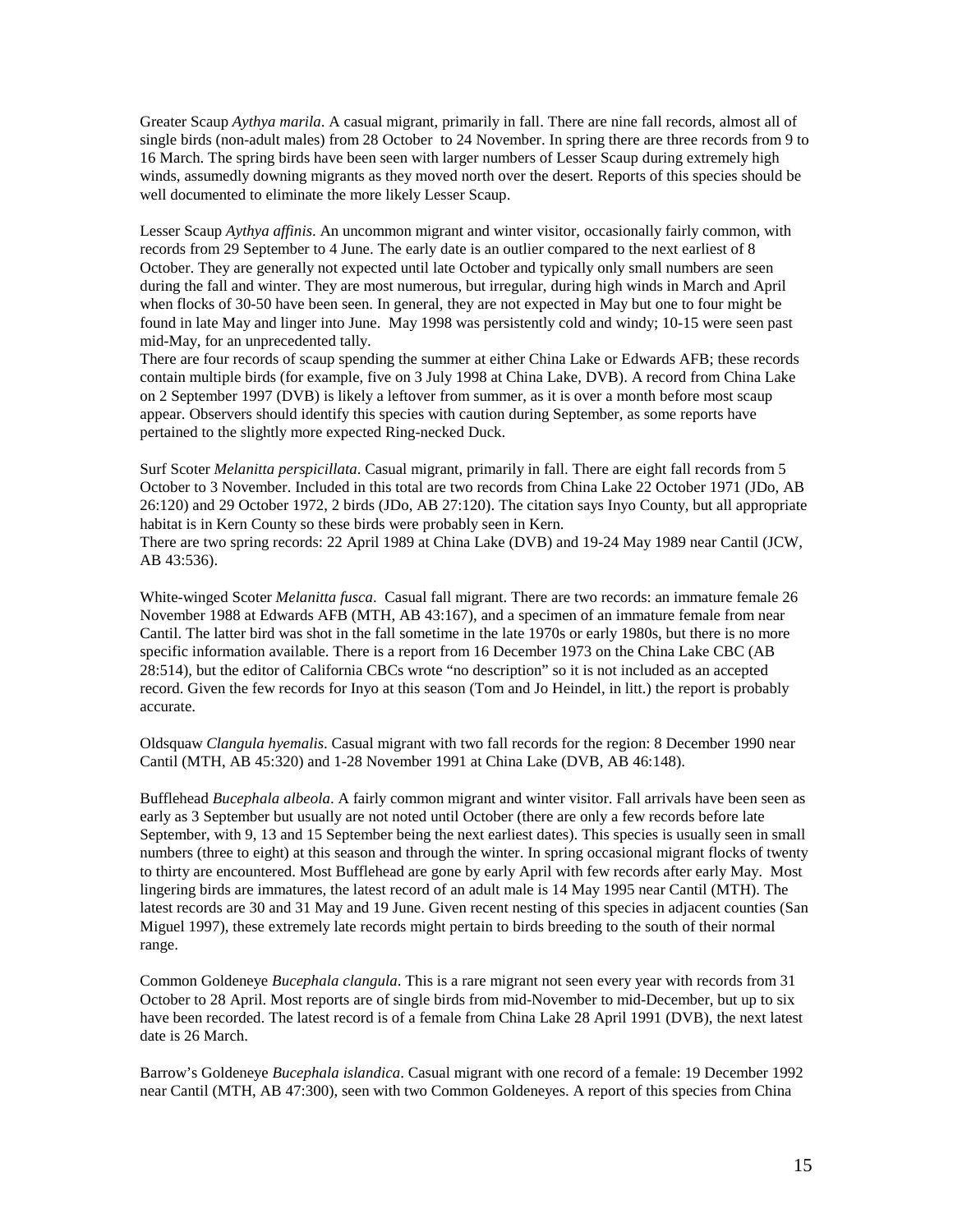Lake on 15 November 1990 was not sufficiently documented to exclude the more likely Common Goldeneye.

Hooded Merganser *Lophodytes cucullatus*. A casual migrant and winter visitor. Spring records range from 9 March to 24 May with six records, although some records include multiple birds. In fall they are only slightly more numerous with eight records from 2 to 29 November. There are six winter records.

Common Merganser *Mergus merganser*. A fairly common winter visitor with records from 27 October to 5 May. They usually do not arrive until mid-November and are rarely seen after early March. Winter numbers at California City, for example, are typically small (four to twelve birds).

Red-breasted Merganser *Mergus serrator*. A rare migrant, primarily in spring, with 22 records from 25 March to 1 June. The recent average has been two per season. There are two summer records, both from China Lake (DVB). There are thirteen fall records from 2 October to 10 December with an average of one per season.

Ruddy Duck *Oxyura jamaicensis*. A common resident with increased numbers during winter. Breeding occurs at China Lake, California City, near Cantil and Edwards AFB and the total breeding population must surpass 100 pairs. They are most numerous during winter when a few thousand can be found at China Lake and Edwards AFB with small numbers at other bodies of water. This increase in numbers starts in September and extends into early April.

Osprey *Pandion haliaetus*. An uncommon migrant in the region. In spring they have been recorded from 9 March to 2 June. Most of the passage occurs from mid-April to early May. They are slightly more numerous in fall when records range from 30 August to 6 November. At this season they are more likely to linger a few days at California City or Galileo Hill Park, for example. At both seasons, most sightings are of single birds.

White-tailed Kite *Elanus leucurus*. Rare to uncommon migrant and casual breeder. Status complex, due to its presence at various points in the year and its relative scarcity. It is most numerous as a fall migrant but is barely annual at this season with records from 2 August to 21 October. Rarely are more than two to three seen per season. There are a few winter records but, in general, they are unexpected at that season. They are rare in spring with records from 8 May to 4 June. They are slightly less numerous in spring than fall and are not seen every year. They have summered on two occasions with one breeding record near Cantil in 1993 (MTH, AB 47:1149).

Bald Eagle *Haliaeetus leucocephalus*. A rare bird in the region, seen almost annually. They have been recorded from 18 October to 25 February, but most records are from mid-November through December and pertain to immature birds.

Northern Harrier *Circus cyaneus*. Fairly common migrant and winter visitor, and rare breeder. Present throughout the year, most numerous from September to March when it is fairly common. During fall and winter they are found throughout the region in small numbers. From mid-March, numbers decrease leaving only the few pairs that will stay to breed. They breed annually near Cantil and sporadically elsewhere in the region, often depending on habitat availability. They typically breed near wet marshes and alfalfa fields, habitats which are somewhat variable from year to year.

Sharp-shinned Hawk *Accipiter striatus*. An uncommon fall migrant and winter visitor, less numerous in spring with records from 1 September to 15 May. They are most numerous from mid-September through October and some years border on being fairly common. They are less numerous in winter but still uncommon. After mid-March their numbers thin dramatically and are generally unexpected after mid-April. Identification of *Accipiters* is difficult and the separation of this species from the usually more numerous Cooper's Hawk is not always easy. See Kaufman (1990) and Clark and Wheeler (1995) for more information on the identification of this genus. Many *Accipiter* need to be left unidentified to species.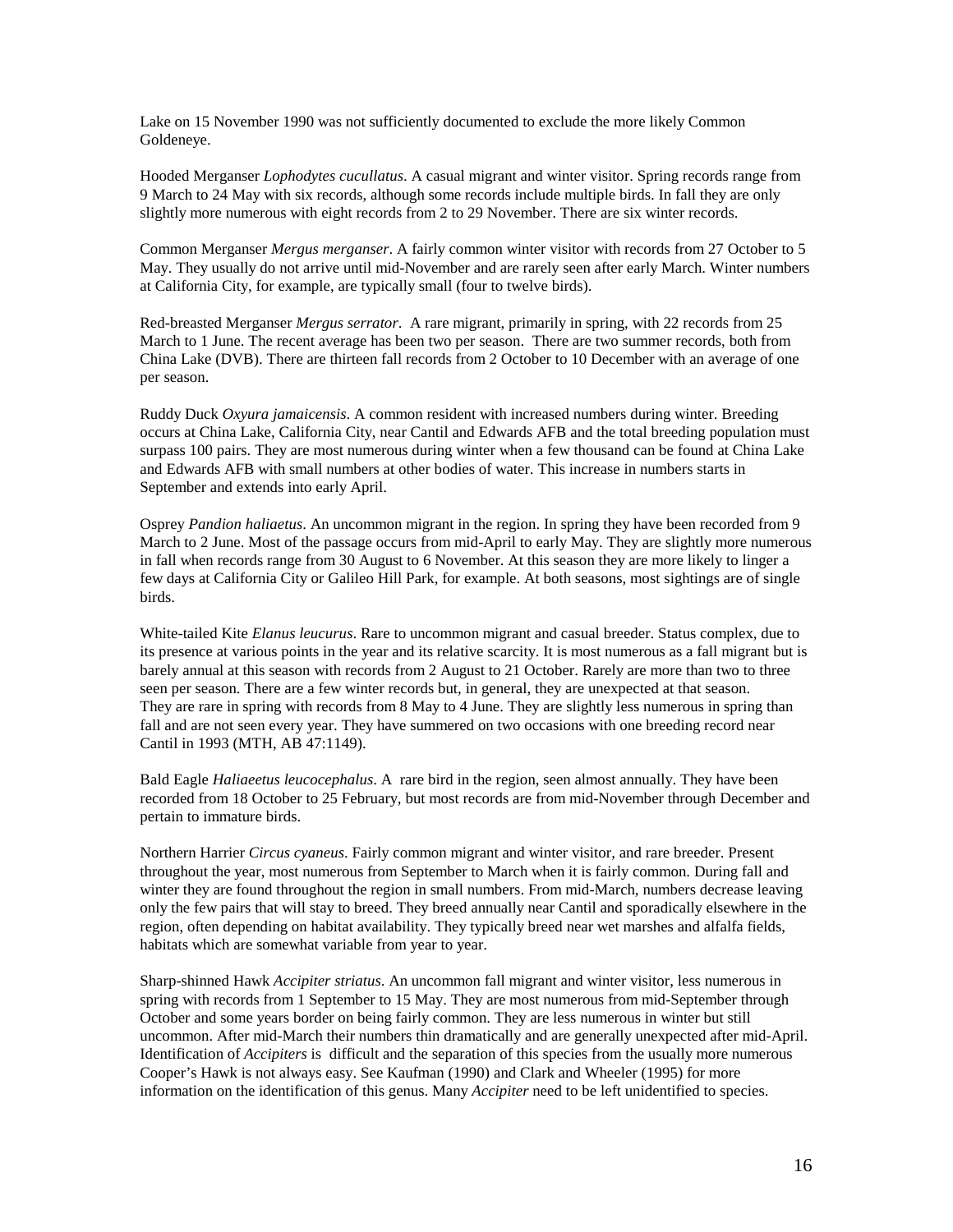Cooper's Hawk *Accipiter cooperii*. An uncommon migrant and winter visitor with records from 29 July to 23 May. As with the previous species they are most numerous in fall from mid-September through October when they border on fairly common. Although winter numbers are somewhat fewer, they are still easy to find until late March. At this point, they become rare and remain that way through the summer. One to two are found annually during mid-summer; most of these are subadults but adults have been known to occur. During the summer of 1993, a territorial bird chased birders in Mojave, but breeding was not confirmed (MTH).

Cooper's Hawks generally outnumber Sharp-shinned Hawks in the region although that may not be the case on a particular fall day. See the note on the previous species regarding the caution needed in identifying members of this genus.

Northern Goshawk *Accipiter gentilis*. There is one record for the region: an immature 31 October 1999 at Galileo Hill Park (KG). There are a few reports for adjacent areas, such as one near China Lake 21 November 1965 in San Bernardino Co. (AFN 20: 91) and there are other records of late fall birds from Harper Dry Lake to the southeast and Inyo County to the north.

Red-shouldered Hawk *Buteo lineatus*. An uncommon fall and winter dispersant to the region, primarily in fall. Records range from 6 May to 24 February, but few of these records are prior to late June. In most years, arrivals are noted during mid-July or August. They are most numerous during August to mid-September when four to six may be tallied at various locations. Nearly all of these birds are immatures, although adults are annual. Numbers decline by October and this species is generally unexpected by late November, but some birds have lingered well into winter.

Broad-winged Hawk *Buteo platypterus*. Casual vagrant to the region with three records: 2 October 1983, an adult near Cantil (MTH, AB 38:246), 8 May 1988, an adult near Cantil (PEL, AB 42:481), and a juvenile at Galileo Hill Park 24 September 1999 (MTH).

Swainson's Hawk *Buteo swainsoni*. Rare to irregularly fairly common migrant, almost entirely in spring. They have been noted in spring from 25 March to 10 June with the peak passage from mid-April to early May. Most spring sightings are of single birds but flocks occur at times and sometimes these flocks are fairly large (for example, fifty on 22 April 1995 near Cantil, MTH, AB 49:309).

They are rare in summer and have bred near Cantil and in the northern Antelope Valley. Whether they do so annually is not known.

They are rare in fall with records from 8 August to 7 October, mostly from mid- to late September. On average two to four are seen per season, invariably single birds. Remarkably, two immatures were photographed in late December 1999 in the northern Antelope Valley (TW) . Their presence through the end of the year suggests they wintered at this site.

Zone-tailed Hawk *Buteo albonotatus*. Casual vagrant with one record for the region: 26 May 1994 at California City (CJ, JT, AFN 48:340, Howell and Pyle 1997). A report from Butterbredt Spring on 8 May 1993 was rejected by the CBRC (Erickson and Terrill 1996) and one from Butterbredt Spring 16 December 1995 (AFN 50:816) is under review. Both reports lack convincing details, although the spring record was supported by enough detail to suggest it was probably correct. There is another Kern record from nearby Kelso Valley 3 October 1994 (TG, SR, AFN 49:100).

Red-tailed Hawk *Buteo jamaicensis*. A fairly common migrant and winter visitor and uncommon breeder in the region. They are most numerous in fall when twenty or more may be recorded by touring the region. Numbers of this species increase in September and stay high until March. Small numbers stay to breed and a thorough search would likely yield ten pairs or so. But on a regular birding day, only one to two pair are likely to be seen.

The "Harlan's" Hawk, *B. j. harlani*, has been recorded near Ridgecrest almost annually since 1987. It is assumed to be the same bird returning for over ten years. This is the only documented record of this race in the region. The date range for its visits is 21 November to 9 February.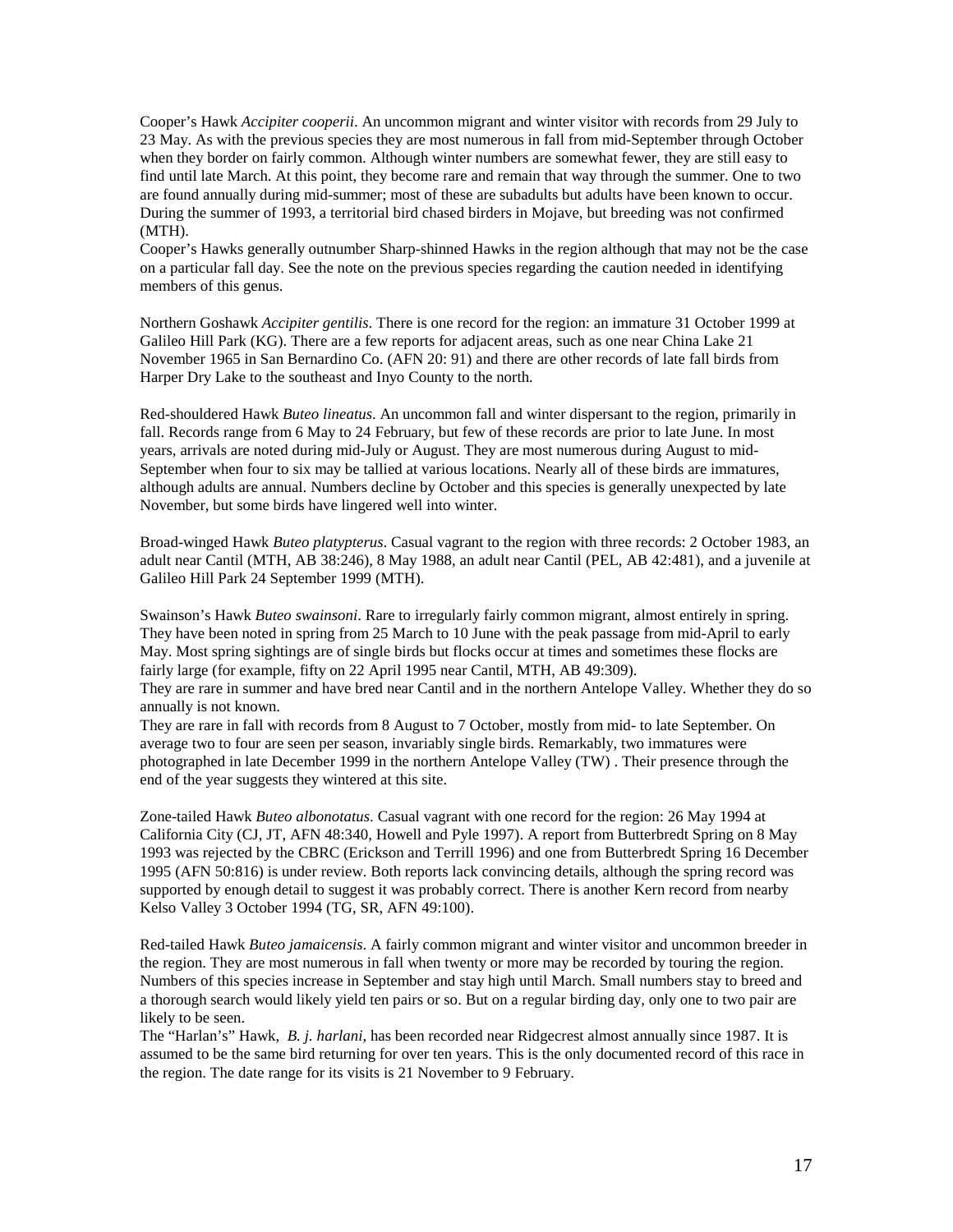Ferruginous Hawk *Buteo regalis*. An uncommon winter visitor to the region with records from 3 September to 1 April. Arrivals usually occur in the latter half of September but are rarely noted before the  $10^{th}$ . They are most numerous from late October through mid-February, although even at this season one should expect no more than two to three per day. There are few records for March or later, although occasionally there are undocumented reports from mid- to late May. These late spring reports probably pertain to immature Swainson's Hawks, which appear quite white below. The latest record for the county is 20 April 1998 (BB), from just outside the region in Kelso Valley.

Rough-legged Hawk *Buteo lagopus*. A rare winter visitor to the region and generally not expected. Records range from 12 November to 5 March. Rarely does more than one Rough-legged spend the winter in the region; how much this relates to a lack of habitat is uncertain. This species is more numerous just to the north in Inyo County (Tom and Jo Heindel, in litt.). They are also more numerous in the Central Valley portion of the county and have been noted through March in that area.

Golden Eagle *Aquila chrysaetos*. An uncommon resident in the region present throughout the year but in small numbers. There is a slight increase in fall (September and October).

American Kestrel *Falco sparverius*. An uncommon breeder and fairly common migrant and winter visitor. They are most numerous in fall with an increase evident by mid-August. They remain fairly common through winter into early March when numbers decrease. By mid-April, they are only found in their breeding areas (for example, California City, Ridgecrest, etc.).

Merlin *Falco columbarius*. An uncommon fall migrant and winter visitor, much rarer in spring. They are seen annually near the middle of September and have been recorded as early as 10 September. They are most numerous from late September to early November but rarely would more than two or three be seen in a day. By late February they have become quite scarce as it seems the wintering birds have departed. Spring migrants are rare and in general not encountered after March. The latest record in the region is 24 April, although one was seen just outside the region in Tehachapi on 27 April 1984 (MTH). Almost all records pertain to *columbarius* (or *bendirei* by some authors). The pale *richardsoni* has been recorded almost annually in fall or early winter. The dark *suckleyi* has been recorded once at California City (30 October 1998, MTH). Identifying Merlins to race is not always straightforward and observers should be cautious.

Peregrine Falcon *Falco peregrinus*. A casual migrant in the region with three spring records from 4 to 14 May and seven fall records from 25 August to 6 November. There are two summer records, both from China Lake: 30 July-1 August 1998 at China Lake (SS), and 25 July 1999 (DVB). All records are since 1990 and this may reflect the population increase this species has been experiencing.

Prairie Falcon *Falco mexicanus*. An uncommon resident with an increase in numbers from September to February. Even during mid-summer, two to three might be encountered. During fall, in particular, twice this number is more likely. They are often seen perched atop telephone poles, at sewage ponds pursuing shorebirds or ducks, or in alfalfa fields going after Horned Larks.

Chukar *Alectoris chukar*. A fairly common resident at scattered locations throughout the region. This introduced bird is most well known from Galileo Hill Park, as many birders go there specifically for this species. Apparently, at least some of these birds are released by hunters, thus bringing into question the establishment of these populations (Bill Principe, pers. comm.). Their presence at Galileo Hill Park is somewhat erratic and unpredictable but usually small groups can be found. At times, dozens walk through the campground. They are spread throughout the mountains being found in Butterbredt, Short and Sand Canyons, for example. They are also found in smaller ranges surrounding Fremont and Indian Wells Valleys. On occasion, they have been seen in the city of Ridgecrest, sitting atop houses, demonstrating both their widespread nature and tolerance of humans.

Ring-necked Pheasant *Phasianus colchicus*. Status of this introduced bird is uncertain. In the 1980s, pheasant were regularly found, primarily near Cantil and east through the Fremont Valley. Hunting clubs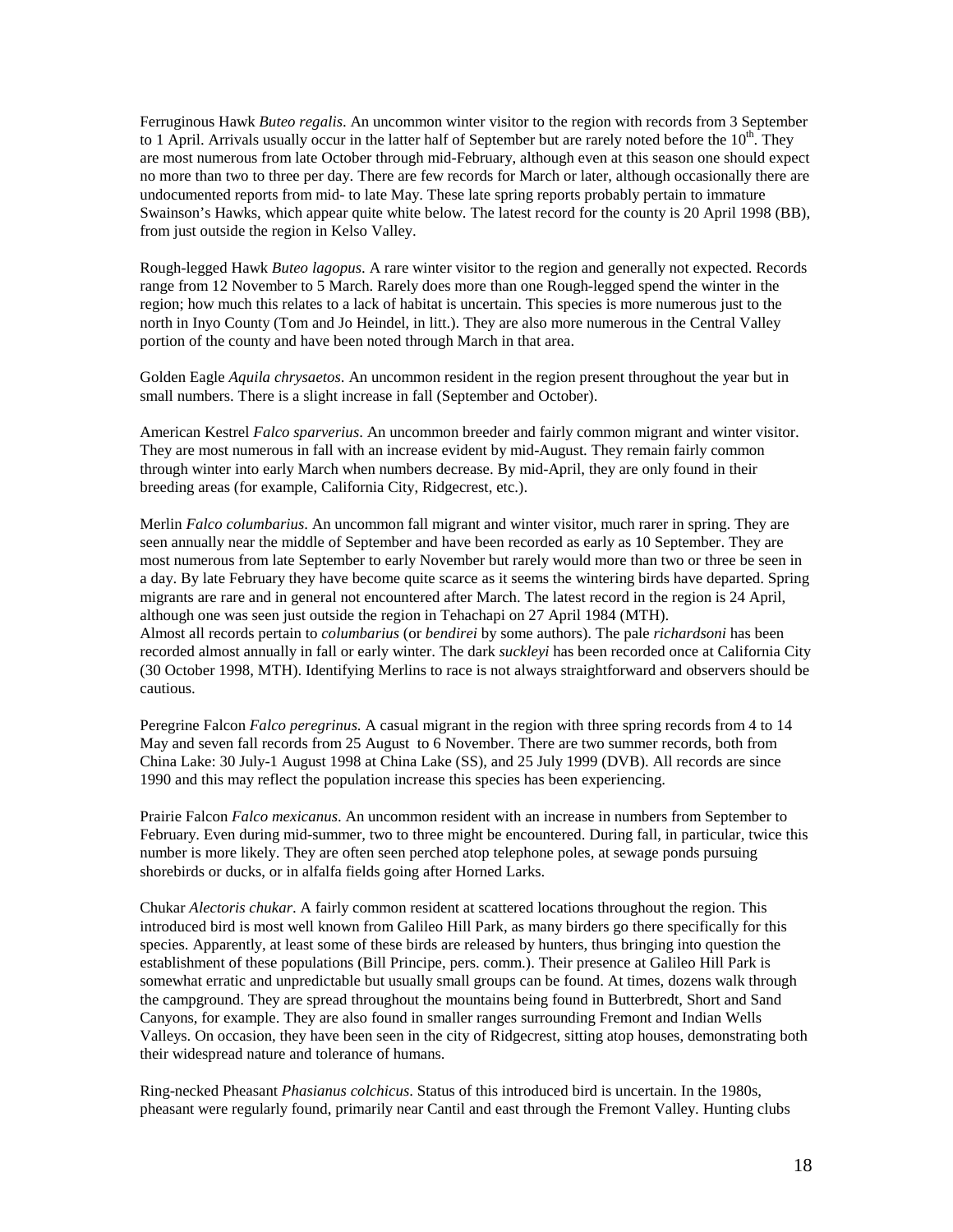were no doubt responsible for these introduced populations. But, pheasant hunting seemed to have largely stopped in the region and there were no reports for a decade. Surprisingly, on 6 June 1998 a freshly killed female was found 13 miles south of Inyokern (MTH). This is not near any towns and an obvious release source is unknown. It is still more likely to be a product of a recent release, and may indicate that some local populations still exist.

Mountain Quail *Oreortyx pictus*. This montane quail occurs in the region via a fairly healthy breeding population in and near Butterbredt Spring. Small numbers (four to twenty) are fairly reliable in most years and they are quite vocal from mid-March through early May. Occasionally, they are still heard into early June, but this seems to occur in colder years, perhaps meaning their breeding cycle is delayed. Young chicks have been encountered from mid-May to early June. Once this species becomes silent, they are extremely difficult to find. Populations should be looked for in some of the other higher canyons in the area.

California Quail *Callipepla californica*. A common resident present throughout much of the region. They are more numerous than Mountain Quail in the Butterbredt Spring area and are the only quail expected on the lower reaches of the canyon. Large populations occur in small foothills, ranches (for example, near Cantil) and Edwards AFB. They should be expected anywhere there is water away from large human populations. They are rather scarce at places like Galileo Hill Park, China Lake and California City.

Gambel's Quail *Callipepla gambelii*. Status uncertain, but probably a rare resident, the result of introduced populations. Whether this species has ever occurred naturally in the county is unknown. There are records from various places in the eastern mountains of the region and it is possible that a natural population exists in the northeastern part of the county, but they are currently treated as introduced. There are known introductions of this species in east Kern and in light of the fact they were not reported from Grinnell and Miller (1944), this suggests it is more prudent to assume they are not native to the region. One such introduction took place at Edwards AFB near Los Angeles Co., where forty were seen 10 August 1984 (MTH, AB 39:102). In addition, one of the ranches active in pheasant hunting during the early 1980s reported a release in the mountains bordering the Fremont Valley. Gambel's Quail have been reported from these mountains by hunters and birders and there remains a possibility that a native population exists. But, given what is known of their introductions and the lack of continuous range leading to known "good" populations, it will be difficult to conclude this positively. Recently, one has taken up with a flock of California Quail in Ridgecrest (BM), which seems more likely than not to be an unnatural occurrence.

Virginia Rail *Rallus limicola*. An uncommon migrant and rare winter visitor to the region. Due to its secretive habits, this species is not encountered often. There is little appropriate habitat and most records come from few areas (for example, California City, Edwards AFB, and near Cantil). They are more numerous in fall than winter or spring with records from 17 September to 22 May. They have been found in odd locations with reports from Galileo Hill Park and another at Butterbredt Spring. The bird at Butterbredt Spring arrived in mid-May and was seen as late as 29 June 1996 (MTH), for a strange summer record, particularly given the limited habitat. They have also been noted near China Lake in July 1988, so perhaps future summer records can be expected

Sora *Porzana carolina*. More numerous than the previous species, it is still uncommon as a migrant and rare in winter. Records range from 23 July to 12 May. The majority of fall passage is from mid-September to early November. At least one of the three July records (24 July 1993, DVB) pertains to a juvenile. A few birds might stay through the winter at California City and Edwards AFB, for example. An increase in numbers during spring is evident from early April to early May.

Common Moorhen *Gallinula chloropus*. A rare species, may be present at anytime during the year, but known to breed on only two occasions (near Cantil in 1993 and California City in 1996, MTH). They are usually seen singly at California City or China Lake, but have also been encountered at smaller ranches from the northern Antelope Valley to ranches near Cantil.

American Coot *Fulica americana*. A common resident present throughout the year. Breeding occurs at China Lake, California City, Edwards AFB and various ranches. Small numbers are occasionally seen at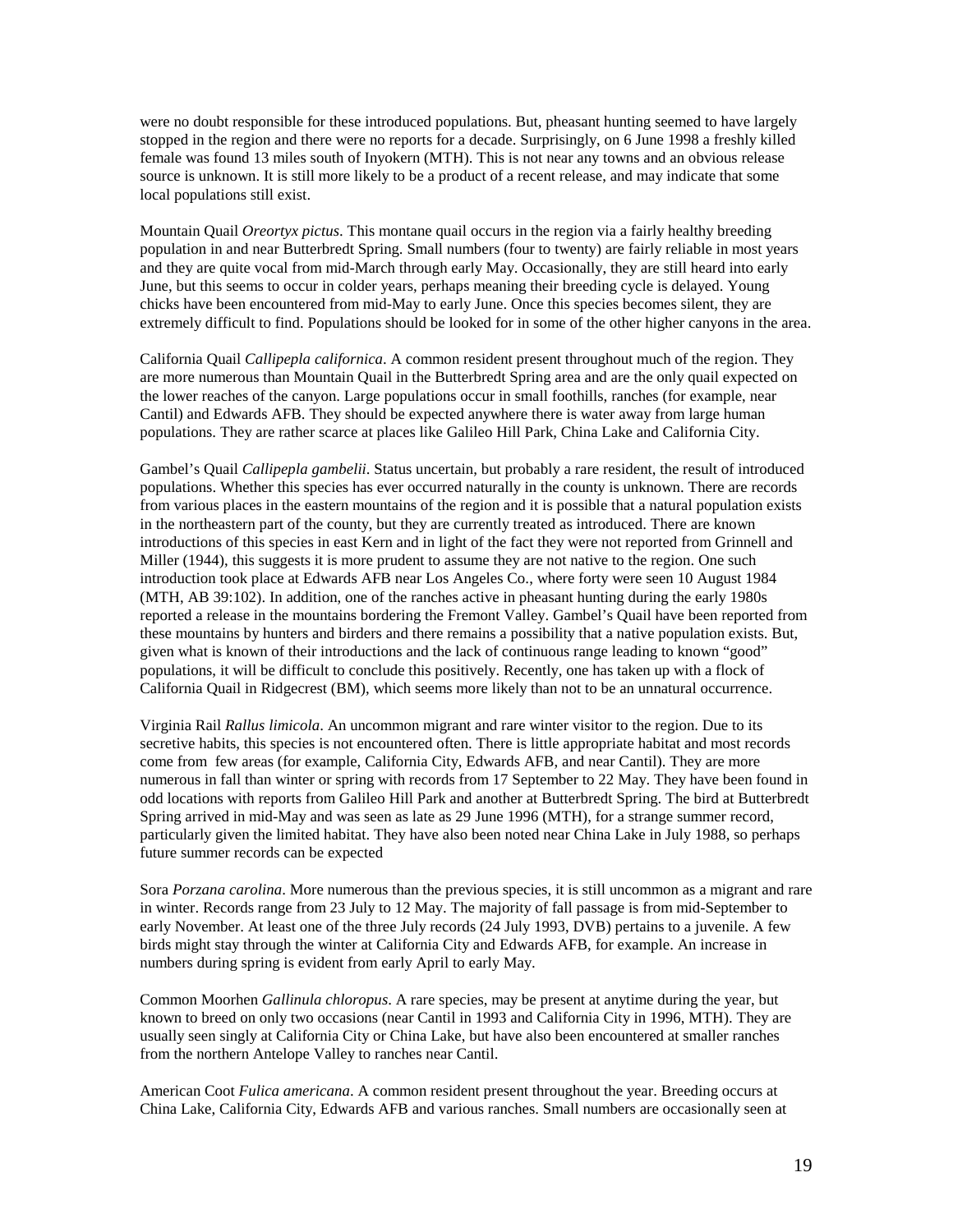Galileo Hill Park but breeding has not yet been suspected from this area. Large numbers augment this breeding population in winter with a notable increase from September through early April. The movements of this species are quite interesting and even occur in mid-summer; there remains much to learn about this common species.

Sandhill Crane *Grus canadensis*. A casual migrant through the region. There are two fall records: 22 November 1989, eight birds (MTH), and 28 September 1994, three birds (MTH), both near Cantil. In addition, there is a spring record from Ridgecrest 16-25 April 1998 (JWh, FN 52:390).

Black-bellied Plover *Pluvialis squatarola*. An uncommon migrant, generally more numerous in fall. Spring records range from 11 March to 10 June. At times, particularly in heavy north or west winds during April, flocks of ten to twenty may occur. Otherwise, they are seen in small numbers (two to six). In nearby Lancaster (LA Co.), over 100 have been noted in these conditions so perhaps larger flocks might be encountered. The later birds are invariably first-alternate birds and are assumedly not making it to the breeding grounds.

Fall records range from 14 July to 27 November. Adults are most numerous in late July and August and may linger into September but are usually noted in small numbers. Juveniles have been noted from 8 September with a peak from mid-September to mid-October. Groups of four to twelve are the norm. There are two records from mid-February, for example, 16 February 1991 at Edwards AFB (JCW, AB 45:320), which either pertain to early migrants or birds spending the winter.

American Golden-Plover *Pluvialis dominica*. A casual migrant, primarily in fall. There are ten fall records from 29 August to 4 November. All records are of juveniles and most are from late September to late October. In spite of increasing coverage, only one of these records is since 1991. In spring there is one record: 12 June 1993 at China Lake (DVB, AB:47:1150). There are no records for the Pacific Golden-Plover (*P. fulva*) for the region. See the note in Appendix A under that species.

Snowy Plover *Charadrius alexandrinus*. Fairly common breeder and migrant and rare winter visitor. Present year-round but most numerous in migration when flocks augment the breeding population. Migrants have been detected from 24 March to 20 October, but these extreme dates are somewhat hard to determine due to the presence of wintering birds. Key breeding areas are Edwards AFB and China Lake and they are fairly common as breeders. They should be looked for on dry lakebeds throughout the region. Chicks are usually noted from early May through June, and occasionally into July and August. Small numbers are seen during some winters at Edwards AFB and China Lake. The extent these records pertain to residents or are of birds replacing breeding populations is unknown.

Semipalmated Plover *Charadrius semipalmatus*. Fairly common migrant, primarily in spring. Spring records range from 14 April to 7 June. Most records are from late April to mid-May and during high winds, 40-50 might be seen. They are generally unexpected after 20 May with only two records for June (the other being 3 June).

They are less numerous in fall and less likely to be seen in large numbers (typically two to four), yet 21 were seen on 6 September 1997 at Edwards AFB (MTH). Records range from 14 July to 3 December. Adults are most likely in late July and early August. Juveniles are most numerous from mid-August to mid-September, although they have been recorded as early as 2 August. They are unexpected after mid-October and other than the late record from December, there are only three early November records.

Killdeer *Charadrius vociferus*. Present year-round with breeding throughout the region. Small numbers breed at Edwards AFB, California City, Galileo Hill Park, near Cantil, China Lake, Ridgecrest, etc. Chicks are seen from early May through July. This species is most numerous in fall (August and September) when 50-100 may be present at China Lake or Edwards AFB. Most of these birds pass through the region but small numbers remain through the winter.

Mountain Plover *Charadrius montanus*. A rare fall migrant, not encountered every year. There are fourteen fall records from 10 August to 15 November. Most of these records are juveniles during October. The early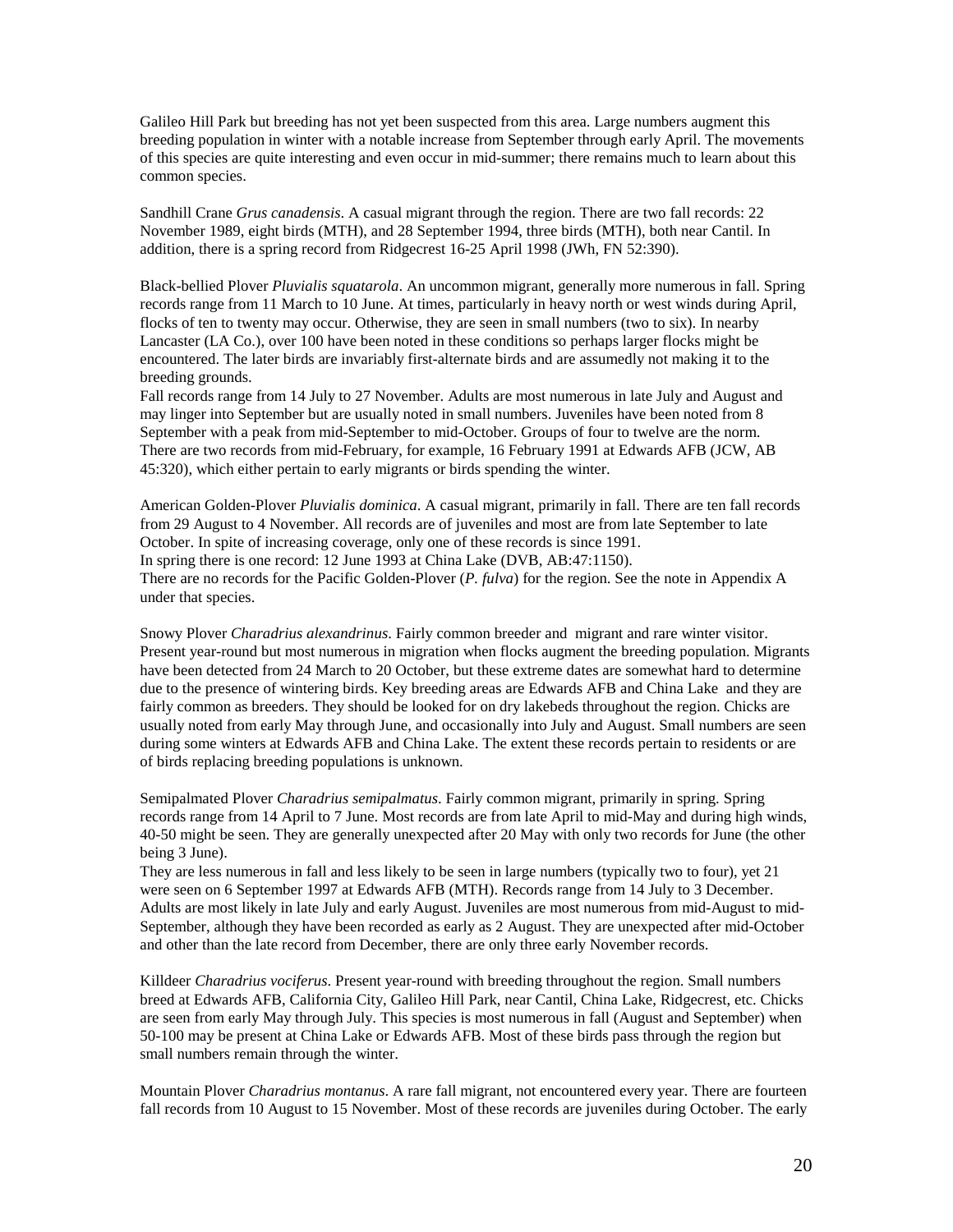record from 10 August 1991 at Edwards AFB (MTH, AB 46:149) is more than a month earlier than the next record (13 September). They have not been found to winter in the region, although they have been found to the south near Lancaster, to the north at Owens Lake (Tom and Jo Heindel, in litt.), to the east at Harper Dry Lake, and in the Central Valley portion of the county. At some point, a winter record of this species is expected.

Black-necked Stilt *Himantopus mexicanus*. A common migrant and summer visitor with records from 18 February to 24 October. They breed at China Lake, Edwards AFB, California City and occasionally at private ranches in the region. Spring migrants are usually noted by late February with a peak from March to mid-April. Occasionally, large flocks show up in mid-May, assumedly these are late migrants forced down by high winds. Smaller numbers are found in early and mid-June away from breeding areas, indicating some birds are moving through quite late, or have already completed breeding.

In fall large numbers occur from mid-August through September. Most are gone by the first of October. There is a recent winter record from China Lake during December and January 1997-98 (DVB).

American Avocet *Recurvirostra americana*. The general pattern of occurrence mirrors that of the previous species, but the avocet is more numerous. Spring arrivals are noted by late February (and as early as 10 February) and this species is common through mid-May. Small numbers are sometimes seen at desert oases in late May and early June, probably the result of late migrants.

Breeding localities are the same as with the stilt with China Lake being their largest breeding area (50-100 pairs in good years). Numbers remain high through September but drop rather quickly in October. Generally, they are unexpected by November with few records from mid-November to the latest record of a presumed migrant on 8 December.

There are four winter records from 15 December to 23 January, all at China Lake. Given their more frequent occurrence to the north at Owens Lake (Tom and Jo Heindel, in litt.) at this season, future winter records are expected.

Greater Yellowlegs *Tringa melanoleuca*. A fairly common migrant at both seasons, more numerous in fall and rare at other seasons. Spring records range from 26 February to 1 June with the bulk of passage from April to early May. A yellowlegs seen after mid-May is likely this species in first-alternate plumage and is probably not migrating all the way to the breeding grounds. A few such birds have been seen throughout June, which complicates migration dates.

Fall arrivals have been noted as early as 24 June, but it is usually the first week of July before they are noted in most years. Adults come through during July, lingering into August. Juveniles are most numerous from mid-August to mid-September. By October, most yellowlegs have departed with the latest suspected migrant recorded on 31 October.

They are local and uncommon during winter with records from China Lake, near Cantil and Edwards AFB. In some winters they might prove hard to find but, in others, up to six in one locale might be seen.

Lesser Yellowlegs *Tringa flavipes*. Fairly common migrant to the region. Generally, this species is far less numerous than the Greater Yellowlegs, but exceptions will occur. In spring it is uncommon to fairly common at China Lake, rare everywhere else. Records range from 31 March to 18 May. Typically, singles and occasionally two to four are seen. A large concentration at China Lake was sixteen seen 23 April 1998 (MTH).

In fall it is more numerous with records ranging from 27 June to 5 November. Adults come through in July and early August but are not numerous. Juveniles peak from early August to mid-September and can be quite numerous (up to thirty). The maximum recorded was 62 on 11 August 1995 (JS) at China Lake. There is one documented winter record from near Cantil (winter 1992-1993, MTH). A report from 18 December 1983 of two birds on the China Lake CBC (AB 38:780) lacked details and is regarded as possibly pertaining to the more likely Greater Yellowlegs.

Solitary Sandpiper *Tringa solitaria*. Rare to uncommon migrant, primarily in fall. This species is a rare spring migrant recorded from 12 April to 17 May. Generally, they are seen singly but occasionally they are uncommon with four to eight in a season. Most records are for the first third of May.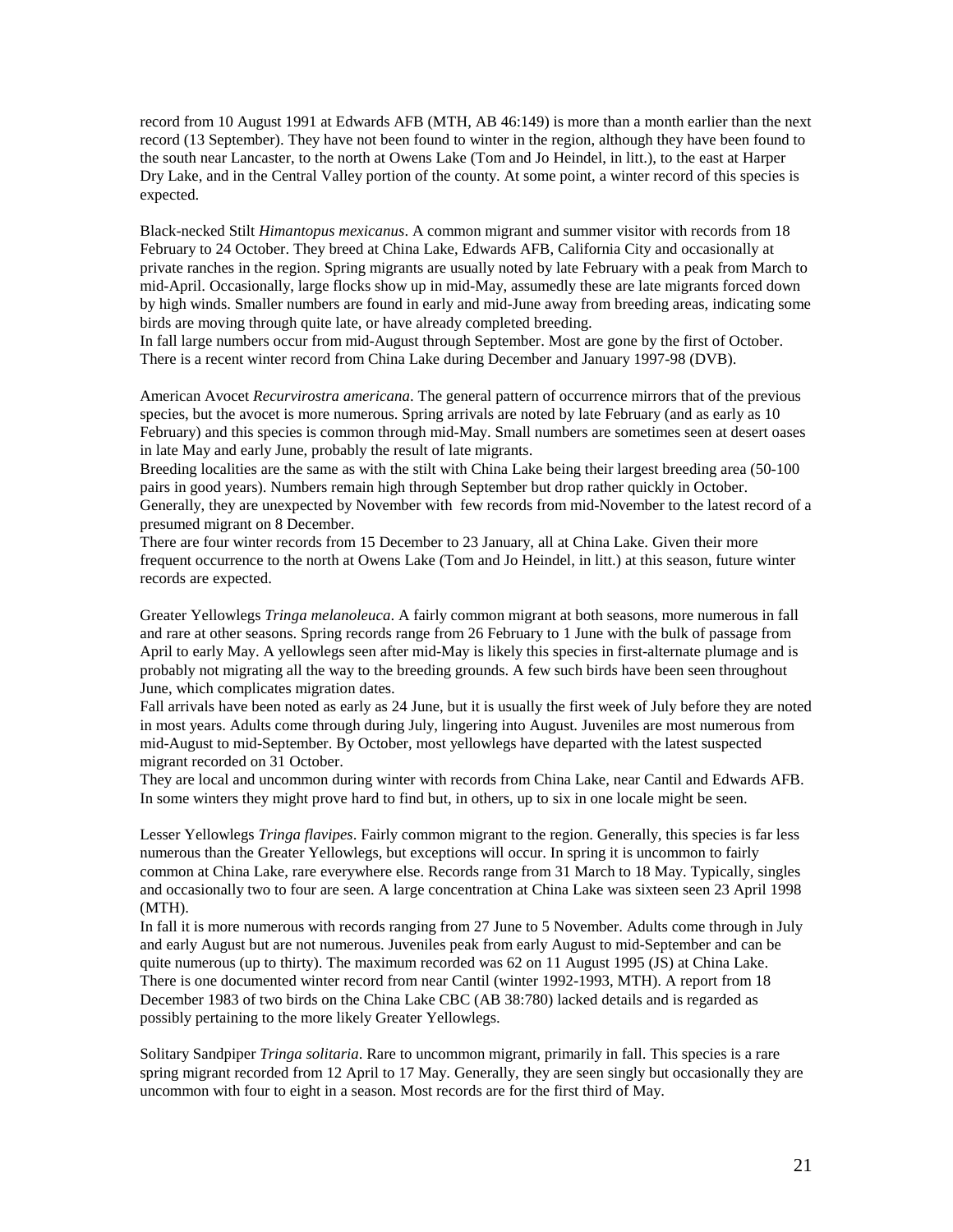They are more numerous in fall when they might border on being fairly common in some years, with records from 18 July to 14 October. Most records are from mid-August to mid-September and four to six have been seen in one day at this time. In general, they are scarce by the end of September and any October record is noteworthy.

Willet *Catoptrophorus semipalmatus*. Rare to fairly common migrant, primarily in fall. A rare spring migrant, occasionally uncommon with records from 27 April to 5 June. Most spring records are from early May but only two to three are seen in an average season; nine on 30 April 1995 (DVB) is exceptional both for the number and the relatively early date. Late birds, from late May into June, are typically in firstalternate plumage, presumably non-breeding birds.

They are more numerous in fall being uncommon with records from 21 June to 7 September. Adults come through from early to mid-July, with juveniles seen from 19 July. Most records are from August and four to six, sometimes more, might be seen together at this time. The maximum is 26 on 2 August 1989 at China Lake (DVB).

There is one winter record from China Lake on 20 December 1987, two birds (AB 42:1094). Given that they have wintered at Owens Lake to the north (Tom and Jo Heindel, in litt.), more winter records might be expected.

Wandering Tattler *Heteroscelus incanus*. Casual spring migrant with two records of this coastal bird: 4 June 1993 at China Lake (MTH, AB 47:453) and 6 May 1998 at Edwards AFB (MTH, FN 52:390). Both birds called and were in breeding plumage allowing an easy identification. Since there is a record of Gray-tailed Tattler (*H*. *brevipes*) from nearby Lancaster on 23 July 1981 (JLD, AB 35:978), any tattler in the region should be well documented to ascertain specific identity. See Paulson (1993) for more information on the identification of tattlers.

Spotted Sandpiper *Actitis macularia*. Primarily a fairly common to common migrant, but status complex due to their presence almost year-round. They are most numerous as a spring migrant when they are common. Records range from 14 April to 19 June. The peak of this passage is late, typically in mid-May. At this time, 100 or more might be encountered at various locales and sixty have been seen in a single locale (for example, at Galileo Hill Park). Numbers drop from early June but lingering birds are found annually to the middle of the month.

Fall migrants are typically first noticed in mid-July (the earliest record is 4 July). They are fairly common in fall but not seen in the large numbers mentioned for spring. Juveniles are noted as early as 19 July. The peak passage occurs from mid-August to mid-September, and most of these birds appear to be juveniles. Adults in alternate plumage are occasionally encountered in late August and one was seen 1 September. Numbers drop from early October and they are rare by November. Lingering birds might be found at China Lake and Edwards AFB in November and the latest record of a presumed migrant (or straggler) is 24 November. There are at least four records of single birds spending the winter months in the region.

Whimbrel *Numenius phaeopus*. Uncommon to rare migrant, primarily in spring. An uncommon spring migrant, irregularly fairly common when large flocks are noted. The records range from 11 March to 16 June with the peak passage being mid-April to mid-May. Although huge flocks (1000 birds) occur just to the south at Lancaster sewage ponds, these birds seemingly fly northwest to Mojave and then move west to the Central Valley. This 'flyway' has led to a number of flocks noted flying near Mojave and yet otherwise, Whimbrels are not seen in large numbers in the region. Other than the occasional group of 40-50 seen in Mojave, they are usually seen in small numbers (two to six) at Edwards AFB and they are even more scarce at China Lake. A record from China Lake 23 June 1994 (DVB) is hard to categorize, but probably pertains to an early fall migrant.

In fall they are rare, irregularly uncommon, with two distinct passages. Adults are usually seen in July with records from 11 July to 1 August. Rarely are more than two seen per season but they are annual. They are slightly more numerous in September when the juveniles come through. Yet, typically they are still rare with records from 4 September to 7 October. Away from Mojave, Edwards AFB and China Lake, this bird is unexpected and should be documented carefully.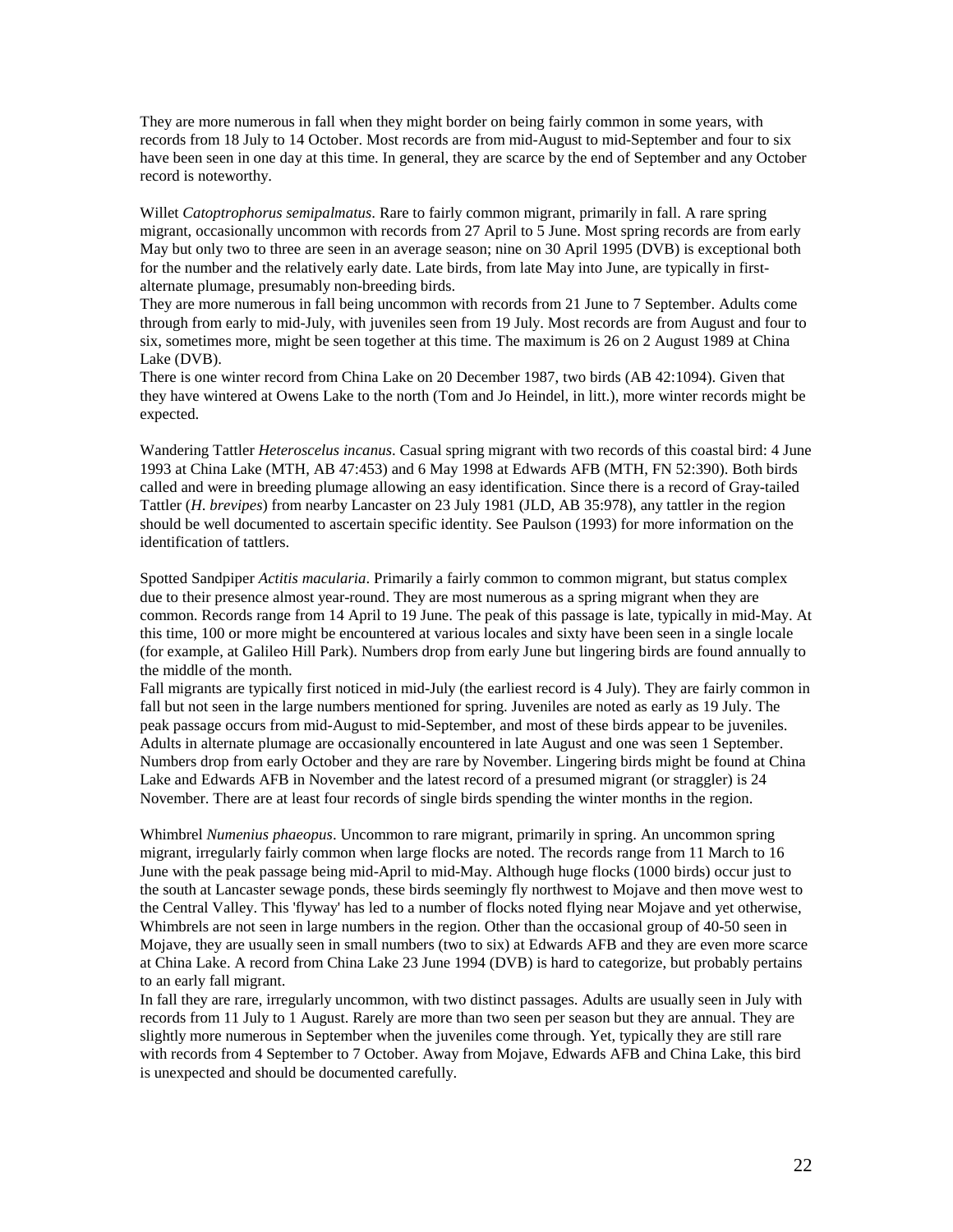There is a record of the "Siberian" Whimbrel, *N. p. variegatus*, from China Lake 9-16 June (Heindel, 1999). This is only the third record of a white-rumped bird for California and was quite unexpected. See Paulsen (1993) and Heindel (1999) for further information on this Asian vagrant.

Long-billed Curlew *Numenius americanus*. A difficult species to categorize, generally an uncommon migrant, occasionally fairly common, at both seasons with records from 26 March to 13 October. Most spring migrants are noted from mid-April to early May. They are rare by the end of May with the latest record of a presumed migrant 12 June. There are a few mid- and late June records that are hard to decipher as these may be either late or early migrants or non-breeding birds; this needs further study. Fall records range from 23 June to 13 October with most reports coming from August and September. They are uncommon with most tallies being in single digits. They are rare by early October. Although this species can be found in winter in the Antelope Valley (LA Co.), there are no winter records for this region.

Marbled Godwit *Limosa fedoa*. A rare migrant in spring, uncommon in fall. Spring records range from 1 April to 11 June with the peak being from late April to mid-May. In most years, only two to four are seen in spring.

They are uncommon in fall with records from 4 July to 27 November, although this last date is far later than the next latest dates of 6 November and 13 October. Adults come through during July and juveniles are most numerous from mid-August to mid-September. Generally, they are more numerous in fall (versus spring) but usually seen in single numbers, although 22 were seen 12 September 1996 at Edwards AFB (MTH). They are rare after September, with only a few October records and the outlier dates of 6 November 1999 at California City (MTH) and 27 November 1998 at China Lake (DVB).

Ruddy Turnstone *Arenaria interpres*. A casual migrant through the region at both seasons. There are nine spring records from 28 April to 12 May, a rather narrow window for so many records. There are sixteen fall records from 14 July to 8 September. Adults account for the early records and have been recorded to 19 August. Six records are of juveniles from 28 August to 9 September. All records are from Edwards AFB and China Lake.

Black Turnstone *Arenaria melanocephala*. Casual migrant with two records: 29 May-4 June 1988 China Lake, with two birds on 29 May (DVB, AB 42:481), and an adult at Edwards AFB 1-2 September 1996 (MTH, AFN 51:120). Any Black Turnstone inland is an excellent record but the adult in early September is particularly interesting, given the paucity of records inland in the western United States during this season, as well as the fact that a juvenile might be more expected.

Red Knot *Calidris canutus*. This is primarily a casual fall migrant with seven fall records. One record pertains to an adult: 14 July 1989 at Edwards AFB (MTH, AB 44:1186). The other six fall records range from 19 August to 22 September and are believed to pertain to juveniles. Some juveniles are poorly marked and require close views to separate from a basic-plumaged adult. There is one spring record: 12-13 May 1990 at Edwards AFB (JLD, AB 44:496). Given that this species is common as a spring migrant in Salton Sea (MAP, pers. comm.), having only one spring record is surprising.

Sanderling *Calidris alba*. An uncommon migrant, irregularly fairly common. Spring records range from 28 April to 3 June with the largest numbers occurring in mid-May. Flocks of twelve to eighteen are encountered during mid-May under extreme wind conditions, primarily at Edwards AFB. A record from China Lake on 11 March 1994 (DVB) is so early that the fact it might have wintered must be considered. In fall, passage is split based on age. Adults, which are rare at this season, have been recorded from 13 July to 23 August, with most reports prior to 7 August. Juveniles, which are uncommon, have been noted from 19 August to 1 November. Most records of juveniles occur from late August to late September. Small numbers continue into early October in some years and in general they are not found beyond the middle of that month.

Semipalmated Sandpiper *Calidris pusilla*. A casual spring and rare fall migrant. There are eight spring records from 27 April to 26 May; most of the records are before mid-May. In fall there are 32 records from 14 July to 7 September. Adults are casual, recorded from 14 to 29 July.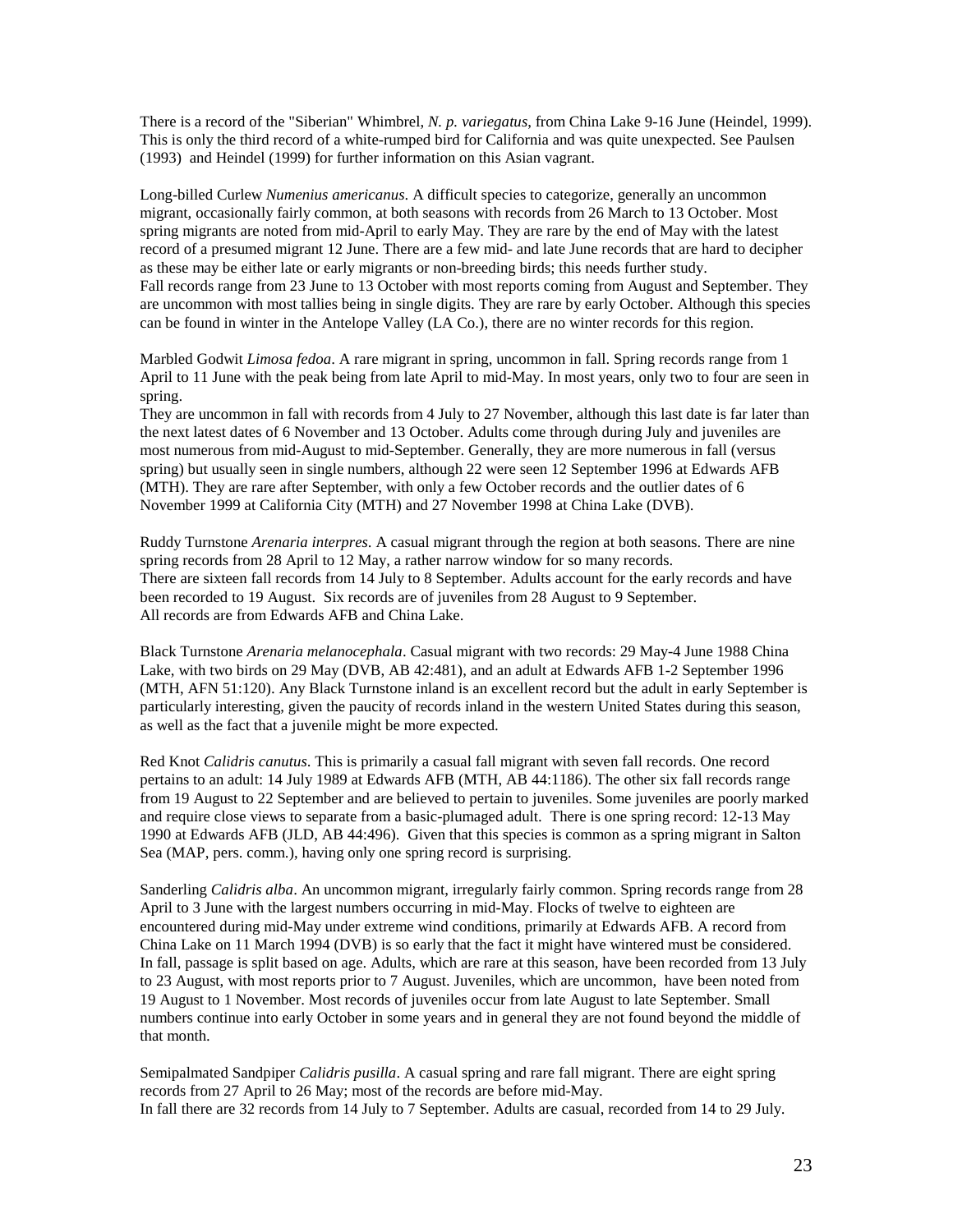Most records pertain to juveniles, which have been recorded from 2 August to 7 September. In an average fall, one to two are seen, but seven were recorded in 1992.

Other than one spring record near Cantil, all records are from Edwards AFB and China Lake. See Jonnson and Grant (1984) and Paulson (1993) for more information on identifying peeps.

Western Sandpiper *Calidris mauri*. A common migrant and rare winter visitor. This species is found in the hundreds at Edwards AFB and China Lake, with small numbers elsewhere. In spring migrants have been recorded from 9 March to 27 May with the peak passage from mid-April to early May. More than 1,000 are recorded during these peaks. Small flocks (20-50) have been noted flying up Butterbredt Canyon at this time. By mid-May their numbers drop and they are rare by the end of the month. Each summer a small number of birds can be found throughout June. These are birds in first-alternate plumage and are probably not making it to the breeding grounds in the Arctic.

Fall migration commences early with adults found in late June, the earliest record being 24 June. Adults are common from mid-July through early August. Juveniles are found from early August (28 July is the earliest date) and are common from mid-August to mid-September. By early September, most of the Western Sandpipers in the region are juveniles, although typically 10% of the flocks are molting or basic-plumaged adults. By late September, numbers drop sharply and they become uncommon by the first of October. In most years, this species is hard to find after mid-October; in others, they can be numerous into November. This species is rare, irregularly uncommon in winter, with a few found at China Lake or Edwards AFB and this complicates some of the migration dates.

Least Sandpiper *Calidris minutilla*. A fairly common migrant, generally outnumbered by Western Sandpiper, except during winter. Spring records range from 3 March to 4 June with the peak passage occurring during April. By early May, their numbers decrease dramatically and they are rare after mid-May. There are only three records later than 25 May. They seem to be slightly more numerous at China Lake where there is more vegetation and shallow water, as opposed to the bare-sloped sewage ponds at Edwards AFB.

In fall they have been recorded from 30 June to 8 October. Adults become fairly common by mid-July but are almost always outnumbered by Westerns (where both species are common). Juveniles occur from early August and are at their peak from late August to mid-September. Their numbers fall off by the end of September and by October most of the birds seen will stay for the winter. They are uncommon in winter, irregularly fairly common, and vastly outnumber Westerns at this season. This species is much more likely to be recorded at the desert oases (such as Galileo Hill Park) than Western Sandpiper.

Baird's Sandpiper *Calidris bairdii*. A fairly common fall migrant and casual spring migrant. Relatively large numbers of this species are found in the region during fall when records range from 13 July to 6 November. Most records are of juveniles and their peak passage is from mid-August to late September. Typically, 15-30 are tallied on an average peak day, but over forty have been recorded at one locale. Numbers drop by early October but annually a straggler or two is found in mid-October. In multiple years, late birds have occurred, including the latest record of 6 November 1994 from Edwards AFB. Given their scarcity in the western states during spring, the spring records are of particular interest. There were four spring records between 1988 and 1997 from 13 April to 26 May, each of single birds. During the spring of 1998, a spring marked by cool temperatures and constant wind, up to seven were at Edwards AFB 27 May to 13 June (MTH, FN 52:390). The presence of so many Baird's and at such a late date are of interest. The birds appeared to be in first-alternate, perhaps indicating that they were not moving all the way to the breeding grounds. Regardless, the unprecedented nature of these sightings is significant.

Pectoral Sandpiper *Calidris melanotos*. A fairly common fall migrant in some years, uncommon in others. Adults have been seen as early as 14 August and as late as 12 September, but they are rare and not seen annually. Juveniles have been noted from 24 August and are most numerous from mid-September to mid-October. In a typical year, 10-20 are recorded but a high count of 34 (at one locale) demonstrates how numerous they can be. By the latter part of October they are usually rare and yet twelve were seen on 27 October 1996 at Edwards AFB (MTH). The latest record is 4 November 1991 at China Lake (DVB, AB 46:149).

There is one spring record for the region: 28 May 1999 at China Lake (MTH).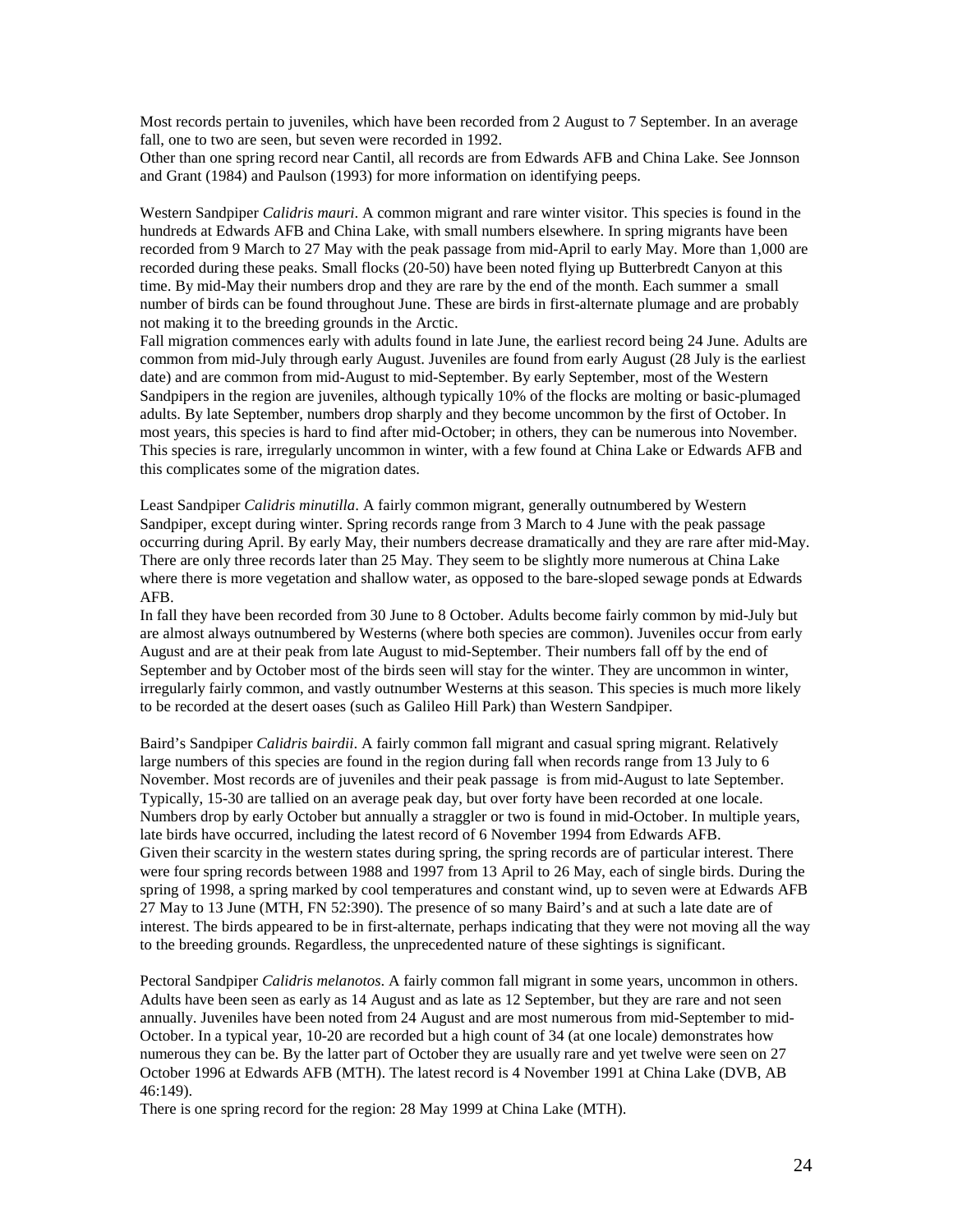Dunlin *Calidris alpina*. An uncommon migrant, irregularly fairly common, and uncommon winter visitor. Spring migrants are recorded from 11 March to 27 May. Their peak passage occurs during the latter half of April and in good years they number in the dozens. In most years, small numbers (four to twelve) are recorded. By mid-May they have largely disappeared with few records from the last week of the month. Fall arrivals are not typically encountered until the last third of September but have been recorded as early as 7 September. The latest record of a presumed migrant is 1 November. Most of the fall birds seem to be juveniles; yet small numbers winter in the region and it seems implausible that most wintering birds are iuveniles.

Stilt Sandpiper *Calidris himantopus*. A rare fall migrant and casual spring migrant. In fall there are fifteen records from 22 July to 17 October. Two of these records pertain to adults during July; the remainder are juveniles with most records occurring from late August to mid-September. In 1997, seven were seen in the region during fall, almost doubling the number of records.

There is one spring record: 3-8 May 1998 at China Lake (MTH, FN 52:390).

Buff-breasted Sandpiper *Tryngites subruficollis*. Casual vagrant to the region. There are three fall records from 5 to 16 September, all from Edwards AFB as follows: 5 September 1988 (JLD, AB 43:168, Pyle and McCaskie 1992), 16 September 1989 (BD, AB 44:161, Patten and Erickson 1994), and 16 September 1990 (MTH, AB 45:151, Heindel and Garrett 1995). All records pertain to juveniles.

Significantly, there is a late spring record, almost unprecedented in the western United States: 3-9 June 1990 Edwards AFB (MTH, AB 44:496, Patten and Erickson 1994).

Ruff *Philomachus pugnax*. A casual vagrant, primarily in fall. There are four fall records from 20 July to 22 November as follows: adult male 10 September 1988 at Edwards AFB (MTH, AB 43:168), one of unknown age and sex 22 November 1990 at China Lake (DVB, AB 45:151), adult male 20 July-16 September 1992 at China Lake (DVB, AB 46:1178), and a juvenile female 8-19 September 1992 at China Lake (DVB, AB 47:149).

There is one spring record: a female 11 May 1991 at China Lake (MTH, AB 45:496).

Short-billed Dowitcher *Limnodromus griseus*. A rare to fairly common migrant. Spring records range from 31 March to 26 May, when it is rare, irregularly uncommon. Most records are from mid- to late April, but no more than one to two are typically encountered at this season.

Fall records range from 8 July to 21 October. Adults are uncommon and are most expected in July and early August. Juveniles are more numerous, but still uncommon, irregularly fairly common, from mid-August to early September. Average numbers during this peak are small, but occasionally 10-20 are found. Numbers drop after the first week of September and they are rare after mid-September. There is only one record for the last week of September (the  $27<sup>th</sup>$ ) and the latest date of 21 October is of a juvenile near Cantil. Of note, it was still in complete juvenal plumage, as this species apparently undergoes its molt once reaching its wintering grounds.

Long-billed Dowitcher *Limnodromus scolopaceus*. A fairly common to common migrant and uncommon winter visitor. Spring migrant records range from 9 March to 28 May and they are most numerous from April to early May. The region does not get the hundreds sometimes reported just south of the county line (for example, at Piute Ponds), but dozens, and occasionally a hundred or so do occur. By mid-May this species is unexpected with only a few records for the last part of the month.

They are slightly more numerous in fall with records from 30 June to 7 November. Adults are most numerous from mid-July to early August. Juveniles are generally not detected prior to mid-September, but have been seen as early as 5 September. They are more likely in late September to mid-October, a season when Short-billed Dowitchers are not expected.

This dowitcher is an uncommon winter visitor with a few occasionally seen at China Lake or Edwards AFB.

Common Snipe *Gallinago gallinago*. An uncommon migrant and winter visitor to the region with records from 6 August to 27 May. In most years, the first fall migrants are detected near the end of September and other than the earliest date above, the only other early records are 20 August and 14 September. Small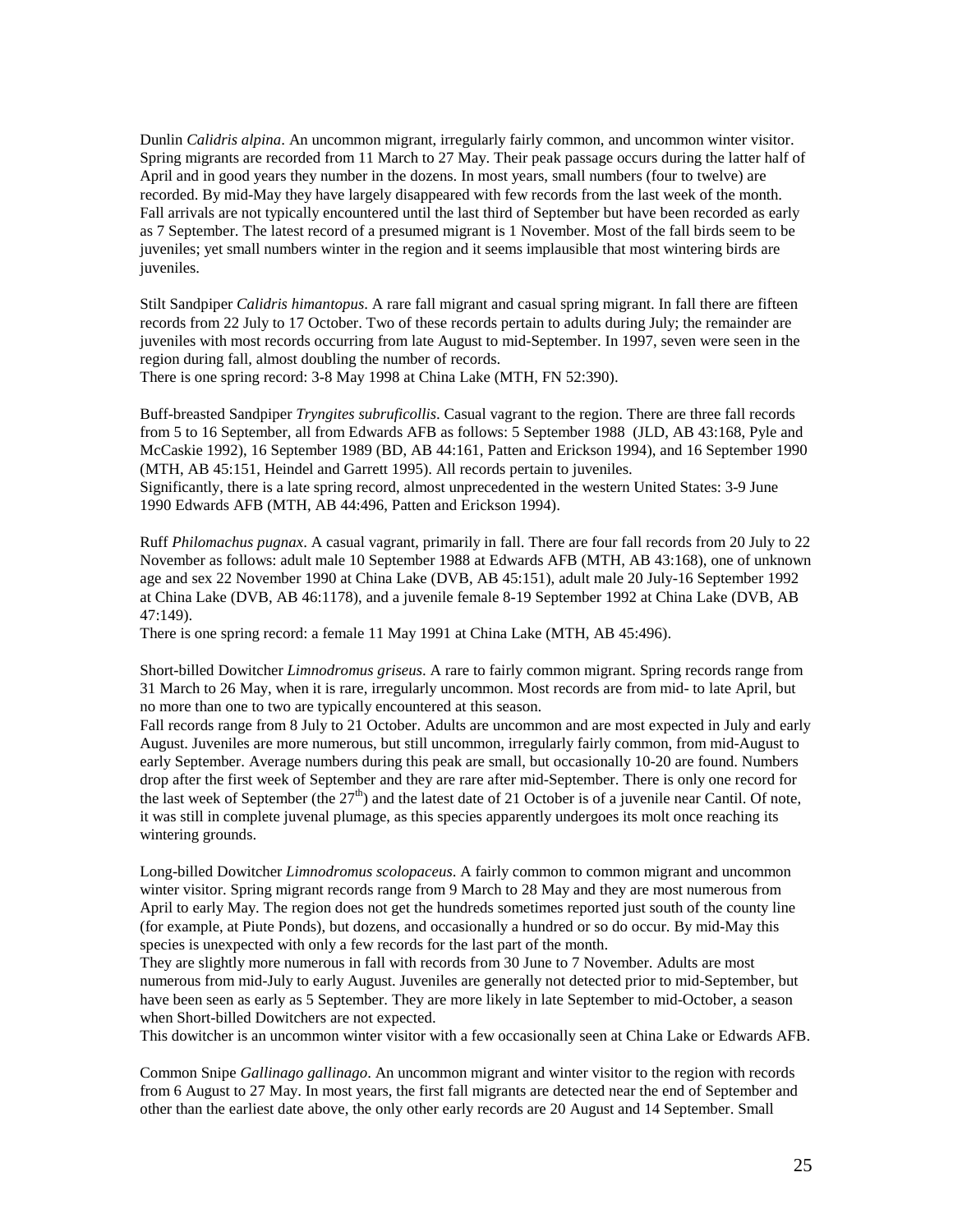numbers (two to four) are found near water at China Lake, California City, Galileo Hill Park, various ranches, etc. They are most numerous during October but a few are found through the winter. Numbers slip away during March and in general this species is not expected after mid-April. There are a few records from late April to mid-May but they are casual then. There are two late spring records of single birds from Galileo Hill Park and Butterbredt Spring on 26 and 27 May, respectively.

Wilson's Phalarope *Phalaropus tricolor*. A common migrant and casual breeder in the region. Spring migrants are typically encountered in early April but have been seen as early as 24 March. Their peak passage is mid-April to early May and they usually number in the hundreds. By mid-May, numbers drop and they are in single digits by the end of the month. A few linger into June but it is unclear as to how these records should be classified.

They have bred on at least one occasion (1997 at China Lake, MTH) and might do so annually as pairs are noted in late May and early June.

Fall migration is early with small flocks of females noted as early as 10 June. More typically, this southbound movement is closer to (or just after) mid-June but they are common by the end of the month. They remain common through July and number in the hundreds, and occasionally more than 1,000 into late August. Juveniles start arriving prior to August, the earliest recorded is 14 July, and account for most of the birds seen by late August. By mid-September their numbers drop and they are rare by the last week of September. The latest record is 10 October.

Red-necked Phalarope *Phalaropus lobatus*. A common migrant at both seasons. Spring records range from 13 April to 18 June with a peak from late April to mid-May. Almost annually, 200-300 are noted at Edwards AFB or China Lake at this time, particularly during high winds. Numbers drop the last week of May and they are casual after the first week of June, with other late dates of 9 and 12 June. In fall they are later in arriving than Wilson's Phalarope but there is substantial overlap. Records range from 10 July to 23 November. Adults are fairly common in August becoming most numerous in late August and early September. Juveniles are noted during late August and account for most records past early September. Although not seen in the high numbers mentioned for spring, it is not unusual to see 100 or more, primarily juveniles. Late records of 19 November 1999 and 23 November 1996 from China Lake (SS), are the only records past 1 November.

Red Phalarope *Phalaropus fulicaria*. Unrecorded until 1988, this has proven to be a rare, irregularly uncommon fall migrant and a casual spring migrant. There are 41 fall records from 4 August to 31 October. Almost all records are juveniles from mid-September to mid-October. The earliest juvenile was noted at Galileo Hill Park 2 September 1988 (JLD, AB 43:168). There is a very late record of 27 November 1997 at China Lake (SS).

There are seven spring records from 17 to 21 May, three records from 1996 and four from 1998, demonstrating that these records were part of a wider-scale phenomenon that infrequently occurs. The spring records are from the large bodies of water at China Lake and Edwards AFB, but the fall records have been seen at various locations including Galileo Hill Park, California City and near Cantil.

Pomarine Jaeger *Stercorarius pomarinus*. Casual migrant with one record: a juvenile 2 September 1989 at China Lake (MTH,AB 44:162). There is some controversy over this record as it is extremely early for a juvenile. Juvenile Pomarines are unexpected in the Lower 48 prior to October. This bird was well-studied at close range repeatedly while it sat on the water and in flight. It is possible this might have been a one-year old bird, but showed many characters of a juvenile.

Parasitic Jaeger *Stercorarius parasiticus*. Casual migrant with one record: a juvenile 19-22 September 1989 at China Lake (DVB, AB 44:162). A well-studied bird seen over a few days and at close range. The sharp tail projections and plumage made for an easy (and uncontroversial) identification.

Long-tailed Jaeger *Stercorarius longicaudus*. Casual migrant with one record: an adult 23 August 1994 at Edwards AFB (MTH). This bird flew into the ponds, circled once and left, spending no more than one minute. There are three records of juveniles from the Central Valley portion of Kern from 31 August to 6 September and records to the north from Inyo and Mono counties.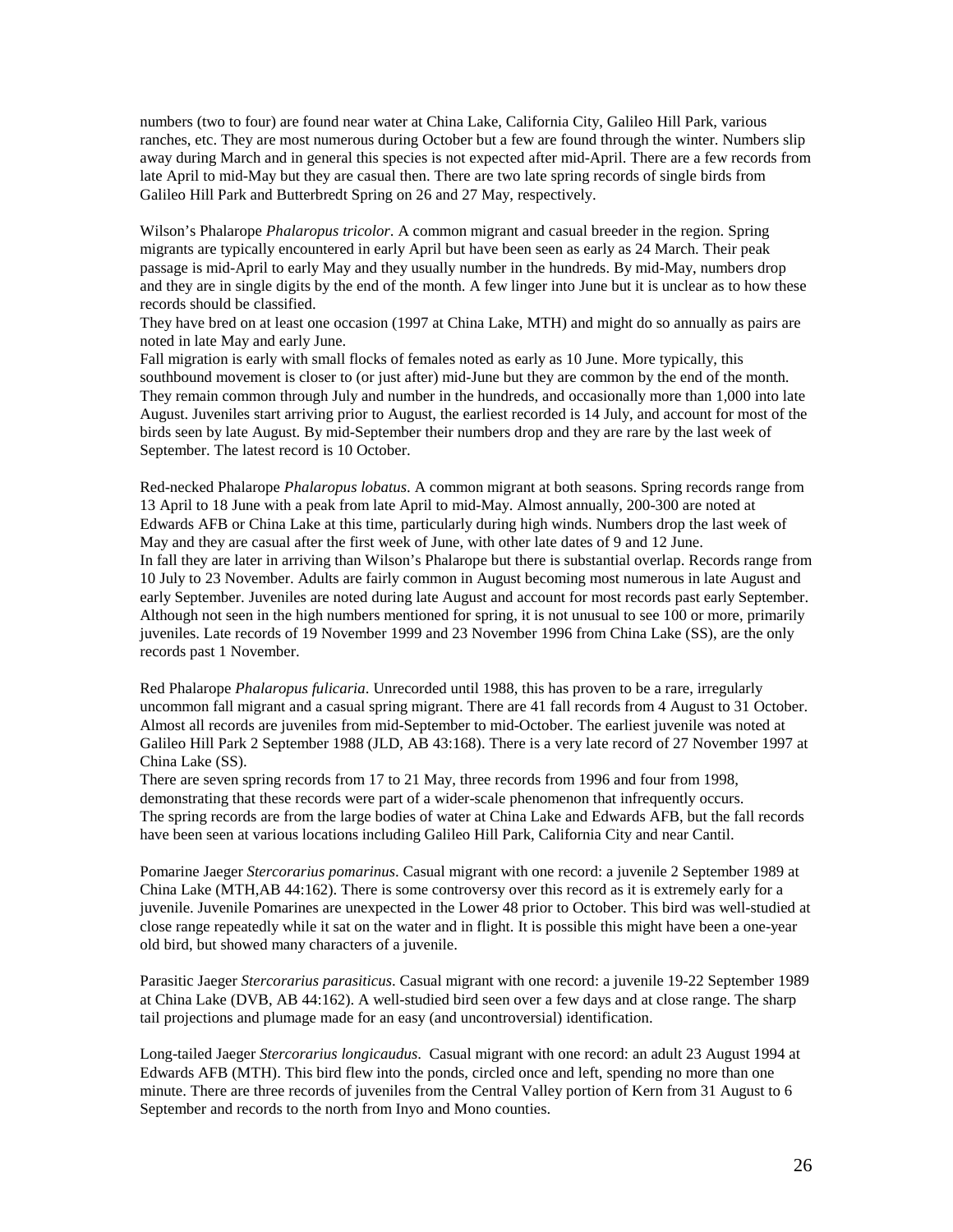Laughing Gull *Larus atricilla*. Casual dispersant with one record for the region: an adult 19 July 1997 at Edwards AFB (JCW, FN 51:1053). There are two other records for Kern (from Bakersfield and Lake Isabella) and a couple of questionable reports from the desert. The earlier reports from China Lake, for example, more likely pertain to Franklin's Gulls, whose first-summer plumage can closely match this species. Observers should carefully document any claim of Laughing Gull in the region.

Franklin's Gull *Larus pipixcan*. An uncommon migrant in spring, casual in fall. There are 96 spring records from 5 April to 9 June. Most of these records are during May and higher counts occur during high winds, perhaps grounding some of the northbound birds. China Lake gets the majority of records. An average total per spring is five to eight, but twenty were seen during the spring of 1997.

There are fourteen fall records from 23 July to 8 October and they are not encountered annually. Most records are from late August and pertain to juveniles. One juvenile was seen 25 July 1989 at China Lake (DVB, AB 43:1368), for an early record of a bird in this plumage. The 8 October date is an outlier with the next latest record being 4 September.

Little Gull *Larus minutus*. Casual vagrant with three records all from China Lake: a 2<sup>nd</sup> summer bird 4-6 May 1996 (TM, AFN 50:332), an adult 29 August-1 September 1997 (MTH, FN 52:126) and a  $1<sup>st</sup>$  winter bird 18 April 1999 (TM). The first record for the county is from Tulare Lake in the Central Valley 27 September 1987 (Pyle and McCaskie 1992).

Bonaparte's Gull *Larus philadelphia*. An uncommon migrant at both seasons, irregularly common in spring. In spring they have been noted from 8 April to 13 June with a peak from late April to mid-May. Highest counts are typically seen during high winds, although many of these birds will stay for a week or more, once grounded. Typical counts are small (four to eight), but high counts are 40-70. A few are found in early June but these are all immatures. Annually, one to two of these immatures spend the summer. This is a late arrival in fall with records from 21 October to 22 December. They are encountered less often and in smaller numbers than in spring.

Heermann's Gull *Larus heermanni*. Casual dispersant with four records for the region, all from Edwards AFB. There are two spring records: an adult 16 June 1990 (MTH, AB 44:1186-87), and another adult 10-11 May 1997 (MTH, AFN 51:928). The two fall records are an adult 29 October 1994 (MTH, AFN 49:101), and a first-winter bird 7 October 1995 (MTH, AFN 50:115).

Mew Gull *Larus canus*. Casual migrant with two records for the region: a juvenile near Cantil on 10 October 1992 (MTH) and an adult at Edwards AFB 30 October 1999 (MSM) .

Ring-billed Gull *Larus delawarensis*. Fairly common migrant but status complex as they are present yearround. Spring passage is evident from mid-April to mid-May when they are fairly common. Flocks of 30-80 are routine at this time, but not encountered daily as they continue to pass through the region. Numbers drop by late May, leaving us rather ratty immatures that spend the summer.

Fall migrants are noted from mid-July; the earliest record of a juvenile is 14 July. More typically, they are encountered in late July. Most of the passage occurs during August and September when they are fairly common. Numbers fluctuate through the fall, presumably as flocks move through the region. Small flocks (6-15) may stay through the winter at China Lake or Edwards AFB.

California Gull *Larus californicus*. Fairly common to common migrant, present year-round. In general, this species is more numerous than the previous species and borders on common for much of the year. Spring migrants are most obvious from mid-April to mid-May and these flocks are more likely to reach over 100. These gulls are sometimes noted moving north into strong winds during the spring. By late May, most of the remaining gulls are ratty and this summering population is much larger than the Ring-billed summering population, accounting for over 75% of the gulls in an average summer.

Fall arrivals are typically encountered by the end of July and occasionally by the middle of the month. The earliest juvenile was seen on 11 July. They are fairly common from August to October and at times flocks of 40-100 are encountered. As with the previous species, numbers fluctuate throughout the fall and winter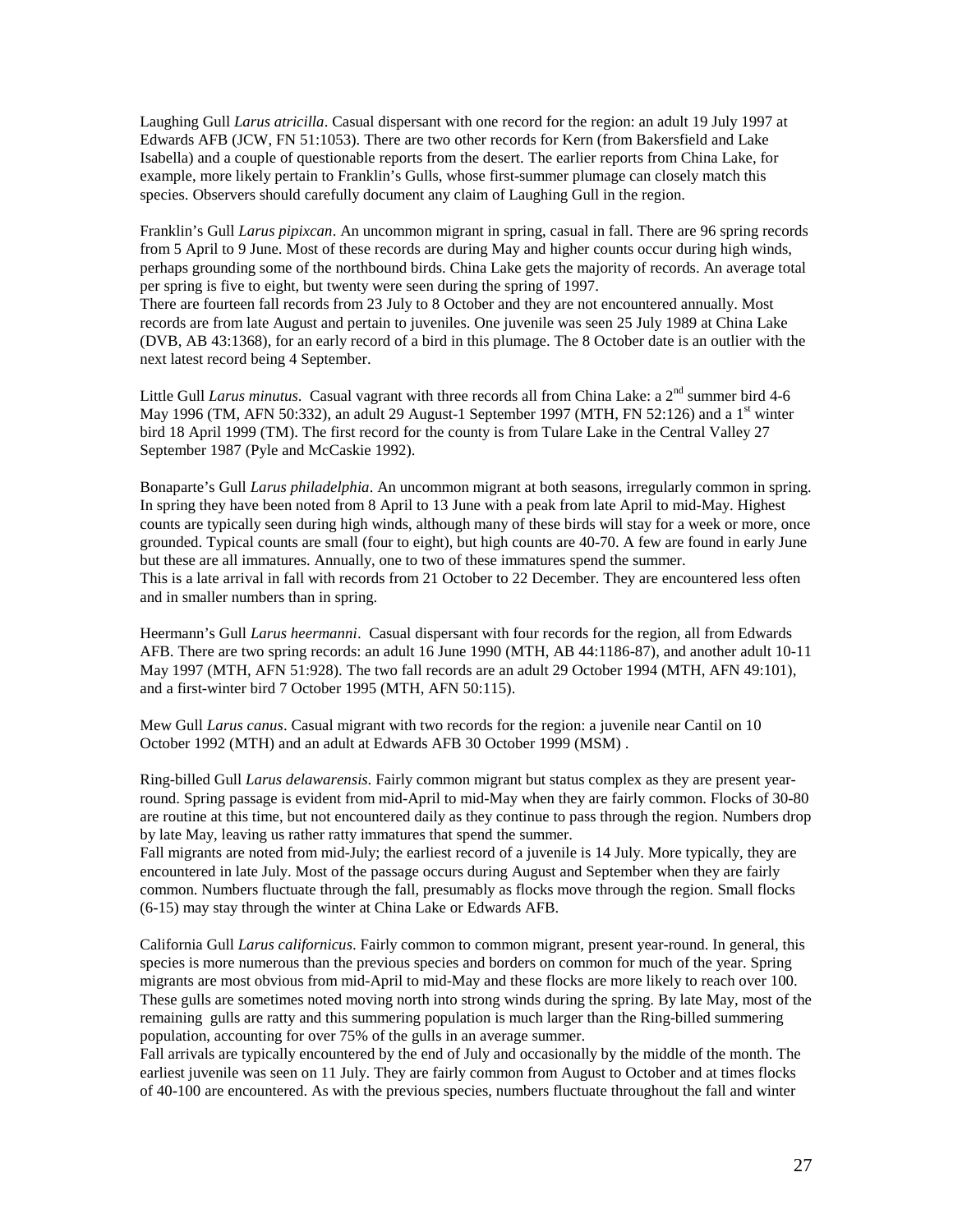as birds fly back and forth across the desert. Small winter flocks of 10-20 are regularly seen at Edwards AFB and China Lake.

Herring Gull *Larus argentatus*. A rare migrant through the region recorded annually in small numbers (one to two per season). Spring records range from 26 April to 23 May and records are divided between various ages of gulls.

In fall they are slightly more numerous but still rare with records from 16 September to 18 December. The next latest record is 3 December. Most records at this season are of immatures. An adult at China Lake 1 January 1997 (DVB) is the only winter record for the region. Although most records are from China Lake and Edwards AFB, they have been seen at Galileo Hill Park, California City, and near Cantil.

Thayer's Gull *Larus thayeri*. Casual migrant with one record: a worn second-winter bird at China Lake 26 May 1998 (MTH, FN 52:391).

Western Gull *Larus occidentalis*. Casual migrant with one definite record for the region, an adult 17 April 1988 at Edwards AFB (MTH, AB 43:171). Another dark-mantled gull in third-winter plumage 13 April 1990 Edwards AFB (MTH, AB 44:497) was most likely this species.

Sabine's Gull *Xema sabini*. Rare fall and casual spring migrant. In fall this species is rare with 46 records from 24 August to 8 October. A slight majority of these records are of juveniles, primarily from mid-September through the end of that month.

There are five spring records from 3 to 26 May, four of these records pertain to adults. A record from 26 May 1998 at Edwards AFB (MTH, FN 52:391) pertains to a first-summer bird. Recalling the pattern for Red Phalarope, these records come from two records in 1996 and three records in 1998.

Black-legged Kittiwake *Rissa tridactyla*. Casual migrant with one record of a first-year bird picked up near Inyokern, 11 December 1987. This is specimen number 87.94.1 at the Maturango Museum in Ridgecrest.

Caspian Tern *Sterna caspia*. An uncommon migrant at both seasons, irregularly fairly common in spring. Spring records range from 31 March to 9 June with the peak from mid-April to early May. Flocks of 30 on 6 April 1991 at China Lake (DVB) and Edwards AFB on 9 May 1998 (MTH) are impressive concentrations and might have been due to the extreme winds in the area. Records for late May are scarce and generally they are unexpected in June.

Early fall migrants are a bit hard to discern as some records may pertain to late spring birds or summer lingerers. A 13 June record fits in this uncertain category but a flock of 10 adults 15 June 1996 at Edwards AFB probably pertains to non-breeders (or unsuccessful breeders) or, more likely, fall migrants. Sightings increase in late June with July to mid-August being the peak. By late August numbers decrease and they are rare after the first of September. The latest record is 6 October.

Common Tern *Sterna hirundo*. Rare fall and casual spring migrant. This species is rare in fall with 47 records from 6 July to 22 October. Most records are from mid-September to mid-October and the recent average has been two per fall. On three occasions, the total for fall was much higher than average with totals ranging from nine to twelve in a season. The earlier records (July and August) are typically adults; the later records are of first-year birds.

They are casual in spring with six records from 29 April to 5 June and other than a flock of three at Edwards AFB 5 June 1988 (MTH), all records are of single birds.

Arctic Tern *Sterna paradisaea*. A casual migrant through the region. Four spring records range from 3 to 18 June, all from China Lake or Edwards AFB. A fifth record is very early: 7 May 1999 at China Lake (DVB). There are five fall records from 16 to 30 September; four of these from the last few days of the month and only one record pertains to an adult.

Forster's Tern *Sterna forsteri*. An uncommon migrant, occasionally seen in small flocks. Spring records range from 9 April to 15 June. The majority pass through from late April to mid-May but even then, only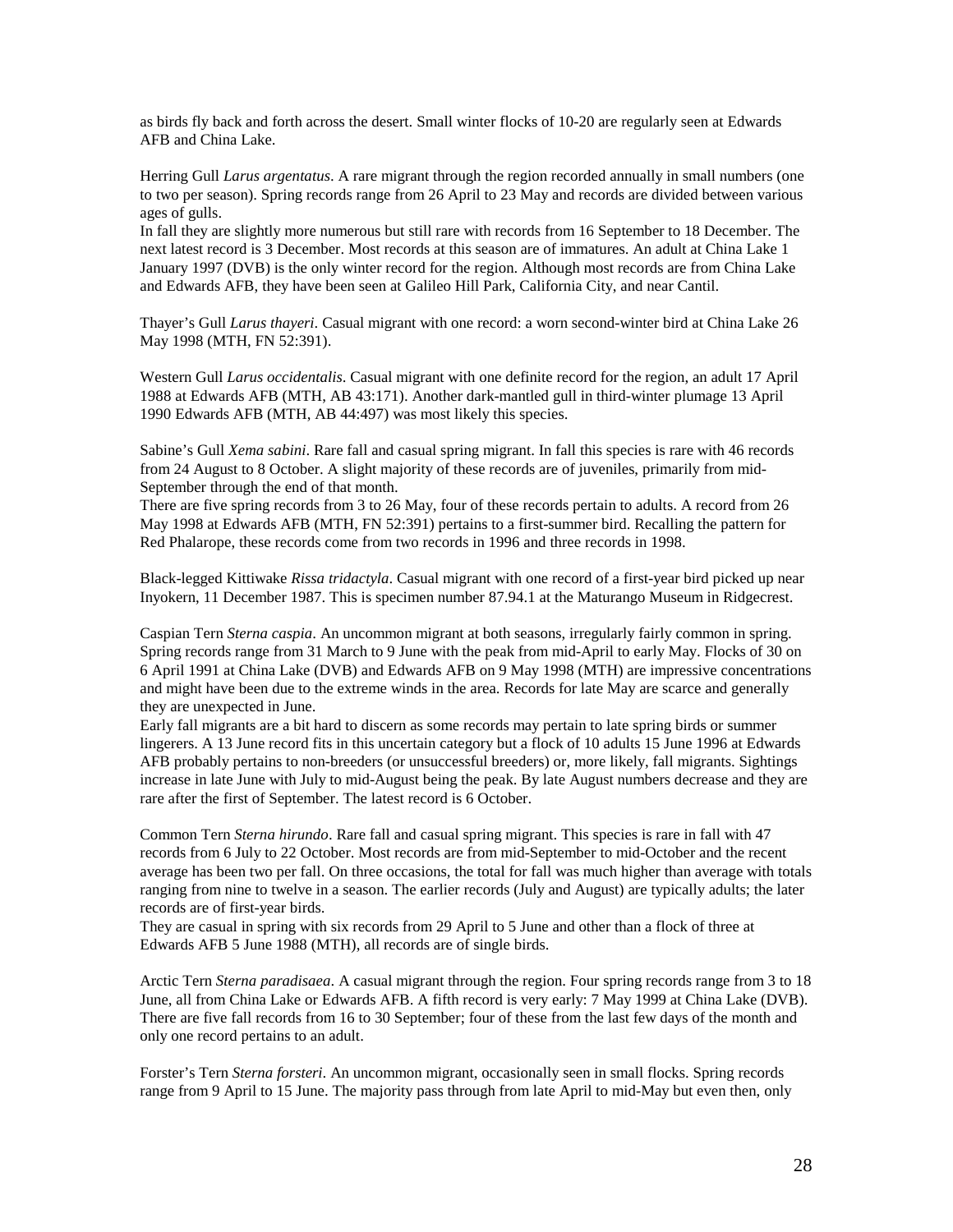two to six are typically seen at once. By late May they become rare and there are only a few records after the first week of June.

Fall migrants have been detected from 12 July to 23 October. Most of the passage takes place from August to early September. A tern seen in late September (or October) is more likely to be a Common Tern. High counts are 25 on 23 August 1997 at Edwards AFB (MTH) and 24 one week earlier at China Lake (MTH). The second latest record of 13 October 1997 was of an adult with a begging juvenile, quite an unusual scenario given the date and the lack of nearby breeding areas.

Least Tern *Sterna antillarum*. Casual spring migrant with eight spring records from 12 May to 23 June. Most records are from late May to early June, all pertain to adults and all but one were only seen on one day.

Black Tern *Chlidonias niger*. An uncommon migrant, irregularly common in spring. Spring records range from 27 April to 11 June with most encountered from early to mid-May. At times, large numbers are noted such as eighty on 8 May 1993 at Edwards AFB (JCW, AB 47:453), but more typically four to twelve are seen. By late May, they become rare and there are only a few June records. Two at China Lake 24 June 1989 (DVB) are unseasonable and may pertain to the earliest southbound birds.

In fall they are also uncommon and, while they might be seen in small flocks, numbers invariably are less than a dozen. Records range from 9 July to 21 September with most of the passage in August. They are rare after the first week of September.

Black Skimmer *Rynchops niger*. Casual dispersant with one record of two adults: 28 July 1990 at China Lake (MTH, AB 44:1187), which was totally unexpected.

Rock Dove *Columba livia*. A common introduced resident throughout populated areas of the region. Occasionally, flocks of "racing" pigeons fly over Galileo Hill Park and small numbers fly up Butterbredt Canyon.

Band-tailed Pigeon *Columba fasciata*. A rare wanderer to the region with fourteen spring records from 26 April to 13 June. Most records are from May.

There are eight fall records from 25 July to 24 October with most records from mid-September to mid-October. The late July record is unusually early, the next earliest being 21 August 1993.

Spotted Dove *Streptopelia chinensis*. This introduced species has been recorded in the southern part of the region in the Antelope Valley (Kimball Garrett, in litt.). The extent of this population is unknown.

White-winged Dove *Zenaida asiatica*. Generally, a rare migrant at both seasons. There are fourteen spring records from 8 May to 9 June. In recent years, one to two have been seen annually during summer in the Ridgecrest area. There are sixteen fall records from 1 September to 5 November; the majority of records are from September.

Mourning Dove *Zenaida macroura*. A common resident with some withdrawal in winter. Mourning Doves are most numerous in the populated areas of California City and Ridgecrest where they number in the hundreds throughout the year. In other areas, such as near Cantil, Galileo Hill Park, etc., they are common as breeders but are much less numerous, or absent in winter. Spring migrants are noted in February at areas where they do not winter and numbers build through March and April. They are most abundant at some of the ranches during August when totals of 1,000 have been encountered. Uncannily, they start clearing out around the first of September, which coincides with hunting season. They are still common at this time but their numbers drop by 90% during September away from populated areas. From November to late January they are rarely encountered in most of the region away from cities.

Inca Dove *Columbina inca*. Casual migrant with two records: a calling bird 12 May 1996 at Mojave (MTH, AFN 50:332), and another vocal bird at California City 10 October 1999 (BMo).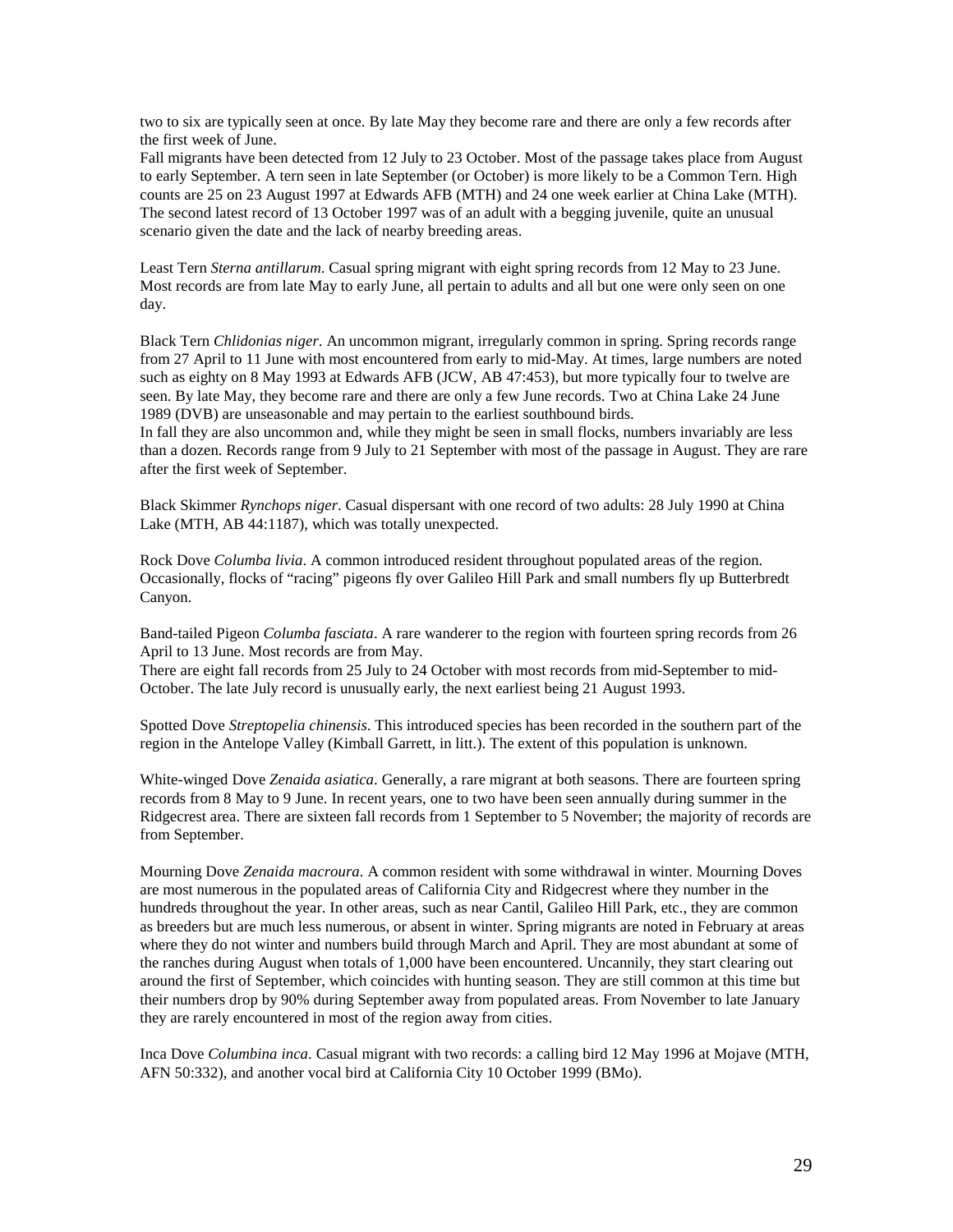Common Ground-Dove *Columbina passerina*. A casual migrant. There are three records in fall from 6 to 17 October: 12 October 1990 at Galileo Hill Park (MTH, AB 45:152), 17 October 1991 near Cantil (MTH), and 6 October 1996 at Mojave (AH, VH, AFN 51:120).

There is one spring record: 23 May 1992 at Butterbredt Spring (MTH, AB 46:481). A ground-dove sp. was seen too briefly at California City 6 October 1996 to be certain which species was involved (JCW, DVB). Identification of ground-doves is not always straightforward and observers should document any grounddove in the region. See notes on identification under the following species.

Ruddy Ground-Dove *Columbina talpacoti*. A casual migrant to the region. There are four fall records from 30 September to 15 November: 30 September 1990 near Cantil (MTH, AB 45:152, Heindel and Garrett 1995), 21 September 1991 near Cantil (BD, AB 46:149, Patten et al. 1995), 17-18 October 1991 near Cantil (MTH, AB 46:149, Patten et al. 1995), and 6-15 November 1996 in Ridgecrest (LS, AFN 51:120,). There is one record of a wintering bird: 3 February-4 April 1992 in Ridgecrest (MA, AB 46:315, Patten et al. 1995).

A report from Ridgecrest 29 September 1990 was rejected by the CBRC (Heindel and Garrett, 1995); although the details were rather brief, the claim may have been correct. Another report from Galileo Hill Park on 21 September 1999 was thought to be a Ruddy, but was not well documented at the time. There is not yet evidence as to which *Columbina* is more expected; any claim needs to be well documented to ensure the identification is correct. See Dunn and Garrett (1990) for information on the identification of grounddoves.

Yellow-billed Cuckoo *Coccyzus americanus*. A casual migrant to the region. There are six spring records from 26 May to 13 June; only two records are from May. There are two fall records: 11 September 1992 at Galileo Hill Park (DVB), and 23 August 1997 near Cantil (MTH, FN 52:126).

Greater Roadrunner *Geococcyx californianus*. An uncommon species in the region scattered sparsely throughout. They are most reliably found in Butterbredt Canyon in spring as their calls and bill-snapping give away their presence. Otherwise, birders might encounter them in small numbers (one to two) at places like Galileo Hill Park, California City, etc., but it is a difficult bird to find if specifically looking for it.

Groove-billed Ani *Crotophaga sulcirostris*. Casual vagrant with one record of this southern stray: 14-15 October 1988 at Galileo Hill Park (JCW, AB 43:169, Pyle and McCaskie 1992).

Barn Owl *Tyto alba*. An uncommon resident in the region. There is some seasonal movement with the largest numbers seen during the fall and winter. The presence of birds at Butterbredt Spring is sporadic and they are not thought to breed there. They can be found wherever there are large trees and favored areas include California City, near Cantil, Galileo Hill Park, Ridgecrest and Mojave. In some winters a dozen might be encountered in California City or other areas. Breeding areas seemingly change from year-to-year. The hotel area of California City is a favored site, but not used annually. It is assumed they breed in the Ridgecrest area annually. They have also bred at Galileo Hill Park and near Cantil.

Flammulated Owl *Otus flammeolus*. Casual migrant with one record: 17 October 1998 at Galileo Hill Park (LS, MTH, NAB 53:104).

Great Horned Owl *Bubo virginianus*. Generally an uncommon resident in the region, present year-round. They breed almost annually in or near Butterbredt Spring. They have bred at California City, Ridgecrest and near Cantil, but whether they do so regularly is unknown. Migrants are seen in September and October so some movement occurs. Juveniles are usually seen during May.

Northern Pygmy-Owl *Glaucidium gnoma*. Casual vagrant with one record for the region: a silent bird 22 August 1992 at Butterbredt Spring (JCW, AB 47:150). Although generally believed to be sedentary there are at least three records away from breeding grounds in Kern County outside of the region (Kern River Valley and Bakersfield).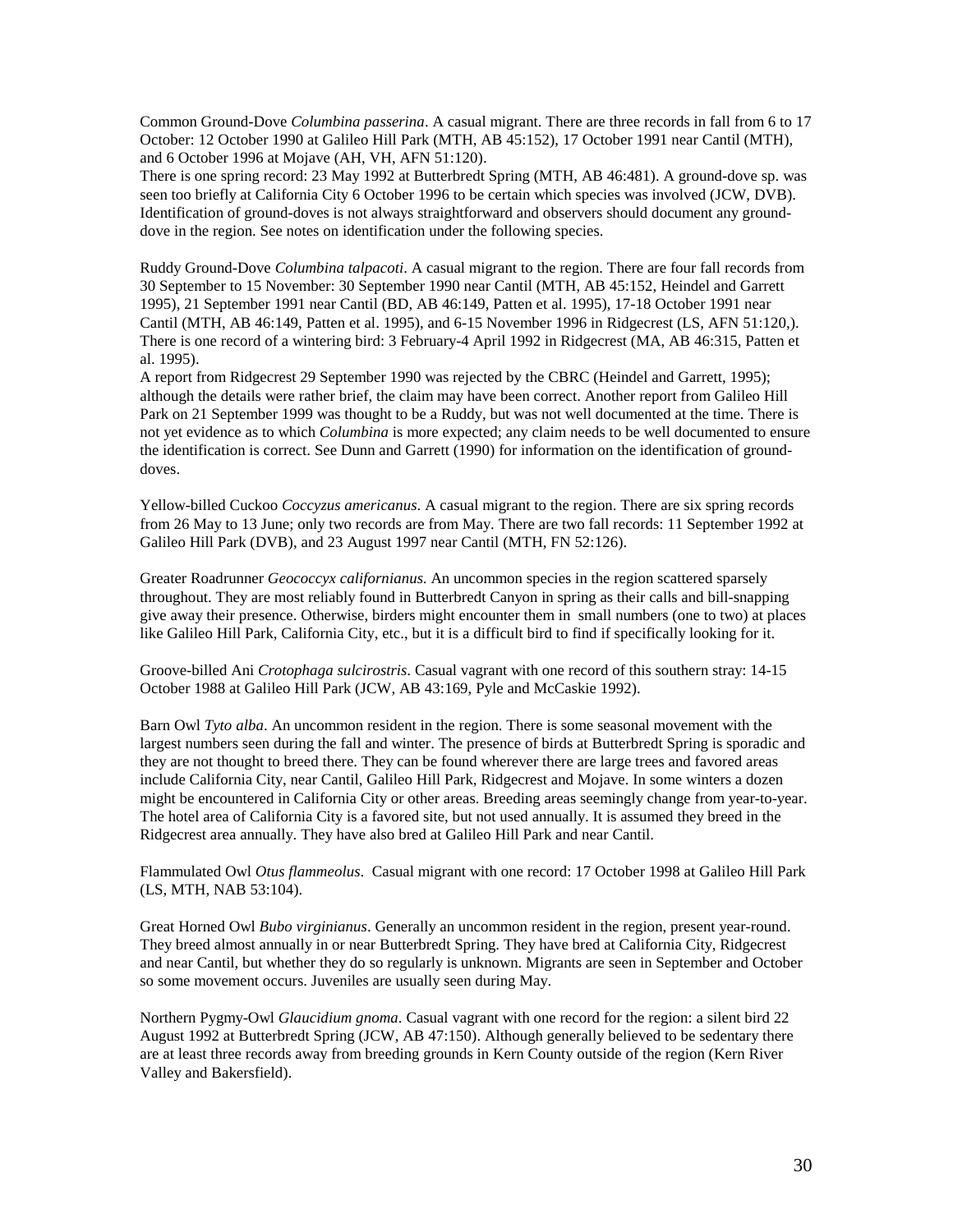Burrowing Owl *Athene cunicularia*. Local and uncommon resident. A decreasing species in the region encountered more frequently during the 1980s. It is uncommon but generally not seen by visiting birders as these owls are typically found in the desert away from human disturbance. A pair breeds near Galileo Hill Park and is sometimes seen in the area. Otherwise, a few are seen near Mojave, near Cantil and near Ridgecrest.

Long-eared Owl *Asio otus*. Status complex but primarily an uncommon, irregularly fairly common, migrant and winter visitor. Fall birds are routinely encountered in September but typically in small numbers (one to three). Occasionally a dozen or more may be seen later in the fall. Small flocks often take up winter roosts; for example, a flock is routinely seen on the China Lake CBC (35 seen 20 December 1992, AB 47:939). They are more scarce in spring but have bred near Cantil and at Butterbredt Spring. Unfortunately, these latter birds were shot and replacements have not yet arrived.

Short-eared owl *Asio flammeus*. Status complex as it may be present year-round, but primarily an uncommon winter visitor. An uncommon bird and rarely encountered. A small population may be resident near Cantil (JLD, 26 May 1986 Fremont Valley, AB 40:1256) and other summer reports come from areas near California City. An area on the north side of Koehn Dry Lake holds a few birds during the winter (for example, 8 on 20 November 1993) and one to two are sometimes seen in the Ridgecrest and China Lake area.

Northern Saw-whet Owl *Aegolius acadicus*. A casual migrant to the region. There are three spring records: 3 May 1993 at Butterbredt Spring (REW), 20 April 1998 at Galileo Hill Park (MTH, FN 52:391) and 21 May 1998 near Inyokern (SS). There are two late fall or winter records: 28 November 1990 at China Lake (JS, AB 45:152), and 4 January 1997 in Inyokern (AFN 51:608).

Lesser Nighthawk *Chordeiles acutipennis*. A common summer visitor to the region with records from 14 April to 30 October. Spring arrivals generally occur in late April and they are common by mid-May. Due to their crepuscular habits, they may not be seen by visiting birders who do not specifically look for them. But, staying out at dusk near water (for example, California City or China Lake) will yield 50-200 birds from late May through the summer.

Fall arrivals start to slip away in early September but they remain fairly common until the end of that month. They become rare after the first week of October and unexpected after the middle of the month. The 30 October record is ten days after the next latest.

Common Nighthawk *Chordeiles minor*. A casual migrant in the region. There are eight spring records from 2 to 17 June. Most records are from China Lake but there are records from near Cantil and California City. There are ten fall records from 24 August to 21 September. Up to three have been seen at once (AB 47:150). Identifying nighthawks can be extremely difficult and any record of a Common Nighthawk should be carefully documented.

Common Poorwill *Phalaenoptilus nuttallii*. Status uncertain but, at the least, an uncommon and local breeder. Most often encountered by campers near Butterbredt Spring, but it is not known how extensive the population is nor if they breed there annually. Poorwills are not thought to nest on the desert floor in the region, but should be looked for in foothills and canyons.

Up to 1996, there were no records of fall migrants from the well-worked oases. From 27 September to 1 October of that year, migrants were found at California City and near Cantil, with up to four present at the latter locale. Why they were easy to find in the fall of 1996 and not recorded before or since is a mystery. They likely spend the winter, at least rarely, although doing so in a state of torpor. There are two early December records: 13 December 1990 at Randsburg (DVB, AB 45:321) and 8 and 22 December 1994 Ridgecrest (DVB, AB 49:198). These records probably pertain to birds that spent the winter but were able to feed late into the season due to the warm conditions at the time.

Black Swift *Cypseloides niger*. A casual migrant almost entirely during the spring. There are five spring records from 17 May to 7 June. One of these records pertains to thirteen birds (SBT, 21 May 1993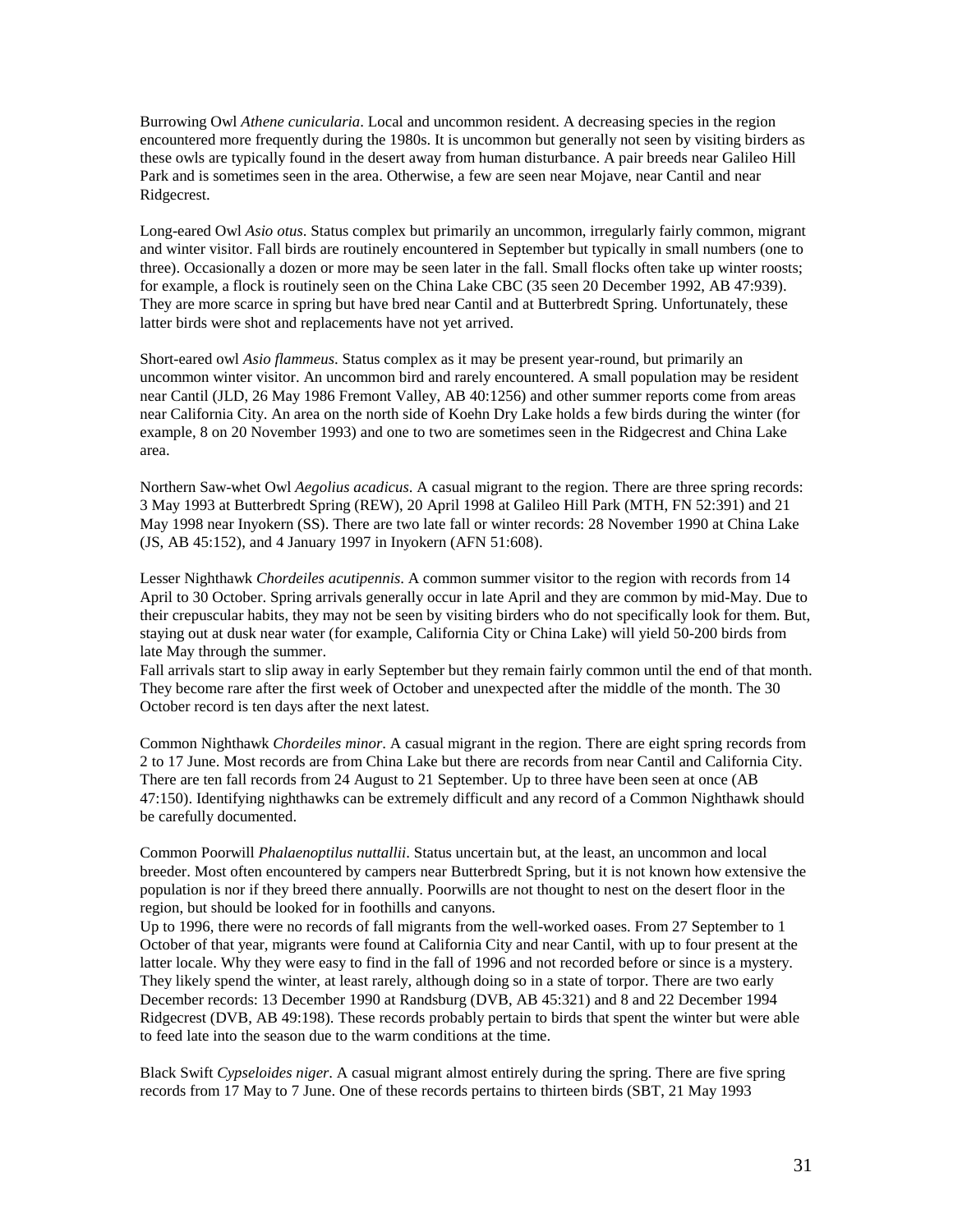Butterbredt Spring AB 47:453) but since they were seen flying past Butterbredt Spring en masse, it seems more prudent to consider it one record.

There is one fall record of a bird flying over (and past) China Lake 14 September 1996 (MTH, AFN 51:120). Although an excellent record and the first fall record for the region, it was not the first in fall for Kern as stated in AFN, as there are fall records from other parts of the county.

Chimney Swift *Chaetura pelagica*. Casual vagrant to the region. There are three spring records from 11 May to 5 June as follows: 11 May 1990 near Cantil (MTH, AB 44:497), 5 June 1993 near Cantil (MTH, AB 47:453), and two birds seen together 25 May 1997 at California City (MTH, SBT, AFN 51:928). An earlier record, 10 May 1985 at California City (AB 39:350), is best considered probable and not included with the accepted records.

There is one fall record: 14 September 1996 at China Lake (MTH, AB 51:120).

Vaux's Swift *Chaetura vauxi*. A fairly common migrant but sporadic. These swifts are usually seen in flocks or as part of a movement of swifts seen through the day. Thus, when they are coming through, they seem common, yet, they are not seen on most days during the course of migration. Spring records range from 21 April to 26 May. Most records are during the first half of May and typical daily numbers are 10-30, although more than 100 have been noted.

They are less numerous in fall with records from 18 August to 18 October. Most records are from September. Typical numbers are smaller than those of spring, although there are days when waves come through which total 100 birds.

White-throated Swift *Aeronautes saxatalis*. Uncommon to fairly common migrant but status complex as it may be present at any time and numbers vary tremendously. Most often seen over water or at Butterbredt Spring during migration periods, particularly May and again from mid-September to mid-October, when it is fairly common. They are also noted during summer over water near Cantil but these are likely wanderers from the mountains as they are common breeders just to the west of this region. They are least numerous during winter but small numbers have been seen then. Overall, it is the most expected swift and the only one seen reliably outside of the typical migration dates.

Broad-billed Hummingbird *Cynanthus latirostris*. Casual vagrant with one record: 18 April 1982 at Short Canyon (RH, AB 36:1017, Morlan 1985). Since most records of this species are from fall or winter, a spring record is particularly interesting. There are two other records for Kern just outside of the region.

Black-chinned Hummingbird *Archilochus alexandri*. A fairly common summer visitor with records from 26 March to 6 October. First arrivals are usually seen in early April and they are on territory by May. Reports from late February and early March from Ridgecrest need to be documented as this is earlier than they would be expected this far to the north. They are surprisingly scarce as spring migrants away from breeding areas, usually not seen at Butterbredt Spring or Galileo Hill Park during spring, for example. They breed in Ridgecrest, Mojave, California City, near Cantil, and no doubt elsewhere in the region.

In fall they are seen at Galileo Hill Park in small numbers during August and September. Adults (especially males) tend to leave early and are unexpected by September (although occasionally one will frequent feeders in Ridgecrest later than normal). The species becomes rare by mid-September with few records near the end of that month.

A report from winter, 14 December 1991 China Lake CBC (AB 46:968) was noted as having "no details" by the editor. Given the lack of records for this species in winter from anywhere near this region, the identification problems with hummingbirds, and the fact this species is frequently misreported at this season elsewhere in southern California, the report is not considered valid and most likely pertained to a Costa's Hummingbird.

Anna's Hummingbird *Calypte anna*. A fairly common resident and migrant. This species breeds at Butterbredt Spring, California City, Ridgecrest, Mojave, and occasionally near Cantil (and probably elsewhere). Breeding at California City, for example, takes place early, from January to April, whereas at Butterbredt Spring breeding is typically in May. In general, they are outnumbered in summer by Costa's and Black-chinned, depending on breeding locale, but are the expected hummingbird in winter.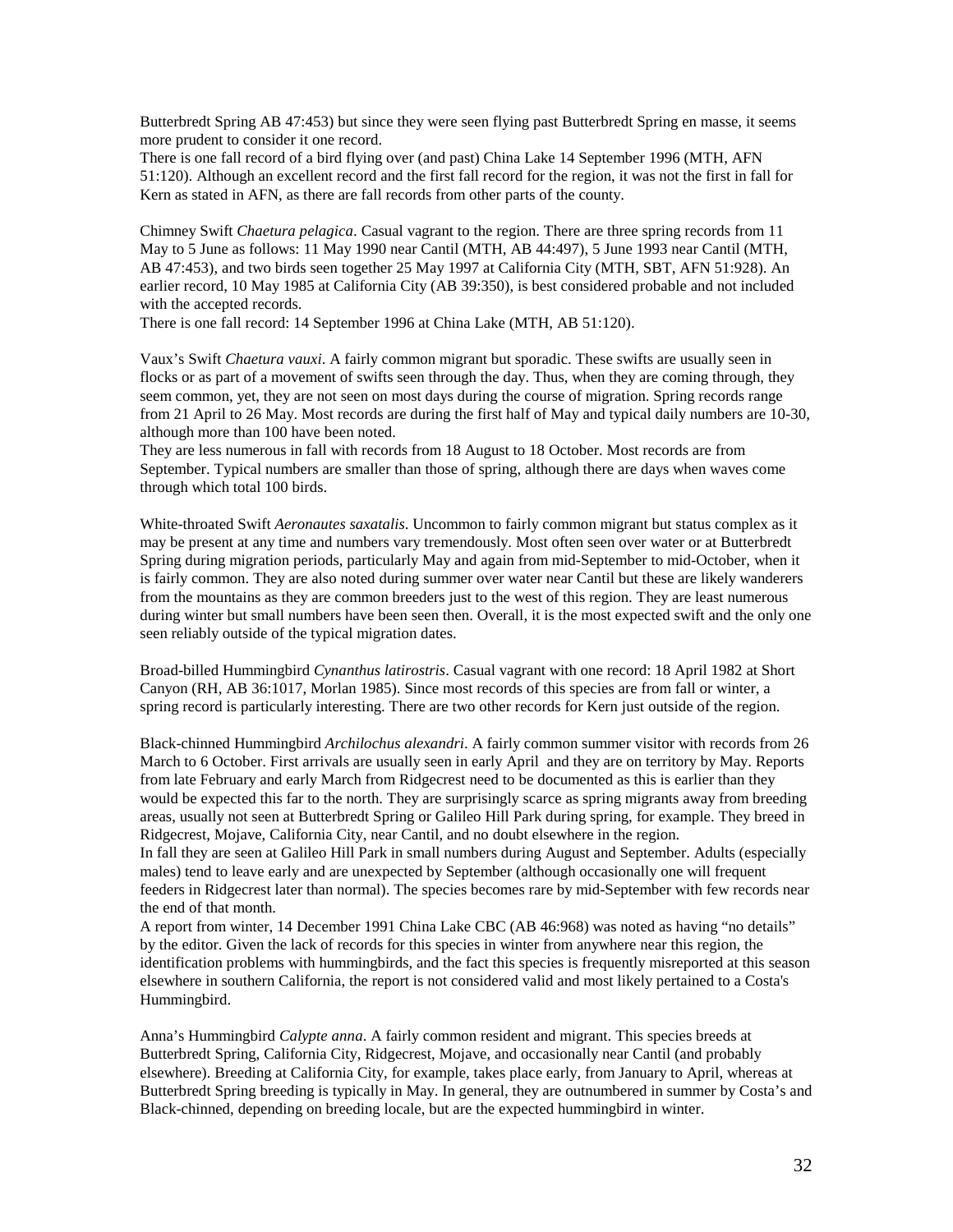Fall migrants are noted in August and September at Galileo Hill Park. From October, they are seen in small numbers at California City and Ridgecrest, but are generally absent from the rest of the region until spring. Birds suspected of being Anna's X Costa's hybrids have been seen in Ridgecrest.

Costa's Hummingbird *Calypte costae*. A fairly common breeder and rare and local in winter. Records range from 17 March to 10 October although a small number winter in the Ridgecrest area, complicating arrival and departure dates. Migrants are typically encountered in late March or early April but in some years they do not reach Butterbredt Spring until May. They breed in a variety of foothills and canyons. Butterbredt Spring is always home to two to three pairs. In Ridgecrest, they have been known to raise up to four broods starting as early as February (RH).

Adult males seem to leave the county early, being rare after July. The latest migrant adult male was seen 7 September 1995 (MTH). Migrants are occasionally noted at California City and Galileo Hill Park during August and September but they are rare by the end of September.

A small number have been found to winter in Ridgecrest since 1988 (AB 43:366). A number of adult males have been photographed coming to feeders in the area but it is unclear how large this winter population is. Current estimates are 10-20 birds, which is remarkable given the cold temperatures and lack of nearby wintering populations.

Calliope Hummingbird *Stellula calliope*. Generally a rare migrant but occasionally more numerous near Butterbredt Spring. Spring records range from 24 March to 27 May with most records from late April to mid-May. They are most frequently seen in small numbers (one to four) at Butterbredt Spring or Butterbredt Canyon; in some years, dozens might be seen, such as on 7 May 1988 Butterbredt Spring (PEL, AB 42:482).

There are six fall records from 30 August to 23 September; most records are from mid-September. They are generally unexpected and given the difficulty with identifying female hummingbirds (adult males are unrecorded in fall), any claim should be well documented.

Broad-tailed Hummingbird *Selasphorus platycercus*. A casual migrant to the region and one that poses serious identification problems. There are three spring records: an adult male 11 May 1986 California City (JCW, AB 40:524), a female that nested at California City in May 1991 (MTH) for an intriguing record, and a female 4 June 1999 in Jawbone Canyon (RC). The nest of the May 1991 record, which was abandoned, and two dead chicks were taken to L. A. County Natural History Museum. The chicks also appeared to be *Selasphorus* but the concept of a breeding record for a species that is virtually unrecorded (and not known to breed in the immediate vicinity) is amazing.

The status in fall is uncertain. There is one well studied female 7 September 1991 at California City (SBT). There is another report from 10 August 1984 at California City (AB 39:103) that is best left as probable. Any report should be well documented, and a report of a female would require extensive supportive details.

Rufous Hummingbird *Selasphorus rufus*. An uncommon spring migrant and fairly common fall migrant. Spring records range from 11 February to 4 June but they are recorded rather sparsely at this season and usually recorded in small numbers (one to two). Most records are from late March to early May. Fall records range from 9 July to 18 October. Numbers fluctuate from year-to-year but they are typically fairly common with 5-15 being average numbers. In some years, the numbers approach 60-80 at places like California City or Galileo Hill Park. Most records are from mid-August to mid-September and almost all are of non-adult males. An adult male at Galileo Hill Park 20 September 1997 (MTH) is late for a bird in that plumage. Although it is possible that some fall *Selasphorus* might pertain to Allen's Hummingbirds (*S. sasin*), their identification under field conditions is unlikely. See the note under that species is Appendix A.

Belted Kingfisher *Ceryle alcyon*. An uncommon migrant and winter visitor with records from 1 July to 4 June. They are encountered by late July in most years and sometimes much earlier. They are most numerous in fall from mid-August to early October when three to eight may be found, and during some years border on fairly common. During the rest of the winter and spring, numbers are typically smaller (one to three). In spring they become rare by mid-May and are casual at the end of that month.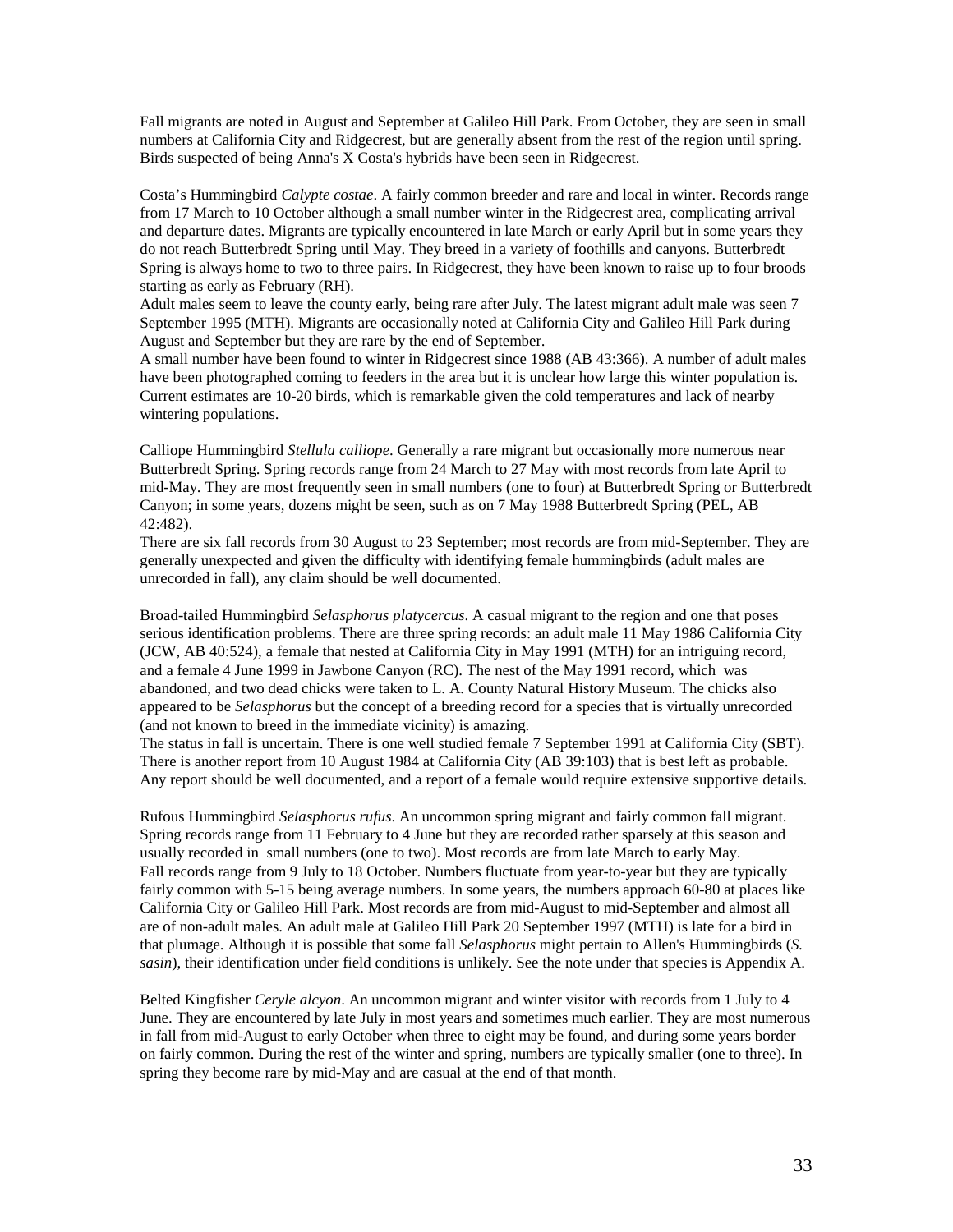Lewis's Woodpecker *Melanerpes lewis*. Rare fall and casual spring migrant. They are rare in fall with records from 3 September to 13 October. They are not recorded every year but when they do occur multiple individuals are usually seen. In an average fall, two to three are seen, but up to a dozen have been noted. There are two spring records from 5-6 May, both records occurred after years when fall birds were seen.

Acorn Woodpecker *Melanerpes formicivorus*. A rare wanderer to the region. Spring records range from 20 April to 10 June with most records from early May. The average is one to two per season. In fall they are slightly more numerous, but still with an average of just two per season with records from 20 August to 18 October.

Williamson's Sapsucker *Sphyrapicus thyroideus*. Casual fall migrant. There are four records from 30 September to 25 November: a female 30 September 1988 at Butterbredt Spring (MTH, AB 43:169), a male 7 October 1990 California City (DMH, AB 45:152), a female 7 October 1990 at Mojave (JCW, AB 45:152) and a female at Galileo Hill Park 1-2 October 1998 (DP, NAB 53:105).

Yellow-bellied Sapsucker *Sphyrapicus varius*. Rare fall vagrant and casual winter visitor. There are 22 fall records from 2 October to 24 November. Most records are from late October or early November and more than half of these are juveniles. There are six records of birds spending the winter, although the latest record is 13 February, perhaps indicating these birds eventually continue moving through the region.

Red-naped Sapsucker *Sphyrapicus nuchalis*. An uncommon fall migrant and winter visitor, casual in spring. Records range from 4 September to 7 May, but this species is most numerous in fall from late September through October when three to six might be seen in a day. During winter, one to two are usually found in the residential areas like Ridgecrest and California City and in some years, four to six might be noted. They are quite scarce in spring and generally unexpected.

Red-breasted Sapsucker *Sphyrapicus ruber*. Uncommon migrant and winter visitor, casual in spring. Less numerous than the previous species, it is uncommon to rare from 20 September to 11 May. Most reports are from October but rarely is more than one per day seen. They are rare in winter and almost nonexistent as a spring migrant.

Hybrid sapsuckers are encountered with some regularity and much is still to be learned regarding the identification of hybrids. There is some likelihood that some of the reported hybrids are well-marked Redbreasted Sapsuckers. Until this problem is better understood, observers should be cautious identifying birds in this complex.

Ladder-backed Woodpecker *Picoides scalaris*. Fairly common resident scattered throughout the region. They are reliably encountered at Butterbredt Spring and up the canyon in Joshua Tree habitat, extending to similar areas along the remainder of the eastern slope of the mountains. Small numbers are found near Mojave, California City and Galileo Hill Park. They are generally outnumbered at California City by Nuttall's Woodpeckers in fall and winter and are not yet recorded at ranches near Cantil. There is some movement with this species; for example, 2-3 recently arrived at Galileo Hill Park, but this is poorly understood.

Nuttall's Woodpecker *Picoides nuttallii*. An uncommon and local winter visitor with records from 4 June to 24 April. Most records are from August to November and come from California City and near Cantil. A male spent the spring of 1999 at Butterbredt Spring and appeared to be with a female Ladder-backed. The migrant distribution of this and the similar Ladder-backed Woodpecker is unclear. While Ladder-backed is much more likely in spring and summer, Nuttall's is more numerous in fall and winter on the desert floor. In addition, for unknown reasons, Nuttall's are not known from Galileo Hill Park and Ladder-backed have not been recorded near Cantil. More needs to be learned about the distribution of this complex.

Downy Woodpecker *Picoides pubescens*. An uncommon fall migrant and rare winter visitor with records from 25 August to 17 March. Most records are from September and October but even at this peak no more than two are expected in a day. In most winters, one can be found at California City, Ridgecrest, or Mojave.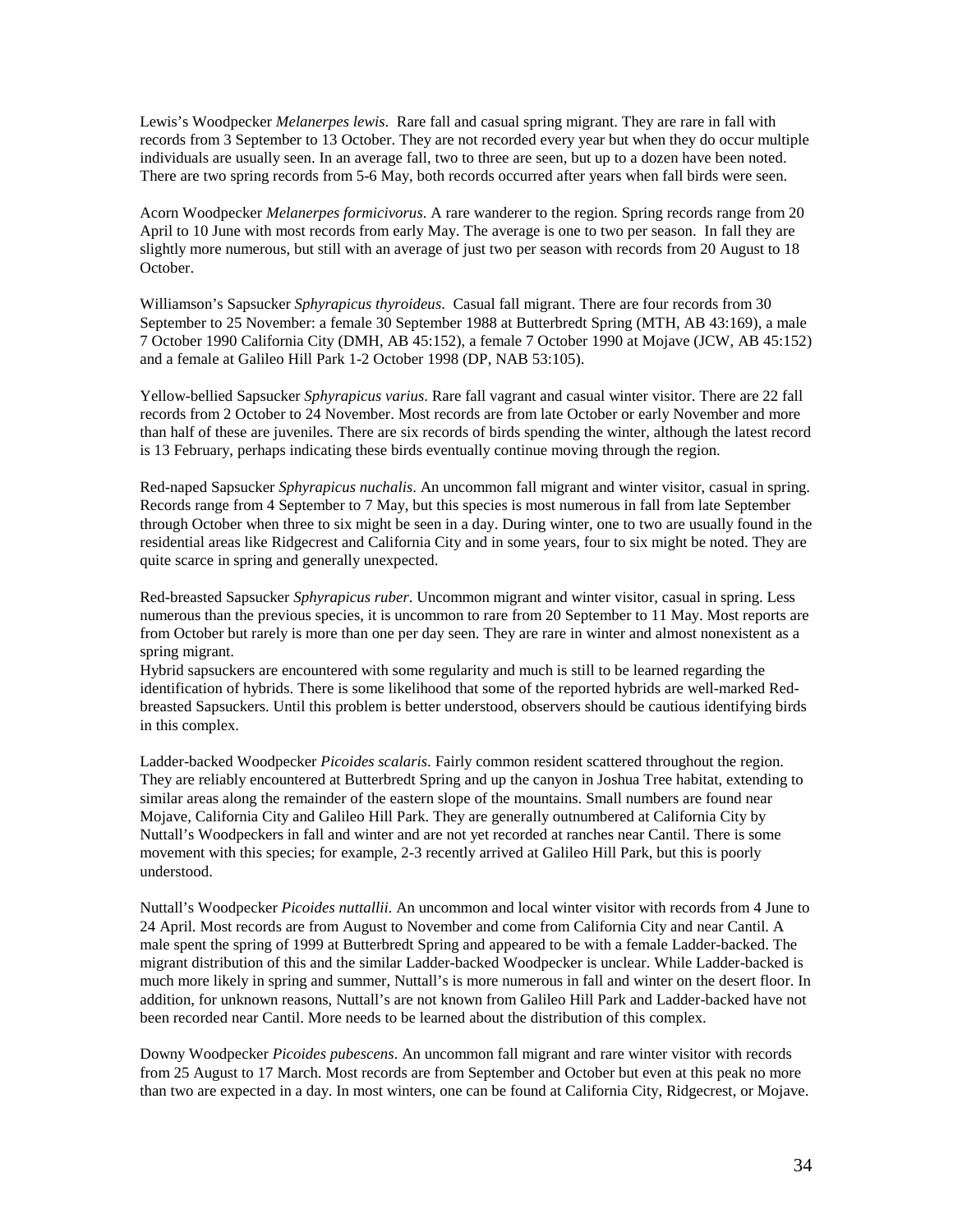Hairy Woodpecker *Picoides villosus*. Casual fall migrant and winter visitor with eight records from 12 September to 1 January. It is much less expected than the smaller Downy Woodpecker and all reports should be documented. There are three spring records: 12 April 1988 (TM), 13 April 1996 at Butterbredt Spring (MTH) and 10 June 1999 at Galileo Hill Park (MTH). The latter record is particularly unusual in that it is at a time when they should be in breeding habitat.

White-headed Woodpecker *Picoides albolarvatus*. Casual fall migrant with five records from 23 August to 10 October. In spite of increasing coverage, only one record is since 1988 (23 August 1995 at Ridgecrest, JS, AB 50:116).

Northern Flicker *Colaptes auratus*. A common fall migrant and fairly common winter visitor and spring migrant with records from 19 July to 6 June. Fall arrivals are typically noted in early or mid-September but some first-year birds have been noted in late July. They are most numerous from late September to late October and at times 40-50 might be seen. Numbers decline from November but they remain fairly common through the winter. There is no real push of spring migrants, they just seem to become rare by late April. There are a handful of records in summer and this may make some of the late spring or early summer records hard to categorize.

The "Yellow-shafted" Flicker is a rare fall migrant with twenty records from 22 September to 27 October. There is one winter record for this subspecies: 4 January 1997 at China Lake. Recently, the average has been two per fall. Intergrades are far more numerous than pure Yellow-shafted Flickers and observers should be cautious in reporting pure birds. The recent average of intergrades is five to eight per fall. There are no records of Gilded Flicker (*C. chrysoides*) for the county, nor is the species expected; reports of this species have proven to be hybrids.

Olive-sided Flycatcher *Contopus cooperi*. Uncommon to fairly common migrant. This is a fairly common spring migrant from 21 April to 13 June. The majority pass through near the middle of May. This is a rather conspicuous bird, due to its habit of perching on exposed branches.

In fall it is uncommon, seen from 30 July to 29 September, with late August to early September being the peak. Rarely are more than two or three seen per day even during this 'peak.'

Western Wood-Pewee *Contopus sordidulus*. Fairly common to common migrant. A common spring migrant from 18 April to 25 June. From mid- to late May, they can be quite numerous, numbering in the dozens. Unseasonal cold-fronts moving through the area in early to mid-June may yield large numbers: examples include seven on 16 June 1995 (MTH) and eighteen on 15 June 1997 (MTH). In the absence of these fronts, only one to two per day would be expected after 10 June.

They are fairly common in fall from 27 July to 19 October. The peak at this season appears to be from early to mid-September. Daily totals are less than average counts in the spring, but might still be a dozen or more.

Eastern Wood-Pewee *Contopus virens*. Casual vagrant with one spring record: 10 June 1998 at Galileo Hill Park (MTH, FN 52:391). This bird looked and sounded like an Eastern, although it did not give the full song of this species. This record comes from a year when something significant happened with this species as there were a half dozen reported in California and several in Arizona. One was seen and heard singing throughout the summer of 1998 just outside the region in the Kern River Valley.

Yellow-bellied Flycatcher *Empidonax flaviventris*. Casual fall vagrant with at least five records from 7 September-1 October, a high number given their scarcity in the State. The CBRC has accepted the following records: a calling bird at Galileo Hill Park on 27 September- 1 October 1989 (JLD, AB 44:162, Patten and Erickson 1994), 11 September 1996 at Galileo Hill Park (JLD, AB 51:120), 21 September 1997 at Galileo Hill Park (MTH, FN 52:126), and 24 September 1997 near Cantil (MTH, FN 52:126). All of these records are accompanied by photographs. One at California City 7 September 1998 (Matt T. Heindel, NAB 53:105) is currently under review and another report from Galileo Hill Park 26 September 1999 was thought to involve this species. The identification of *Empidonax* in general, and this species in particular is quite complex. See Whitney and Kaufman (1986b), Kaufman (1990), Pyle (1997) and Heindel and Pyle (1999) for more information.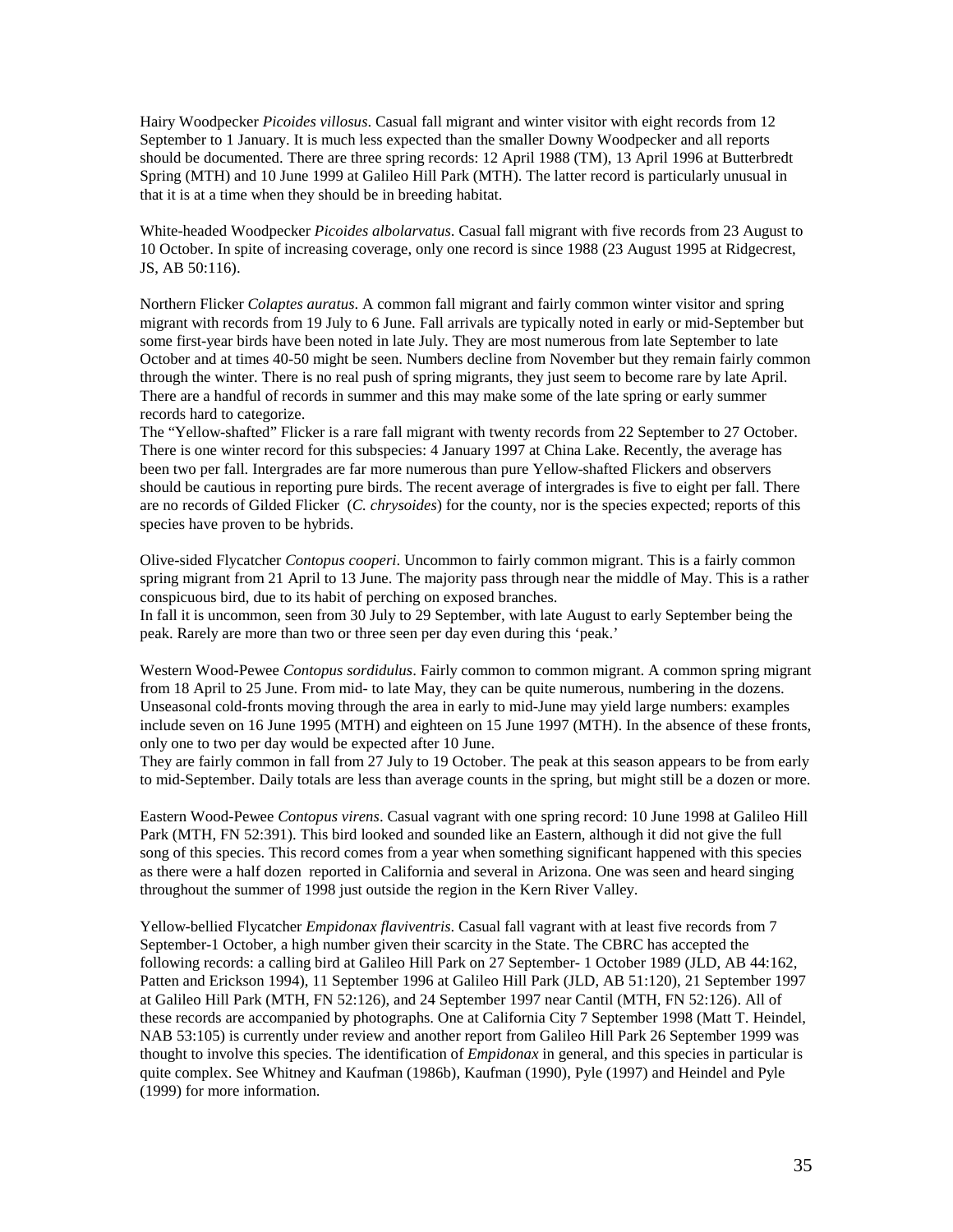Alder Flycatcher *Empidonax alnorum*. Casual vagrant. There is one record of a singing bird at Butterbredt Spring 30 May 1992 (MTH, AB 46:481, Heindel and Patten, 1996). The bird sang and called for over an hour at dawn.

A Traill's Flycatcher, thought possibly to be an Alder, was at Galileo Hill Park 7-10 October 1998 (NAB 53:105). Photos show a relatively dark headed Empid with a fairly noticeable eyering. Calls were somewhat ambiguous and the record is under review by the CBRC. In addition, there have been a number of calling birds, giving notes that, at the time, were thought to be diagnostic for this species. Spring reports (at least two) come from late May and there are several fall reports from September (see for example, Howell and Pyle 1997). See Heindel (1997) for a discussion on the problems with identifying vagrant Alder Flycatchers based on call-note alone. Although extreme notes ("whit" for Willow; "peek", "pik", or "bik" for Alder) are likely diagnostic, Willows can give a hard note, which might be interpreted as one of those described for Alder. None of the reports of calling birds are considered to definitively pertain to Alder Flycatcher. See Whitney and Kaufman (1986a) and Kaufman (1990) for more information.

Willow Flycatcher *Empidonax traillii*. A common migrant in the region, but a late one in spring from 7 May to 1 July. Although there are reports from late April (including a believable one from the breeding area in the Kern River Valley), the earliest documented record for the region is 7 May. In some years, they are not seen until the 14th or so. In late May and early June they can be quite numerous, (for example, twenty or more per day). There are a few records for late June to 1 July at various locales; these are suspected to be late birds, but in general, this species has passed through by 20 June.

In fall they have been noted from 28 July to 31 October. The latest record was 30-31 October 1999 at Galileo Hill Park (TW); the next latest is 18 October. Most of the fall passage is from mid-August to early September, when dozens are occasionally seen. Numbers decrease by the end of September and they are rare after the first week of October.

Least Flycatcher *Empidonax minimus*. Casual fall vagrant. There are five documented records from 22 September to 6 October. There are other reports from fall that lack documentation, and given the identification problems posed in this genus, only those records with convincing details are included. See Whitney and Kaufman (1985) and Kaufman (1990) for more information on identifying this species.

Hammond's Flycatcher *Empidonax hammondii*. Uncommon to fairly common migrant. Fairly common in spring recorded from 1 April to 4 June. It can be common in some years from late April to early May, when dozens (or more) move through Butterbredt Spring, with high counts over 100. There are only a few records after 25 May. On average, they outnumber Dusky Flycatcher in spring three or four to one. It has been noted in fall from 16 August to 2 November. It is uncommon at this season, and in some years few are noted. There is no obvious peak, although most reports are from mid-September to early October, and, other than Pacific-slope Flycatcher, it is the most likely Empid seen after early October.

Gray Flycatcher *Empidonax wrightii*. An uncommon migrant to the region. In most springs, this is an uncommon migrant with records from 14 April to 2 June, most passing through in early May. In some years, it is fairly common with four to eight in a day.

In fall it is less numerous when it borders on rare. They have been seen from 7 September to 12 October. No more than one per day is expected at this season, and most records are before the end of September. There is one record of a wintering bird near Cantil 23 November-31 December 1992 (MTH, AB 47:301).

Dusky Flycatcher *Empidonax oberholseri*. Generally an uncommon migrant. In spring they have been recorded from 13 April to 2 June. In exceptional years, it is fairly common and in early May 1990, up to twenty were noted in one day (when many other Empids were moving through the area). The peak of migration is late April to mid-May.

In fall it is uncommon, bordering on rare, recorded from 2 September to 5 October. In some years it is virtually absent. Most records are from the middle of September. At both seasons, this species is usually outnumbered by Hammond's Flycatcher.

Pacific-slope Flycatcher *Empidonax difficilis*. An uncommon to fairly common migrant. A fairly common spring migrant, recorded from 24 March to 28 June. Most are seen from late April to mid-May, but in some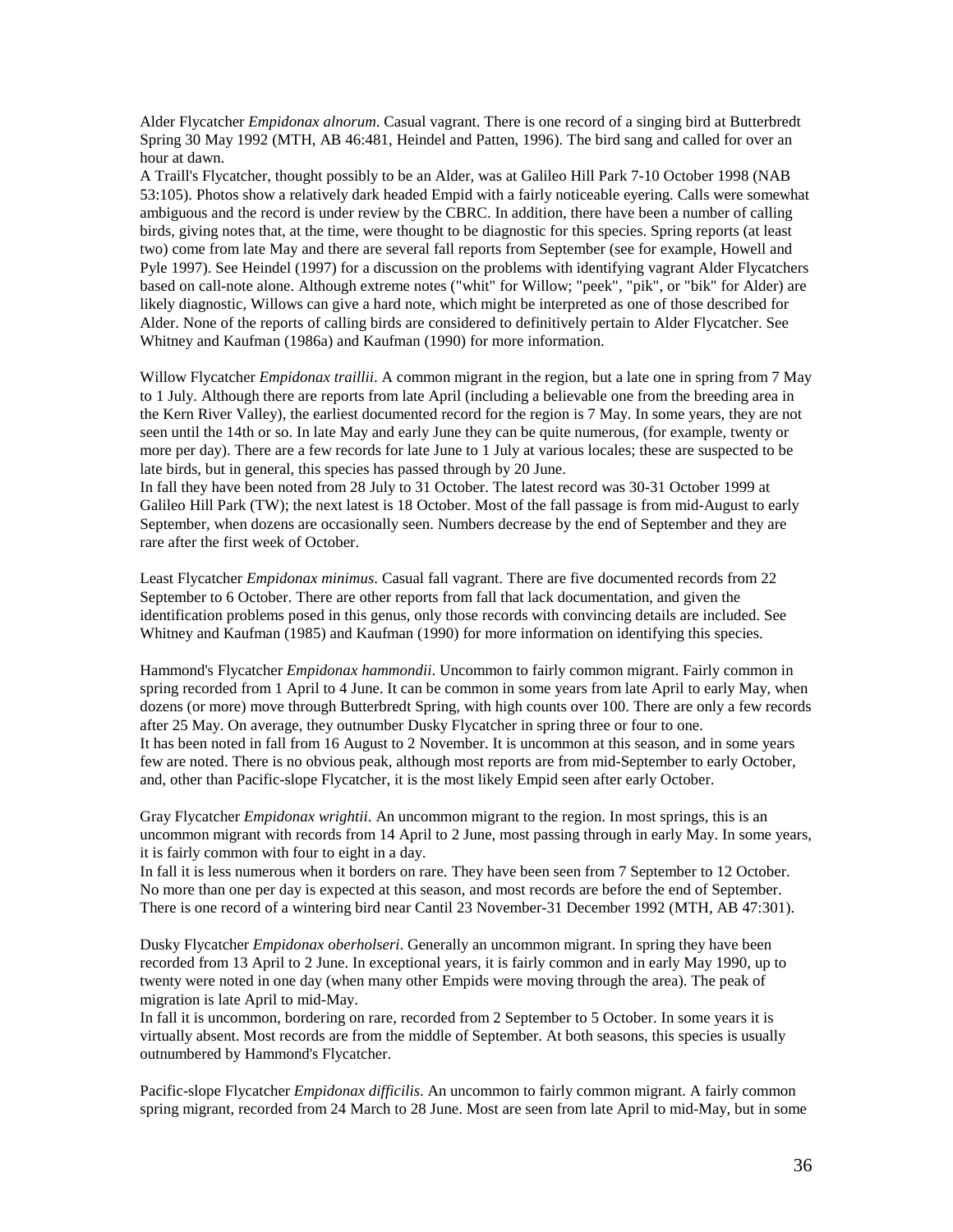years they can still be seen in good numbers in late May. Generally, this is east Kern's most numerous *Empidonax* at this season, although after 20 May, it may be outnumbered by Willow Flycatcher. It is rare after the first week of June and yet, as an example, four were seen at Galileo Hill Park 28 June 1996 (MTH), demonstrating that they can linger late into the season.

It is less numerous in fall and varies between uncommon and fairly common with records from 21 July to 26 October. If there is a peak, it occurs in September, but daily totals are usually two to three. There are no records of the Cordilleran Flycatcher (*E. occidentalis*) and a report without sonograms would not likely be accepted. Vocalizations of Pacific-slope vary more than many observers realize and oddcalling birds are more likely to pertain to the expected species. In addition, there has been some suspicion that the vocalizations are not diagnostic. Further research is clearly necessary. With that said, in spite of the thousands of field hours, none of the active Kern birders have heard what they believe pertains to a Cordilleran.

Black Phoebe *Sayornis nigricans.* An uncommon, local breeder which makes its exact migratory status difficult to judge. But, numbers do seem to increase in September and October when it is fairly common. It is an uncommon breeder with representative locations including California City, Mojave, near Cantil, and China Lake. It is least numerous during mid-winter. The spring passage is not well understood. Lone individuals are sometimes encountered at Butterbredt Spring from mid March to late May, indicating some passage takes place at this time. A record from there 11 July 1999 (MTH) probably pertains to a fall migrant. More needs to be learned about the movements of this regularly occurring species.

Eastern Phoebe *Sayornis phoebe*. Casual fall vagrant with four records: 23 October 1987 at California City (PEL, AB 42:137), 12 November 1992 at California City (MTH, AB 47:150), 16 October 1998 at Galileo Hill Park (TW, NAB 53:105), and 4 November 1998 at Galileo Hill Park (Matt T. Heindel, NAB 53:105). A report from California City on 4 May 84 (AB 38:961) should be disregarded; there are no well documented records from late spring in interior California.

Say's Phoebe *Sayornis saya*. An uncommon local breeder and fairly common winter visitor, masking the exact arrival and departure dates. There is an increase in winter at least from October to March, when it is fairly common. It is a slightly more widespread breeder than the Black Phoebe and may require less water than that species. Fledged juveniles have been seen by mid-May.

Vermilion Flycatcher *Pyrocephalus rubinus.* Status complex but primarily a rare migrant and rare breeder. This species has recently been found to be breeding in Ridgecrest, present from 5 March to 31 October. Currently, two to three pairs seem to be breeding annually. Breeding has also been noted elsewhere (for example, California City, Mojave and near Cantil), but it is not certain if breeding is annual at these latter locations.

In addition to these breeding birds, it is rare but seen annually in small numbers (one to four) during both spring and fall. Spring dates away from breeding sites range from 20 April to 23 May. Fall records range from 3 September to 1 December.

There is a recent winter record from January 1999 in the northern Antelope Valley (KG).

Ash-throated Flycatcher *Myiarchus cinerascens*. An uncommon summer visitor and fairly common migrant. This species has been recorded as early as 30 March and is fairly common from late April to early May. It breeds in Butterbredt Canyon and is suspected to breed near Cantil and likely elsewhere. It is more numerous, however, as a migrant.

In fall it is uncommon, irregularly fairly common from mid-July to August, but rare by mid-September. There are a couple of late September records but, in general, it is hard to find at this time. Two first-year birds were near Cantil 14 October 1997 (MTH); the next latest record for the region is 2 October.

Great Crested Flycatcher *Myiarchus crinitus.* Casual fall vagrant with two records: 23-27 September 1989 at Galileo Hill Park (JCW, MTH, AB 44:163, Patten and Erickson 1994) and 4 October 1996 near California City (JLD, AFN 51:120, McCaskie and San Miguel 1999).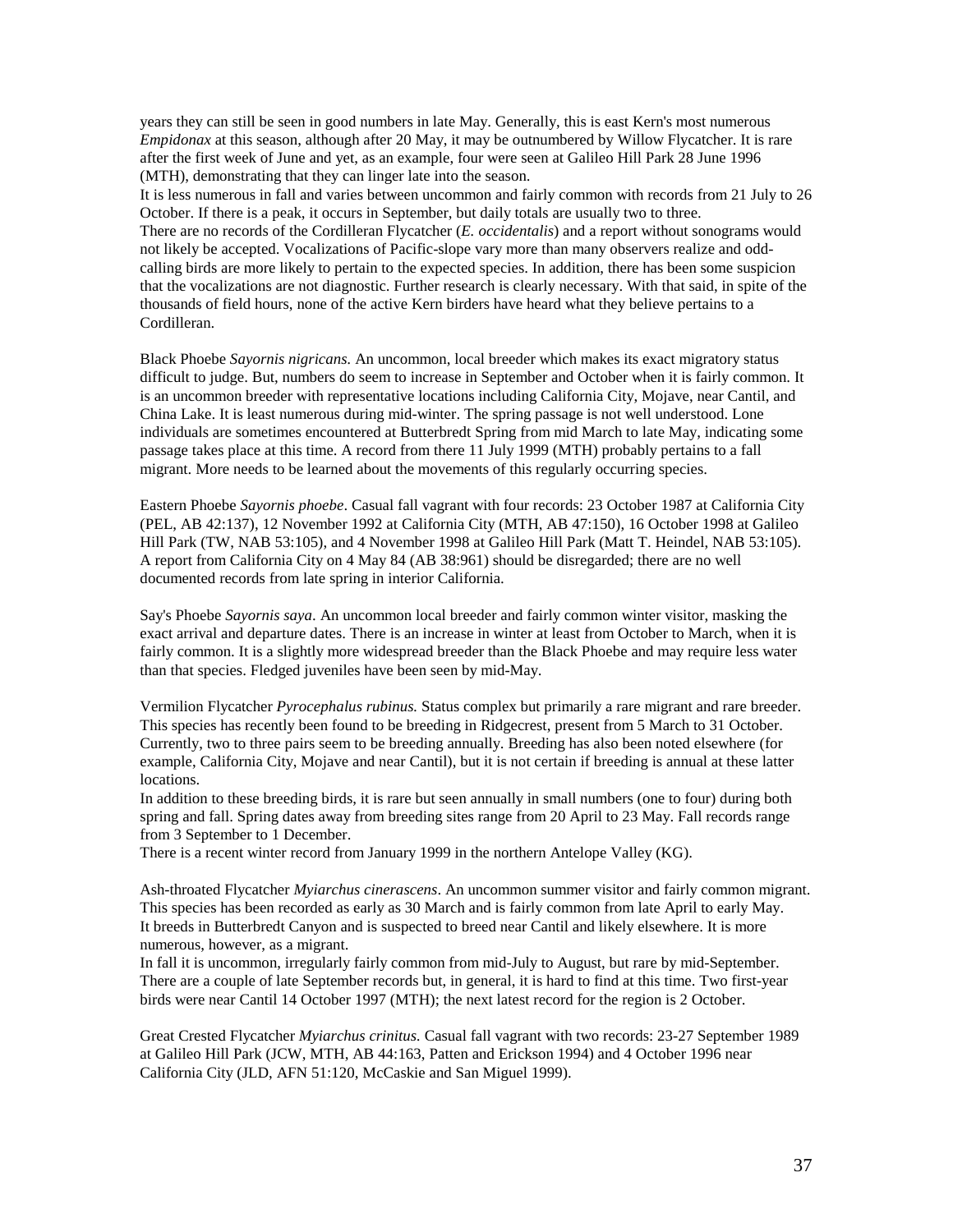Cassin's Kingbird *Tyrannus vociferans*. Casual migrant with one possible breeding record. There are only eight records for the region, six in spring and two in fall. The spring records range from 4 April to 12 June with most occurring during May. A 1998 record pertains to two birds and breeding was suspected but not confirmed (PEL).

The two fall records are 29 July 1989 near Cantil (MTH, AB 43:1369) and 18 September-2 October 1987 at Galileo Hill Park (JCW).

This species is generally unexpected and casually reported by some visiting birders who do not realize the significance. Any claim of this species in the region should be documented.

Western Kingbird *Tyrannus verticalis.* A common summer visitor and migrant, recorded from 12 March to 31 October. In an average spring, the first arrival is closer to 20 March. It is most numerous from mid-April to mid-May. In late May, small numbers (4-10) are still seen wandering up Butterbredt Canyon. Whether these are local breeders or stragglers is not known.

Western Kingbirds breed in residential or park-like habitats such as California City, Ridgecrest, and Galileo Hill Park, as well as in Joshua Trees. Birds are usually on nests by mid- to late May but have been noted building nests as late as early June.

In fall they are common from mid-July to mid-August, but leave the area quickly. This species is uncommon past early September, and casual past the first week of October. The latest record of 31 October 1991 near Cantil (MTH) was of a bird missing its tail, perhaps explaining its tardiness.

Eastern Kingbird *Tyrannus tyrannus.* Casual vagrant at both seasons. There are four spring records ranging from 27 May to 12 June: 3-4 June 1989 at China Lake (MTH, AB 43:537), 27-29 May 1991 at Galileo Hill Park (MS, AB 45:497), 12 June 1994 at Inyokern (TM, AFN 48:989), and 29-30 May 1997 at Galileo Hill Park (MAP, FN 51:928)

There are four fall records from 1 to 11 September: 11 September 1993 near Cantil (DVB, AB 48:153), 1 September 1994 at China Lake (DVB), 10 September 1994 near Cantil (REW) and 18 September 1998 at California City (MTH).

A summer record from 6 July 1999 near Ridgecrest (PW) is hard to categorize.

Scissor-tailed Flycatcher *Tyrannus forficatus.* Casual vagrant with two records, both from China Lake: 7 August 1992 (DVB, AB 47:150, Heindel and Patten 1996) and 28-30 May 1996 (PW, AFN 50:332). There is an additional record from the San Joaquin Valley (6 September 1992, AB 47:150, Heindel and Patten 1996), but this species seems under-recorded in Kern given the number of records from Inyo County, for example.

Loggerhead Shrike *Lanius ludovicianus*. This resident is fairly common in the region inhabiting parks, Joshua Trees and fairly open desert. In fact, in light of the difficulties this species is having in much of its geography, shrikes are doing quite well in eastern Kern County. There is an increase in numbers during the winter period, as higher counts are seen from November through February.

Northern Shrike *Lanius excubitor*. Casual fall migrant and winter visitor with eight records from 3 November to 14 March. Most records involve immatures that were first noted in late November and December, and only one record pertains to a bird seen after early January (AB 43:367). Ridgecrest and China Lake account for most records.

White-eyed Vireo *Vireo griseus*. Casual spring vagrant with six records for the region: 14-17 May 1992 at Butterbredt Spring (MTH, AB 46:481, Heindel and Patten 1996), 23 May 1993 near Inyokern (H&PB, AB 47:454, Erickson and Terrill 1996), 28 May 1994 at Galileo Hill Park (JF, AFN 48:341-42, Howell and Pyle 1997), 26 May 1997 near Cantil (MTH, FN 51:928), 29 May 1999 at California City (Matt T. Heindel, NAB 53:330), and 25 June 1999 at Galileo Hill Park (MTH).

Bell's Vireo *Vireo belli.* A casual migrant in the region with three spring records (of four birds) from 4-10 May: 8-9 May 1987 Butterbredt Spring (2) (JCW, AB 41:489), 10 May 1987 Jawbone Canyon (PEL, AB 41:489), and 4 May 1990 Mojave (MTH, AB 44:497). Reports from mid- or late March from the Ridgecrest area might be correct as this coincides with when this species arrives in Arizona. Reports from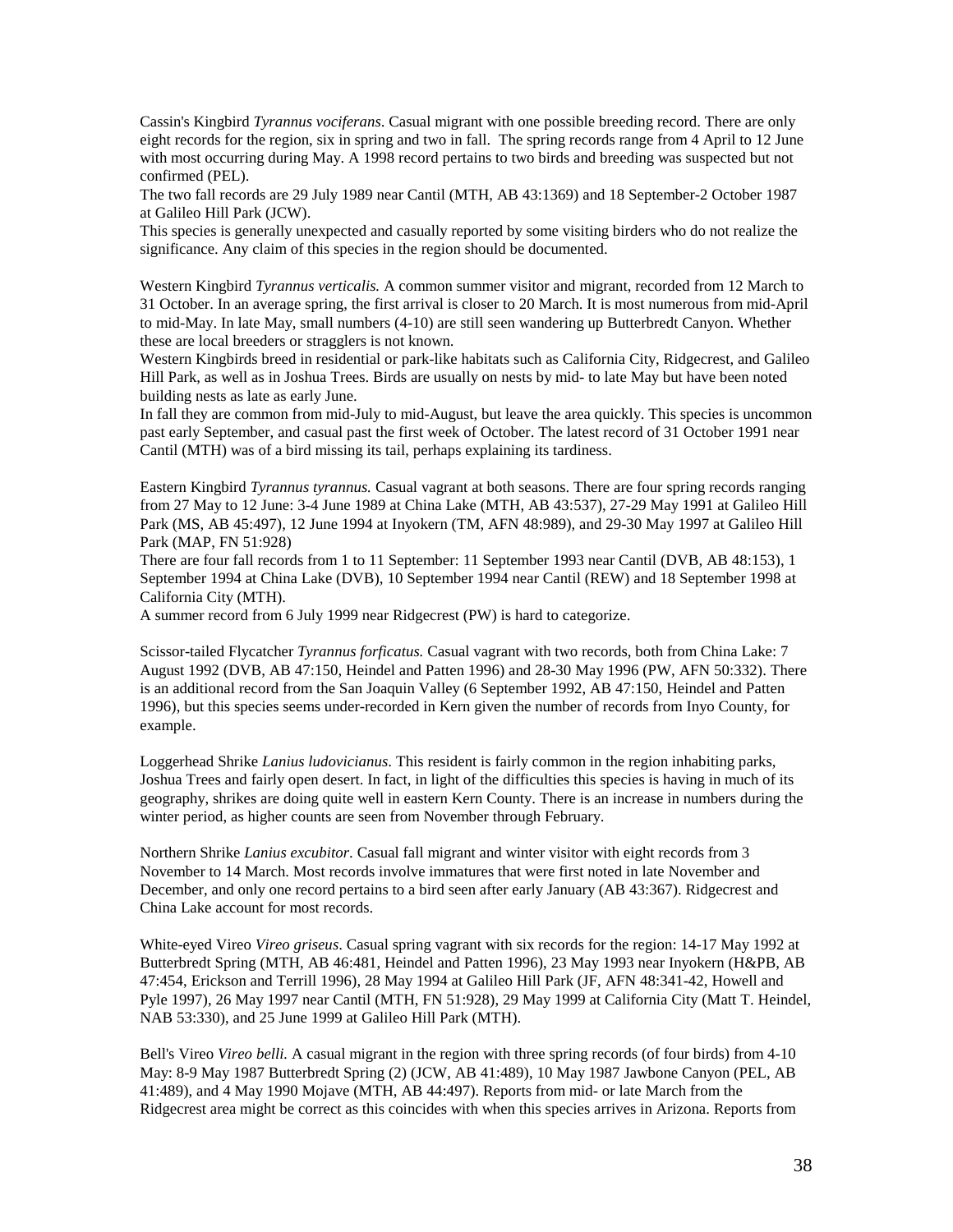late May are usually found to pertain to worn Cassin's Vireos. All claims of this species need to be well documented.

Plumbeous Vireo *Vireo plumbeus.* A casual spring migrant, uncommon fall migrant and rare winter visitor. There are five convincing spring records of this Great Basin species from 5 May to 12 June. Although reported *multiple times each year*, these invariably prove to be dull *cassinii* that appear to be all gray, (see Heindel 1996 for help identifying this species).

In fall Plumbeous Vireo is uncommon with records from 10 September to 14 November. Most records are after late September when they are as numerous as Cassin's Vireo. A few *plumbeus* have stayed for the winter, and may be annual in the region, making late fall and early spring dates hard to assess.

Cassin's Vireo *Vireo cassinii.* Uncommon to fairly common migrant. In general, a fairly common spring migrant with records from 21 March to 16 June. They are most numerous from mid-April to early May, although even in peak years, daily totals are usually less than a dozen or so. Almost all spring records from the Solitary Vireo complex are Cassin's.

In fall this species is uncommon and much less numerous with records from 2 September to 6 November. Most reports are during the latter half of September and it becomes rare after early October. At this season, the number of records between Cassin's and Plumbeous Vireo is similar.

Blue-headed Vireo *Vireo solitarius.* Casual fall vagrant with at least five acceptable records from 6 to 23 October. This species' migration is much later than that of Cassin's and is not expected before October. The identification of the "Solitary Vireo" complex is not always straightforward and caution should be used when considering a report of this species, (see Heindel 1996 for more information on the identification of this species).

The record from AB 47:150, published as 23 September 1992, pertains to a bird seen on 23 October. Although spring reports are occasionally claimed, none of these are documented well enough to support their inclusion. Male Cassin's can be quite bold and observers are urged to be cautious with this identification. Some identifications of birds in this complex, which are likely Blue-headed, should be left unidentified.

Yellow-throated Vireo *Vireo flavifrons*. There are two records for the region: 26 May 1999 in Jawbone Canyon (MTH, NAB 53:330), and 9 October 1999 at Galileo Hill Park (VH, AH). There is one other record for the county: 7-30 July 1994 from the Kern River Valley (AB 48:989).

Hutton's Vireo *Vireo huttoni*. A casual migrant in the region and one that must be identified with caution. There are two documented records from spring: 24 April 1977 Butterbredt Spring (RH, AB 31:1048), and 8 May 1987 Butterbredt Spring (JCW, AB 41:489).

There are seven 'fall' records ranging from 31 July to 1 December. Four of the records are from late September to mid-October, perhaps indicating a peak in their migration. This species is extremely rare in the desert and all claims should be well documented.

Warbling Vireo *Vireo gilvus.* Fairly common to common migrant. This species is a common spring migrant recorded from 24 March to 23 June. They become more numerous by mid-April and are common from late April to mid-May and occasionally later. High counts at Butterbredt Spring number in the hundreds. They are usually absent after the first week of June.

In fall they are less numerous and considered fairly common. They have been recorded from 9 July to 19 October, with the peak being mid-August to early September. They are rare after the first of October with only a few records after the 10th.

Philadelphia Vireo *Vireo philadelphicus.* Casual fall vagrant with seven records ranging from 12 September to 22 October. Most records are for early to mid-October.

These records are all from a "perfect" window for this species, fitting well the established pattern of records in California. Warbling Vireos can be quite brightly-colored in fall and caution must be used when identifying this species. See Kaufman (1990) for further information.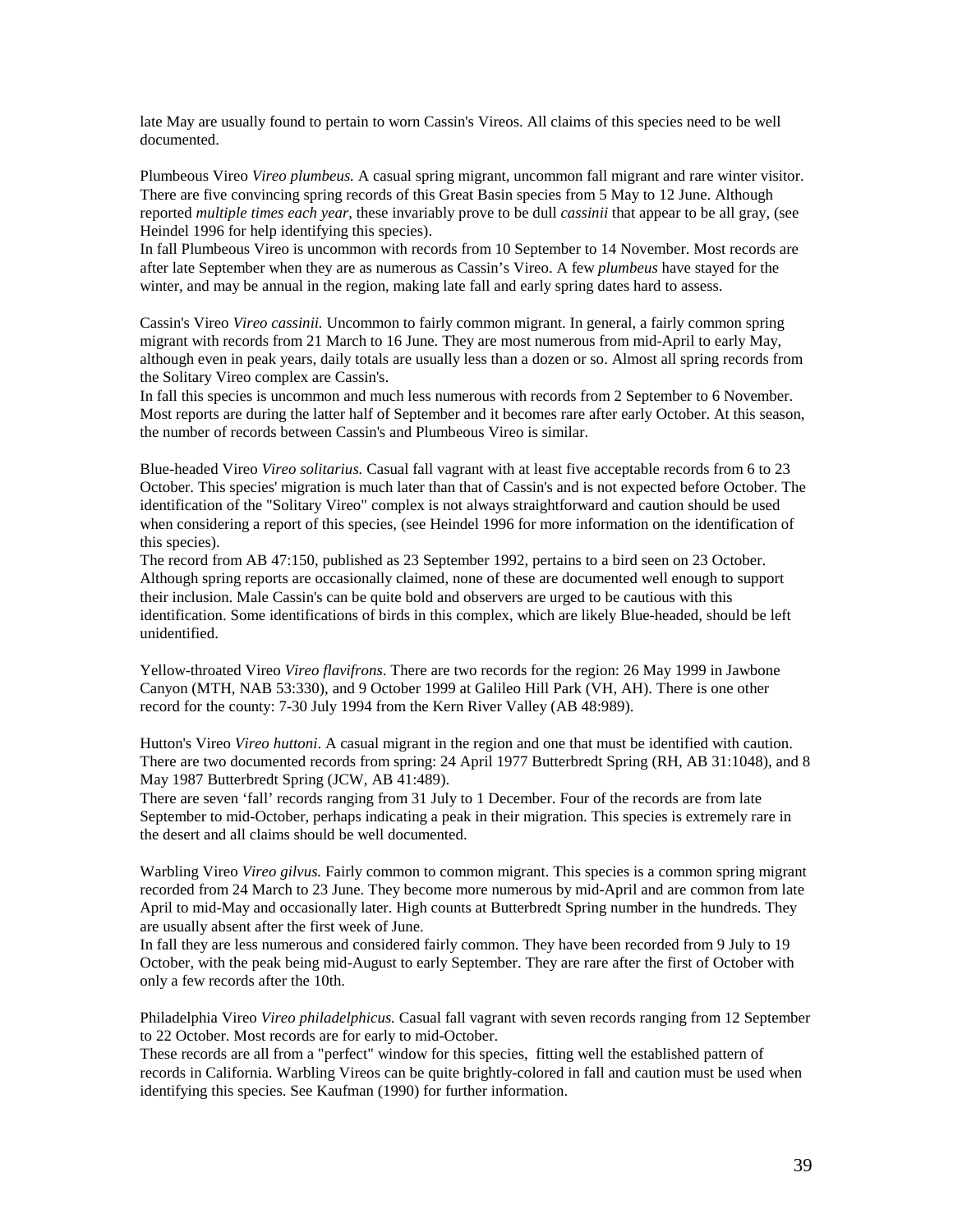Red-eyed Vireo *Vireo olivaceus*. Casual vagrant at both seasons. There are eight spring records from 23 May to 10 June. There are seven fall records, six from 2 to 29 September, and a very late bird 23 October 1999 at Galileo Hill Park (MTH).

Yellow-green Vireo *Vireo flavescens*. Casual vagrant from the south with two records: 21-26 September 1995 at Galileo Hill Park (MTH, AFN 50:117, Garrett and Singer 1998), and 6 October 1998 at Galileo Hill Park (MTH, NAB 53:105). Some first-year Red-eyed Vireos can be bright below so observers should use caution in identifying this species. See Terrill and Terrill (1981) and Pyle (1997) for more information.

Steller's Jay *Cyanocitta stelleri.* This is a casual wanderer from the mountains; all records are from the Ridgecrest area. There are at least five records (sometimes of multiple birds) ranging from 23 September to 4 January.

Western Scrub-Jay *Aphelocoma californica.* This is an irregularly occurring wanderer, absent in most years, uncommon in some. It has been recorded from 21 August to 22 May, with the majority of records from September to November.

Further work is necessary, but initial indications are that both coastal and interior races are represented. Spring records, particularly so for birds seen in the canyons (for example, Butterbredt), seem to be from coastal populations (*californica* group). In some falls (for example fall, 1997), most records pertain to interior birds (*woodhouseii* group).

Pinyon Jay *Gymnorhinus cyanocephalus*. Local and uncommon resident and casual wanderer. They are most expected in the region in Butterbredt Canyon where they have been found at all seasons (although they are much scarcer here in mid-summer). It is doubtful that they breed in Butterbredt Canyon as the habitat is more typical of their winter haunts. It seems more likely that this habitat is used for foraging at various times of the year. Their presence in similar areas (for example, in Walker Pass) mirrors this pattern. Away from the mountains, there are seven fall records of birds wandering down to the desert from 11 September to 15 October. These records are associated with irruptions of this species elsewhere in the State. After irruptive falls they have been noted in the following spring. In spring 1997 (which followed records from fall 1996) small parties were noted in May at Galileo Hill Park, Ridgecrest, and Indian Wells Canyon (FN 51:926). These three records, which pertain to flocks of six to 23 birds, are the only spring records for the region away from known areas of occurrence.

Clark's Nutcracker *Nucifraga columbiana*. Casual wanderer with the region's only records from the fall invasion of 1997 (AFN 51:119). At least four individuals were seen at Galileo Hill Park, California City, and Ridgecrest, from 20 September to 2 November.

Black-billed Magpie *Pica pica.* Casual wanderer with three records, all from the Ridgecrest area: 2 January 1966 (AFN 20: 364), 29 December 1968 (AFN 23: 408), and 30 December 1972 (AB 27:505), a record of three birds. These records were in magpie "invasion" years when large numbers appeared elsewhere in the State.

American Crow *Corvus brachyrhynchos*. A rare, irregularly occurring migrant, absent in some years. It is rare in spring, recorded in less than half of the years, with records from 25 March to 5 April. Most spring records are of single individuals.

It is much more reliable in fall but still not recorded every year, with records 17 September to 27 November. Most records are from October to mid-November. Usually it is seen singly, but small groups of two to three have been noted. There have been two records of crows wintering in the region.

Common Raven *Corvus corax*. A common resident present throughout the region. This species breeds throughout the region using cliffs, trees, telephone poles, etc. There does not appear to be any significant migration, but birds seem to collect in groups in late summer and early fall when dozens (or more) may be seen together.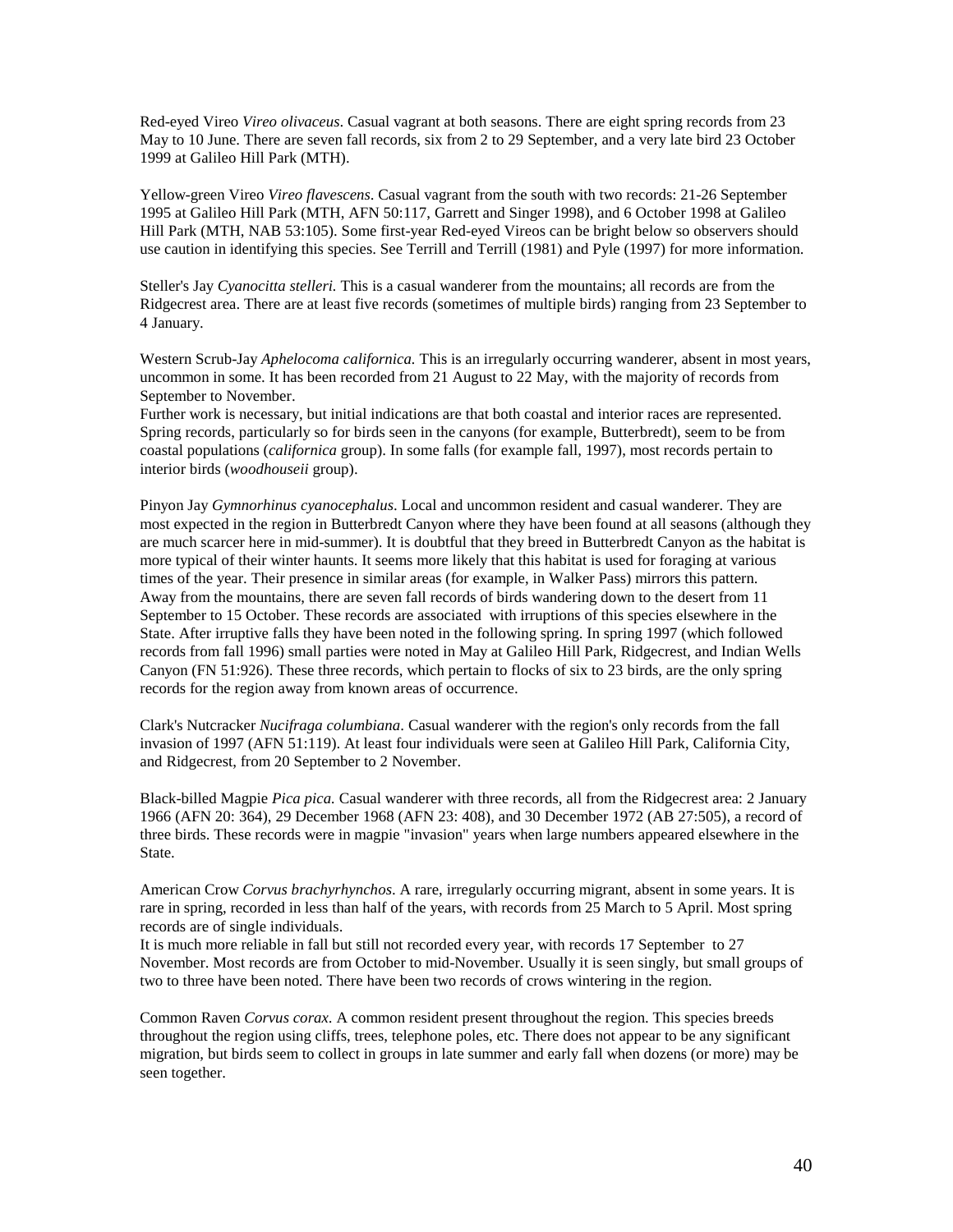Horned Lark *Eremophila alpestris*. A common resident, present year-round. Numbers notably increase in winter from October to November when, in some years, thousands are found in alfalfa fields. They breed early in the year with juveniles seen by late April in some years, May to June in others. Whether juveniles seen in fresh plumage in September and October are evidence of second or third clutches, or of migrants from more northerly populations needs further study. Given that this species is not thought to migrate until it molts out of juvenal plumage (Pyle 1997), this suggests that this species has a very protracted breeding season.

Purple Martin *Progne subis*. An irregularly occurring migrant, generally rare and not recorded every year. In spring it has been recorded as early as 25 March and as late as 3 June. The region averages about one per spring, with eleven records. A slight majority of records are from the middle to latter part of May. The status is similar in fall with nine records from 6 August to 25 September. The majority of fall martins appear to be immatures with an average of just less than one per fall.

Tree Swallow *Tachycineta bicolor.* A common migrant in the region and present virtually throughout the year. Spring migrants are detected by the end of January, with the bulk of passage being from mid-March to mid-April. It has been recorded as late as 8 June, but is rare after mid-May. Fall birds have been detected by 30 June. From late July to early September, they are common, at least at locations where swallows congregate (for example, China Lake). In general, they are rare after mid-November and casual in December and January. Since there have been the odd wintering individuals at Edwards AFB, for example, exact late fall and early spring dates are difficult to discern.

Violet-green Swallow *Tachycineta thalassina.* A fairly common migrant at both seasons. It is rarely seen in the numbers of its congener and large numbers of this species are usually related to inclement weather. Spring extreme dates are 16 February to 16 June, with mid-March to mid-April representing the peak. There are a small number of records from late June and early July that are hard to categorize. They could pertain to spring or fall migrants, non-breeders, or wanderers from nearby mountains. On multiple occasions, pairs have spent a few days near Cantil at this season, but there was no activity to suggest breeding was attempted, nor would the habitat seem appropriate.

In fall the date extremes are 25 July to 10 November, but they are rare before late August. In general, they are uncommon, except during or immediately after the passing of a cold front (primarily from late September to mid-October) when they can be fairly common.

Northern Rough-winged Swallow *Stelgidopteryx serripennis.* Uncommon to fairly common migrant and casual breeder. This species is a fairly common migrant in the desert but is most often seen in single-digit numbers. The earliest record is 14 February, with the peak occurring from mid-March through April. It is rare after late May, with records extending to 8 June. There are recent breeding records near Cantil (1993 and 1995) which makes late spring records a bit more difficult to categorize.

In fall it has been recorded from 30 June to 24 October with juveniles seen by mid-July. They are fairly common from late July through August and they are rare after mid-September, with only a few records after the first of October.

Bank Swallow *Riparia riparia.* In general, an uncommon migrant, irregularly fairly common. Spring extreme dates are 25 March to 16 June, with most records falling between mid-April and mid-May. Most often, small numbers (2-5) are seen amongst large flocks of swallows near water. In fall it has been recorded as early as 4 July and it is most numerous from late July to late August. Peak numbers are found at China Lake during August when 20-40 might be found. Elsewhere, it is decidedly less numerous. It is rare after mid-September, with few records after that month. The latest record is 26 October, 12 days after the next latest.

Cliff Swallow *Petrochelidon pyrrhonota*. A common migrant at both seasons. In spring it has been recorded from 1 February to 8 June. There seems to be two different passages. The majority of birds move through during March and April when hundreds may be noted during bad weather. In general, they are rare after mid-May, but annually, small flocks occur in late May and early June, often during inclement weather. It is interesting to ponder from where these birds are coming, as it is much later than they are thought to migrate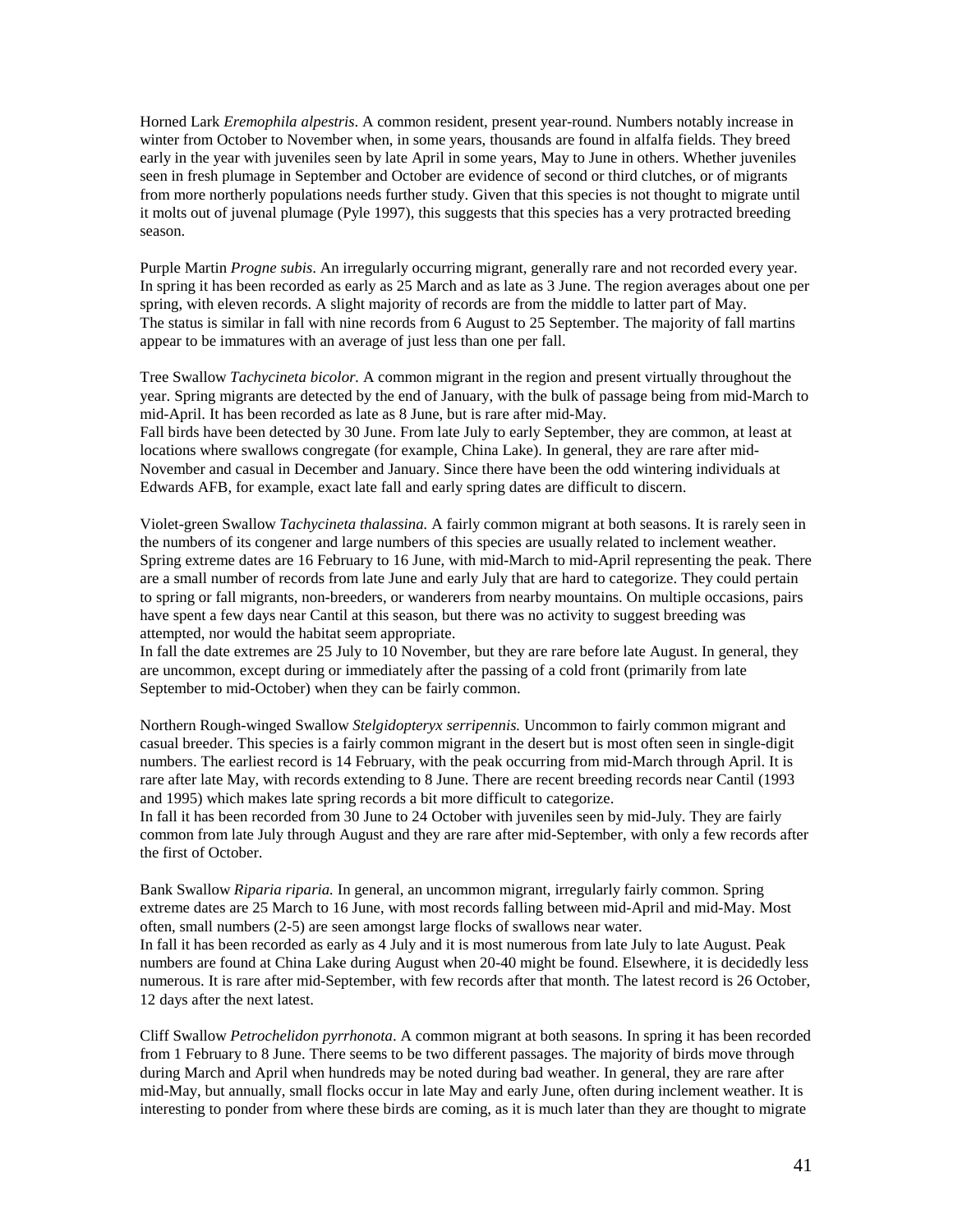in this area. Some of these late spring birds are hatch-year birds, perhaps suggesting these late birds are already migrating away from where they were born a month or two earlier. In fall they are noted from 25 June, becoming common in most years by the end of July through mid-August. This is one of the earliest passerine species to depart in fall and they are rare after early September. Occasional birds are noted later in fall with the first of October generally representing the end of their passage. The latest record was on 23 October 1997, when four were near California City (MTH), all moving north into a wind, much like they are noted in spring. This record defies simple explanation. A hybrid Cliff X Barn Swallow was well described near California City 5 October 1997 (JLD, pers. comm.).

Barn Swallow *Hirundo rustica.* A fairly common to common migrant at both seasons. Of the more numerous species of swallows, it is the latest spring arrival with a peak from mid-April to mid-May. The extreme dates are 25 February to 30 June, although it is rare after the first of June. In early to mid-May, dozens, and occasionally, more than 100 are seen flying up Butterbredt Canyon. Fall dates span from 21 July to 24 November. It is rare before early August, with the peak from mid-September to mid-October. At times, hundreds are present. In general, it is rare after the first of November, but almost annually one to two birds linger at this time. There is one winter record: 9 December 1992 to 23 January 1993 near Cantil (MTH).

Mountain Chickadee *Parus gambeli.* A rare fall migrant and casual winter visitor, not seen every year. Records range from 8 September to 14 February. Irregularly, when there is a bit of an irruption, they may be uncommon with two to four at one locale. There are six winter records, primarily from the Ridgecrest area.

Oak Titmouse *Baeolophus inornatus*. Rare wanderer in fall and winter, casual in spring. Another irruptive species, but one much less understood. They are absent in most years, yet when recorded, they are often seen in multiple locations and numbers. They are best considered an irregularly rare winter visitor with records ranging from 6 September to 25 March. There are two intriguing spring records: 26 May 1994 at Cow Heaven Canyon (LS), and 23-26 May 1999 at Mojave (DC). Whether breeding was involved is unknown.

Juniper Titmouse *Baeolophus griseus*. Casual winter visitor with one record: 24 February 1999 at California City (MTH). This individual called repeatedly, allowing for an easy identification. Prior to this record all reports were thought to pertain to the coastal species, but less attention was no doubt given to records in this complex prior to its being given specific status. It is possible that some records, particularly those from the Ridgecrest area, could pertain to the interior species. Future records should be scrutinized to better understand the distribution of this complex.

Verdin *Auriparus flaviceps*. A fairly common, but somewhat local permanent resident. In no one spot are they particularly numerous and their preferred habitat of desert scrub is not the place where most of the birding hours are spent. In addition to their "traditional" habitat, they have been observed to breed at manmade locations, such as California City and Galileo Hill Park. They do not appear to withdraw in winter and in fact, have been seen using nests, presumably for shelter, at this season.

Bushtit *Psaltriparus minimus*. A casual winter visitor, but when they do occur, it is usually in a flock of 3- 20 birds. Records exist from 8 August to 12 April, but most sightings are from October to December. Most records identified to race have been from the coastal group. Records from the fall of 1999 from Ridgecrest, California City, and Galileo Hill Park, all pertained to interior populations. Future records should be studied closely to better understand the distribution of the various races. In March 1997, a pair was seen nest-building near Butterbredt Spring (REW, pers. comm.), but it is unknown whether this nest was successful.

Red-breasted Nuthatch *Sitta canadensis*. An uncommon, irregularly fairly common migrant and winter visitor. Most records of this species are of fall migrants and winter visitors when they vary from fairly common to uncommon, with records from 25 August to 16 June. The passage occurs primarily between mid-September and mid-November. The first fall in memory to have no Red-breasted Nuthatches in the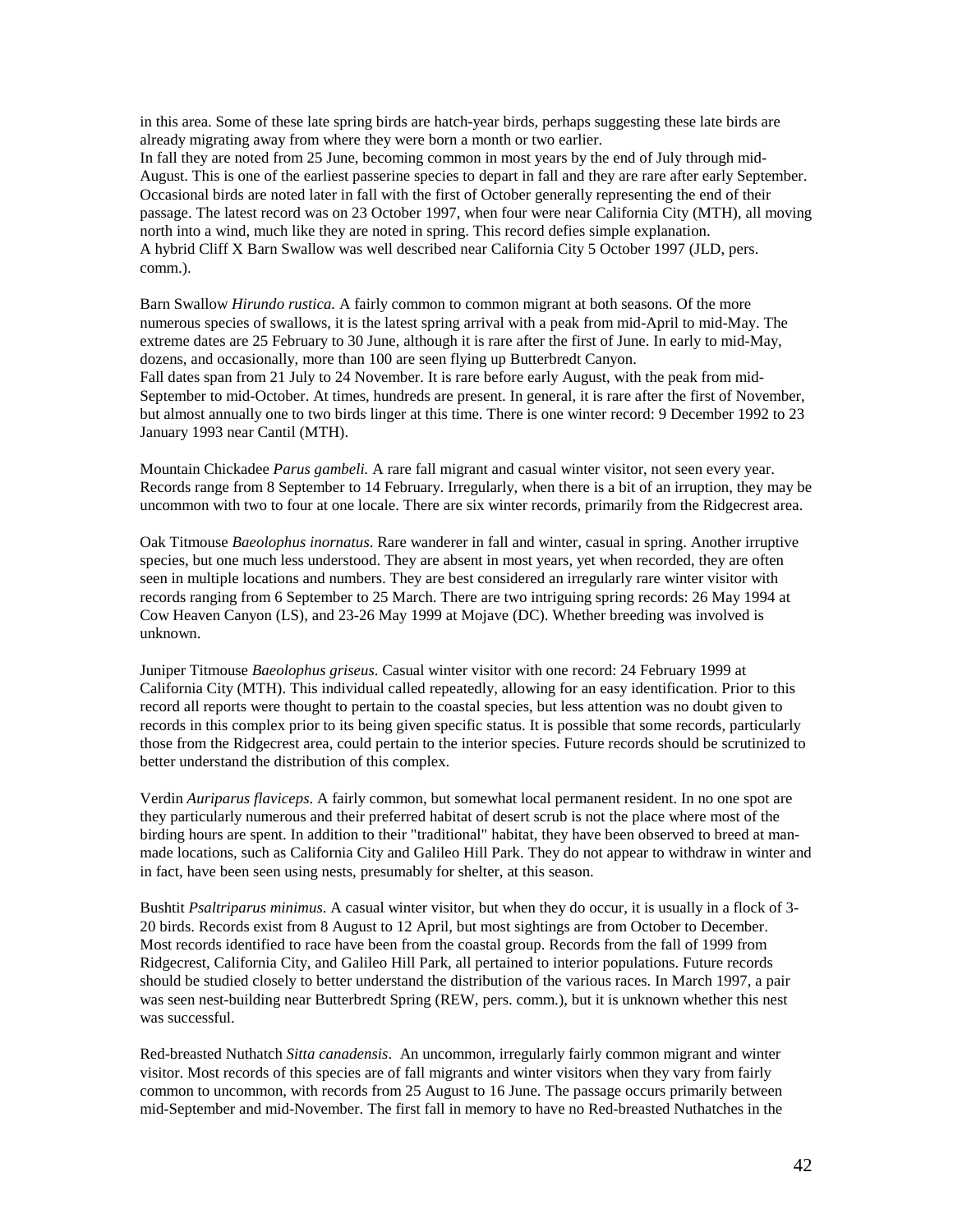region was in 1997. In approximately half of the good years a few will winter. In general, however, they are rare in mid-winter.

Their status in spring, like winter, is primarily dependent on how much movement occurred the previous fall. In good years, they will be uncommon, but in other years they are virtually or entirely absent. Even in years with strong movement, they are generally unexpected after May.

White-breasted Nuthatch *Sitta carolinensis.* An uncommon fall migrant and casual winter visitor. Most records are from mid-September to early October, with a date span of 10 August to 10 November. Based on call, four of these have been assigned to *tenuissima*, an interior race (although conceivably they could pertain to *nelsoni*, a race from the southwest); three of these four records are from September. Although they are generally less numerous than the previous species, they are a bit more consistent from year-to-year. There are four winter records from 30 December to 17 March. There are no spring records.

Pygmy Nuthatch *Sitta pygmaea*. Casual fall wanderer with six records for the region from 12 August to 14 September. This is an irruptive species and future records should be expected.

Brown Creeper *Certhia americana.* An uncommon fall migrant, casual winter visitor and spring migrant. They have been recorded from 4 October to 1 January, but most records are from late October to mid-November. It is casual in spring with four records from 11 March to 19 May. Given the decreased coverage in winter it is possible this species may be more regular in winter than shown. A record from mid-summer, 19 July 1997 from California City (JCW), is particularly odd (FN 51:1054) and defies simple explanation.

Cactus Wren *Campylorhynchus brunneicapillus*. An uncommon to locally fairly common resident in the region. It is most numerous on the eastern slope of the Sierra from Walker Pass south. They are restricted by habitat but can be found in good numbers in Butterbredt Canyon, near Mojave and in the southwestern portion of the region near Willow Springs (MOC, pers. comm.). It is quite local away from the mountains as its habitat is largely lacking on the desert floor in the region. There has been no evidence that its status in breeding areas changes during the year. Specifically, this species is quite evident in Walker Pass even in mid-winter.

One to two have been noted on occasion at China Lake during fall and winter. Whether these are wanderers from nearby breeding areas (Walker Pass is just barely more than ten miles away) or migrants from farther afield is unknown. Regardless, some movement is undertaken by this species, but from where and how extensive is currently unknown.

Rock Wren *Salpinctes obsoletus*. Uncommon to locally fairly common resident. This species is most often found in canyons, hills, or surrounding areas (for example, Butterbredt Canyon). They are generally uncommon but certain canyons yield four to five pairs, or more. Although some of these birds are sedentary, there is an increase in numbers at desert oases during September and October, indicating some movement is taking place.

Canyon Wren *Catherpes mexicanus*. This resident species barely gets into the region. It is apparently absent from well-worked Butterbredt Canyon and is unrecorded in adjacent canyons. They have been noted in the Kern portion of Sand Canyon (Tom and Jo Heindel, pers. comm.) and are likely to occur in Short and Indian Wells Canyons.

Bewick's Wren *Thryomanes bewickii*. Uncommon migrant and summer visitor, rare in winter. This species breeds in the wetter parts of canyons, for example, at Butterbredt Spring and adjacent areas. They border on fairly common here, but they are extremely local. Away from breeding areas, they are most numerous, but still uncommon, as fall migrants from late September to early November. They are uncommon in winter, bordering on rare. The date span of migrants is 11 August to 6 April. The lack of records later in spring brings into question the regularity with which this species migrates through the area at this season (although spring birds recorded at Butterbredt Spring would easily be ignored as migrants, as one could assume they are part of the breeding population).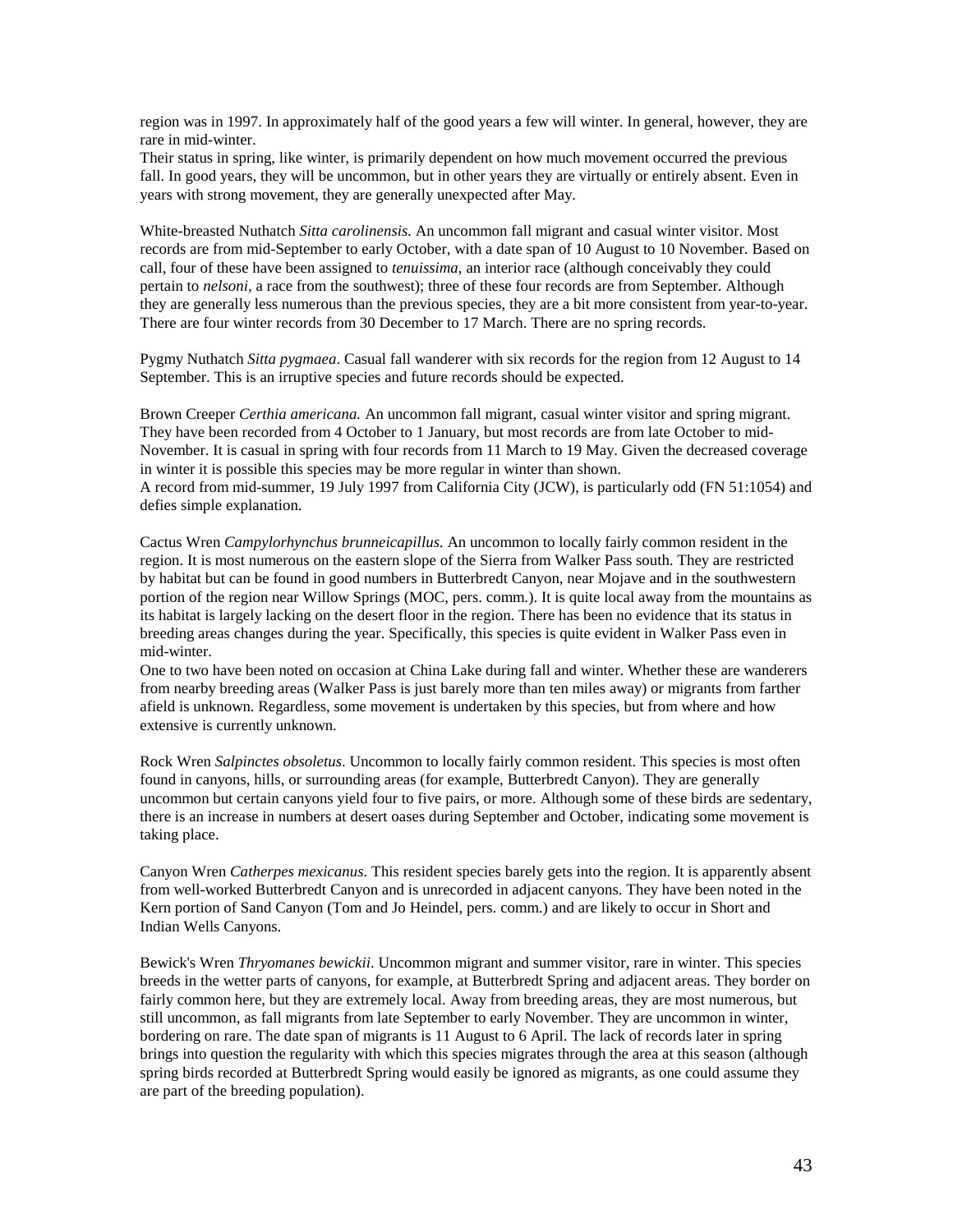House Wren *Troglodytes aedon*. Status complex as they are present almost year-round, but primarily an uncommon to fairly common migrant. Although primarily encountered as a migrant, more complete coverage has resulted in records throughout the year. This is a fairly common spring migrant recorded from 26 February to 16 June. Most of the migration takes place in April and it is rare after the first part of May. In fall it is also fairly common, recorded from 4 July to 1 November. This migration peaks from mid-August to mid-September. It is rare after the first week of October.

There is one recent winter record for the region near Cantil; reports from the China Lake CBC (for example, AB 49:794) have lacked details, but might indicate this species can be expected rarely at this season. Also, two pairs successfully bred in Mojave in 1995 but no further breeding evidence has been found.

Winter Wren *Troglodytes troglodytes*. Rare fall and casual spring migrant. Rare in fall, averaging two to three per season, with 31 records from 2 September to 12 November. This bird is casually reported by some visiting birders. Most of these reports are probably correct, but given the number of erroneous reports and the lack of documentation, only records with supporting details are included.

In spring there are six records from 22 April to 2 June. Prior to the spring of 1999, when there were four records, there had been only two records: 1 June 1990 Mojave (TE, AB 44:497), 2 June 1991 Butterbredt Spring (AH, VH). It is interesting to note the late nature of the June records as wintering birds along the coast of southern California are usually on the move much earlier. Similarly, to the north, spring migrants have been noted in Inyo from February to April (Tom and Jo Heindel, in litt.).

Marsh Wren *Cistothorus palustris*. A local but fairly common breeder, present year-round. Known nesting localities include Edwards AFB, China Lake, near Cantil and California City, although they do not breed in each area every year. Migration is difficult to decipher as only Galileo Hill Park gets a number of known migrants (as they do not breed there). Spring migration is hard to detect but seems to be mid-March to mid-April. In general, they are unexpected away from breeding areas after the first of May, although one was seen at Galileo Hill Park 15 May 1997 (MTH). Another record from Galileo Hill Park on 16 June 1994 (MTH) is bizarre and makes one ponder its subspecific identity.

In fall the earliest arrivals are from 29 August and 1 September, but generally, migrants are not expected until closer to 10 September. By mid-September small numbers (two to six) are routinely seen at Galileo Hill Park and this continues until mid-October. They are fairly common in winter at all breeding localities; the extent that these are residents or replaced by migrants is unknown.

Golden-crowned Kinglet *Regulus satrapa*. An uncommon fall migrant, casual in winter and spring. Fall records range from 21 September to 30 December with most passage occurring from mid-October to mid-November. In some years they border on fairly common.

This species is casual in spring with records from 11 March to 23 May. Although small numbers (up to four in a day) were noted during April 1999, this species is entirely absent during most springs. It is possible some of the March birds wintered in the area.

Ruby-crowned Kinglet *Regulus calendula*. A fairly common to common migrant and winter visitor in our area with a date range of 4 September to 27 May. In fall it is rare before mid-September, but is usually common from the end of September to early November. There is an unconfirmed report as early as 18 August, so observers should be on the lookout for earlier arrivals of this species.

In spring there is a noticeable increase from mid-March to mid-April, and occasionally to the end of April. On rare occasion, they pass through Butterbredt Spring in the hundreds. They are rare by mid-May with few records after the 20th.

Dusky Warbler *Phylloscopus fuscatus*. Casual vagrant with one record of this Asian stray: 4-5 October 1997 near California City (MTH, FN 52:127). See Leader (1994) to learn more about the identification of this and similar species.

Blue-gray Gnatcatcher *Polioptila caerulea.* Uncommon migrant and rare summer visitor, but status complex. This is a difficult species to categorize, due in part to its irregular patterns of occurrence. In general, it is rare in spring with records from 21 March to 12 May.

They have bred in the Butterbredt Canyon area and have likely done so in adjacent canyons also. At least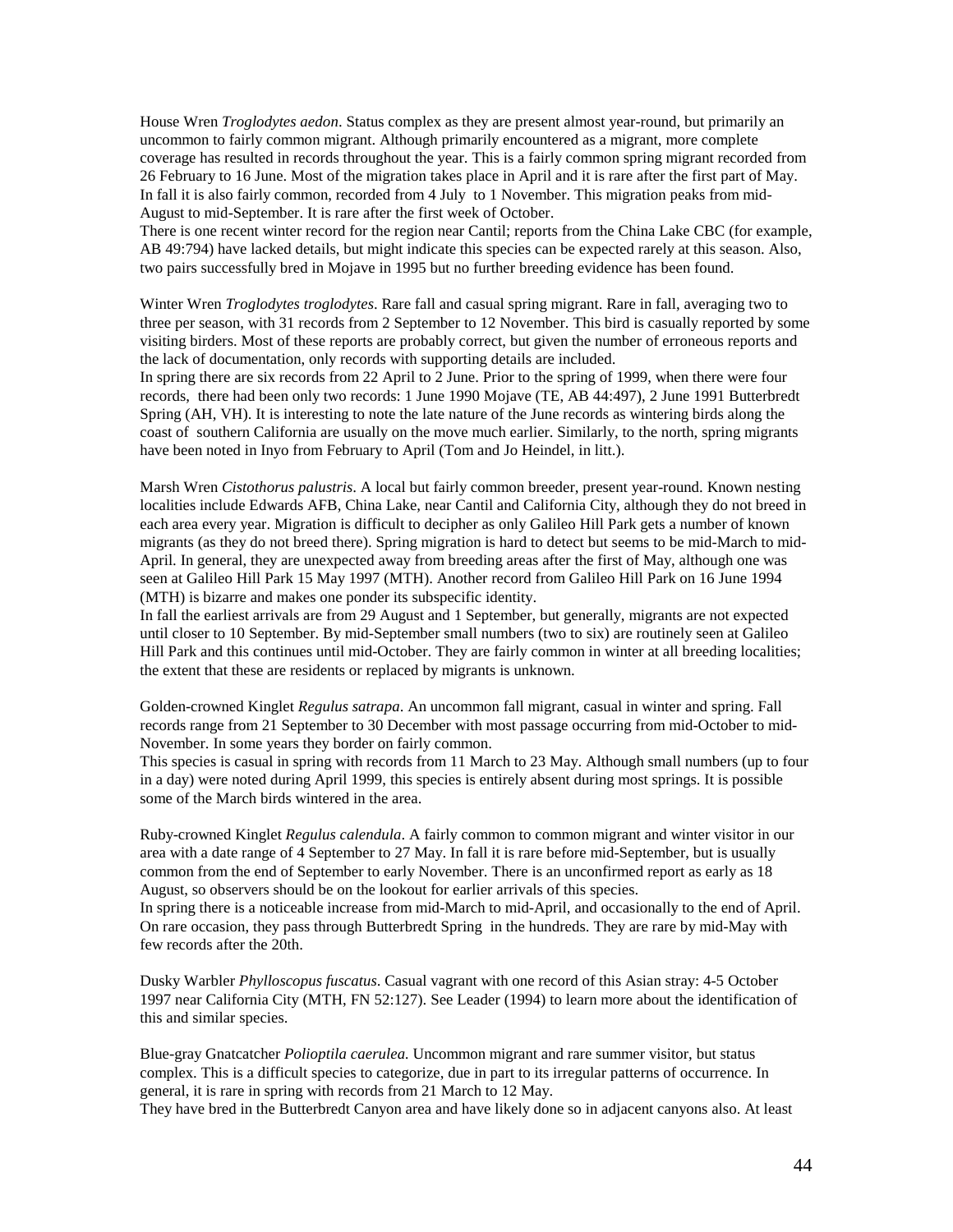two nests have been parasitized by Brown-headed Cowbirds. These birds have been seen on nests from early May to early July.

It is more numerous in fall but still uncommon from 18 July to 1 October. Most records are from August and September.

There are four records from Ridgecrest in late December. Whether these are wintering birds or late fall migrants is not known. In addition, there are three reports of Black-tailed Gnatcatcher (*P. melanura*) on China Lake CBCs, a species that is unlikely given its sedentary nature and the lack of nearby populations. Assuming these reports pertain to Blue-gray Gnatcatchers, they may be more regular in winter than noted above.

Western Bluebird *Sialia mexicana.* A rare transient in the region and the less expected of the two bluebirds. There are twenty records in fall from 21 October to 17 November, a surprisingly narrow window for multiple records. At least one of these birds was known to stay into the winter at Ridgecrest, 20 December 1996 to 21 January 1997 (JS).

There are five spring records from 10-25 May. In addition, they have nested at Cow Heaven Canyon (20 May 1990, DM) and might do so in other canyons.

There are reports from the region, particularly the Ridgecrest area in fall and, more significantly, winter, which may be valid but the significance was not understood at the time by the observers. These reports are certainly plausible, but it is not the expected bluebird in our region during winter. Observers can help clarify this situation by documenting records of this species.

Mountain Bluebird *Sialia currucoides*. A fairly common but local winter visitor, recorded from 10 October to 14 April. Most migrants are detected from late October to early November, but these are usually seen in small numbers (one to four) at places like Galileo Hill Park. To see larger numbers one should check the alfalfa fields in mid-winter. Numbers vary from year-to-year but range from dozens to hundreds. After early March they are not expected in their wintering areas but single birds, on rare occasion, might be found in Butterbredt Canyon or other mountain areas.

Townsend's Solitaire *Myadestes townsendi.* An uncommon migrant in the area, but usually more numerous in fall, casual in winter. Fall records range from 29 August to 10 November with most occurring from late September to mid-October. There are four records of birds spending the winter in the region. In spring, it borders on rare, but can be plentiful in some years (for example, twelve on 4 May 1990, MTH ). The date span ranges from 9 March to 10 June, but there are only two records after late May. At this season, it is difficult to determine if there is a peak to their migration as there are not enough data points, but initial indications suggest it is mid-April to early May.

Veery *Catharus fuscescens*. Casual vagrant with one record: 19-24 September 1991 at Galileo Hill Park (RAE, AB 46: 150, Patten et al. 1995). Two reports (25 Oct 1992 at Galileo Hill Park and 28 May 1993 at Butterbredt Spring) were rejected by the CBRC (Heindel and Patten 1996, Erickson and Terrill 1996). Identification of *Catharus* thrushes can be quite difficult and some individuals might not be safely identified in the field. See Phillips (1991), Patten (1997) and Pyle (1997) for further information on this species.

Gray-cheeked Thrush *Catharus minimus.* Casual fall vagrant with two records: 14-18 September 1989 at Galileo Hill Park (JLD, AB 44:163, Patten and Erickson 1994), and 9 October 1998 at Galileo Hill Park (MTH, NAB 53:105). See the above-mentioned references for more information on *Catharus* identification.

Swainson's Thrush *Catharus ustulatus*. Common spring migrant, rare in fall. This species is common in spring with records from 26 April to 16 June. It is rare before the first of May, but common from the 10th or so until the end of the month. Daily totals of over 100 are regular at this season. There is a summer record from 10 July 1993 near Cantil (MTH) that is a bit difficult to categorize, but it probably is either a late spring migrant or a non-breeder. A few records of birds from the cool olive races (*swainsoni* or *almae*, for example) have been seen, but nearly all birds are warm brown and indeed have been the source of many reports of Veery.

In fall this is a rare migrant. In some years, none are reported and in good years, only a few are seen.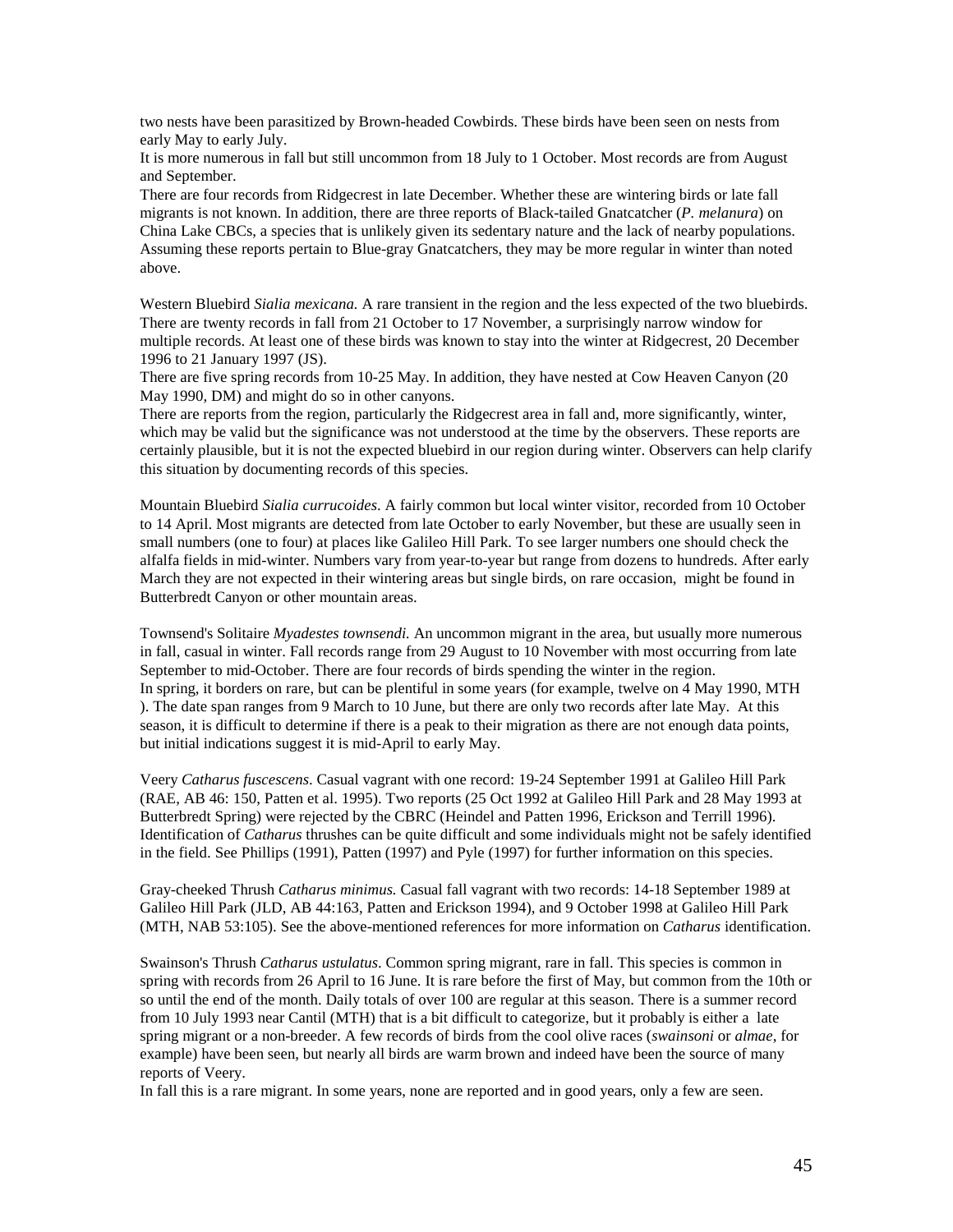Records range from 2 September to 10 November, but this latter date is three weeks beyond the next latest date. In addition, the November bird was one of the cool, olive birds, which is less than annual in fall.

Hermit Thrush *Catharus guttatus*. Fairly common migrant and uncommon winter visitor. Most numerous in spring when it is a fairly common migrant. The bulk of passage is from early April to early May. It is rare after mid-May and the latest date is 12 June.

In fall they are less numerous but still fairly common. They have been noted as early as 2 September, but in general are not expected until after mid-September. Most of the passage is noted during October. In winter the numbers vary, being uncommon in most years, but virtually absent in others.

There is much to be learned regarding the different timing of the various races. To simplify things, these will be split into brown (*guttatus* or *nanus*, for example) and gray (*polionotus* or *sequoiensis*, for example) groups. The gray group is uncommon in fall and is generally outnumbered by members of the brown group. Much of their migration probably takes place through the mountains and they are unrecorded after the first week of October. The gray group is fairly common in spring with records from 28 April to 12 June. The brown group is the more expected one in fall and winter. They have been recorded as early as 14 September, but in most years are not detected until later in the month. They are common during April and early May, but are not expected after mid-May.

Wood Thrush *Hylocichla mustelina*. Casual vagrant with two records: 10-13 October 1998 at California City (TW, NAB 53:105) and 16 June 1999 at Galileo Hill Park (KG).

American Robin *Turdus migratorius*. Status complex, present year-round in varying numbers as an uncommon summer visitor, fairly common migrant and winter visitor. It is an uncommon breeder, found in man-made locations such as California City, Ridgecrest, etc. Other than this, they are generally a fairly common winter visitor with records ranging from 23 August to 28 May. In most years, they are not recorded away from breeding areas until late September, with the peak of migration during October and early November. Winter numbers vary, but it is only the unusual year when they are hard to find in residential areas. Spring passage is less visible, but there is detectable movement from mid-March to mid-April. Late birds are found annually flying up Butterbredt Canyon in May.

Varied Thrush *Ixoreus naevius*. Uncommon fall migrant, rare in winter and spring. This species is irruptive and numbers vary from year-to-year. It has been recorded as early as 27 September, but is rare before the 10th of October. Most records are from late October to mid-November. The latest record of a presumed migrant is 18 December. During most falls, two to four might be seen. In some years, twenty or more might be noted. There are a few winter records from China Lake, near Cantil and Butterbredt Spring. On one occasion, six were seen near Ridgecrest 31 December 1977 (AB 32:857).

It is rare in spring and generally unexpected with 14 records. Its presence in spring is strongly correlated to its status the previous fall and winter. Records range from 10 March to 24 May, but it is unexpected after the first of May.

Gray Catbird *Dumetella carolinensis*. Casual vagrant with eight records. Two records are from spring: 5 June 1987 at Mojave (RS, AB 41: 489, Langham 1991), and 1 June 1991 in desert scrub in Butterbredt Canyon (DVB, AB 45: 497, Heindel and Garrett 1995). There are six fall records from 30 September to 31 December. Four of these fall records are from the fall of 1998, when California was saw an influx of almost twenty Catbirds throughout the State.

Northern Mockingbird *Mimus polyglottos.* A locally fairly common resident. This species breeds in both Joshua Trees (for example, Butterbredt Canyon) and residential areas. They are increasingly easy to find in summer and this species seems to be thriving. There may be some form of withdrawal in mid-winter as they are less numerous at this season, but more work is necessary to validate this impression.

Sage Thrasher *Oreoscoptes montanus*. An uncommon migrant in the region, but occasionally more numerous. In spring migration, it has been noted from 23 January to 30 May. The bulk of migration is from late February through March. Early flocks have been noted, such as five in Ridgecrest 24 January 1999 (JS). They are rare after April and the second latest record is 18 May.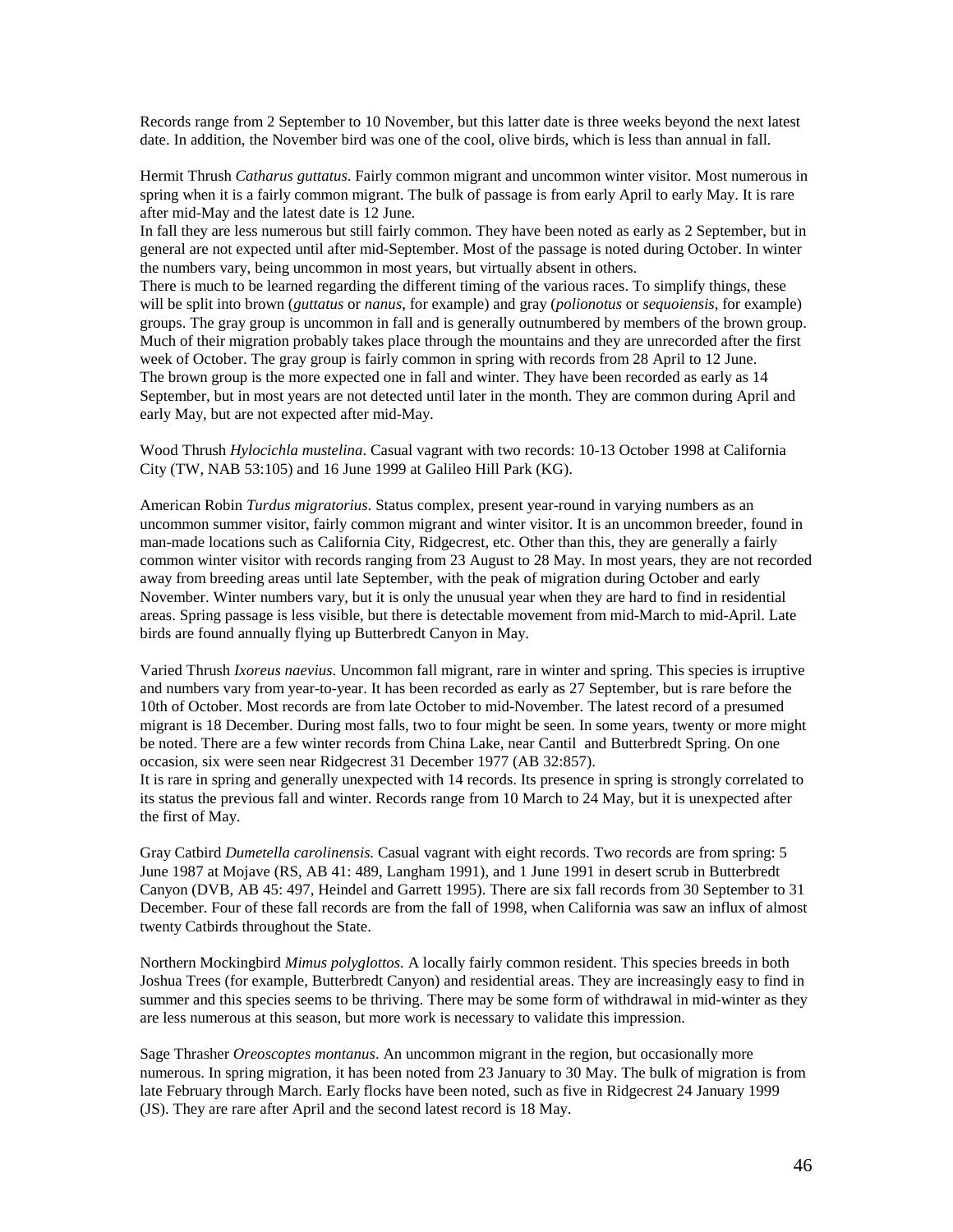In fall they have been noted from 28 August to 31 December. The peak, if there is one, is late September to mid-October with the highest count being five at China Lake on 9 October 1989 (DVB). They have been suspected of wintering on rare occasion: In addition to the 31 December record, there was one on 5 January 1991 at China Lake (DVB), and this would make these extreme dates less reliable.

Brown Thrasher *Toxostoma rufum*. Casual vagrant, primarily in fall. There are three spring records: 6 May 1986 at Mojave (JLD, AB 40:525), 12-24 May 1988 at California City (MOC, AB 42:482), and 13-14 May 1989 at Mojave (MTH, AB 43:538). There are eight fall records from 29 September to 23 October.

Bendire's Thrasher *Toxostoma bendirei.* Casual migrant and summer visitor. There are ten-plus records from the Kelso Valley (just west of the region) and adjacent Butterbredt Canyon area. It is known to have bred there and, based on singing birds in May, may do so regularly. They have been noted from 3 April to 10 July. There was also one seen at Butterbredt Spring on 27 April 1995 (MTH). This latter individual is assumedly one of the nearby breeders wandering from its territory, but could pertain to a bird just arriving into the area. There are three records on the desert floor of note: a spring migrant at California City on 4 April 1981 (GP, AB 35: 864), another spring migrant near Cantil on 11 May 1995 (MTH) and a winter record from Randsburg on 1 January 1966 (Garrett and Dunn 1981).

California Thrasher *Toxostoma redivivum*. This locally uncommon resident is restricted in this region to the wetter canyons of the mountains in the western part of the region. Although they breed annually in Butterbredt Canyon, for example, they might not be seen on every trip. They are found in similar canyons (Sand Canyon, for example) but have not been noted on the desert floor.

Le Conte's Thrasher *Toxostoma lecontei*. A fairly common though somewhat local resident. This species is found in a variety of habitats, including sage, creosote, and Joshua Trees. They are found on the desert floor, canyons and mountain ranges, including the Rand and El Paso Mountains. A half-day scouting trip in the region would turn up well over a dozen individuals. Thorough searching could yield a similar number in Butterbredt and Jawbone Canyons alone, an area where they are quite reliably seen. The average trip through the area, assuming one does not look hard for this species, would likely result in one to two birds being seen, leaving observers with the sense that they are 'uncommon' but this is not the case. In fall there may be some local movement to slightly wetter areas as the only records from the desert oases themselves are September to November.

European Starling *Sturnus vulgaris*. A common bird, although somewhat local. It breeds in almost all residential areas. They are most numerous in fall when they flock by the dozens and sometimes in the hundreds. Migration is noted in spring with small flocks seen flying up Butterbredt Canyon, and in fall, with larger flocks at various locations.

Red-throated Pipit *Anthus cervinus.* Casual fall vagrant with two records of this Asian stray: 20 September 1991 at China Lake and 22 September 1991 at California City (MTH, AB 46: 151, Patten et al. 1995). These records were during a year that featured dozens of reports in the state, including other inland records (at Furnace Creek Ranch, Inyo Co., for example).

American Pipit *Anthus rubescens*. A common winter visitor to the region with a date span of 6 September to 11 June. It is rare before mid-September and usually is most numerous from late October to late November, at times numbering in the hundreds. Winter numbers seem to vary somewhat, but they can always be found in good numbers (dozens) in alfalfa fields, or near water. Spring passage is hard to detect as numbers from winter just seem to drop off. A notable exception is a group of 130 at China Lake on 13 April 1998 (MTH). More typically, numbers decrease during April and they are often absent after early May. There are few records after mid-May. Other notably late dates in spring are 25 and 27 May, and 3 June.

Sprague's Pipit *Anthus spragueii*. Casual vagrant with one record: 20-22 October 1996 at China Lake (DVB, AFN 51:120, McCaskie and San Miguel 1999).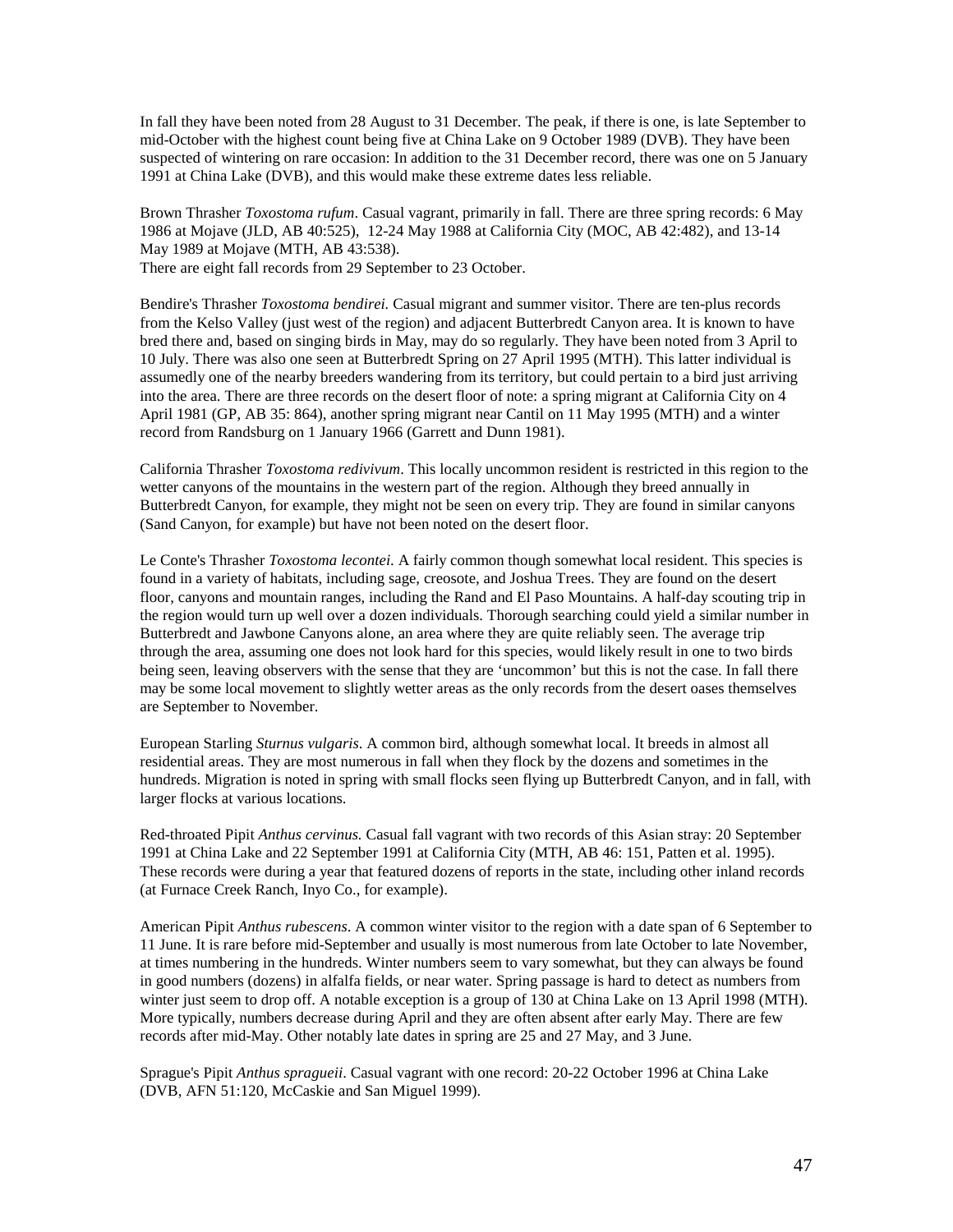Bohemian Waxwing *Bombycilla garrulus*. There is one definite record: a specimen found near Inyokern on 11 January 1987 (Maturango Museum # 91.56). A report of three from China Lake on a Christmas Bird Count, 23 December 1967 (AFN 22: 379) is likely correct but there are no details, nor was this an invasion year.

Cedar Waxwing *Bombycilla cedrorum*. A fairly common migrant and winter visitor with records from 22 August to 17 June. Numbers vary from year-to-year, but they are usually numerous in the region. In fall the peak is from late September through October. In winter it is uncommon and local in most years and typically found only where there are large ornamental plantings in Ridgecrest and California City. It is most numerous during spring when flocks are often encountered from early April to early May. It is annually recorded in small flocks (for example, 6-15) through the end of May and a few birds trickle through until early June.

Phainopepla *Phainopepla nitens*. An irregularly occurring migrant that is somewhat difficult to categorize. They are reliable in spring with records from 28 March to 17 June. In some years they are uncommon, but in most years they are fairly common. Small flocks of five to ten can routinely be seen in mid-May flying up Butterbredt Canyon. In 1995 they bred in many areas near Ridgecrest and Butterbredt Spring. They are less reliable in fall, rare half the time and uncommon the other years. Records range from 19 July to 16 December with no particular peak.

There are at least four records for winter but late and early migration dates make these somewhat difficult to decipher.

Blue-winged Warbler *Vermivora pinus.* Casual vagrant, primarily in spring. Kern County has done remarkably well with this vagrant with six spring records from 9 May to 10 June: 25 May 1984 at California City (JCW, AB 38:962, Bevier 1990), 9 May 1987 at Butterbredt Spring (JCW, AB 41:489, Langham 1991), 29-30 May 1987 Butterbredt Spring (JLD, AB 41:489, Langham 1991), 22 May 1992 at Mojave (DVB, AB 46:481, Heindel and Patten 1996), 8 June 1997 at Butterbredt Spring (MTH, AFN 51:928), and 8-10 June 1999 at Butterbredt Spring (VH). In addition, Kern has one fall record: 24-27 September 1995 at Galileo Hill Park (SS, AFN 50:117, Garrett and Singer 1998).

Golden-winged Warbler *Vermivora chrysoptera*. Casual vagrant, primarily in spring. There are three spring records: a male 29-30 May 1987 at Butterbredt Spring (JCW, AB 41:489, Langham 1991), a female 21-22 May 1988 at Mojave (JR, AB 42:482, Pyle and McCaskie 1992), and a male 31 May 1997 at California City (ST, FN 51:928).

The male at Butterbredt Spring was seen with a female Blue-winged Warbler for a remarkable tandem. In addition, there is one fall record: 21-24 September 1995 at Galileo Hill Park (JHu, AFN 50:117, Garrett and Singer 1998) where it also shared the park with a Blue-winged Warbler.

Tennessee Warbler *Vermivora peregrina.* Rare vagrant. There are at least 32 spring records for the region from 14 May to 16 June. The recent average has been almost three per spring. There might be even more spring records as there are occasional reports that are not documented.

It is less likely in fall with fifteen records from 22 September to 22 November. Recently the average has been one per fall. At this season it is overreported as many visitors expect this to be as numerous as it is on the coast. Many reports actually pertain to "gray-headed" Orange-crowned Warblers. See Dunn and Garrett (1997) for more information on the plumages of Tennessee and Orange-crowned Warblers.

Orange-crowned Warbler *Vermivora celata*. A complex species to categorize as it may be present throughout the year, but most numerous as a common spring migrant. Spring arrivals have been noted from 8 March, but most of the passage is from late March to early May. On occasion hundreds have been counted flying through Butterbredt Canyon in a morning. This species is generally rare after the middle of May. The last adult in spring on the deserts is 9 June, but even this may apply to something other than a spring migrant.

If one considers juveniles as fall migrants, they have been noted as early as 10 May and have been recorded by early June in every year since 1988. All records of juveniles in late spring appear to be *lutescens*, except for a dull gray bird 13 June 1999 at Butterbredt Spring (MTH), which could not be confidently identified to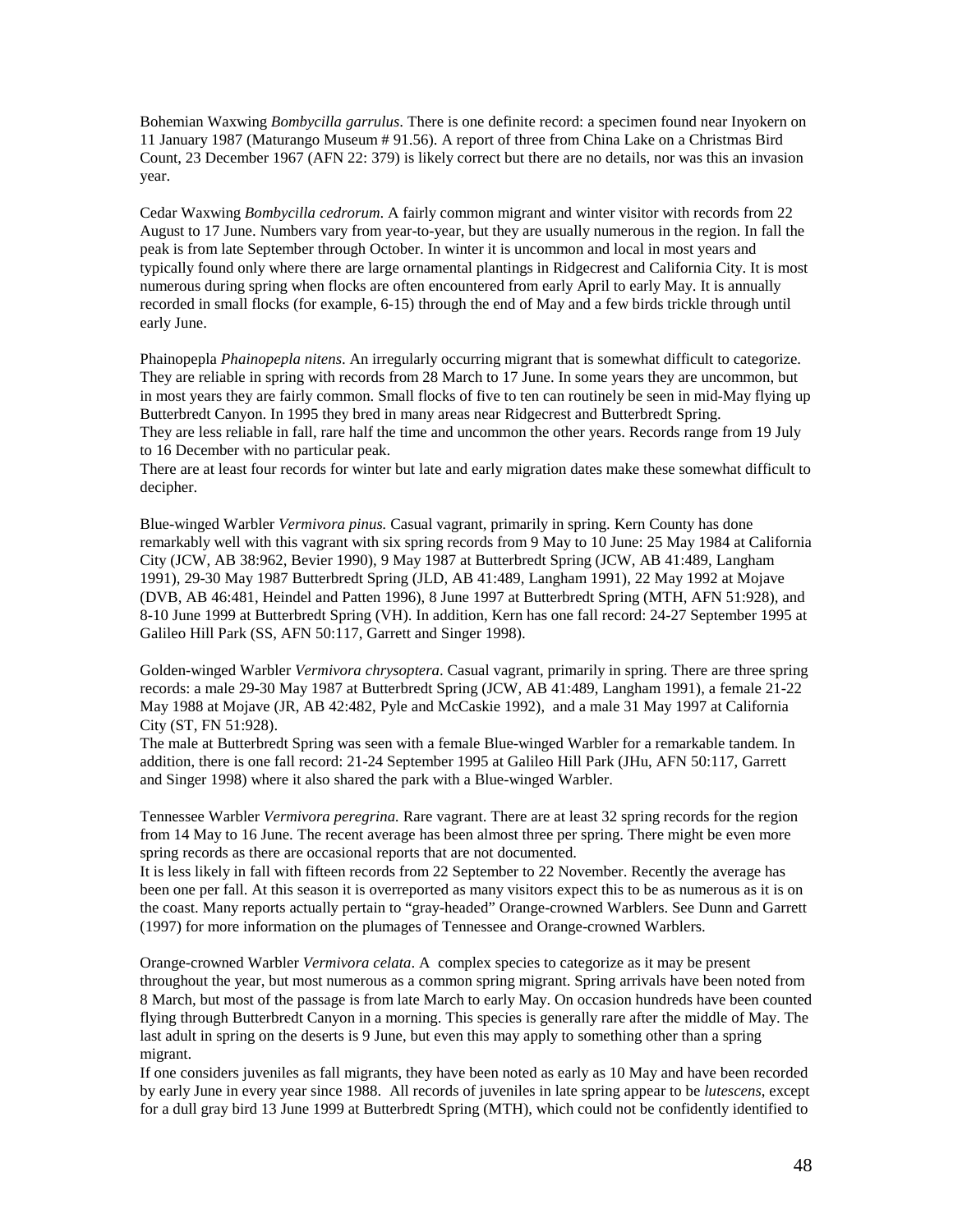race. The first adults on the deserts in fall have been recorded on 13 July. They are most numerous during August and September, and 100 were seen on 1 October 1994. This is an exceptional concentration and a rather late date for such numbers. They are rare in winter with a handful of records, but in recent years are being found annually in Ridgecrest.

There is much to be learned about the different races in terms of migration. The bulk of early spring passage is with the bright race *lutescens*. The grayer birds (*celata/orestera* complex) are less numerous, but outnumber *lutescens* by early May. In fall it gets more complicated. The juveniles as well as early adults, appear to be *lutescens.* Although the grayer birds appear more numerous in fall, significant work is still necessary and identification must usually be left as only probable. The extent to which, or if, nominate *celata* occurs here is uncertain. *Celata* is a late migrant in the eastern US yet, so little is known of when birds migrate from Alaska, for example, and there is a specimen of *celata* from the Colorado River in Arizona in September (Rosenberg et al. 1991). Exceedingly pale birds have been noted in mid-September, before *celata* is generally expected to occur here. If some *orestera* are indeed this dull, it may not be possible to definitively claim *celata* on the Kern list. The winter records appear to represent both groups of birds.

Nashville Warbler *Vermivora ruficapilla*. Uncommon to fairly common migrant. A fairly common spring migrant recorded from 1 April to 19 June. Most of the migration occurs from late April to early May, but even big days at Butterbredt are only of 20-30 birds. They are rare after mid-May and casual after the first of June.

In fall they are uncommon, irregularly fairly common, and generally less numerous than in spring with records from 25 July to 28 November. Most of the migration is from August to early September. They are rare by the end of September and unexpected after late October, although there are now two records from the last week of November.

Virginia's Warbler *Vermivora virginiae*. Rare fall migrant with 22 records ranging from 4 August to 22 September. Note the early fall pattern of records with this species, consistent with records elsewhere in the California desert. In 1996 the region had eight Virginia's; one is a more expected average for fall, with almost all records occurring before the middle of September.

This is arguably the most frequently misreported bird in the region during spring. There are no well documented records for spring, yet*, two to four are reported annually at this season*. Most reports appear to pertain to extremely dull Yellow Warblers, immature female Common Yellowthroats and less frequently, dull Nashville Warblers. Many birders are not aware that, even though this is the desert, this species is quite scarce in Kern. Further, they migrate early and thus would not be likely candidates for late May, when the majority of birders report them. Any claim of this species in spring should be thoroughly documented.

Lucy's Warbler *Vermivora luciae*. Casual migrant, primarily in fall, with nine records for the region (and an additional record for the Kern River Valley). The first record, and the only one from spring, was a male at China Lake on 18 May 1991 (SBT, AB 45:497).

There are eight fall records from 19 July to 3 October. Most of the fall records are from July and August, which coincide with the departure dates from their breeding grounds. There are only two well documented records from September, with one lingering into October. Any report of this species after August needs to be well documented.

Northern Parula *Parula americana*. Rare spring and casual fall vagrant. This species has been recorded with a degree of reliability in spring with the average being approximately four per season. Spring records range from 3 May to 19 June and there are at least 54 records at this season. In the spring of 1992, a season when the State was inundated with a few species of vagrants and at least 138 Parulas (Terrill et al. 1992), Kern County had twelve Parulas, eight within this region!

It is casual in fall with nine records from 8 September to 15 October. Four records come from the fall of 1998, extraordinary in that this equaled the total for fall records up to that year.

Yellow Warbler *Dendroica petechia*. Common migrant, particularly in spring. This is one of Kern's more abundant warblers in spring recorded from 6 April to 17 June. It is a late arrival, generally not recorded until after the 20th of April. It peaks in the middle of May and lingers into June, with small numbers seen to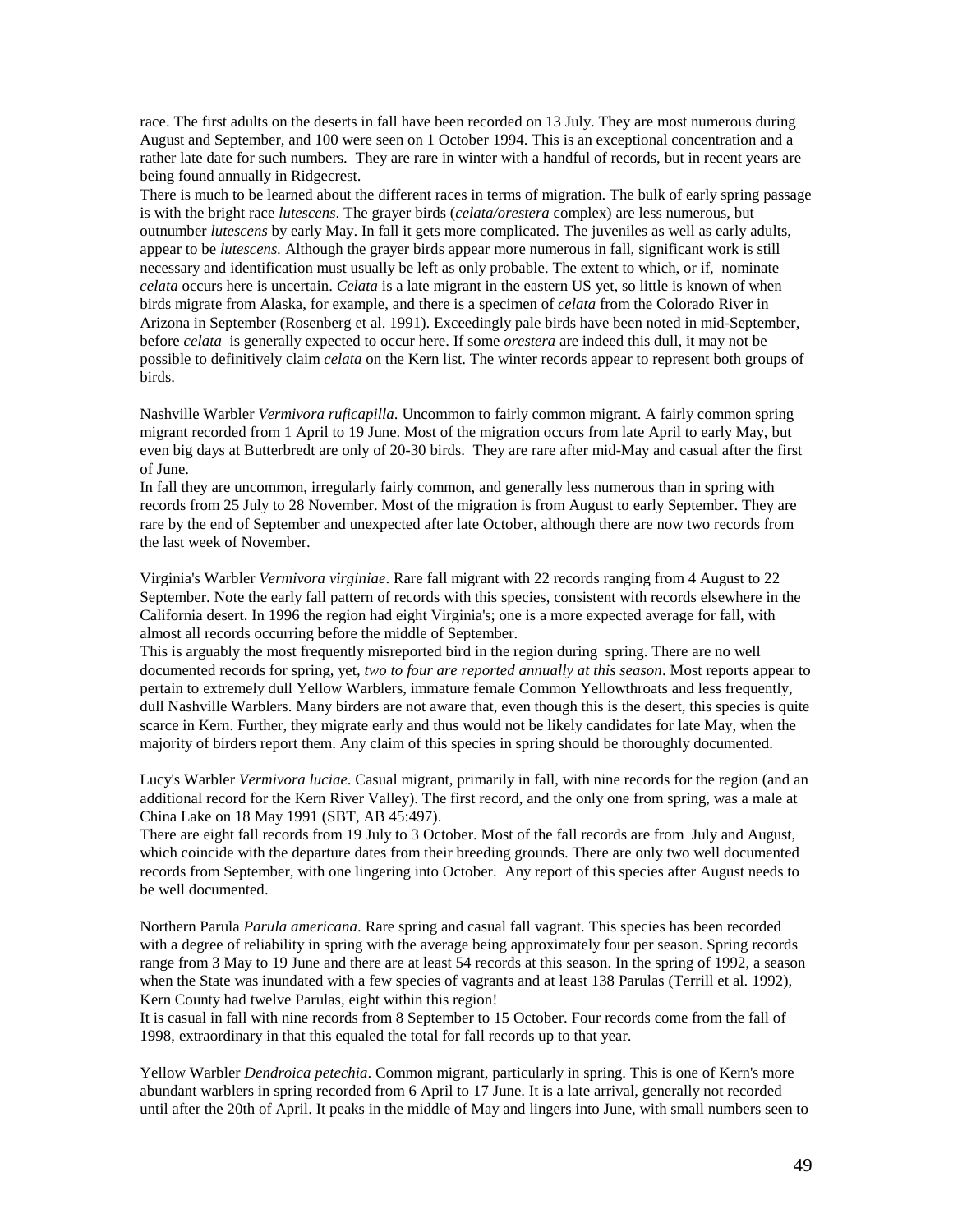the 10th of June. It has been noted on the 16th in different years. One record from 30 June was felt to more likely pertain to a lingering spring bird, although it is not definitively included as such.

A pair was seen copulating at Butterbredt Spring 10 June 1995 (MTH) but no nest was found, nor were any young observed.

In fall it is less numerous being fairly common to common. It is noted in late July annually and has been seen as early as 14 July. The peak is from the latter part of August past the middle of September. In general it is rare after the 10th of October and casual by the end of the month. It has been recorded as late as 24 November, with a few other early and mid-November records. A mid-winter bird was documented at Galileo Hill Park 14 January 1996 (JCW, AFN 50:225) for an unusual record. There is an undocumented report from Ridgecrest 29 February 1988, so perhaps future winter records will occur.

Chestnut-sided Warbler *Dendroica pensylvanica*. Rare vagrant, slightly more likely in fall. There are ten spring records from 23 May to13 June and 22 fall records from 4 September to 2 November. During the fall of 1999, there were nine records which somewhat skews the total; one per fall is the average.

Magnolia Warbler *Dendroica magnolia*. This is a rare vagrant at both seasons, although it is more numerous in fall. There are 21 spring records from 10 May to 13 June. The recent average has been just over one per spring.

In fall there are at least 34 records, and perhaps more as some reports have no details. Records range from 13 September to 4 November, with east Kern currently averaging three per fall. Most records are from late September and early October.

Cape May Warbler *Dendroica tigrina*. Casual fall vagrant with two records: 25-26 September 1987 at Galileo Hill Park (JCW, AB 42:138), a first-year male, and 13 October 1990 at California City (MTH, AB 45:153), a dull first-year female. This species has become much more scarce in California in general over the last decade or so.

Black-throated Blue Warbler *Dendroica caerulescens*. Rare to casual vagrant, predominantly in fall. This is a casual vagrant in spring with only five records as follows: 4 June 1984 near Ridgecrest (LJ, AB 38:962), females 27 May 1989 at Mojave, (DW, AB 43:538), 15 May 1993 at Butterbredt Spring, (DVB, AB 47:454), and 5 June 1994 at Butterbredt Spring (MTH, AFN 48:342), and a singing male 26 May 1997 at California City, (JCW, AFN 51:928).

In fall it is a rare vagrant with 42 records. Recently, the region is averaging three per season. Although there is one early record from 12 August 1995 (DM, AB 49:102), the remaining range from 17 September to 7 November, with the majority from October.

Yellow-rumped Warbler *Dendroica coronata*. A fairly common to common winter visitor and migrant, most numerous in spring. The status of this species is quite complex due to its varying numbers through the seasons, different subspecies, etc.

In fall this is a fairly common to common migrant. Although this species has been recorded as early as 12 August, a bird appearing to be in its first-year, it is only rarely recorded before the 10th of September, with the majority of birds passing through during October. There is a notable decrease in numbers during midwinter. At this season, it may be locally fairly common at places like California City or Ridgecrest, but uncommon or rare at less residential areas like Galileo Hill Park.

In spring this is one of Kern's most common warblers, but most pass through before the majority of birders venture to the desert. There is a noticeable increase in numbers by early March, late February in some years, and they are common through April. Over 1,000 in a day have been seen flying up Butterbredt Canyon in early and mid-April. By mid-May, this is an uncommon species and it is rare after the 25th. A few may be seen in early June, but it is casual by then. There is a late record from 16 June 1990 at California City (MTH). There is an odd mid-summer record from 3 July 1985 at California City (SL, AB 39:963) that is hard to explain.

The "Myrtle" Warbler has an interesting pattern of occurrence in the desert. It is uncommon in fall with birds seen from late September (the earliest being 22 September), but more regularly in October. After mid-November they are less numerous when, typically, only one to two per day are seen. In spring there is a noticeable increase from March into April. In some years, they are fairly common at this time, with a high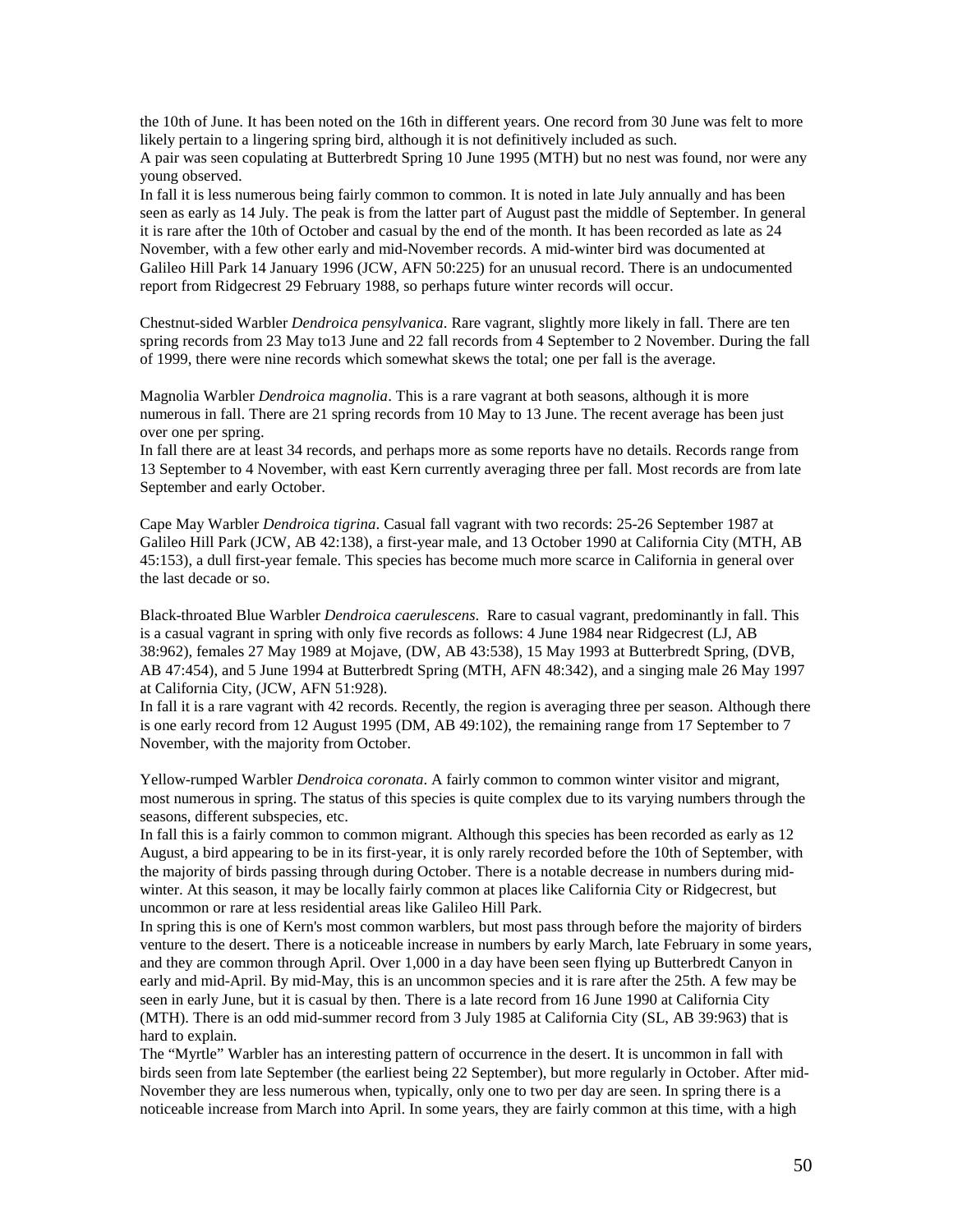count of thirty. Numbers may remain high (four to eight per day) through April, but in general they are rare after the first part of May. Then, there is a small collection of records from late May and early June. These later birds are most likely "vagrants" in a more traditional sense, as they most likely represent lost birds.

Black-throated Gray Warbler *Dendroica nigrescens*. A fairly common migrant in the region during both seasons. On most days, however, it is usually seen in small numbers (two to eight) and in general, is not prone to be seen in large numbers as are some of the other western warblers.

In spring it has been seen as early as 26 March but in most years, is not seen until after the 5th of April. The peak passage is from after mid-April to early May. After the middle of May it is uncommon and rare by the 25th. It is casual in June, with only a handful of records. An extremely late record is one at Butterbredt Spring on 19 June 1993 (BB), nine days after the next latest.

In fall it has been recorded from 29 July to 11 November. It is most numerous from mid-September to early October, but it is rarely seen in numbers over ten at anytime. Small flocks (four to six) are regularly noted between 20-25 October, typically after the passage of a cold front, but then numbers drop quickly.

Black-throated Green Warbler *Dendroica virens*. This is a casual vagrant with three fall records and one spring record: 6 November 1983 at California City (JCW, AB 38:247), 18 October 1987 at California City (JCW), 6 November 1991 at California City (AS, AB 46:151) and 26 May 1995 at Butterbredt Spring (JCW, AFN 49:309). There are two additional reports which have either second-hand or brief details. The reports are most likely correct, but are not included because of the inadequate documentation. These reports come from Red Rock Canyon 11-12 November 1989 and Galileo Hill Park on 5 October 1990. When considering a record of this vagrant, hybrid Hermit X Townsend's Warblers must be considered. These hybrids have been identified on at least five occasions and all reports seem to involve males. No doubt females and immature hybrids are being overlooked. See Rohwer and Wood (1998) for further information. Caution must be used when dealing with hybrids as their variability is poorly understood.

Townsend's Warbler *Dendroica townsendi*. Common spring migrant and uncommon fall migrant. In most years almost all of the region's Townsend's Warblers pass through during spring and most of these pass through the Butterbredt and Jawbone Canyon area. It is typically fairly common during spring, but each year waves occur with daily totals of over 100 being annual. The earliest it has been recorded is 9 April but more often it is the middle of April before they are seen. They are more numerous near the end of the month with a peak in early May. Depending on conditions, small waves pass through Butterbredt in mid-May, and at times these are impressive numbers, with over 300 recorded on one occasion. Although they are usually rare by the 25th, thirty were seen on 27 May 1995 (MTH). They are casual in June with the latest record being 12 June.

In fall this species is remarkably scarce, recorded from 2 September to 6 November. It is not unusual to spend 25 days in the field and see more American Redstarts. In recent years, the average has been approximately ten per fall, but sometimes as few as three are seen. Conversely, every third or fourth fall there is a noticeable increase with 20-30 recorded. It is likely that a majority of this migration occurs via the mountains. Most records are from late September to early October, but even then, this "western" warbler is uncommon. By the end of October, it is casual, with a few records for the first week of November.

Hermit Warbler *Dendroica occidentalis.* An uncommon to rare migrant. An uncommon spring migrant with records from 15 April to 9 June. It is most numerous in mid-May when small waves pass through Butterbredt Spring. These waves are much smaller than those of the previous species. Nevertheless, counts of 20-30 are almost annual on good days at this season. It is rare by the end of May. It should also be noted it is not numerous anywhere away from the Butterbredt Spring area, with single birds being the rule.

In fall this is a rare migrant. It is not unusual to entirely miss this species at this season. There are records from 2 August to 20 October, but in general, it is unexpected with an average of two to three per fall. Certainly, the preferred migration route for this species is via the mountains.

There are at least five reports of Townsend's X Hermit Warbler hybrids. Observers need to consider this possibility when identifying birds in this complex. See Rohwer and Wood (1998) for a discussion of these hybrids.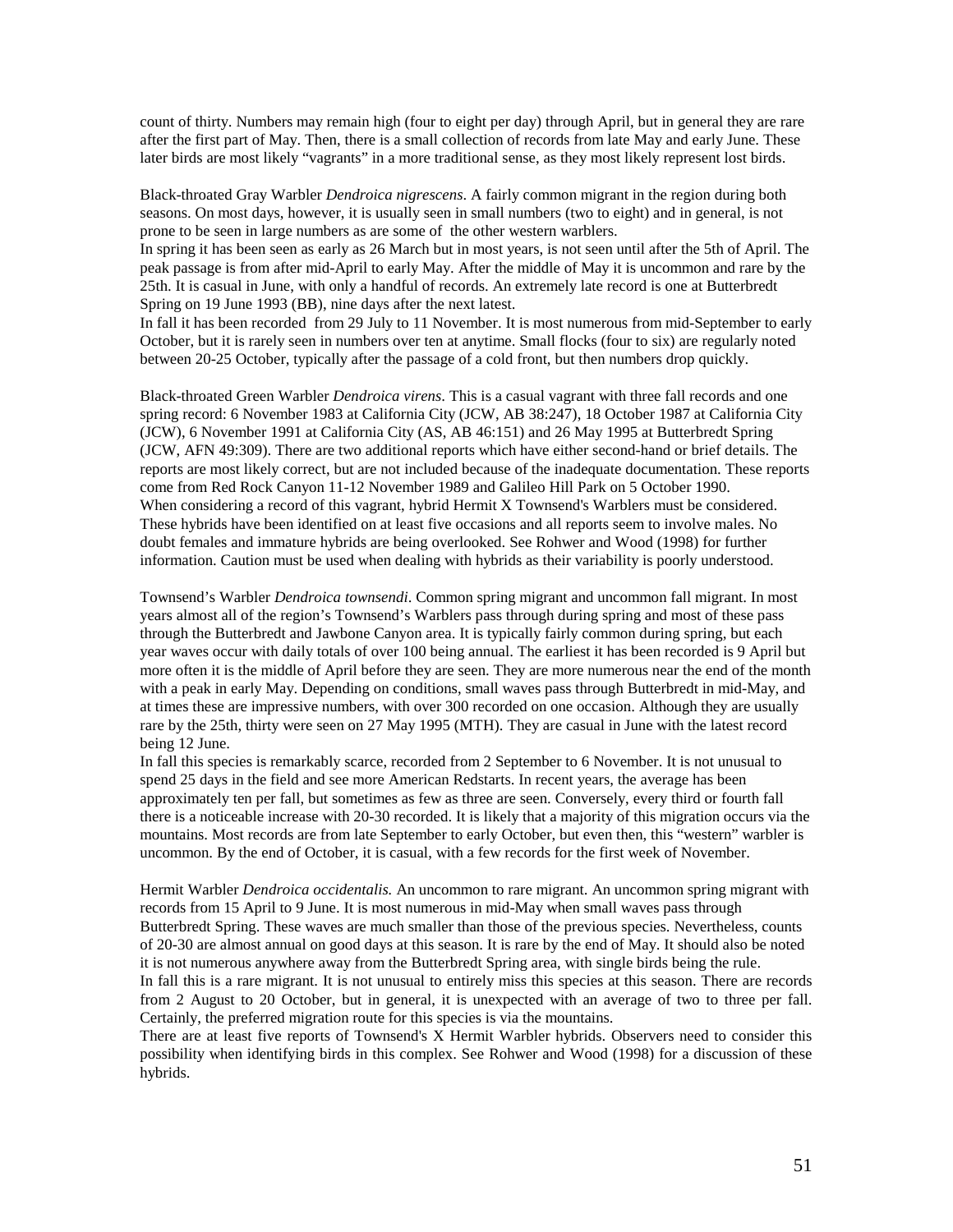Blackburnian Warbler *Dendroica fusca*. There are two fall records from the region: 9 October 1993 at Galileo Hill Park (REW), and 11-12 September 1999 at Galileo Hill Park (MTH). There are two other reports from the desert, but none of which are well documented. A singing male was in the Kern River Valley on 31 May 1991 (AB 45:497) for a rare spring record for the State. An immature female was in Bakersfield on 29-30 December 1991 (AB 46:316) for a late migrant record.

Yellow-throated Warbler *Dendroica dominica*. This is a casual vagrant in the region with two spring records and one fall record as follows: 14 May 1987 at California City (NBB, AB 41:489, Langham 1991), 28 May 1988 at California City (BS, AB 42: 483, Pyle and McCaskie 1992), and 22-24 September 1991 at California City (MOC, AB 46:151, Patten et al. 1995).

Prairie Warbler *Dendroica discolor*. This is a casual vagrant with three fall and two spring records. The three fall records are: 6 November 1983 at California City (JCW, MOC, AB 38:249), 29 September 1990 near Cantil (MTH, AB 45:153), and 30 September-1 October 1995 near California City (RHe, AFN 50:117).

The two spring records are: 8 May 1984 at California City (MOC, AB 38:962), and 26 May 1997 at Butterbredt Spring (SS, FN 51:928).

Palm Warbler *Dendroica palmarum*. Rare fall and casual spring vagrant. There are 23 fall records from 21 September to 24 October. Recent increases in coverage have proven this to be an almost annual species. There is one spring record: 27 April 96 at Galileo Hill Park (DVB, AFN 50:332). The timing of this record would suggest the bird wintered closer to our region as opposed to a vagrant in the traditional sense which would be expected later in the season.

Bay-breasted Warbler *Dendroica castanea*. A casual vagrant with five spring records and four fall records. The five spring records range from 23 May to 10 June and four fall records range from 21 September to 20 November. The fall records are as follows: 20 November 1976 northern (Kern) Antelope Valley (KLG, AB 31:224), 28 September 1989 at Galileo Hill Park (GMcC, AB 44:164), 3 October 1990 at California City (CH, AB 45:153), and 21 September 1999 at Galileo Hill Park (MTH).

Blackpoll Warbler *Dendroica striata*. A rare fall vagrant and casual spring vagrant. There are three spring records as follows: 15-17 May 1988 at California City (RS, AB 42:483), 27-30 May 1988 at California City (MTH, AB 42:483), and 17 May 1993 at Butterbredt Spring (REW, AB 47:454). East Kern has 45 fall records from 1 September to 23 October, and has recently averaged three per season. The majority of these records have been from mid- to late September.

Cerulean Warbler *Dendroica cerulea*. Casual vagrant with one record: a singing male at California City on 17 May 1985 (JCW, AB 39:351, Dunn 1988) is Kern's only record.

Black-and-white Warbler *Mniotilta varia*. Rare migrant at both seasons. This is a rare migrant in spring when the region averages six per season. It has been recorded as early as 6 April (but in general is not expected before the  $20<sup>th</sup>$ ) and as late as 13 June. Most records are during May. There are currently 85 spring records for the region.

It is less numerous in fall but still averages about three per season with 41 records. The dates range from 20 August to 28 November; the majority occur from mid-September to early October. A singing bird from Galileo Hill Park 19 July 1998 (MTH) is hard to categorize. It might be an early fall migrant (as they are on the move this early in parts of their breeding range) or it may represent a summering individual. Other than the latest record of 23-28 November 1999 at California City (MTH), the next latest record is from 4 November.

American Redstart *Setophaga ruticilla*. Another rare migrant, bordering on uncommon in fall. Spring dates range from 4 May to 16 June, with most occurring from late May to early June. In spring the average is six per year, with 95 records for the region.

In fall they have been recorded from 23 August to 6 November, peaking in September. It is not unusual to record two to four in a day at the peak season. In fall the average is eight to nine per year with 130 records.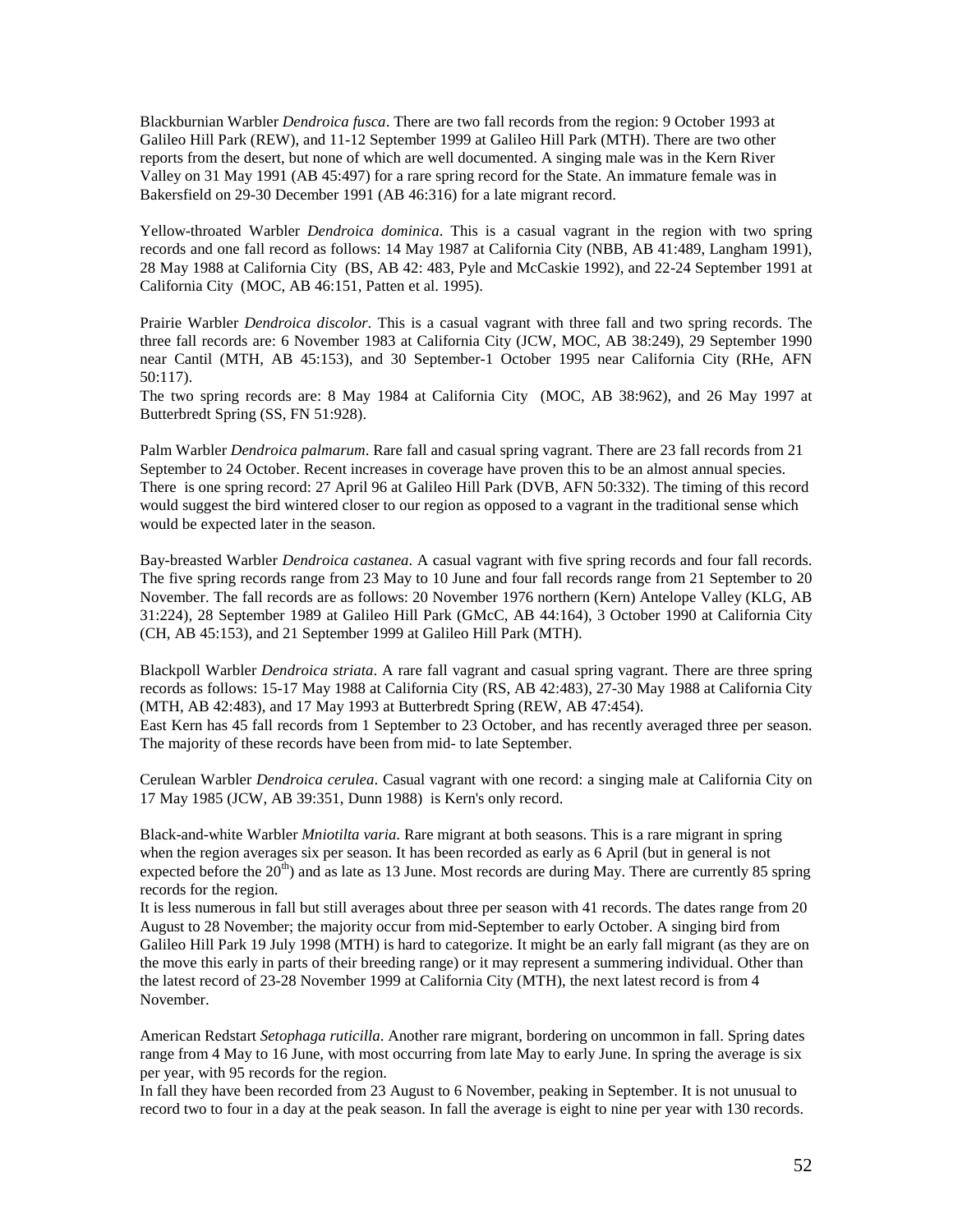As noted under the Townsend's Warbler account, in many falls, this species is recorded as often as Townsend's Warbler. Additionally, it is more numerous than Hermit Warbler in fall. On 21 September 1995, an apparent hybrid between this species and Yellow Warbler was well studied near Cantil (MTH).

Prothonotary Warbler *Protonotaria citrea*. This is a casual vagrant at both seasons. There are five spring records from 10 May to 8 June and eight fall records from 11 September to 21 October.

Worm-eating Warbler *Helmitheros vermivorus*. This is a casual vagrant to the region with three spring records: 10 May 1987 at Butterbredt Spring (PEL, AB 41:490, Langham 1991), 25 May 1990 at Mojave (JCW, AB 44:498, Patten and Erickson 1994), and 24 May 1992 Butterbredt Spring (H&PB, AB 46:482, Heindel and Patten 1996). A report from 20 April 1999 at Butterbredt Spring, while possibly correct, was not sufficiently documented for such an early record.

Ovenbird *Seiurus aurocapillus*. Rare vagrant, bordering on uncommon in spring. For unknown reasons, Kern gets far more than its share of this species. In spring the region has 70 records with a recent average of five to six per season. They have been noted from 7 May to 18 June, but most are found in the last third of May and early June.

In fall east Kern has seventeen records with an average of over one per fall (again, an impressive total given the paucity of records in adjacent areas at this season). Records range from 12 September to 24 October with most being from late September to early October. There is one summer record, 17 July 1983 at Butterbredt Spring (KA, AB 37:1028), that is difficult to classify.

Northern Waterthrush *Seiurus noveboracensis*. This is a rare migrant at both seasons. Spring records range from 26 April to 17 June, but they are most often seen in early to mid-May. The 17 June record seems late but there is another record from the  $12<sup>th</sup>$ , perhaps indicating additional late records can be expected. The average is two per spring with 36 records.

It is slightly more numerous in fall with an average of four per season, with 61 records. The date range is 24 August to 21 October, but it is most numerous in early to mid-September. By 5 October it is unexpected with only two records after this, 10 and 21 October.

Louisiana Waterthrush *Seiurus motacilla*. Casual vagrant at both seasons. Kern has one spring record, 21 May 1990 from Mojave (CM, AB 44:498, Patten and Erickson 1994), and one fall record, 16-19 September 1994 from Galileo Hill Park (JHa, AFN 49:102, Howell and Pyle 1997).

Kentucky Warbler *Oporornis formosus*. Casual vagrant, primarily in spring. Kern definitely has had more than its share of this species, particularly from 1987 to 1992. There are seventeen spring records from 10 May to 9 June. Given that eleven of these records are from the springs of 1987 and 1992, it seems more prudent to classify this as casual, even though based on the numbers, it could be called rare. It is far less likely in fall; there are four records from 22 September to 25 October as follows: 19 October 1984 at California City (JCW, AB 39:104), 25 October 1992 at Galileo Hill Park (H&PB, AB 47:151), 10 October 1993 at Galileo Hill Park (H&PB, AB 48:154), and 22-23 September 1994 at Galileo Hill Park (MTH, AFN 49:102).

Connecticut Warbler *Oporornis agilis*. Casual vagrant with two records: 12 June 1999 at Butterbredt Spring (TW) and 7 September 1999 at Ridgecrest (JS). A report from Mojave 20 May 1990 was rejected by the CBRC (Patten and Erickson 1994). Another reported 19 September 1990 at Galileo Hill Park was also rejected by the CBRC (Heindel and Garrett 1995). Although quite likely correct, views of the Galileo Hill Park bird were brief and details were not complete.

Mourning Warbler *Oporornis philadelphia*. Casual vagrant at both seasons. This is a casual spring vagrant with four records: 16 May 1986 at California City (JCW, AB 40:525, Langham 1991), 20 May 1990 at Mojave (MAP, AB 44:498, Terrill and Erickson 1994), 22 May 1992 at Mojave (MTH, AB 46:482, Heindel and Patten 1996), and 26 May 1999 near Butterbredt Spring (REW).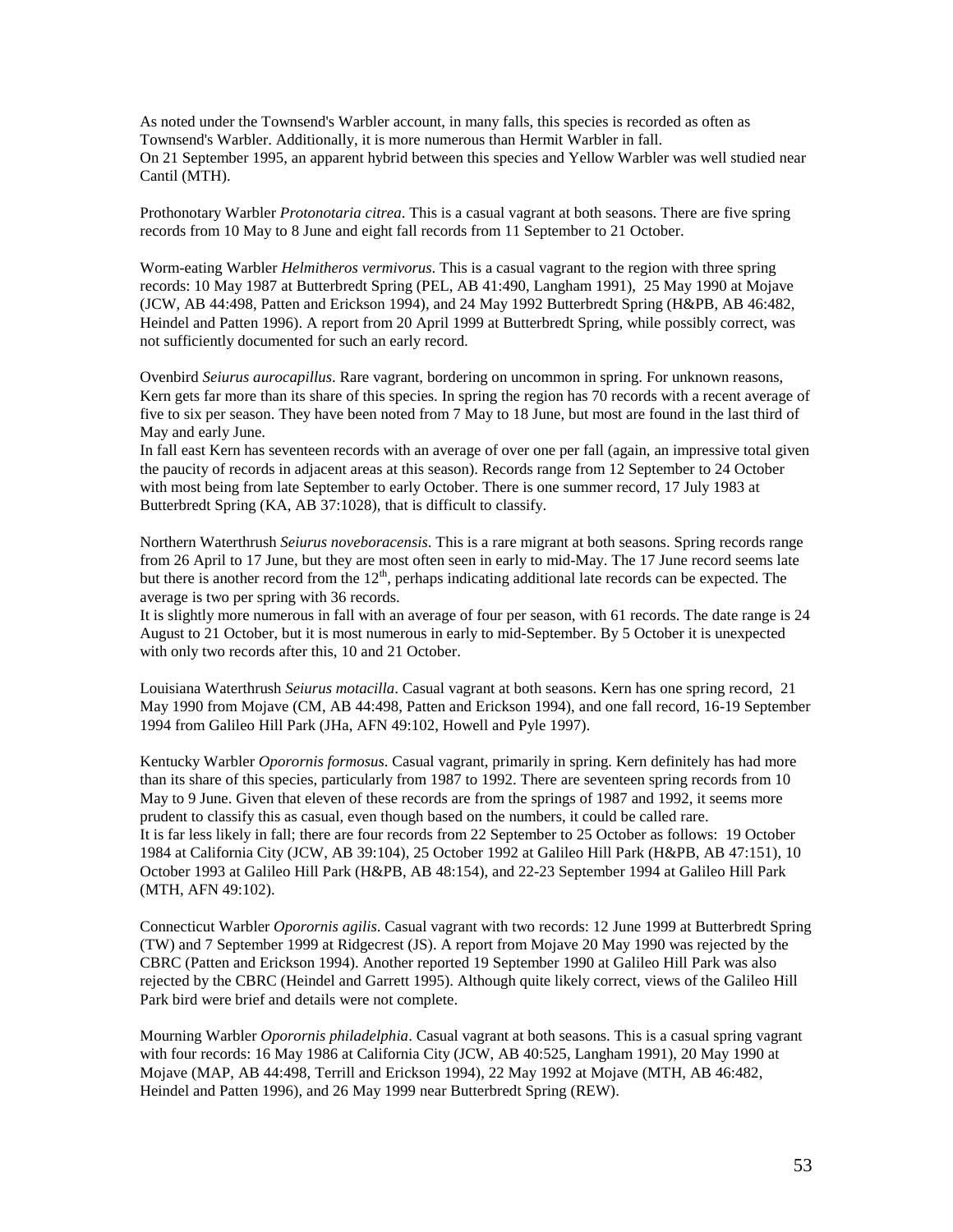In fall there is one accepted record: 16-19 September 1994 (MTH, JLD). A recent record from 25 September 1999 at California City (JLD, SBT) is under review. Separation of Mourning from MacGillivray's Warblers can be quite difficult, and may not always be possible in the field. MacGillivray's can have yellow throats which could easily lead to a misidentification and given intraspecific variation, some of these birds cannot safely be identified in the field. Annually there are reports from visiting birders; most of these are poorly documented and likely in error. See Pyle and Henderson (1990) and Dunn and Garrett (1997) for further details on the identification of species in this genus.

MacGillivray's Warbler *Oporornis tolmiei*. Uncommon to fairly common migrant. A fairly common spring migrant, recorded from 1 April to 10 June. It is most numerous from late April to late May and daily tallies during the peak are ten or more.

It is slightly less numerous in fall bordering on fairly common, noted from 1 August to 23 October. The peak at this season is the first half of September. In general, it is rare after September. As noted above, many visiting birders report Mourning Warblers. Observers need to familiarize themselves with the entire range of plumages shown by this more expected species. To further complicate things, MacGillivray's can temporarily lose their eye arcs due to bathing. See additional notes under Mourning Warbler. Additionally, the unwary observer might confuse gray-headed Orange-Crowned Warblers with MacGillivray's, as they too have obvious gray hoods and partial eye rings. See Dunn and Garrett (1997) for more information.

Common Yellowthroat *Geothlypis trichas*. Fairly common migrant at both seasons, but status is quite complex as it is present year-round. In spring the first migrants are typically noted after mid-March; the earliest record of a presumed migrant is 7 March 1997 at China Lake (DVB). There is a noticeable push from early April to mid-May and dozens might be found on a good day. It is rarely seen in June away from breeding areas but has been seen as late as 12 June. It has bred near Cantil, California City and Edwards AFB and should be looked for in other areas with acceptable habitat.

A female at Galileo Hill Park 11 July 1999 (MTH) is likely an early fall migrant, but might pertain to a nonbreeder. Juveniles have been seen at Galileo Hill Park on 27 and 31 July of different years. They do not breed there but may come from a local breeding area (that is, one within 15-20 miles); regardless, these records should be considered migrants. In fall there is an increase from mid-August to mid-October, with a peak in September, with the latest record of a presumed migrant of 4 November. They are rare in winter with one to two birds being detected at this season; in some winters none are recorded.

Hooded Warbler *Wilsonia citrina*. Rare spring and casual fall vagrant. East Kern has done well with this species with 34 spring records from 18 April to 19 June. Although recorded almost annually, these numbers are greatly affected by substantial numbers in three years (six in 1992, eight in 1997, and five in 1998). In fall there are three records from 2 September to 14 October: 8-14 October 1988 at California City (MTH, JCW, AB 43:170), 22 September 1990 at Galileo Hill Park (AH, VH), and 3 September 1995 at Galileo Hill Park (MTH, AFN 50:117).

Wilson's Warbler *Wilsonia pusilla*. A common migrant in spring, fairly common in fall. In spring they have been seen from 24 March to 17 June. The majority pass through from late April to mid-May with daily counts in the hundreds annually. Occasionally they are seen in large numbers at Butterbredt Spring even late into May (for example, 500 on 25 May 1997, MTH). The 17 June record is seven days after the next latest date and, in general, they are unexpected after the first of June.

.

In fall they are fairly common, recorded from 25 July to 4 November. Most are seen from late August to September. High counts are significantly reduced from spring; more than twenty would be unusual. This species is rare by mid-October.

Canada Warbler *Wilsonia canadensis*. Casual vagrant, primarily in fall. There are six fall records from 20 September to 1 November, with most occurring in late September or early October. There is one spring record: 1-2 June 1996 at Galileo Hill Park (DVB, AFN 50:332).

Painted Redstart *Myioborus pictus*. Casual vagrant with two records: 4 May 1997 Butterbredt Spring (JDa, AFN 51:929), and 15-16 May 1999 at Ridgecrest (RM).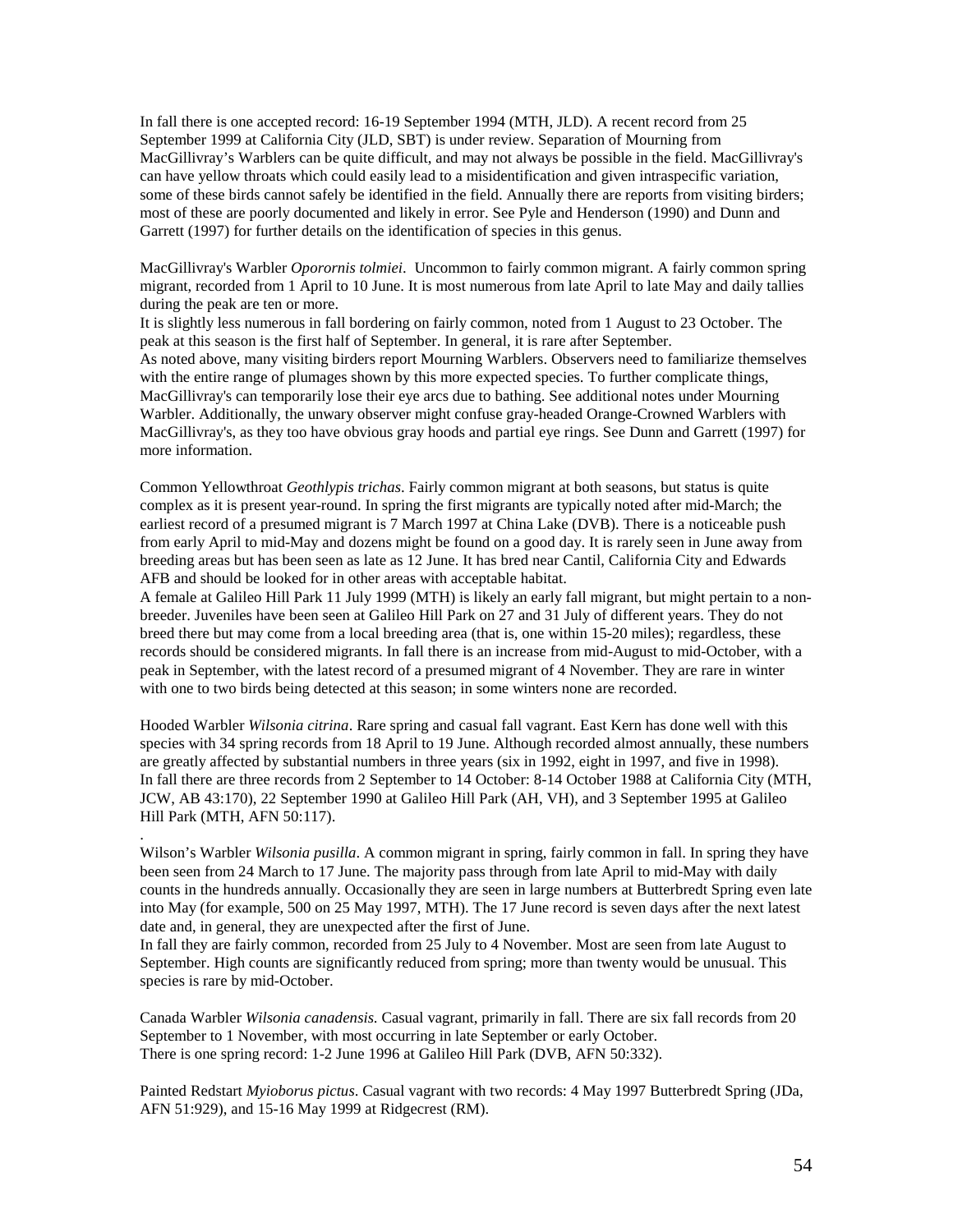Yellow-breasted Chat *Icteria virens*. An uncommon migrant, more numerous in spring. Spring records range from 19 April to 16 June, with most recorded from late April to mid-May. They are usually gone before June, but occasionally are noted in the early part of that month. There is an unusual record from Edwards AFB on 29 June 1996 (MTH), a singing individual that seemed out of place given the limited habitat.

In fall this is an uncommon migrant, bordering on rare in some years. No doubt this impression is enhanced by their skulking behavior and their lack of singing, making them difficult to detect. They have been noted from 23 August to 13 October with no evident peak in migration, although most records are for September. The latest record, 6-13 October 1998 at Galileo Hill Park (MTH), appeared to be an eastern bird based on plumage and its short tail.

Summer Tanager *Piranga rubra*. Rare migrant at both seasons, primarily in spring. In spring there are 35 records spanning from 30 April to 20 June. The majority of records are for the last half of May and the extreme dates are more than a week beyond the next closest. The region averages two to three per spring. The 30 April bird certainly appeared to be *cooperi*, the race breeding just outside the region in the Kern River Valley, as one might expect for the early date. Many of the late spring birds, in particular, are felt to pertain to vagrants from the east.

This species is also rare in fall; there are fifteen records from 8 September to 16 November; but most are from September. Other than the 16 November 1988 record (JCW, AB 41:146-147), the next latest record is 10 November. It is uncertain how many of the fall birds pertain to the eastern nominate race. This species is casually reported in fall by observers unaware of its status. Given that some of these reports, at least, are probably accurate, it is likely more numerous than shown. At the same time, observers should understand that female Western Tanagers can have worn wingbars and may be a source of confusion. Documentation for fall records of this species is needed.

Scarlet Tanager *Piranga olivacea*. Casual fall vagrant with four records: 19 October 1990 at Mojave (MTH, AB 45:153, Heindel and Garrett 1995), 31 October 1997 at Ridgecrest (SS, FN 52:128), 1 October 1998 at Galileo Hill Park (DP, NAB 53:106), and 18 October 1999 at Galileo Hill Park (MTH).

Western Tanager *Piranga ludoviciana*. Fairly common to common migrant. This species is a common migrant in spring with daily counts in the hundreds on an annual basis. They have been recorded from 3 March to 16 June, with the peak occurring from late April to mid-May. They are rare before mid-April, (the early March record is the only record for that month, with 6 April being the next earliest record), but present annually into early June, although in small numbers by this time.

In fall adult males in particular are noted quite early, usually by late July. The date span is 9 July to 15 October with a peak from mid-August to mid-September. They are fairly common at this season, but high counts are usually less than ten birds. They are rare by the first week of October.

Green-tailed Towhee *Pipilo chlorurus*. An uncommon migrant, possibly overlooked somewhat due to its secretive nature. In spring it has been recorded from 8 April to 10 June, with a majority seen from late April to mid-May. Most daily totals do not exceed one or two.

In fall it is less numerous than it is in spring but still uncommon, noted from 2 September to 11 October. One was noted at Galileo Hill Park, 24 November 1995-14 January 1996 (JCW, AFN 50:225) for the region's only winter record.

Spotted Towhee *Pipilo maculatus*. Most numerous as an uncommon to fairly common migrant with small numbers spending the winter. Fall migrants are noted as early as 4 September but most arrivals do not occur until late September. On most days, one to two are seen with occasional counts of four to six. Numbers of this species decline by late October. In most winters a few can be found in greener areas, such as California City and Ridgecrest. An increase in numbers occurs in late March and continues through mid-April. As in fall, they are usually uncommon, but in good migrations, can be fairly common. They are generally unexpected after the first week of May and there are only a handful of records for late May and early June, with the latest record being 6 June.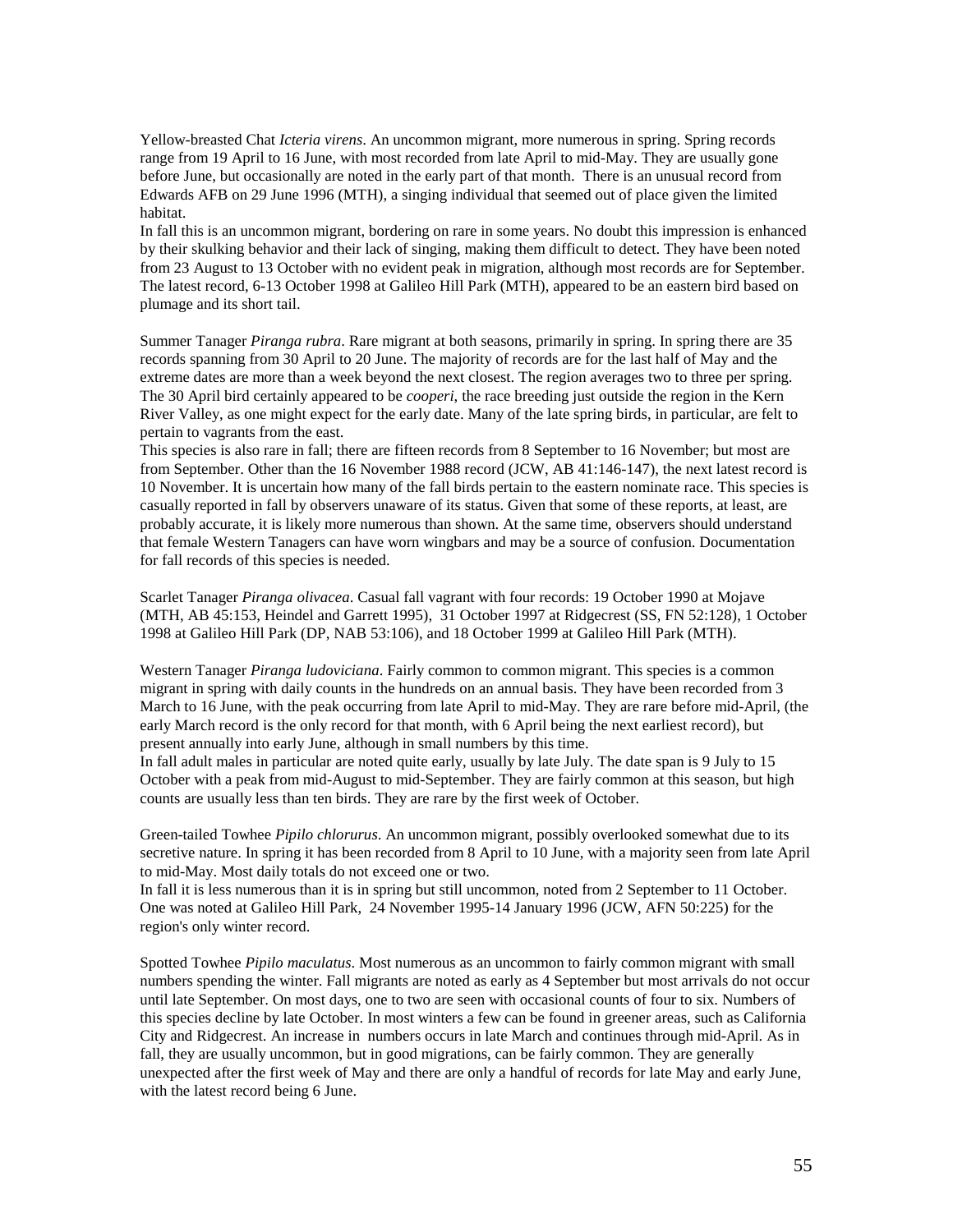California Towhee *Pipilo crissalis*. Local, fairly common resident. This species is almost entirely restricted to canyons draining from the west, such as Butterbredt, Sand, and Short canyons. A report from AB 41:331 suggested that this species was recorded in the Fremont Valley, outside its known range, but this was a misunderstanding of the location and does not impact what is currently known of the range limitations of this species. A recent record from the mouth of Jawbone Canyon 23 April-25 June 1999 (MTH) is outside of its known range and is almost on the desert floor. More needs to be learned about this species' ability to wander.

Rufous-crowned Sparrow *Aimophila ruficeps*. Casual vagrant with one record: 22 September 1997 at Galileo Hill Park (JLD, FN 52:129). This was a dull gray individual not looking as if it was from the brighter coastal race, which breeds just to the west of the region. It is interesting to speculate as to which race might be more expected but there is much to learn, both in terms of racial variation and movement of the races. There are occasional reports from the China Lake CBC (for example, AB 39:776) that are not documented. These records are not considered to be valid, but might pertain to birds found just to the west of the region, west of Walker Pass, as some of the early CBCs apparently used a count circle that went west of the ridge.

American Tree Sparrow *Spizella arborea*. Casual fall vagrant with eight records for the region recorded from 21 October to 23 November. Most records are for early November.

Chipping Sparrow *Spizella passerina*. Fairly common migrant, present almost year-round. This species is most numerous as a spring migrant when it is fairly common. At times, they can be quite plentiful with daily totals in the dozens (at Butterbredt Spring, for example). Migrants have been noted as early as 10 March and as late as 16 June. The peak is early April to early May, but occasionally they can still number ten or more into late May. Annually a few will be seen in early June and in several years they have stayed to the middle of the month.

An alternate-plumaged adult was at Galileo Hill Park 30 June 1995 (MTH) for an unusual record as this is the time of the year they have proven to be least expected.

In fall they are first detected in late July, 25 July being the earliest. They are most numerous from mid-August to late September. In most years they are fairly common, but numbers of S*pizella* vary tremendously from year-to-year. Usually a few are found daily, but in some years it may be dozens, and less often they can be almost absent. Small numbers linger into November and a few have been found during the winter months, but they are casual at this season.

Clay-colored Sparrow *Spizella pallida*. Rare fall and casual spring vagrant. This is a rare fall vagrant with records from 1 September to 26 November; most records are during September. East Kern averages two per fall with 25 records, but numbers vary tremendously from fall to fall. It is not unusual to record none during a fall and at the other end of the spectrum, in 1994, seven were noted. This bird is often erroneously claimed and caution is warranted in separating this from, primarily, bold Brewer's Sparrows. See Pyle and Howell (1996) for more details on the identification of *Spizella* sparrows.

The region has two spring records: 10 May 1987 at California City (JCW, AB 41:490) and 24 May 1992 in Butterbredt Canyon (MTH, AB 46:482).

Brewer's Sparrow *Spizella breweri*. Primarily a fairly common migrant at both seasons, rare in winter. In some years, this species can be quite numerous and on rare occasion they may be hard to find. In spring they have been noted from 21 March to 25 May, with a peak from mid-April to early May. They breed in Butterbredt Canyon and adjacent areas and this may complicate late spring dates.

In fall it has been seen from 3 August to 11 November, with most coming through in September. In general they are not expected after early October.

The extent to which they winter in the region needs to be understood better. Small numbers may winter in the foothills to the west of the region (toward Onyx and lake Isabella). There have been reports from the Ridgecrest area on Christmas Counts (for example, AB 34:643), but only recently have any of these reports been documented. During the winter of 1998-1999, a few have been documented in Ridgecrest and near Cantil. This is likely a rare and perhaps locally uncommon species in winter.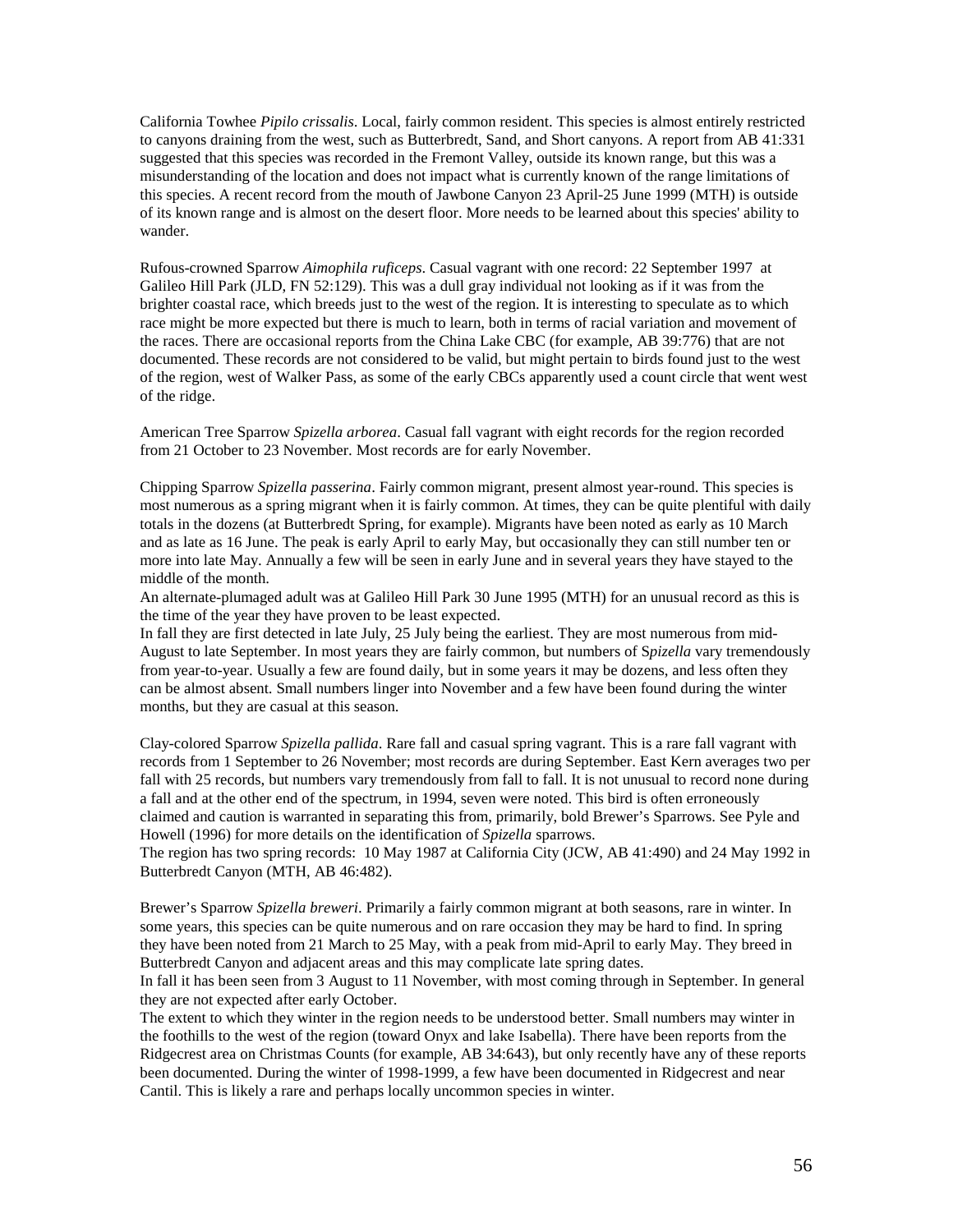Field Sparrow *Spizella pusilla*. Casual vagrant with one record: 1-4 November 1998 at Inyokern (SS, NAB 53:106).

Black-chinned Sparrow *Spizella atrogularis*. Local and rare migrant, irregularly uncommon. This bird is primarily noted in Butterbredt Canyon during May as they are occasionally heard singing. Spring dates range from 3 April to 3 June. They have bred on rare occasions, but this is the exception. There are only three spring records away from this area: 3 June 1988 at Jawbone Canyon (MTH), 24 May 1990 at Mojave (JM), and 9-11 May 1997 at California City (DVB). Any such sightings need to be well documented. There is a recent record from California City on 30 July 1999 (MTH) that is of note. This probably pertains to a fall migrant, but there are no other fall records for the region. Occasional reports of singing birds from Butterbredt Canyon have proven to involve the more numerous California Towhee, so observers should be cautious when identifying this species by song in the region.

Vesper Sparrow *Pooecetes gramineus*. Uncommon migrant and winter visitor with records from 1 September to 18 May. In most years, they are not seen until mid-September with the highest numbers from October to early March. They are unexpected after mid-April with only a few May records.

Lark Sparrow *Chondestes grammacus*. Status complex as it is present year-round as an uncommon breeder and migrant. It breeds in various areas (parks, residential areas, etc.) but does not breed at these localities every year. In general, this is an uncommon species, but can be fairly common at times. Juveniles are often seen by late May and may pose identification problems for those unfamiliar with this duller, more streaked plumage. In late summer and early fall small flocks of 10-20 might be encountered at, for example, Galileo Hill Park. There does not appear to be any withdrawal during winter.

Black-throated Sparrow *Amphispiza bilineata*. Primarily a summer visitor when it is locally fairly common. Since small numbers winter in the area, arrival and departure dates are hard to discern. They are most numerous from March through August and their singing may make them seem common in April and May. In general, breeding birds are most often found around foothills, canyons, washes, etc., and less often on the flat open desert. A drive up Butterbredt Canyon might result in a tally of twenty-plus birds depending on the year, but smaller numbers might be seen in other areas. In winter a few are occasionally seen around Galileo Hill Park and Ridgecrest, among other areas.

Sage Sparrow *Amphispiza belli*. A common resident in much of the region. In addition to the sage habitats used for breeding, they are often seen at park-like habitats, such as Galileo Hill Park. In fall there is often an increase as some of the birds withdraw from northern parts of their range; at times 100-plus can be seen collecting at water spots, such as Galileo Hill Park. Although it is premature to have much comment on racial distribution, it does appear that some of the northern birds, *A. b. nevadensis*, occur in fall and winter.

Lark Bunting *Calamospiza melanocorys*. Casual fall vagrant with seven records from 28 August to 14 November with most records from September. There is one spring record: a singing male near Ridgecrest 27 April-13 May 1999 (PW).

Savannah Sparrow *Passerculus sandwichensis*. Common migrant and winter visitor, local and uncommon breeder. Local breeding populations have been detected at China Lake and near Cantil, and this may complicate dates of migrants. Away from breeding areas records exist from 23 August to 1 June, but the peak numbers occur from October to early April. It is common in alfalfa fields at this season, and smaller numbers can be found in parks, etc. In general it is not expected until the first week of September and it is unexpected away from breeding areas after April. Only a few records exists after mid-May. Significant works needs to be done to determine the racial identity of the migrants and wintering populations.

Grasshopper Sparrow *Ammodramus savannarum*. Casual fall migrant with five records for the region from 19 September to 29 October: 7 October 1989 at China Lake (DVB, AB 44:165), 28-29 October 1989 at Galileo Hill Park (MTH, AB 44:165), 11-13 October 1990 at Galileo Hill Park joined by a second bird on the latter date (JLD), and 19 September 1996 at Galileo Hill Park (MTH, AFN 51:120).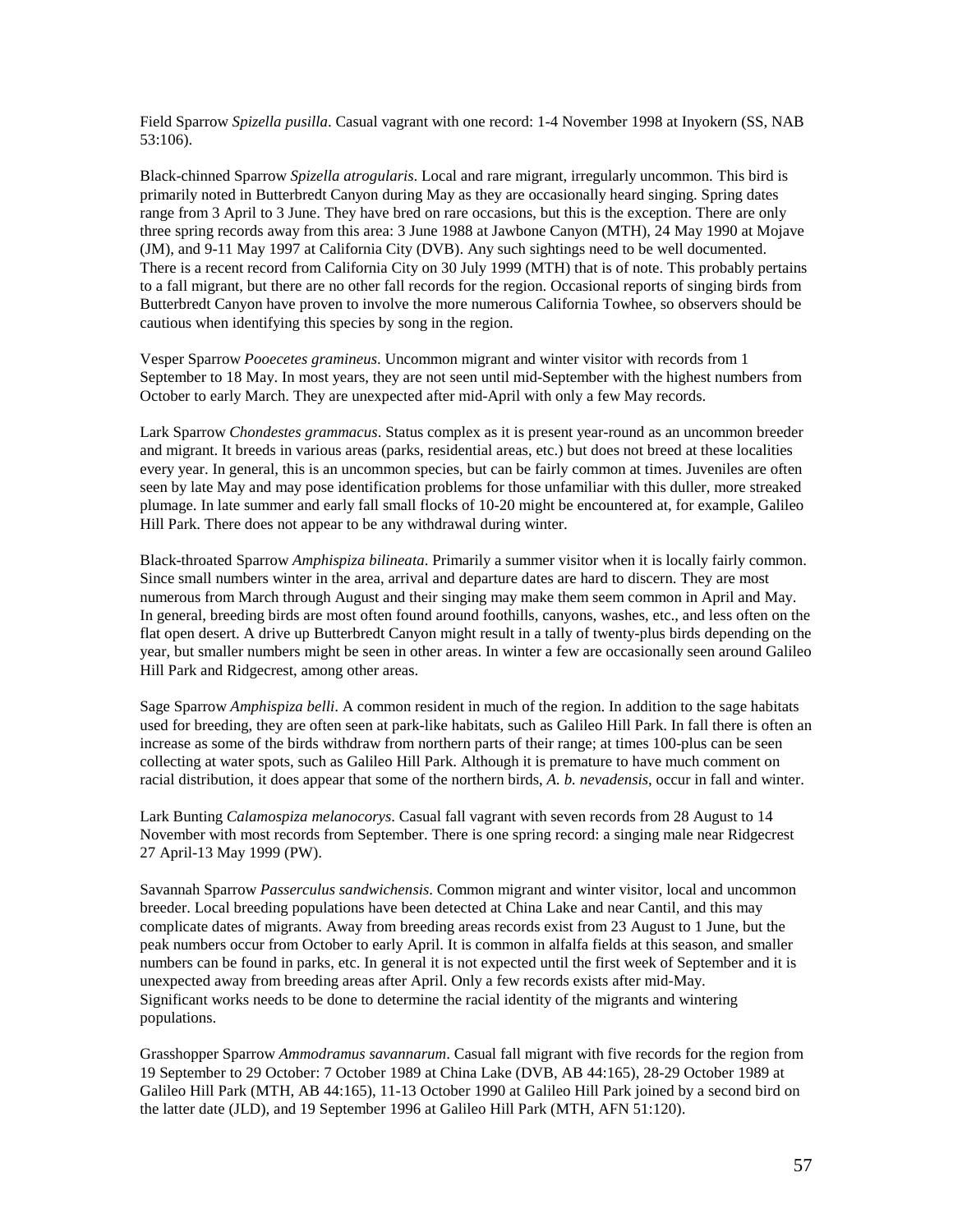Le Conte's Sparrow *Ammodramus leconteii*. Casual vagrant with two records: 27 November 1988-2 January 1989 at China Lake (DVB, AB 43:171, Pyle and McCaskie 1992) and 5 November 1989 China Lake (DVB, AB 44:165, Patten and Erickson 1994). The first record was particularly unusual given the inland location for a wintering bird.

Nelson's Sharp-tailed Sparrow *Ammodramus nelsoni*. Casual vagrant with two records: 13 May 1990 at

Mojave (JDa, MTH, AB 44:498) and 20-24 May 1990 at Galileo Hill Park (H&PB, AB 44:498).

Fox Sparrow *Passerella iliaca*. The status of this species in the region is complex, but in general it is an uncommon migrant and winter visitor. Records range from 14 August to 27 May. Usually, they are not encountered until late September and are not noted after mid-May. A breakdown by 'group' might be helpful. There is considerable discussion as to how many species might be involved in this complex. Rising (1996) lists three species and following Zink (1994), I will separate this discussion into four groups, as that seems as likely an outcome of future taxonomic decisions.

- the gray "Slate-colored" *schistacea* is probably uncommon in spring but the number of definite records of this group is uncertain as their separation from other Fox Sparrows is tenuous. Spring records range from 9 March to 29 May. They are rare, occasionally uncommon in fall with records from 2 September to 15 October. In an average fall, only a couple are seen with most of the migration probably taking place through the mountains. *Altivagans*, which is usually placed with this group, or with the "Red" group, has an entirely different distribution. They are thought to be fairly common in fall from late September to early November, with small numbers spending the winter. The date range is 14 September to 4 May.

- the "Large-billed" *megarhyncha*/*stephensi* complex is uncommon in spring, occasionally fairly common. They are usually seen in greater numbers than *schistacea*. They have been detected as early as 23 January (with mid-February records also) but are not typically encountered until late March. This group accounts for almost all May records with the latest record being 27 May. They are rare in fall with the early date of 14 August but that is three weeks earlier than the next date. They are generally unexpected in fall as most passage is assumed to be through the mountains. The latest date is 2 October.

- the brown *unalaschensis* group (along with *altivagans* as mentioned above), are the expected races in late fall and winter. They are not encountered until late September. In some winters they may be almost absent; in others, five to ten might be found. They are noted through April, but are generally unexpected after early May. The latest record is 25 May.

- the red *iliaca/zaboria* complex is a casual vagrant with ten fall records from 6 October to 14 November. There are two spring records: 19-20 April 1993 at Butterbredt Spring (REW), and 30 March 1999 at Galileo Hill Park (MTH).

Identifying Fox Sparrows to race is difficult in many cases. In particular, fall birds can be confusing as many of the brown races show some gray to the plumage and many late fall birds are often reported as belonging to the gray subspecies. Any claims of Slate-colored or Large-billed birds after the first of October, or anything other than these birds after the first of May should be well documented. All claims of *zaboria*-type birds should be documented.

Song Sparrow *Melospiza melodia*. Primarily a fairly common winter visitor, and a local and uncommon breeder in the region. As a migrant it is local and uncommon in fall, fairly common in specific areas through winter and casual away from breeding areas in spring. It breeds uncommonly at China Lake, near Cantil, Edwards AFB, and occasionally, at California City, but might not breed at each of these locations every year. These populations are augmented in winter by arrivals from the north when it becomes fairly common. Away from these areas, they are remarkably scarce. They are only rarely noted as migrants at Butterbredt Spring, for example. An unusual record from that location is from 3-4 June 1993 (MTH), as that seems quite late. Similarly, there was a late individual (or a wanderer from nearby breeding areas) at Mojave on 7 June 1997 (MTH). In fall they are annual in small numbers at Galileo Hill Park, usually from mid-September to mid-October, but have been noted as early as 23 August.

Lincoln's Sparrow *Melospiza lincolnii*. A fairly common migrant at both seasons and an uncommon winter visitor. In fall they are noted as early as 2 September and are usually found in the first week of September. They are most numerous from late September to mid-October when up to forty per day have been noted.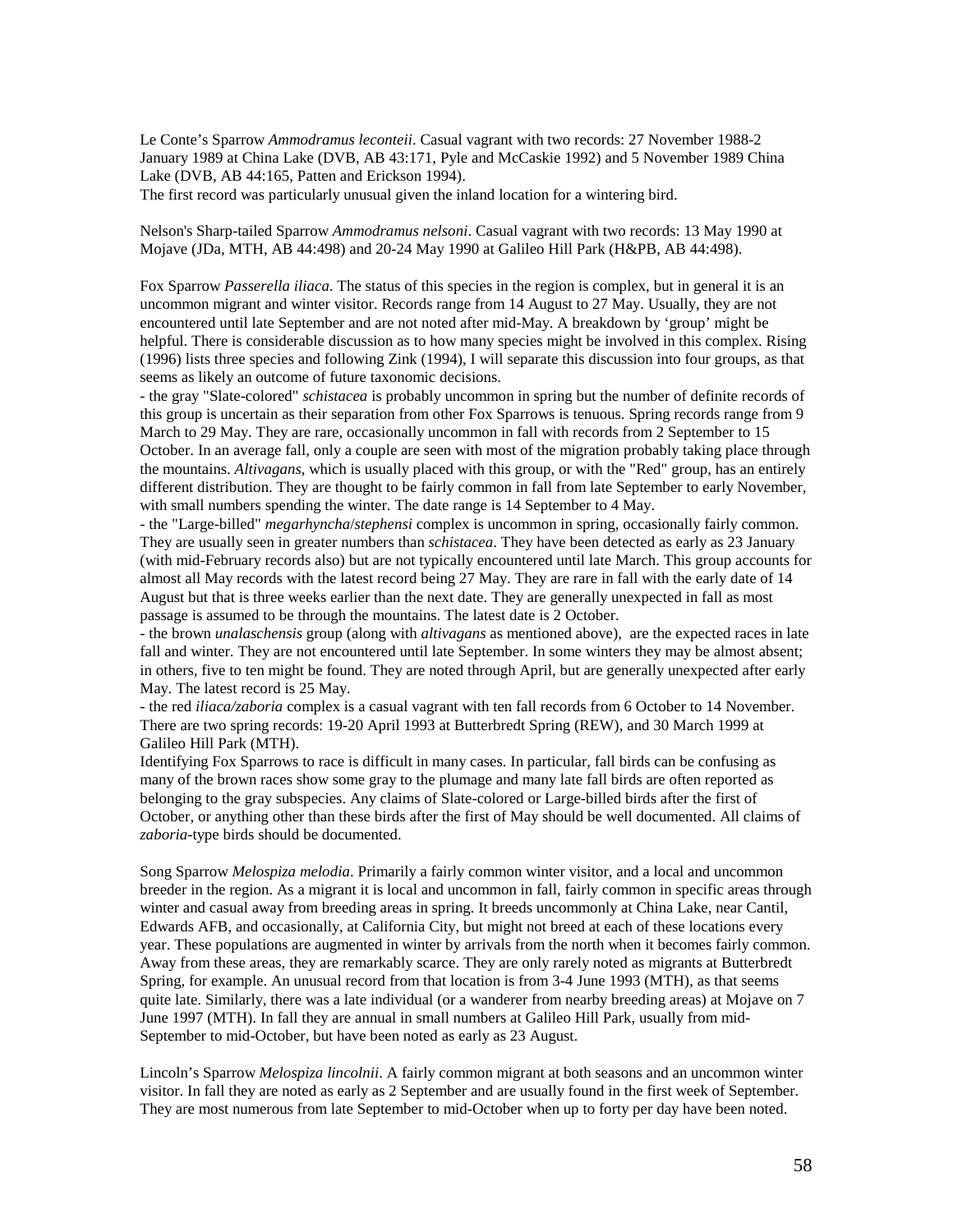The latest date of a suspected migrant is 27 November. They are local and uncommon in winter at sites like California City and China Lake.

In spring a noticeable push occurs in mid-March and presumed migrants have been noted as early as 9 March. They are often seen in excess of a dozen birds from late March to late April. They are uncommon by early May and rare after the 20th. The latest record is 5 June.

Swamp Sparrow *Melospiza georgiana*. Casual spring and rare fall vagrant. This species is most numerous as a fall vagrant with 28 records ranging from 22 September to 22 November. The recent fall average is two to three per season, most of which occur from mid-October to early November. There is one winter record: 12 January-23 March 1985 at California City (MTH, AB 39:211). In addition, there are eight spring records from 23 April to 19 May.

White-throated Sparrow *Zonotrichia albicollis*. Rare migrant to the region, primarily in fall. In fall east Kern averages two to three per season, with 50 records ranging from 30 September to 23 November. Most records are from mid-October to early November. Nine individuals were recorded during both 1990 and 1998, somewhat skewing the totals. There are two winter records with dates ranging from 8 December to 18 April.

In spring 15 records range from 28 April to 2 June with an average of one per season. During the spring of 1991, Kern recorded six individuals (AB 45:497).

Harris's Sparrow *Zonotrichia querula*. Casual migrant from fall, through the winter, into spring. This vagrant has been noted twenty times from 28 October to 18 May as follows: there are seven fall records from 28 October to 27 November; nine winter records from 16 December to 30 April; and four spring records from 30 April to 18 May.

On 30 December 1972, six were reported on the China Lake CBC (AB 27:505), a year when multiples were located at other areas (for example, Furnace Creek Ranch in Death Valley).

White-crowned Sparrow *Zonotrichia leucophrys*. A common migrant and winter visitor with records ranging 29 August to 13 June. The earlier records in fall are predominantly the dark-lored *oriantha* group but this race is rather scarce in fall and unrecorded after 2 October. *Gambelii* is rarely recorded before 10 September and is numerous by October, remaining so through March in most years. Migrant *gambelii* are usually fairly common through mid-April and in some years continue into May. *Oriantha* reappears in May (the earliest record is 28 April) and is more numerous at this season than they are in fall. By mid-May numbers of this species drop; they are rare after 25 May. Odd records of both races have occurred through the first week of June.

Golden-crowned Sparrow *Zonotrichia atricapilla*. An uncommon migrant and winter visitor with records ranging from 22 September to 4 June. In most years, it is not encountered until October with a peak from mid-October to mid-November. They are less numerous and border on rare during winter. From April to early May there is an obvious peak, and at times this species can be fairly common, particularly near Butterbredt Spring. They are rare after 20 May and unexpected after that month.

Dark-eyed Junco *Junco hyemalis*. A common migrant and winter visitor with records ranging from 30 August to 11 June. It is usually not seen until the latter third of September or encountered after 25 May. The peak period for this species is mid-October through March.

The various groups making up this complex are of note:

-the "Oregon" Junco is the common one, accounting for 98% of the records or more. The 30 August and early September dates are from this group, and the latest record in spring is 10 June.

-the "Slate-colored" Junco is an uncommon fall migrant, usually encountered in October and November (the earliest record being 22 September), with an average of six to ten per season. They are rare in winter but in most years at least one can be found and in some years six to eight are seen. They are rare after March with a few late April and mid-May records. An intriguing record is from 2 June 1990 from Galileo Hill Park (MTH).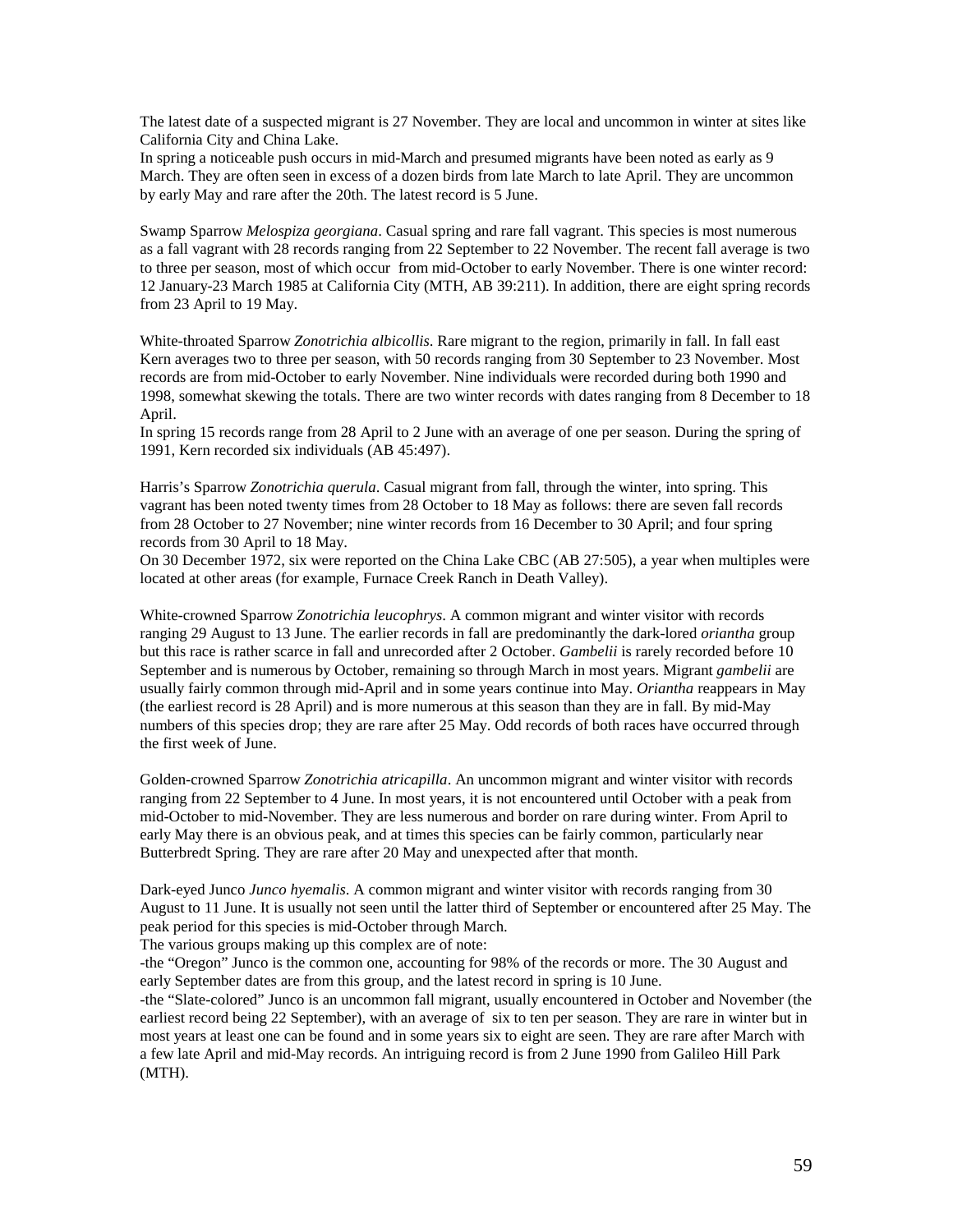-the "Gray-headed" Junco is the least expected of the three major groups. The region averages one to two per fall usually from mid-September through October. There are four spring records from 15 March to 11 June. There is a recent record from China Lake in winter on 4 January 1997 (DVB).

The "Pink-sided" Junco is a rare fall migrant but one whose identification is poorly understood, as it closely approximates some of the plumages of Oregon Junco. There are reports for at least a dozen per fall, even though no more than a few have ever been documented in a season. Identification of these groups is quite complex and variation between the races is poorly understood. Observers are encouraged to note the more obvious examples but beware of the pitfalls of being too certain.

McCown's Longspur *Calcarius mccownii*. Casual migrant with two records: 25-30 November 1988 near Garlock (MTH, AB 43:171), and 20-25 October 1999 at Edwards Air Force Base, 2 birds (MTH).

Lapland Longspur *Calcarius lapponicus*. Rare fall migrant and casual winter visitor. This species is most often detected as a rare fall migrant with eighteen records ranging from 27 September to 22 November, with an average of one to two per season, although up to seven have been recorded in one season. Most records are from late October to early November. There are two records of wintering birds that have been noted until 12 February; no doubt they are more regular at this season than the above data shows.

Smith's Longspur *Calcarius pictus*. Casual vagrant with one record: 10 October 1996 at Galileo Hill Park (DVB, AFN 51:120, McCaskie and San Miguel 1996).

Chestnut-collared Longspur *Calcarius ornatus*. Rare to locally uncommon winter visitor and migrant. They have been noted from 21 September to 11 March, but most reports are from mid-October to November. Observers would be lucky to encounter this species one to two at a time, at Galileo Hill Park, for example. Diligent work in alfalfa fields throughout the region may yield a dozen birds or more with high counts of  $25 - 30.$ 

Rustic Bunting *Emberiza rustica*. Casual vagrant with one record of this Asian stray: 7-10 November 1993 near Cantil (MTH, AB 48:154, Erickson and Terrill, 1996). See Bradshaw (1991) for information on how to identify a species unfamiliar to many American birders.

Rose-breasted Grosbeak *Pheucticus ludovicianus.* A rare vagrant at both seasons. In spring it has been noted from 8 May to 19 June with 45 records. The majority are seen from 20 May to 5 June with a recent average of three per spring. There is one summer record: 10 July 1993 at Galileo Hill Park (MTH, AB 47:1151).

In fall they have been recorded from 9 September to 28 November, with a total of 24 records. Most are seen from late September to early October with an average of two per season. Other than a lingering bird seen at Galileo Hill Park 14-28 November 1999 (TW), the latest record is 1 November. It is generally unexpected past the middle of October. There is a late record just west of the region in Onyx, from 1-2 December 1995 (DLB).

Black-headed Grosbeak *Pheucticus melanocephalus*. Common spring and fairly common fall migrant. This species is a common migrant in spring noted from 28 March to 19 June. It is most numerous from late April to mid-May with daily high counts over 100 on an annual basis. It is usually not noted until 7 April or so, and is typically hard to find after the first week of June. A few records from the end of June are likely to pertain to non-breeding birds.

In fall they have been noted from 9 July to 30 October, with the majority passing through from early August to early September. Over 24 were seen at Galileo Hill Park on 19 July 1997 (MTH), almost all of which were adult males, indicating how early in the season they can be numerous, as well as illustrating the different timing of migration based on age and sex. They are rare by late September, and unexpected after early October. Far beyond the latest date of 30 October, is a record from Ridgecrest on 4 December 1995 (JB).

Blue Grosbeak *Guiraca caerulea*. Uncommon migrant, bordering on rare in fall. This species is an uncommon migrant in spring, recorded from 13 April to 8 June. The peak passage is from late April to mid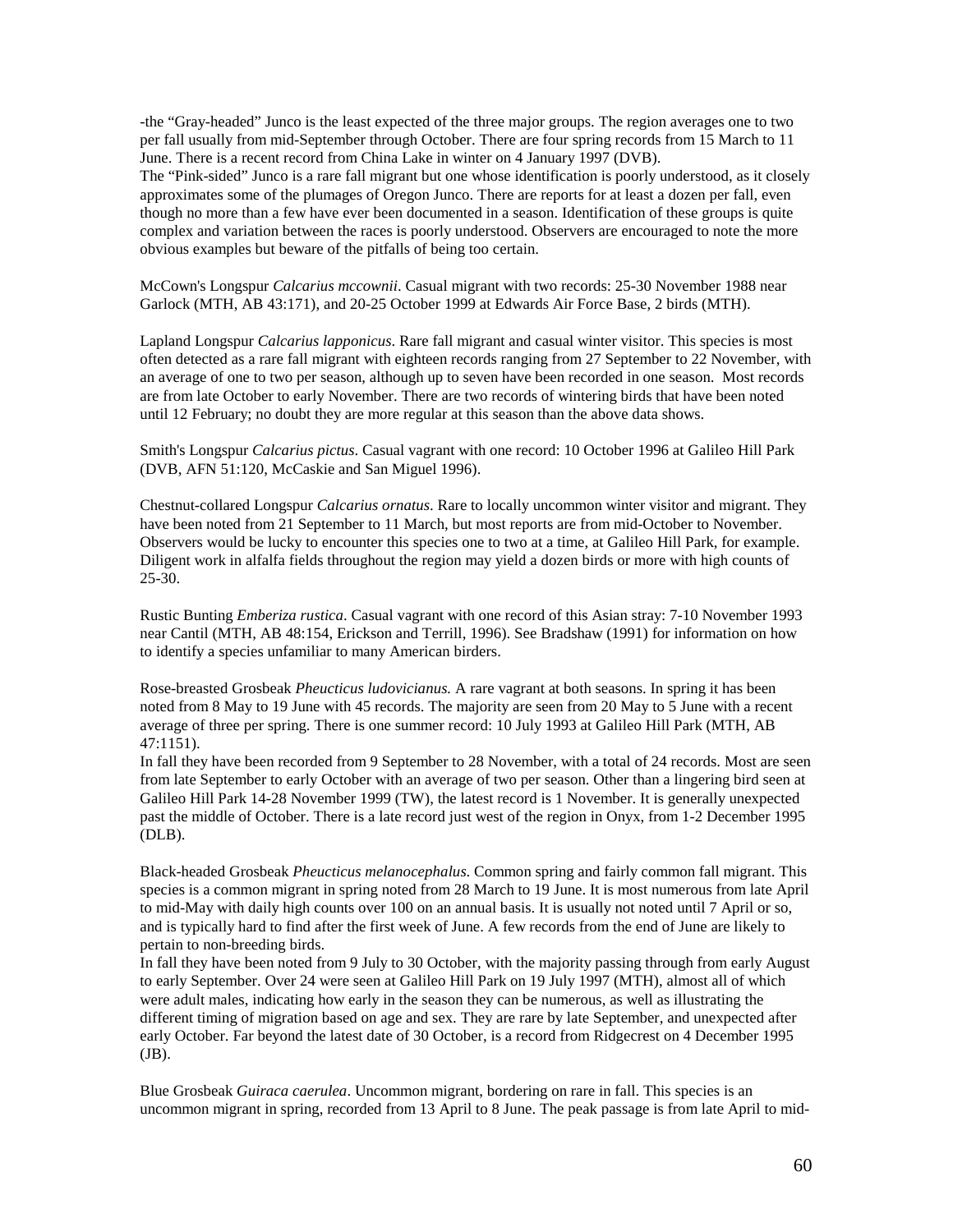May, but on a daily basis, one would be lucky to see more than two. It nests at a couple of ranches in the desert with a breeding population of three to four pairs.

In fall this is an uncommon migrant, bordering on rare. The average is four to six per fall, irregularly more, and they have been seen from 24 July to 18 November. The 18 November 1990 record (H&PB, AB 45:153) is extremely late; our next latest date is a month earlier. The most likely time to see this species in fall is during September, usually in the first half of the month.

Lazuli Bunting *Passerina amoena*. Fairly common migrant at both seasons. A fairly common spring migrant, this species has been recorded from 14 April to 13 June. The peak passage is from late April to mid-May; daily totals are usually in the tens on good days. In most years they are only seen into early June and they are unexpected after the 5th. During the summer of 1992, a pair took up residence in Mojave but evidence of breeding, while looked for, was not confirmed (RAE).

In fall it is also fairly common, noted from 10 July to 16 October. The majority pass through from mid-August to late September; daily totals are usually less than ten. They are rare after the first of October and unexpected after the  $7<sup>th</sup>$ . On occasion, presumed hybrids between Lazuli and Indigo Buntings have been encountered, but see Kroodsma (1975) to understand the problems with identifying presumed hybrids.

Indigo Bunting *Passerina cyanea* . A rare migrant at both seasons. East Kern averages four to five per spring with 56 records ranging from 4 May to 16 June. Most are recorded from mid-May to early June. A pair set up territory near Cantil in June 1994, but breeding was not confirmed (MTH). Every few years, there is a real surge when eight to ten birds may be reported.

In fall the average is one to two per season with 24 records from 7 September to 1 November. Most records are from mid-September to mid-October, when Lazuli Buntings are becoming scarce. As noted above, presumed hybrids with Lazuli Bunting have been encountered, but see the note under the previous species on this topic. Additionally, identification of females during fall can be problematic and observers are urged to be cautious when identifying this species.

Painted Bunting *Passerine ciris*. Casual fall vagrant with seven records from 1 September to 7 October. All of these records pertain to green-plumaged birds, meaning they were not adult males. Any Painted Bunting record must be viewed with a certain skepticism as they are widely held as caged birds. See Pyle (1997) for an understanding of the molts this species undertakes to better understand the complications in confidently sexing and aging non-adult males.

More complicated, however, is an interesting report of an adult male 1 July 1996 from Ridgecrest (SS, AFN 50:998, McCaskie and San Miguel 1996). The CBRC has rejected this record based on the unprecedented nature of a summer male and the fact that birds in this plumage are commonly kept caged birds. Yet, there is a strong argument that a true vagrant in the summer away from major metropolitan areas could occur naturally. Indeed, had this been a report of almost any other vagrant passerine (for example, Rose-breasted Grosbeak or Scarlet Tanager), the record would be accepted without comment or concern. Making decisions on commonly held caged-birds is not easy and for records like the Inyokern bird, the truth will likely never be known, although I regard this as a valid record.

Dickcissel *Spiza americana*. Casual vagrant, primarily in fall. There are eleven fall records from 5 September to 3 October, including three each from 1997 and 1998. There are two records for spring: 18 May 1984 Ridgecrest (LJ, AB 38:963), and 30 May 1999 at California City (HK).

Bobolink *Dolichonyx oryzivorus*. Rare fall and casual spring vagrant. This species is most often seen in fall when it is rare with 44 records from 5 September to 31 October. East Kern averages two to three per season, mostly from mid-September to early October. They are unexpected after mid-October. There are eleven spring records from 8 May to 4 June, primarily of single birds. On 22 May 1999, a flock of five, including three males, were at China Lake (MTH, NAB 53:331).

Red-winged Blackbird *Agelaius phoeniceus*. Present year-round as a common resident, but there is plenty of movement within the region. It is a common breeder at places like California City, China Lake, near Cantil, etc. They can be expected to breed where there is water and a large stand of reeds. A pair usually breeds at the tiny pond at Butterbredt Spring, showing how little habitat they need to establish residence.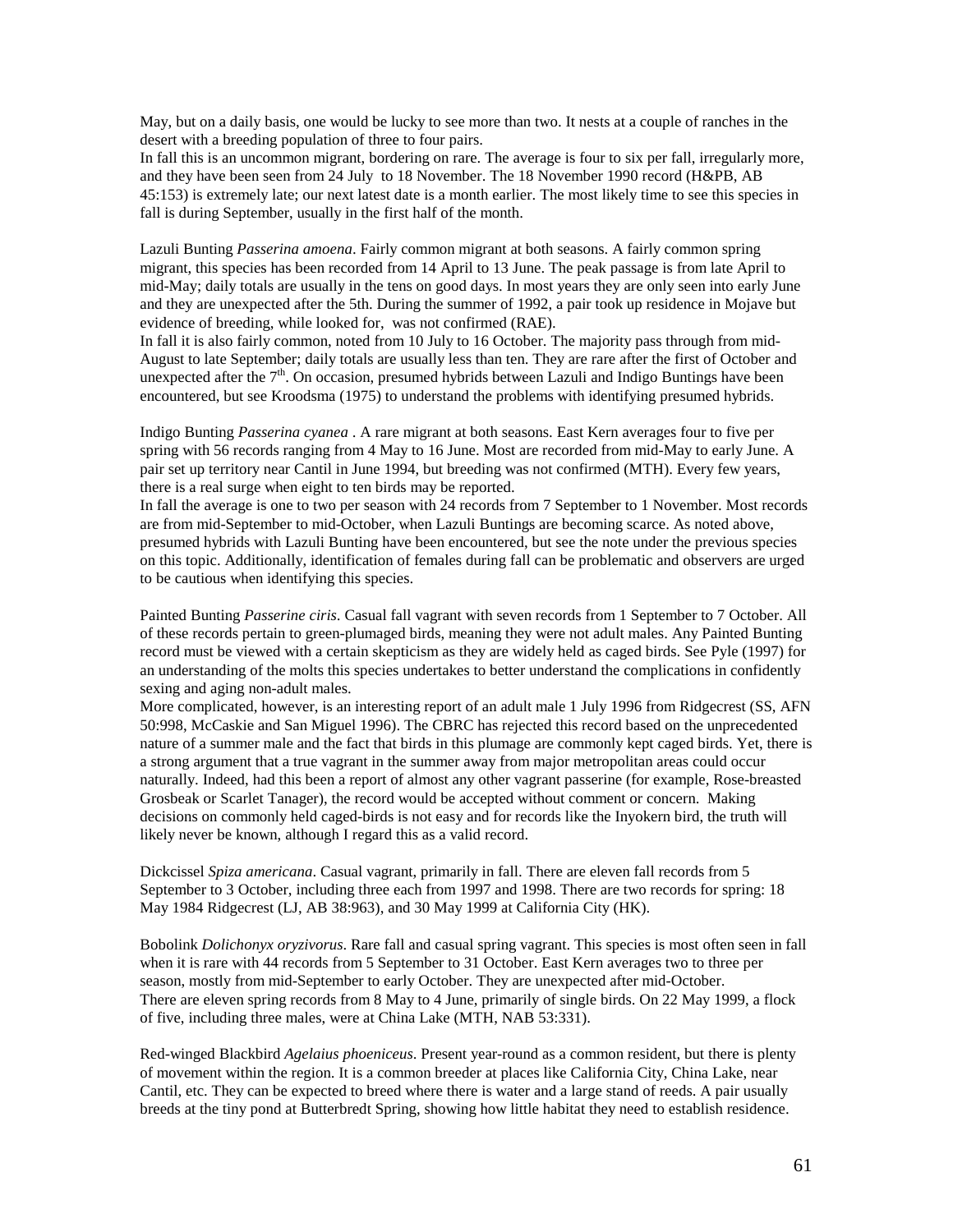Migrants are seen flying up Butterbredt Canyon in spring and over Galileo Hill Park in fall. In winter there may be some withdrawal but they are still common. The extent to which these winter birds are residents or being replaced by migrants is unknown.

Tricolored Blackbird *Agelaius tricolor*. Status complex, but generally an uncommon summer visitor and rare migrant. This species is a sporadic and uncommon breeder in the region, including California City and near Cantil, although they do not necessarily breed at these places every year. Migrants are sometimes detected at Galileo Hill Park, for example, at any time of year, but they are generally rare away from breeding areas. They are least expected in winter, when they are casual.

Western Meadowlark *Sturnella neglecta*. Fairly common to common migrant and winter visitor. This species varies in numbers from year to year but is generally common from October to March. Breeding complicates the exact arrival and departure dates, but arrivals have been noted in early September and migrants have been noted moving up Butterbredt Canyon in May. In general, it is a local and uncommon breeder, but at times, particularly when winter rains have been heavy, dozens of pairs may be breeding. Known nesting localities have included Edwards AFB, near Cantil, California City, China Lake, Butterbredt Canyon, and on one occasion, Galileo Hill Park.

Yellow-headed Blackbird *Xanthocephalus xanthocephalus*. A common summer visitor with records ranging from 10 March to 2 November. In spring passage usually occurs from April to early May and is usually in small numbers (two to six); 30 at Galileo Hill Park on 3 May 1996 (MTH) and 60 at China Lake 29 April 1999 (MTH) are large concentrations. They have bred at California City and near Cantil, although they need reeds for this, and on occasion, the reeds are cut as they are felt to be a nuisance. Adult males are leaving the breeding area by July and in general are rare there by late August. Fall birds pass through from August to mid-September (as early as 9 July), usually in small numbers (two to four). There are three winter records.

Rusty Blackbird *Euphagus carolinus*. Casual vagrant with six fall records from 16 October to 6 December. There is one winter record, a male at China Lake 1 January to 17 March 1990 (MTH, AB 44:331-332) that was heard singing on the latter date.

Brewer's Blackbird *Euphagus cyanocephalus*. A common resident present throughout the year. Migrants are noted flying up Butterbredt Canyon in spring, however, the change in numbers from the rather large breeding populations is not apparent, which makes assessing their migration difficult.

Common Grackle *Quiscalus quiscula*. Casual vagrant with one record for the region: 29 October 1994 at Galileo Hill Park (CY, AB 49:103, Howell and Pyle 1997). A report from California City 13 May 1984 was rejected (correctly) by the CBRC (Dunn 1988). Another sighting from California City 21 May 1988 (AB 42:483) should be disregarded; the CBRC has not reviewed this record and the sighting appears to be brief.

Great-tailed Grackle *Quiscalus mexicanus*. Fairly common resident but some migration occurs. First recorded in 1984, this species has expanded swiftly in the region. It is a locally common breeder at California City, near Cantil, and China Lake. Migrant flocks or individuals have been detected at places like Butterbredt Spring and Galileo Hill Park from April to May and August to October. In winter it is less numerous but still locally fairly common, particularly in California City where dozens may be found.

Bronzed Cowbird *Molothrus aeneus*. Casual vagrant with one Kern desert record: a male 5 June 1998 at Galileo Hill Park (SBT). The first Kern record was a female just outside of the region near Onyx 19-28 May 1994 (BL, AB 48:342).

Brown-headed Cowbird *Molothrus ater*. A fairly common to common migrant and summer visitor, recorded from 16 February to 20 October. They usually start to arrive in mid-March and are numerous by mid-April. This species parasitizes nests of birds throughout the region and they are seen widely through the summer. Numbers increase in early fall and they are plentiful from mid-August to mid-September. Numbers then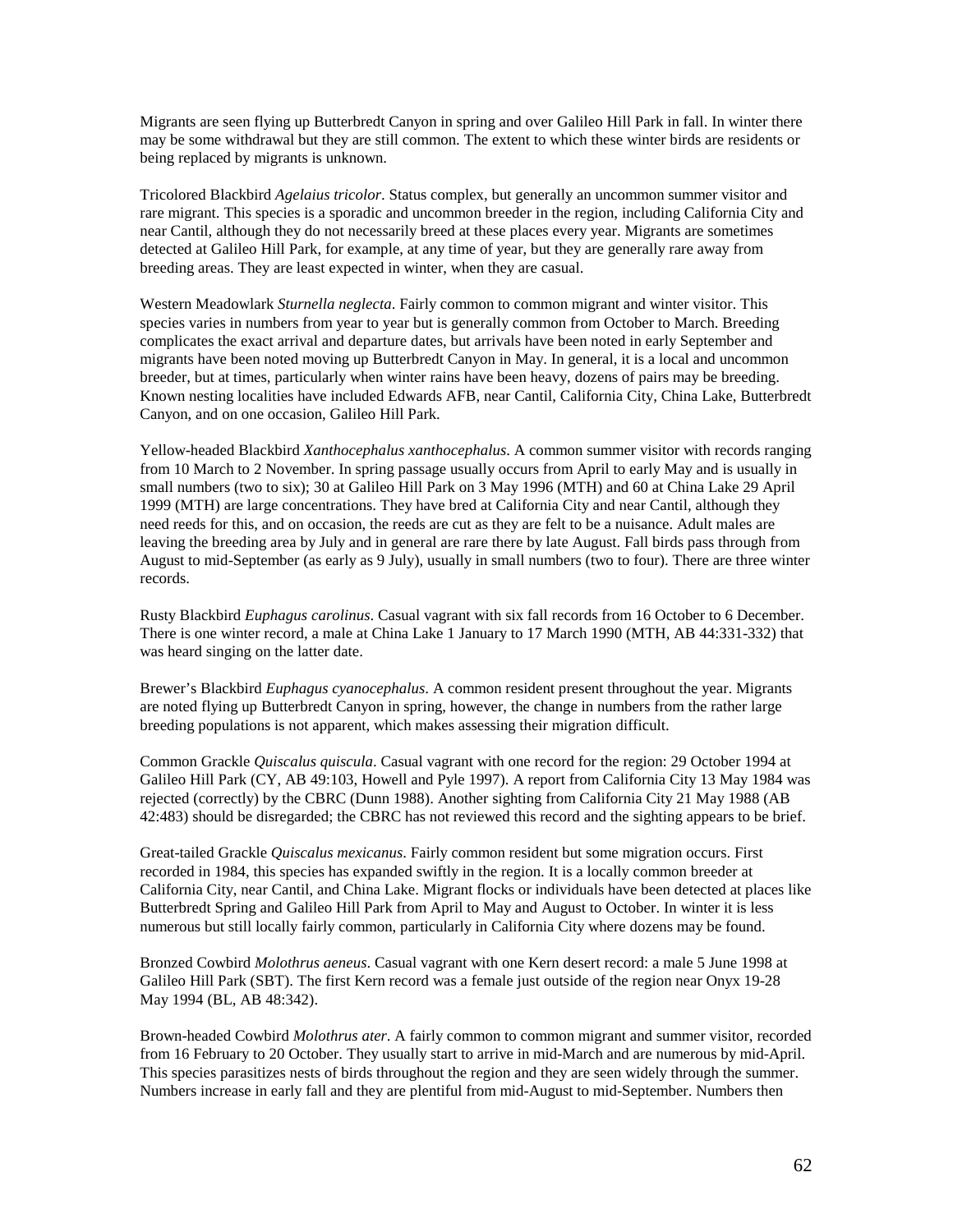decline and they become rare by mid-October. There are a few recent winter records from Ridgecrest and it is possible small numbers winter annually.

Orchard Oriole *Icterus spurius*. Casual fall vagrant with ten records from 4 September to 31 October. Most records are from mid- to late September. A published report from late March (AB 39:351) should be disregarded as the details are not convincing, particularly given the paucity of spring records.

Hooded Oriole *Icterus cucullatus*. This species is an uncommon to rare migrant and casual breeder. In spring it has been recorded from 17 March to 12 June. East Kern averages six to ten at this season, but since 1996, the average has been 15-20, indicating that this species is probably fairly common. Whether this is a reflection of increased coverage, or an indication that this species is increasingly abundant is unknown. This species is suspected to breed annually and pairs have been seen in late May and early June in Butterbredt Canyon, Ridgecrest, and near Cantil, but the frequency of breeding at these locations is not yet understood.

In fall they have been noted from 6 August to 17 September with an average of three to four birds per season. A late bird in Ridgecrest 8 October 1999 (JS) was thought to pertain a bird that hatched there earlier in the year.

Baltimore Oriole *Icterus galbula*. Casual vagrant with six spring records from 12 May to 2 June and four fall records from 14 September to 1 October.

Bullock's Oriole *Icterus bullockii*. A fairly common migrant and summer visitor to the region with records from 5 March to 10 October. In spring it is most numerous from early April to early May when it is fairly common. It remains fairly common, but local, as a breeder at places like California City, Galileo Hill Park, near Cantil and Ridgecrest.

In fall it is on the move early, peaking from early August to early September. In some years, small flocks of adult males are found in mid- to late July. They are uncommon during September and unexpected after that month.

Scott's Oriole *Icterus parisorum*. Locally uncommon summer visitor and casual migrant. Rarely recorded on the desert floor, most reports are from the Butterbredt Canyon area where it breeds. They can be expected in similar habitats along the edge of the mountains, from Walker Pass south. Records range from 27 March to 10 August. Migrants have been noted away from breeding areas from 27 March to 2 June, but these are scarce, averaging only one to two such birds per spring. There is a winter record (or late fall) from 19 December 1992 from Ridgecrest (AB 47:939).

Gray-crowned Rosy-Finch *Leucosticte tephrocotis*. Casual wanderer with one record: a flock of six birds was at Galileo Hill Park 12 November 1998 (MTH). This record was quite unexpected but there are two records from the desert of Inyo County at the same time of year (Tom and Jo Heindel, in. litt.). Whether these birds came from the Sierra or Rocky Mountains is uncertain, although given the records of birds moving out of the Rockies regularly, this is probably the better explanation.

Purple Finch *Carpodacus purpureus*. A rare migrant at both seasons. It has been noted in spring from 30 March to 9 June with an average of three to five per season; most records are from mid-April to mid-May. In fall the average is two to four per season with a date span of 27 September to 7 November. Unidentified birds, pertaining to non-adult male Purple or Cassin's Finches, have been noted in December on occasion. See the identification note under the following species.

Cassin's Finch *Carpodacus cassinii*. This species is also a rare migrant, being slightly less numerous than the previous species. This is an irruptive species, much more so than the previous species, and on occasion large numbers are noted. In other words, while Purple Finch is more numerous in an average year, Cassin's are more likely to be found in large numbers, albeit this occurs only rarely. In spring it has been detected from 7 April to 27 May and in fall from 30 September to 12 November. Identification between Purple and Cassin's Finches is not always easy and some birds should probably be left unidentified. See Jaramillo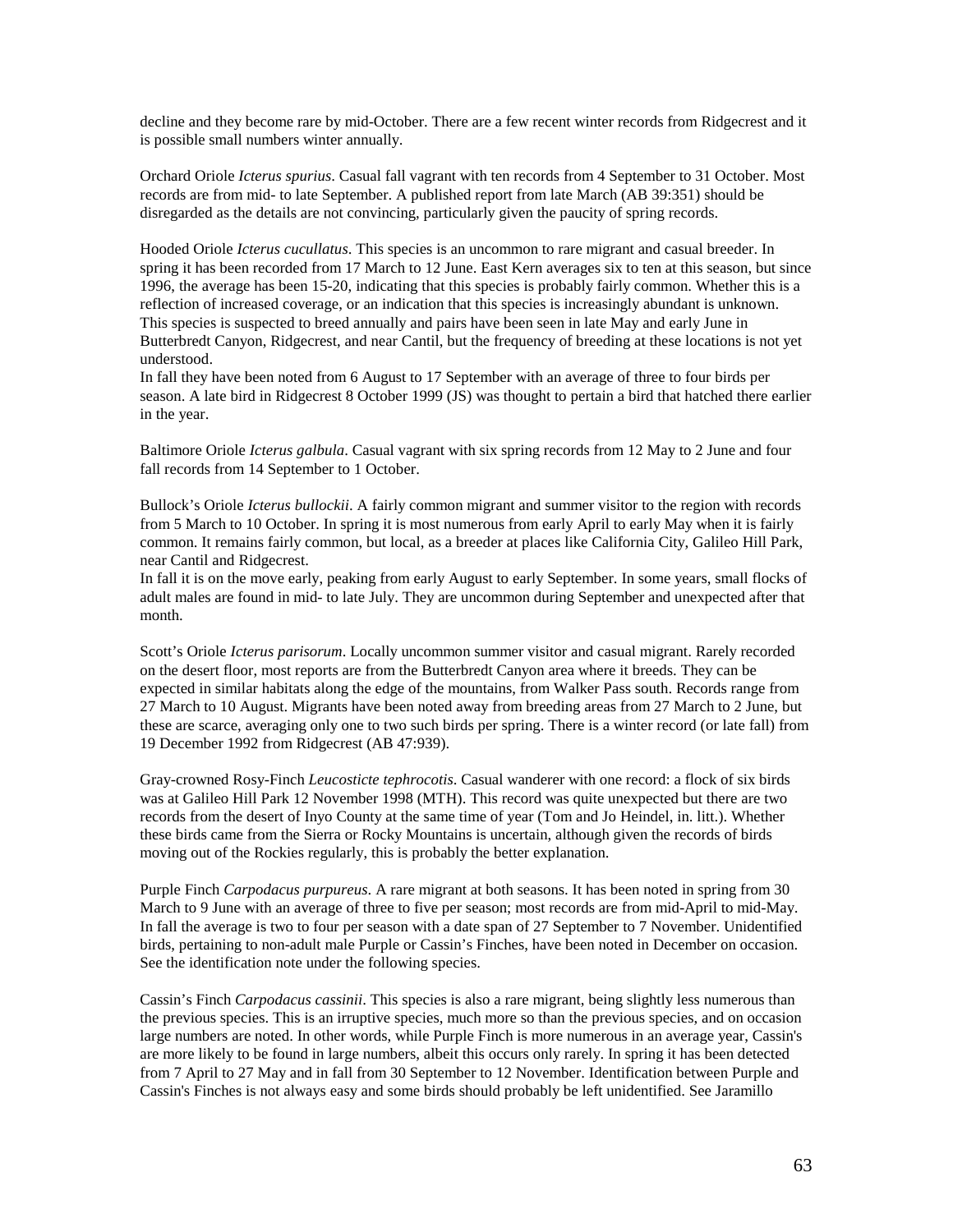(2000) for information on their identification. See also the note under the previous species regarding some winter records of unidentified finches.

House Finch *Carpodacus mexicanus*. This is a common resident present throughout the year and in a variety of habitats. Breeding commences as early as March and may continue into July.

Red Crossbill *Loxia curvirostra*. In general, an uncommon fall visitor, not present every year, most often seen in October and November. This species, due to its ability to wander and show up at any time of year, is difficult to categorize. It has been noted in every month of the year and has been known to breed at California City on at least two occasions (for example, AB 42:483). Migrants have been seen at Butterbredt Spring into late May.

Pine Siskin *Carduelis pinus*. An uncommon migrant and winter visitor. It has been noted from 19 September to 10 June with an obvious peak in fall numbers from late October to mid-November. Numbers vary tremendously from year to year. In most years they are rare after December. Spring records are usually dependent on how numerous they were in the prior fall or winter. Most spring siskins are detected from April to early May. There is one odd summer record: 25 July 1992 from Galileo Hill Park (MTH).

Lesser Goldfinch *Carduelis psaltria*. This species is primarily a fairly common summer visitor, present from 10 March to 27 November. It is annually found by late March and numbers are usually present until early November. A small number of birds have been found in winter, complicating exact arrival and departure dates, but they are generally rare at this season.

Lawrence's Goldfinch *Carduelis lawrencei*. Rather sporadic, varying from an uncommon to common summer visitor present from 10 March to 27 November. Its numbers seemingly increased in the late 1980s and early 1990s and many pairs (30-50) were thought to breed in the area. Known breeding localities include Butterbredt Spring, Mojave, California City, Galileo Hill Park, near Cantil, and Ridgecrest. In most years, they become less numerous by September, with daily totals numbering in single digits and, by October, they are rare. In some years, they may winter and during the winter of 1992-1993 the flock contained over eighty birds.

American Goldfinch *Carduelis tristis*. This species is a fairly common, although local, winter visitor and migrant. Records range from 30 August to 7 June. In fall they are only rarely noted before October with only a few records prior to mid-September.

In spring they are rarely detected after the beginning of May. A family group of four was seen together on 23 May 1989 at Mojave (MTH), but the certainty of breeding was never established. An adult male was seen 7 June 1997 at Mojave (MTH) but was guessed to pertain to a wandering bird.

Evening Grosbeak *Coccothraustes vespertinus*. This is an irregularly occurring migrant, usually rare and sometimes uncommon. In spring records exist from 21 April to 1 June and in fall they have been noted from 3 October to 31 December. In most years, none, or one or two may be seen. Rarely, more than a dozen individuals may be involved.

House Sparrow *Passer domesticus*. This introduced species is a common resident throughout the area in residential areas. In spring they are seen flying up Butterbredt Canyon, suggesting a regular migration occurs.

#### APPENDIX A

The following species have been reported in Kern County but have not been recorded in east Kern.

Red-necked Grebe *Podiceps grisigena*. There are two records from Lake Isabella: 13-19 November 1993 (AB 48:151) and 26 November 1994 (AB 49:100).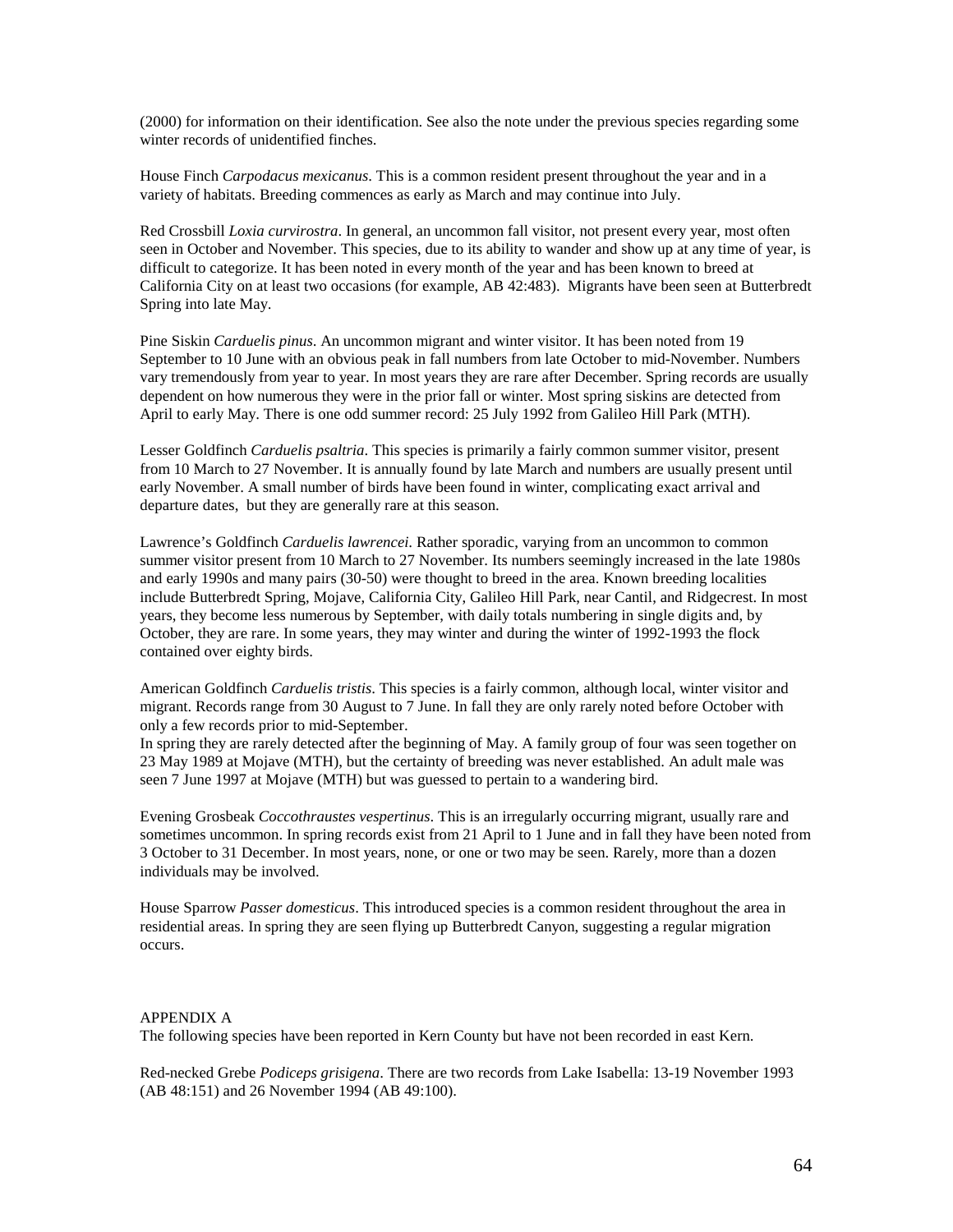Magnificent Frigatebird *Fregata magnificens*. There are two records: 5 August 1980 Mt. Pinos (AB 35:225), soaring with California Condors, and one at Lake Isabella during the fall of 1977. Although no specific data is available on the Lake Isabella record, a photograph showed an immature frigatebird.

Roseate Spoonbill *Ajaia ajaja*. There is one record from the Central Valley: 24 September-2 October 1966 Buttonwillow (AFN 21:77).

Wood Stork *Mycteria americana*. There is a record from Buena Vista L. in the Central Valley: 11 May 1922 (Grinnell and Miller, 1944).

California Condor *Gymnogyps californianus*. Formerly an uncommon resident, then extirpated and now undergoing a reintroduction.

Trumpeter Swan *Cygnus buccinator*. One from 22 December 1893 from outside the region at Buena Vista Lake (Central Valley) was rejected by the CBRC (Roberson, 1993).

Tufted Duck *Aythya fuligula*. There are three records: 15 January 1980 Cuddy Valley near Frazier Park (AB 34:306), 17-18 January 1993 Lake Isabella (AB 46:314), and 23 January-7 February 1998 Bakersfield (FN 52:256).

Mississippi Kite *Ictinia mississippiensis*. One record: 5 June 1992 South Fork Kern River Preserve (AB 46:480).

Blue Grouse *Dendragapus obscurus*. Rare resident in the higher parts of the mountains. Tracks left in the snow on recent CBCs in the Greenhorn Mountains indicate they are still present, but most scouting trips fail to produce any reports of this species. There were recent reports from near Mt. Pinos, but the population there must be small.

Wild Turkey *Meleagris gallopavo*. This introduced species is local and uncommon primarily in the foothills west of the Sierra (for example, near the town in Woody) and in the Kern River Valley.

Pacific Golden-Plover *Pluvialis fulva*. There is one record for the county: an adult 31 August-2 September 1990 at Tulare L. north of Delano (AB 45:151) in the Central Valley. Additionally, an adult was photographed just south of the region near Lancaster 14 July 90 (AB 44:1186). Future records should be looked for; but observers should use caution in identifying birds in this complex. See Paulson (1993) for further information.

Sharp-tailed Sandpiper *Calidris acuminata*. There is one record: 8-10 April 1984 Kern NWR, not 8-10 May as stated in AB 38:960. The early date and the spring occurrence of an inland Sharp-tailed is quite unexpected.

Glaucous-winged Gull *Larus glaucescens*. This is a rare winter visitor to the Central Valley with two to three being found annually near the Arvin dump from November to February.

Glaucous Gull *Larus hyperboreus*. There is one record: 19 December 1998 near Arvin.

Western Screech-Owl *Otus kennicottii*. There is an old report: 28 December 1986 China Lake CBC (AB 41:1277), but either this is not documented and might be in error or these birds were found just outside the region. There is a small population in Sand Canyon, but this portion is in Inyo County (Tom and Jo Heindel, in litt.). Any reports of this species in the region should be well documented, including ensuring the bird is not the more slightly expected Flammulated Owl.

Spotted Owl *Strix occidentalis*. This is a rare resident in the Sierra.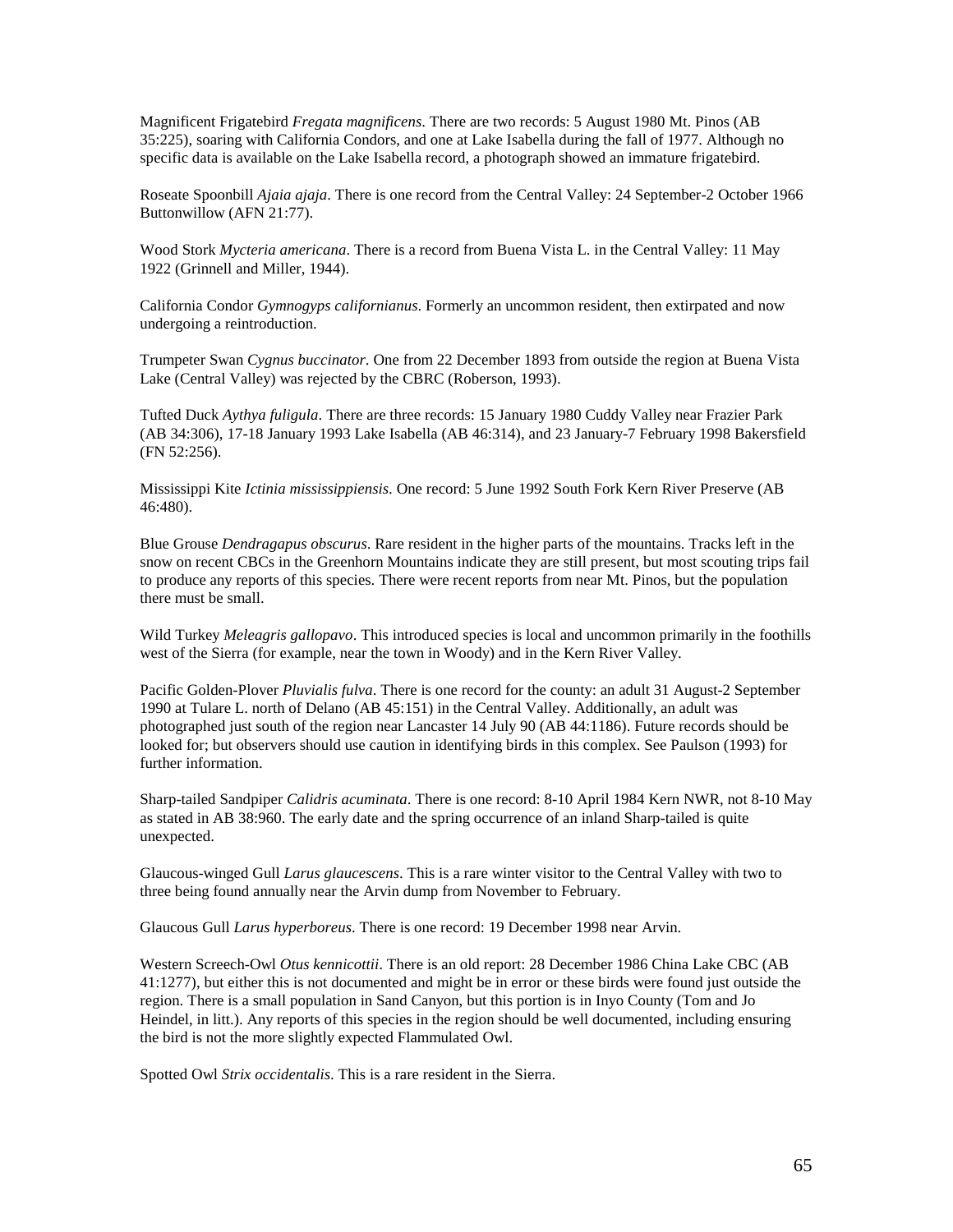Allen's Hummingbirds *Selasphorus sasin*. There are a few records of adult males in late June/early July for the Greenhorn Mountains and for March in the Kern Valley. See note under Appendix B.

Pileated Woodpecker *Dryocopus pileatus*. A rare resident in the Greenhorn Mountains, although there is also a significant record of a wandering bird to Bakersfield 17 October-20 February 1993 Bakersfield (AB 48:152-53).

Brown-crested Flycatcher *Myiarchus tyrannulus*. Rare summer visitor to the Kern River Valley area with a current estimate of three to seven breeding pairs.

Tropical Kingbird *Tyrannus melancholicus*. There is one record: 22 September 1996 South Fork Kern River Preserve (AB 51:120).

Gray Vireo *Vireo vicinior*. Recorded historically in the mountains to the west of the region near Bodfish and south of Walker Pass. Although occasionally reported from the Kern desert, there are no reports that suggest this species has occurred in the past few decades.

Yellow-billed Magpie *Pica nuttalli*. A small population barely penetrates into the northwest corner of the county.

American Dipper *Cinclus mexicanus*. An uncommon species found along the Kern River between Bakersfield and Lake Isabella and in the vicinity of Kernville.

Wrentit *Chamaea fasciata*. A fairly common resident of chaparral areas to the west of the region. This species is being found east of the Sierra in Inyo County (T and JH, pers. comm.) and should be looked for in some of the canyons that drain from the Sierra.

Snow Bunting *Plectrophenax nivalis*. One record from Kelso Valley, just outside of the region, 23-27 December 1978 (AB 33:317).

#### APPENDIX B

These species have been reported within the region, but are not included as they are thought to either be in error, or not sufficiently documented.

Western Screech-Owl *Otus kennicottii*. See Appendix A.

Magnificent Hummingbird *Eugenes fulgens*. There is one report: 24 April 1984 from Ridgecrest (AB 38:961). This record was rejected by the CBRC due to the unprecedented nature of this event (Bevier 1990). To date there are still no accepted records for California. The decision to reject this record was correct, but the description of the bird from close range indicates the report was likely correct.

Allen's Hummingbirds *Selasphorus sasin*. An adult male, presumed to be this species was near Inyokern 16-20 February 1999. This bird was photographed and seen well over a few days and the timing of this record coincides with this species' northbound migration. Rufous Hummingbirds have been shown to have green backs, however, and the tail feathers, the critical feature separating the two species, were not sufficiently studied to be certain of the identification (McKenzie and Robbins 1999). Non-adult males are not safely separated under field conditions and thus only records of well-studied adult males are likely to be considered valid.

### LITERATURE CITED

American Ornithologists' Union. 1998. The A.O.U. Check-List of North American Birds. 7th Edition.

Bevier, L. R. 1990. Eleventh Report of the California Bird Records Committee. W. Birds 21: 145-176.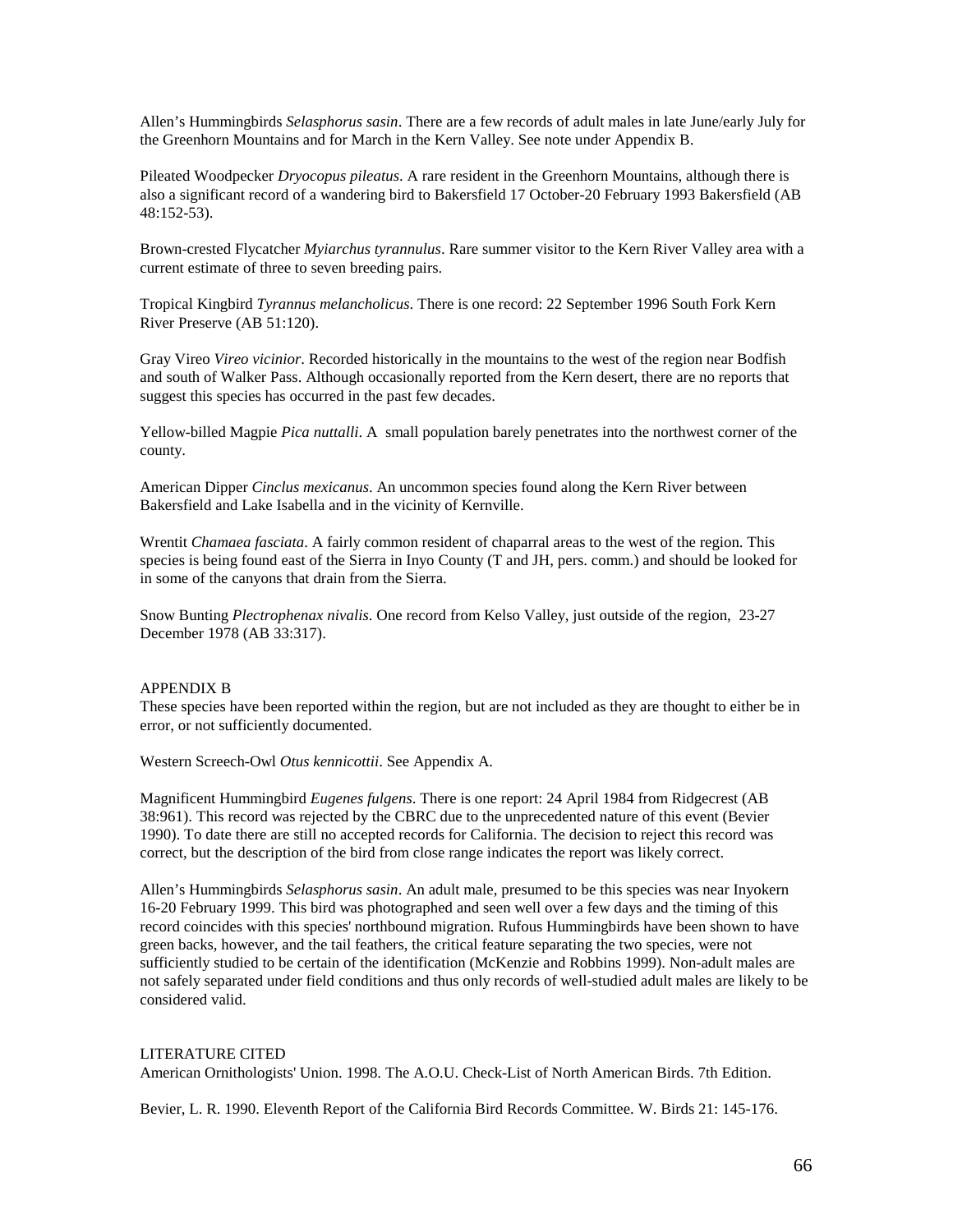Bradshaw, C. 1991. Identification of Little and Rustic buntings. Birding World 4:309-313.

Dunn, J. L. 1988.Tenth Report of the California Bird Records Committee. W. Birds 19:129-163.

Dunn, J. L., and Garrett K. L. 1997. A Field Guide to Warblers of North America. Houghton Mifflin, Boston.

Dunn, J. L., and Garrett K. L. 1990. The Identification of Ruddy and Common Ground-Doves. Birding 22: 138-145.

Erickson, R.A., and Terrill, S. B. 1996. Nineteenth report of the California Bird Records Committee: 1993 records. W. Birds 27:93-126.

Garrett, K., and Dunn, J. 1981. Birds of Southern California: Status and Distribution. Los Angeles Audubon Soc., Los Angeles.

Garrett, K. L., and Singer, D. S. 1998. Report of the California Bird Record Committee: 1995 Records. W. Birds 29:133-156.

Grinnell, J. and Miller, A. H. 1944. The distribution of the birds of California. Pac. Coast Avifauna 27.

Heindel, M. T. 1996. Field Identification of the Solitary Vireo Complex. Birding 28:458-471.

Heindel, M. T. 1997. Willow Flycatcher Call-note Variation: A Pitfall for Identifying Alder Flycatchers. Birding 29:505-507.

Heindel, M. T. 1999. The Status of Vagrant Whimbrels in the United States and Canada with Notes on Identification. North American Birds 53:232-236.

Heindel, M. T., and Garrett, K. L. 1995. Sixteenth report of the California Bird Records Committee. W. Birds 26:1-33.

Heindel, M. T., and Patten, M. A. 1996. Eighteenth report of the California Bird Records Committee: 1992 records. W. Birds 27:1-29.

Heindel, M. T., and P. Pyle. 1999. Identification of Yellow-bellied and "Western" Flycatchers. Birders Journal 8:78-87.

Howell, S. N. G., and Pyle, P. 1997. Twentieth report of the California Bird Records Committee: 1994 records. W. Birds 28:117-141.

Jackson, G. D. 1992. Field identification of teal in North America, female-like plumages. Part II: Garganey and Baikal Teal. Birding 24:214-223.

Jaramillo, A. and D. Beadle. 2000. Identification of Female Cassin's and Purple Finches. Birders Journal 8:288-295.

Jonnson, L. and P. J. Grant. 1984. Identification of stints and peeps. British Birds 77:293-315.

Kaufman, K. 1990. A Field Guide to Advanced Birding. Houghton Mifflin, Boston.

Kirk, A. 1995. First Confirmed Breeding of the Least Bittern in Inyo County, California. Western Birds 26:165-166.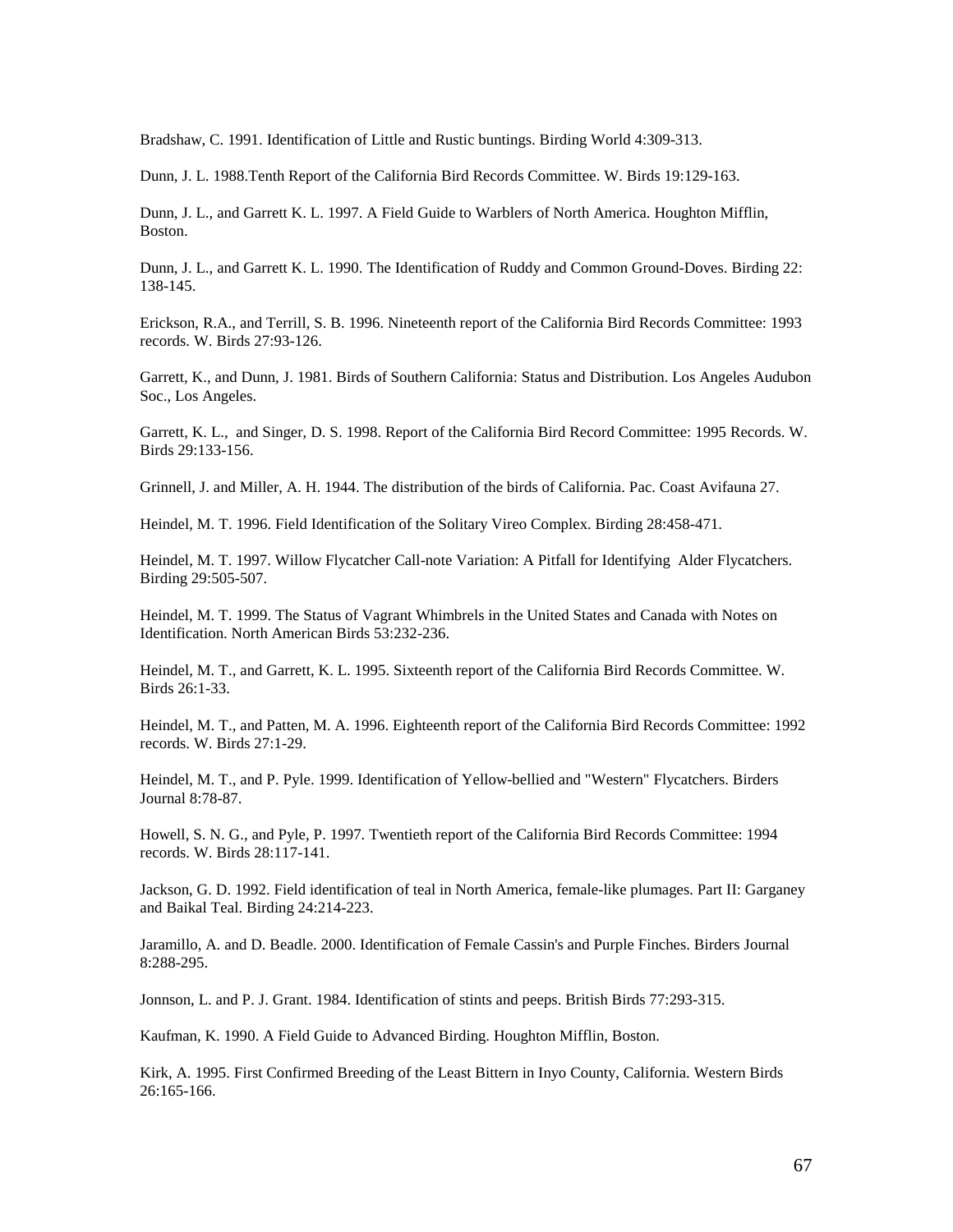Kroodsma, R. L. 1975. Hybridization in Buntings (*Passerina*) in North Dakota and Eastern Montana. The Auk 92:66-80.

Langham, J. 1991.Twelfth report of the California Bird Records Committee. W. Birds 11:161-173.

Leader, P. J. 1994. Field Identification of Dusky, Radde's, and Yellow-streaked Warblers. Hong Kong Bird Report 1994:170-180.

McCaskie, G. and M. San Miguel. 1999. Report of the California Bird Records Committee: 1996 Records. W. Birds 30:57-85.

McKenzie, P. M. and M. B. Robbins. 1999. Identification of Adult Male Rufous and Allen's Hummingbirds, With Specific Comments on Dorsal Coloration. W. Birds 30:86-93.

Morlan, J. 1985. Eight report of the California Bird Records Committee. W. Birds 16:105-122.

Paulson, D. 1993. Shorebirds of the Pacific Northwest. University of British Columbia Press, Vancouver, Canada.

Patten, M. A. 1997. The lessons of *Catharus* thrushes revisited. Pp. 139-142 in R. W. Dickerman, *comp*., The era of Allan R. Phillips: A *Festschrift*. R. W. Dickerman, Albuquerque, New Mexico.

Patten, M. A., and Erickson, R. A. 1994. Fifteenth report of the California Bird Records Committee. W. Birds 25:1-34.

Patten, M. A., Finnegan, S. E., and Lehman, P. E. 1995. Seventeenth report of the California Bird Records Committee: 1991 records. W. Birds 26:113-143.

Phillips, A. R. 1991. The known birds of North and Middle America. Part II. Allan R. Phillips, Denver Colorado.

Pyle, P. 1997. Identification Guide to North American Birds, part 1. Slate Creek Press, Bolinas, CA.

Pyle, P., and Henderson, P. 1990. On separating female and immature *Oporornis* warblers in fall. Birding 22:222-229.

Pyle, P. and Howell, S. N. G. 1996. *Spizella* sparrows. Intraspecific variation and identification. Birding 28:374-387.

Pyle, P., and McCaskie, G. 1992. Thirteenth report of the California Bird Records Committee. W. Birds 23:97-132.

Rising, J. D. 1996. A Guide to the Identification and Natural History of The Sparrows of the United States and Canada. Academic Press, San Diego, California.

Roberson, D. 1993. Fourteenth report of the California Bird Records Committee. W. Birds 24:113-166.

Rohwer, S., and Wood, C. 1998. Three Hybrid Zones Between Hermit and Townsend's Warbler in Washington and Oregon. Auk vol. 115 (2): 284-307.

Rosenberg, K. V., R. D. Ohmart, W. C. Hunter, and B. W. Anderson. 1991. Birds of the Lower Colorado River Valley. University of Arizona Press, Tucson.

San Miguel, Michael R. 1997. Extralimital Breeding of the Bufflehead in California. W. Birds 29: 36-40.